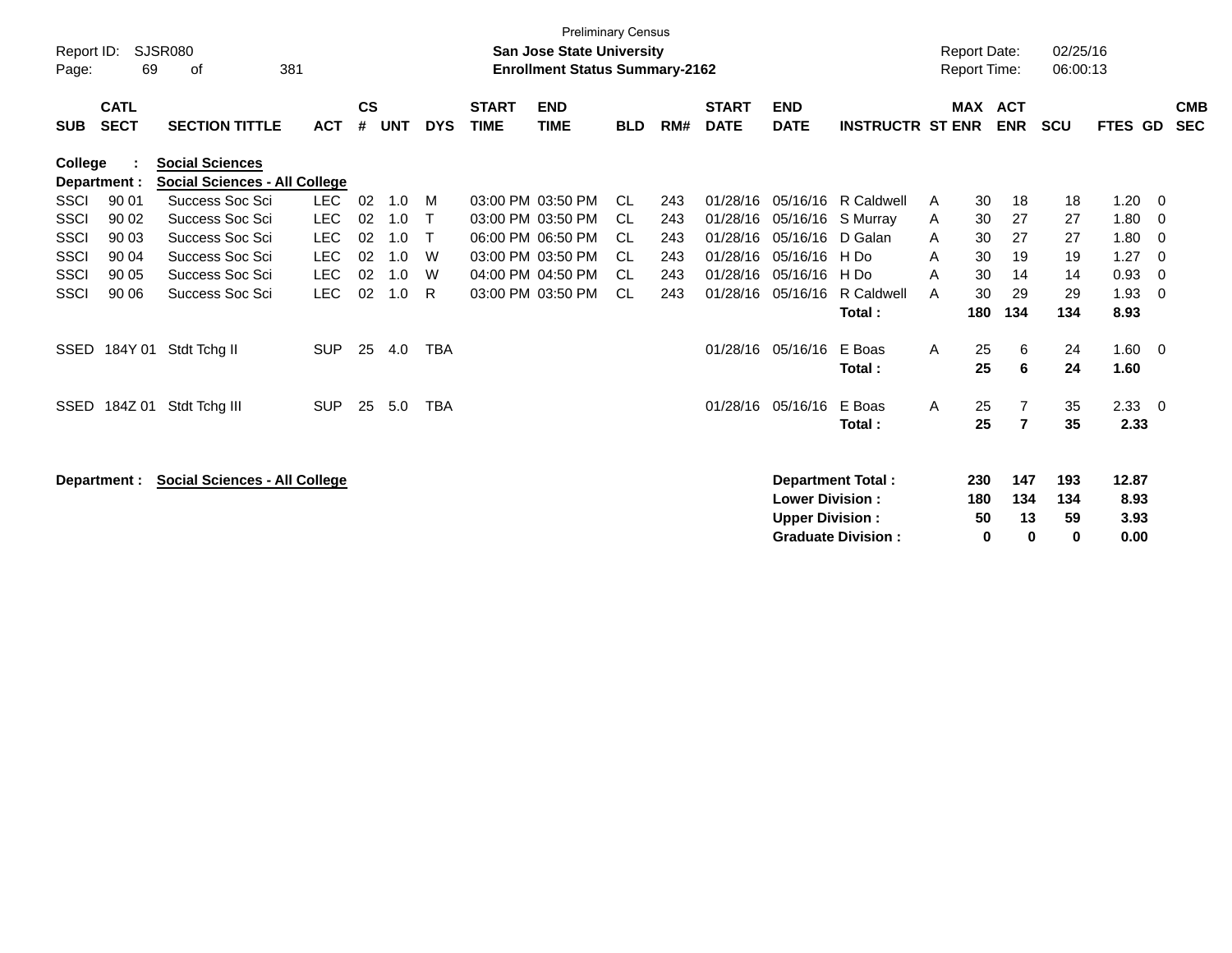| Report ID:<br>Page: | 70                         | <b>SJSR080</b><br>381<br>οf   |            |                    |                  |            |                             | <b>Preliminary Census</b><br><b>San Jose State University</b><br><b>Enrollment Status Summary-2162</b> |            |     |                             |                            |                                                          |   | <b>Report Date:</b><br><b>Report Time:</b> |                                | 02/25/16<br>06:00:13 |               |                          |                          |
|---------------------|----------------------------|-------------------------------|------------|--------------------|------------------|------------|-----------------------------|--------------------------------------------------------------------------------------------------------|------------|-----|-----------------------------|----------------------------|----------------------------------------------------------|---|--------------------------------------------|--------------------------------|----------------------|---------------|--------------------------|--------------------------|
| <b>SUB</b>          | <b>CATL</b><br><b>SECT</b> | <b>SECTION TITTLE</b>         | <b>ACT</b> | $\mathsf{cs}$<br># | <b>UNT</b>       | <b>DYS</b> | <b>START</b><br><b>TIME</b> | <b>END</b><br><b>TIME</b>                                                                              | <b>BLD</b> | RM# | <b>START</b><br><b>DATE</b> | <b>END</b><br><b>DATE</b>  | <b>INSTRUCTR ST ENR</b>                                  |   | <b>MAX ACT</b>                             | <b>ENR</b>                     | <b>SCU</b>           | FTES GD       |                          | <b>CMB</b><br><b>SEC</b> |
| College             |                            | <b>Social Sciences</b>        |            |                    |                  |            |                             |                                                                                                        |            |     |                             |                            |                                                          |   |                                            |                                |                      |               |                          |                          |
|                     | Department :               | <b>Anthropology</b>           |            |                    |                  |            |                             |                                                                                                        |            |     |                             |                            |                                                          |   |                                            |                                |                      |               |                          |                          |
| ANTH 11 01          |                            | <b>Cultural Anthro</b>        | <b>LEC</b> | 02                 | 3.0              | MW         |                             | 01:30 PM 02:45 PM                                                                                      | CL.        | 204 | 01/28/16                    | 05/16/16                   | C Darrah                                                 | A | 45                                         | 43                             | 129                  | 8.60          | - 0                      |                          |
| <b>ANTH</b>         | 11 02                      | <b>Cultural Anthro</b>        | <b>LEC</b> | 02                 | 3.0              | <b>TR</b>  |                             | 04:30 PM 05:45 PM                                                                                      | CL.        | 310 | 01/28/16                    | 05/16/16                   | A Faas                                                   | A | 45                                         | 28                             | 84                   | 5.60          | $\overline{0}$           |                          |
| ANTH                | 11 03                      | <b>Cultural Anthro</b>        | <b>LEC</b> | 02                 | 3.0              | MW         | 10:30 AM 11:45 AM           |                                                                                                        | WSQ        | 004 | 01/28/16                    | 05/16/16                   | C Darrah<br>Total:                                       | A | 45<br>135                                  | 40<br>111                      | 120<br>333           | 8.00<br>22.20 | - 0                      |                          |
|                     | ANTH 1201                  | Intro to Human Evol           | <b>LEC</b> | 02                 | 3.0              | MW         |                             | 03:00 PM 04:15 PM                                                                                      | CL.        | 310 | 01/28/16                    | 05/16/16                   | C Yan                                                    | Α | 45                                         | 43                             | 129                  | 8.60          | - 0                      |                          |
|                     | ANTH 1202                  | Intro to Human Evol           | <b>LEC</b> | 02                 | 3.0              | TR         |                             | 12:00 PM 01:15 PM                                                                                      | WSQ        | 207 | 01/28/16                    | 05/16/16                   | E Weiss                                                  | A | 120                                        | 115                            | 345                  | 23.00         | - 0                      |                          |
|                     |                            |                               |            |                    |                  |            |                             |                                                                                                        |            |     |                             |                            | Total:                                                   |   | 165                                        | 158                            | 474                  | 31.60         |                          |                          |
| ANTH                | 25 01                      | Human Life Context            | <b>LEC</b> | 02                 | 3.0              | TR         |                             | 10:30 AM 11:45 AM                                                                                      | CL         | 310 | 01/28/16                    | 05/16/16                   | J Anderson                                               | A | 40                                         | 36                             | 108                  | 7.20          | - 0                      |                          |
| ANTH                | 25 02                      | Human Life Context            | <b>LEC</b> |                    | 3.0              |            |                             |                                                                                                        |            |     |                             |                            |                                                          | X | 0                                          | 0                              | 0                    | 0.00          | - 0                      |                          |
|                     |                            |                               |            |                    |                  |            |                             |                                                                                                        |            |     |                             |                            | Total:                                                   |   | 40                                         | 36                             | 108                  | 7.20          |                          |                          |
|                     |                            | ANTH 100W 01 Writing Workshop | SEM        | 05                 | 3.0              | TR         |                             | 03:00 PM 04:15 PM                                                                                      | CL         | 310 |                             | 01/28/16 05/16/16          | J Anderson                                               | A | 25                                         | 26                             | 78                   | 5.25          | - 1                      |                          |
|                     |                            |                               |            |                    |                  |            |                             |                                                                                                        |            |     |                             |                            | Total:                                                   |   | 25                                         | 26                             | 78                   | 5.25          |                          |                          |
|                     | ANTH 105 01                | <b>Applied Anthro</b>         | <b>LEC</b> | 03                 | 3.0              | TR         |                             | 12:00 PM 01:15 PM                                                                                      | WSQ 004    |     |                             | 01/28/16 05/16/16          | A Faas                                                   | Α | 35                                         | 28                             | 84                   | 5.60          | $\overline{\phantom{0}}$ |                          |
|                     |                            |                               |            |                    |                  |            |                             |                                                                                                        |            |     |                             |                            | Total:                                                   |   | 35                                         | 28                             | 84                   | 5.60          |                          |                          |
|                     | ANTH 115 01                | <b>Global Culture</b>         | <b>LEC</b> | 02                 | 3.0              | <b>TR</b>  |                             | 09:00 AM 10:15 AM                                                                                      | CL         | 310 | 01/28/16                    | 05/16/16                   | J Anderson                                               | A | 45                                         | 34                             | 102                  | 6.80          | $0\,C$                   |                          |
| ASIA                | 115 01                     | <b>Global Culture</b>         | <b>LEC</b> | 02                 | 3.0              | <b>TR</b>  |                             | 09:00 AM 10:15 AM                                                                                      | CL.        | 310 | 01/28/16                    | 05/16/16                   | J Anderson                                               | A | 0                                          | 9                              | 27                   | 1.80          | $0\,C$                   |                          |
|                     | ANTH 115 02                | <b>Global Culture</b>         | <b>LEC</b> |                    | 3.0              |            |                             |                                                                                                        |            |     |                             |                            |                                                          | Х | 0                                          | 0                              | 0                    | 0.00          | 0                        |                          |
| ASIA                | 115 02                     | <b>Global Culture</b>         | <b>LEC</b> |                    | 3.0              |            |                             |                                                                                                        |            |     |                             |                            |                                                          | X | 0                                          | 0                              | 0                    | 0.00          | 0                        |                          |
| ANTH                | 115 03                     | <b>Global Culture</b>         | <b>LEC</b> | 02                 | 3.0              | MW         |                             | 10:30 AM 11:45 AM                                                                                      | CL         | 310 | 01/28/16                    | 05/16/16                   | J Marlovits                                              | A | 45                                         | 31                             | 93                   | 6.20          | $0\,C$                   |                          |
| ASIA                | 115 03                     | <b>Global Culture</b>         | LEC        | 02                 | 3.0              | MW         | 10:30 AM 11:45 AM           |                                                                                                        | CL.        | 310 | 01/28/16                    | 05/16/16                   | J Marlovits                                              | A | 0                                          | 6                              | 18                   | 1.20          | $0\,C$                   |                          |
|                     | ANTH 115 04                | <b>Global Culture</b>         | LEC        | 02                 | 3.0              | W          |                             | 06:00 PM 08:45 PM                                                                                      | CL.        | 204 | 01/28/16                    | 05/16/16                   | Q McCrary                                                | A | 45                                         | 36                             | 108                  | 7.20          | 0 <sup>C</sup>           |                          |
| ASIA                | 115 04                     | <b>Global Culture</b>         | <b>LEC</b> | 02                 | 3.0              | W          |                             | 06:00 PM 08:45 PM                                                                                      | CL.        | 204 | 01/28/16                    | 05/16/16                   | Q McCrary                                                | A | 0                                          | $\overline{4}$                 | 12                   | 0.80          | $0\,C$                   |                          |
|                     | ANTH 115 05                | <b>Global Culture</b>         | <b>LEC</b> | 02                 | 3.0              | <b>TBA</b> |                             |                                                                                                        |            |     | 01/28/16                    | 05/16/16                   | J Anderson                                               | A | 45                                         | 38<br>2                        | 114                  | 7.60          | $0\,C$                   |                          |
|                     | ASIA 115 05                | <b>Global Culture</b>         | LEC.       |                    | 02 3.0           | <b>TBA</b> |                             |                                                                                                        |            |     |                             |                            | 01/28/16 05/16/16 J Anderson                             | A | $\Omega$                                   |                                | 6                    | 0.40          | $0\,C$                   |                          |
|                     | ANTH 115 06                | <b>Global Culture</b>         | LEC.       |                    | 02 3.0<br>02 3.0 | MW         |                             | 09:00 AM 10:15 AM CL                                                                                   |            | 303 |                             |                            | 01/28/16 05/16/16 N Conand<br>01/28/16 05/16/16 N Conand | A | 45                                         | 16                             | 48                   | 3.20 0 C      |                          |                          |
|                     | ASIA 115 06                | <b>Global Culture</b>         | <b>LEC</b> |                    |                  | MW         |                             | 09:00 AM 10:15 AM CL                                                                                   |            | 303 |                             |                            | Total:                                                   | A | 0<br>225                                   | $\overline{\mathbf{1}}$<br>177 | 3<br>531             | 0.20<br>35.40 | $0\,$ C                  |                          |
|                     | ANTH 132 01                | <b>Creating Built World</b>   | LEC        |                    | 02 3.0           | МW         |                             | 03:00 PM 04:15 PM CL                                                                                   |            | 204 |                             | 01/28/16 05/16/16 C Darrah |                                                          | A | 35                                         | 21                             | 63                   | 4.25          | 1 C                      |                          |
|                     | GEOG 132 01                | <b>Creating Built World</b>   | <b>LEC</b> |                    | 02 3.0           | MW         |                             | 03:00 PM 04:15 PM                                                                                      | -CL        | 204 |                             | 01/28/16 05/16/16 C Darrah |                                                          | A | 0                                          | $\overline{2}$                 | 6                    | 0.40          | 0 C                      |                          |
|                     | URBP 132 01                | <b>Creating Built World</b>   | LEC 02 3.0 |                    |                  | MW         |                             | 03:00 PM 04:15 PM CL                                                                                   |            | 204 |                             |                            | 01/28/16 05/16/16 C Darrah                               | A | 0                                          | $\overline{1}$                 | 3                    | $0.20 \t 0 C$ |                          |                          |
|                     |                            |                               |            |                    |                  |            |                             |                                                                                                        |            |     |                             |                            | Total:                                                   |   | $35\phantom{a}$                            | 24                             | 72                   | 4.85          |                          |                          |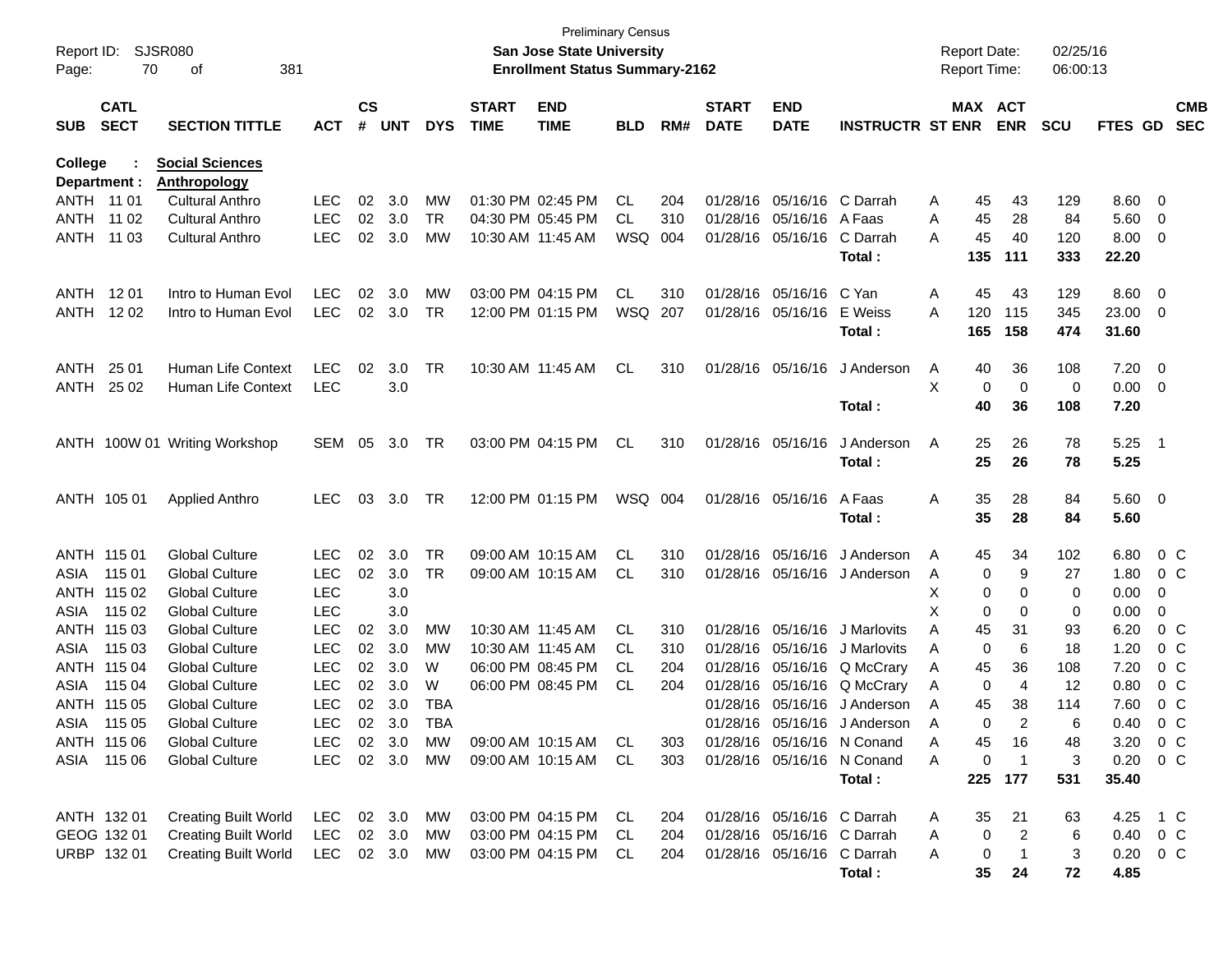| Report ID:<br>Page:              | 71                         | SJSR080<br>381<br>οf                                                       |                                        |                |                   |                              |                             | <b>Preliminary Census</b><br>San Jose State University<br><b>Enrollment Status Summary-2162</b> |                |                   |                                  |                                        |                                                                            | <b>Report Date:</b><br><b>Report Time:</b> |                 |                       | 02/25/16<br>06:00:13 |                           |                                                    |                          |
|----------------------------------|----------------------------|----------------------------------------------------------------------------|----------------------------------------|----------------|-------------------|------------------------------|-----------------------------|-------------------------------------------------------------------------------------------------|----------------|-------------------|----------------------------------|----------------------------------------|----------------------------------------------------------------------------|--------------------------------------------|-----------------|-----------------------|----------------------|---------------------------|----------------------------------------------------|--------------------------|
| <b>SUB</b>                       | <b>CATL</b><br><b>SECT</b> | <b>SECTION TITTLE</b>                                                      | <b>ACT</b>                             | <b>CS</b><br># | <b>UNT</b>        | <b>DYS</b>                   | <b>START</b><br><b>TIME</b> | <b>END</b><br><b>TIME</b>                                                                       | <b>BLD</b>     | RM#               | <b>START</b><br><b>DATE</b>      | <b>END</b><br><b>DATE</b>              | <b>INSTRUCTR ST ENR</b>                                                    |                                            |                 | MAX ACT<br><b>ENR</b> | <b>SCU</b>           | FTES GD                   |                                                    | <b>CMB</b><br><b>SEC</b> |
|                                  |                            |                                                                            |                                        |                |                   |                              |                             |                                                                                                 |                |                   |                                  |                                        |                                                                            |                                            |                 |                       |                      |                           |                                                    |                          |
|                                  | ANTH 136 01                | <b>Thought Control</b>                                                     | <b>LEC</b>                             | 02             | 3.0               | TR                           |                             | 10:30 AM 11:45 AM                                                                               | CL             | 204               |                                  | 01/28/16 05/16/16                      | R Gonzalez<br>Total:                                                       | A                                          | 40<br>40        | 36<br>36              | 108<br>108           | $7.20 \ 0$<br>7.20        |                                                    |                          |
| HS                               | ANTH 140 01<br>140 01      | <b>Human Sexuality</b><br><b>Human Sexuality</b>                           | LEC.<br><b>LEC</b>                     | 01<br>01       | 3.0<br>3.0        | MW<br>MW                     |                             | 04:30 PM 05:45 PM<br>04:30 PM 05:45 PM                                                          | CL<br>CL       | 310<br>310        |                                  | 01/28/16 05/16/16<br>01/28/16 05/16/16 | J Marlovits<br>J Marlovits                                                 | A<br>A                                     | 45<br>0         | 26<br>5               | 78<br>15             | 5.20<br>1.00              | 0 C<br>0 C                                         |                          |
| <b>BIOL</b><br><b>ANTH</b>       | 140 01<br>140 02           | <b>Human Sexuality</b><br><b>Human Sexuality</b>                           | <b>LEC</b><br><b>LEC</b>               | 01<br>01       | 3.0<br>3.0        | <b>MW</b><br><b>MW</b>       |                             | 04:30 PM 05:45 PM<br>09:00 AM 10:15 AM                                                          | СL<br>СL       | 310<br>310        |                                  | 01/28/16 05/16/16<br>01/28/16 05/16/16 | J Marlovits<br>C Yan                                                       | A<br>A                                     | 0<br>45         | 14<br>24              | 42<br>72             | 2.80<br>4.80              | 0 <sup>o</sup>                                     | 0 <sup>o</sup>           |
| HS<br><b>BIOL</b>                | 140 02<br>140 02           | <b>Human Sexuality</b><br><b>Human Sexuality</b>                           | <b>LEC</b><br><b>LEC</b>               | 01<br>01       | 3.0<br>3.0        | <b>MW</b><br><b>MW</b>       |                             | 09:00 AM 10:15 AM<br>09:00 AM 10:15 AM                                                          | CL<br>CL.      | 310<br>310        |                                  | 01/28/16 05/16/16<br>01/28/16 05/16/16 | C Yan<br>C Yan                                                             | Α<br>A                                     | 0<br>0          | 9<br>10               | 27<br>30             | 1.80<br>2.00              | 0 <sup>o</sup><br>0 <sup>o</sup>                   |                          |
| <b>ANTH</b><br>HS<br><b>BIOL</b> | 140 03<br>140 03<br>140 03 | <b>Human Sexuality</b><br><b>Human Sexuality</b><br><b>Human Sexuality</b> | <b>LEC</b><br><b>LEC</b><br><b>LEC</b> | 01<br>01<br>01 | 3.0<br>3.0<br>3.0 | <b>MW</b><br><b>MW</b><br>MW |                             | 12:00 PM 01:15 PM<br>12:00 PM 01:15 PM<br>12:00 PM 01:15 PM                                     | DH<br>DH<br>DH | 250<br>250<br>250 | 01/28/16<br>01/28/16<br>01/28/16 | 05/16/16<br>05/16/16<br>05/16/16       | J McDaniel<br>J McDaniel<br>J McDaniel                                     | A<br>A<br>A                                | 43<br>0<br>0    | 27<br>13<br>8         | 81<br>39<br>24       | 5.40<br>2.60<br>1.60      | 0 <sup>o</sup><br>0 <sup>o</sup><br>0 <sup>o</sup> |                          |
| <b>ANTH</b><br>HS                | 140 04<br>140 04           | <b>Human Sexuality</b><br><b>Human Sexuality</b>                           | <b>LEC</b><br><b>LEC</b>               | 01<br>01       | 3.0<br>3.0        | <b>TR</b><br><b>TR</b>       |                             | 03:00 PM 04:15 PM<br>03:00 PM 04:15 PM                                                          | DH<br>DH       | 415<br>415        | 01/28/16<br>01/28/16             | 05/16/16<br>05/16/16                   | J McDaniel<br>J McDaniel                                                   | A<br>A                                     | 43<br>0         | 26<br>$\overline{4}$  | 78<br>12             | 5.20<br>0.80              | 0 <sup>o</sup><br>0 <sup>o</sup>                   |                          |
| <b>BIOL</b>                      | 140 04                     | <b>Human Sexuality</b>                                                     | <b>LEC</b>                             | 01             | 3.0               | <b>TR</b>                    |                             | 03:00 PM 04:15 PM                                                                               | DH             | 415               |                                  | 01/28/16 05/16/16                      | J McDaniel<br>Total:                                                       | A                                          | 0<br>176        | 13<br>179             | 39<br>537            | 2.60<br>35.80             | 0 <sup>o</sup>                                     |                          |
|                                  | ANTH 146 01<br>ANTH 146 02 | <b>Culture &amp; Conflict</b><br><b>Culture &amp; Conflict</b>             | <b>LEC</b><br><b>LEC</b>               | 02             | 3.0<br>3.0        | MW                           |                             | 01:30 PM 02:45 PM                                                                               | CL             | 310               |                                  | 01/28/16 05/16/16                      | J Marlovits                                                                | A<br>X                                     | 45<br>0         | 38<br>$\mathbf 0$     | 114<br>0             | 7.60 0<br>0.00            | $\overline{\phantom{0}}$                           |                          |
|                                  | ANTH 146 03                | <b>Culture &amp; Conflict</b>                                              | <b>LEC</b>                             | 02             | 3.0               | <b>MW</b>                    |                             | 03:00 PM 04:15 PM                                                                               | CL             | 303               |                                  | 01/28/16 05/16/16                      | J Marlovits<br>Total :                                                     | A                                          | 45<br>90        | 33<br>71              | 99<br>213            | $6.60$ 0<br>14.20         |                                                    |                          |
|                                  | ANTH 151 01                | Modernity/Disease                                                          | <b>LEC</b>                             |                | 02 3.0            | TR                           |                             | 01:30 PM 02:45 PM                                                                               | WSQ 004        |                   |                                  | 01/28/16 05/16/16                      | E Weiss<br>Total :                                                         | Α                                          | 35<br>35        | 16<br>16              | 48<br>48             | $3.20 \ 0$<br>3.20        |                                                    |                          |
|                                  | ANTH 157 01                | Forensic Anthro                                                            | <b>LEC</b>                             |                | 02 3.0            | W                            |                             | 03:00 PM 05:45 PM                                                                               | WSQ 004        |                   |                                  | 01/28/16 05/16/16                      | L Pierce<br>Total :                                                        | Α                                          | 25<br>25        | 27<br>27              | 81<br>81             | $5.45$ 1<br>5.45          |                                                    |                          |
|                                  | ANTH 159 01                | Mummies                                                                    | <b>LEC</b>                             | 03             | 3.0               | TR                           |                             | 04:30 PM 05:45 PM                                                                               | WSQ 004        |                   |                                  | 01/28/16 05/16/16                      | E Weiss<br>Total :                                                         | Α                                          | 35<br>35        | 15<br>15              | 45<br>45             | $3.00 \ 0$<br>3.00        |                                                    |                          |
|                                  | ANTH 160 01                | <b>Recon Lost Civs</b>                                                     | LEC.                                   |                | 02 3.0            | TR                           |                             | 12:00 PM 01:15 PM                                                                               | CL.            | 204               |                                  |                                        | 01/28/16 05/16/16 V Sanchez-ChA                                            |                                            | 45              | 45                    | 135                  | $9.00 \t 0$               |                                                    |                          |
|                                  | ANTH 160 02                | <b>Recon Lost Civs</b>                                                     | <b>LEC</b>                             |                | 02 3.0            | MW                           |                             | 09:00 AM 10:15 AM                                                                               | CL             | 204               |                                  |                                        | 01/28/16 05/16/16 M Meniketti A                                            |                                            | 45              | 45                    | 135                  | $9.00 \t 0$               |                                                    |                          |
|                                  | ANTH 160 03<br>ANTH 160 04 | <b>Recon Lost Civs</b><br>Recon Lost Civs                                  | LEC<br><b>LEC</b>                      |                | 02 3.0<br>02 3.0  | МW<br>TR                     |                             | 12:00 PM 01:15 PM<br>09:00 AM 10:15 AM                                                          | CL<br>DMH 357  | 204               |                                  |                                        | 01/28/16 05/16/16 M Meniketti<br>01/28/16 05/16/16 V Sanchez-ChA<br>Total: | A                                          | 45<br>45<br>180 | 44<br>43<br>177       | 132<br>129<br>531    | 8.80 0<br>8.60 0<br>35.40 |                                                    |                          |
|                                  | ANTH 162 01                | Inca/Aztc/Maya Civ                                                         |                                        |                |                   |                              |                             | LEC 02 3.0 MW 10:30 AM 11:45 AM CL                                                              |                | 204               |                                  |                                        | 01/28/16 05/16/16 M Meniketti A                                            |                                            | 35              | 34                    | 102                  | $6.80\ 0$                 |                                                    |                          |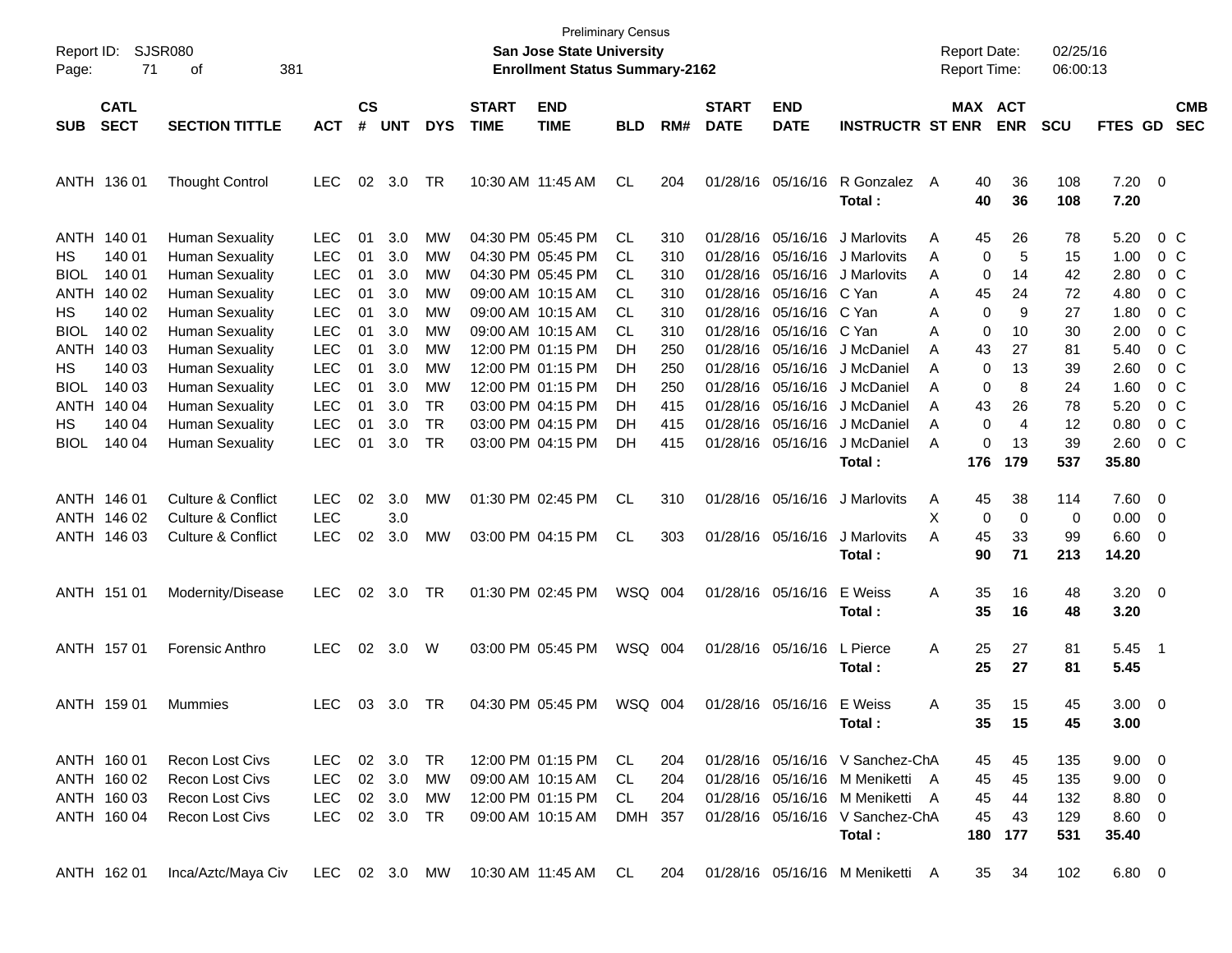| Page:      | Report ID: SJSR080<br>72                  | 381<br>οf                                                                                                                  |                                        |                    |                   |                              |                             | <b>Preliminary Census</b><br>San Jose State University<br><b>Enrollment Status Summary-2162</b> |                    |     |                             |                                                          |                                                                                                      | <b>Report Date:</b><br>Report Time: |                                      | 02/25/16<br>06:00:13 |                             |                                                          |
|------------|-------------------------------------------|----------------------------------------------------------------------------------------------------------------------------|----------------------------------------|--------------------|-------------------|------------------------------|-----------------------------|-------------------------------------------------------------------------------------------------|--------------------|-----|-----------------------------|----------------------------------------------------------|------------------------------------------------------------------------------------------------------|-------------------------------------|--------------------------------------|----------------------|-----------------------------|----------------------------------------------------------|
| <b>SUB</b> | <b>CATL</b><br><b>SECT</b>                | <b>SECTION TITTLE</b>                                                                                                      | <b>ACT</b>                             | $\mathsf{cs}$<br># | <b>UNT</b>        | <b>DYS</b>                   | <b>START</b><br><b>TIME</b> | <b>END</b><br><b>TIME</b>                                                                       | <b>BLD</b>         | RM# | <b>START</b><br><b>DATE</b> | <b>END</b><br><b>DATE</b>                                | <b>INSTRUCTR ST ENR</b>                                                                              |                                     | MAX ACT<br><b>ENR</b>                | <b>SCU</b>           | FTES GD                     | <b>CMB</b><br><b>SEC</b>                                 |
|            |                                           |                                                                                                                            |                                        |                    |                   |                              |                             |                                                                                                 |                    |     |                             |                                                          | Total:                                                                                               | 35                                  | 34                                   | 102                  | 6.80                        |                                                          |
|            | ANTH 168 01                               | Archaeological Metho LEC 02 3.0 TR                                                                                         |                                        |                    |                   |                              |                             | 10:30 AM 11:45 AM                                                                               | WSQ 004            |     |                             | 01/28/16 05/16/16                                        | C Sunseri<br>Total:                                                                                  | 35<br>Α<br>35                       | 24<br>24                             | 72<br>72             | 4.90 2<br>4.90              |                                                          |
|            | ANTH 173 01                               | Multimedia Anthro                                                                                                          | <b>LEC</b>                             | 02                 | 3.0               | МW                           |                             | 12:00 PM 01:15 PM                                                                               | WSQ 004            |     |                             | 01/28/16 05/16/16                                        | A Pitchon<br>Total:                                                                                  | 35<br>Α<br>35                       | 22<br>22                             | 66<br>66             | 4.50 2<br>4.50              |                                                          |
|            | ANTH 180 01<br>ANTH 180 02                | <b>Individual Studies</b><br><b>Individual Studies</b>                                                                     | <b>SUP</b><br><b>SUP</b>               | 36<br>36           | 2.0<br>3.0        | TBA<br>TBA                   |                             |                                                                                                 |                    |     |                             | 01/28/16 05/16/16 J Karpf<br>01/28/16 05/16/16 A Pitchon |                                                                                                      | Α<br>Α                              | 3<br>3<br>1                          | 2<br>3               | $0.13 \quad 0$<br>0.20      | $\overline{\phantom{0}}$                                 |
|            | ANTH 180 03<br>ANTH 180 04<br>ANTH 180 05 | <b>Individual Studies</b><br><b>Individual Studies</b><br><b>Individual Studies</b>                                        | <b>SUP</b><br><b>SUP</b><br><b>SUP</b> | 36<br>36<br>36     | 3.0<br>3.0<br>3.0 | TBA<br>TBA<br>TBA            |                             |                                                                                                 |                    |     |                             | 01/28/16 05/16/16 L Pierce<br>01/28/16 05/16/16 A Faas   | 01/28/16 05/16/16 J English-Lu                                                                       | Α<br>A<br>Α                         | 3<br>1<br>6<br>5<br>3<br>1           | 3<br>15<br>3         | 0.20<br>1.05<br>0.20        | $\overline{\mathbf{0}}$<br>-1<br>$\overline{\mathbf{0}}$ |
|            | ANTH 180 06<br>ANTH 180 07                | <b>Individual Studies</b><br><b>Individual Studies</b>                                                                     | <b>SUP</b><br><b>SUP</b>               | 36                 | 6.0<br>3.0        | TBA                          |                             |                                                                                                 |                    |     |                             |                                                          | 01/28/16 05/16/16 A Leventhal                                                                        | Х<br>Α                              | 0<br>0<br>5<br>0                     | 0<br>0               | 0.00<br>0.00                | $\overline{\phantom{0}}$<br>$\overline{\phantom{0}}$     |
|            | ANTH 180 08<br>ANTH 180 09<br>ANTH 180 10 | <b>Individual Studies</b><br><b>Individual Studies</b><br><b>Individual Studies</b>                                        | <b>SUP</b><br><b>SUP</b><br><b>SUP</b> | 36<br>36<br>36     | 3.0<br>4.0<br>2.0 | TBA<br><b>TBA</b><br>TBA     |                             |                                                                                                 |                    |     |                             |                                                          | 01/28/16 05/16/16 R Gonzalez<br>01/28/16 05/16/16 C Sunseri<br>01/28/16 05/16/16 C Sunseri           | A<br>Α<br>Α                         | 3<br>1<br>3<br>0<br>3<br>0           | 3<br>0<br>0          | 0.20<br>0.00<br>$0.00 \t 0$ | $\overline{\mathbf{0}}$<br>$\overline{\phantom{0}}$      |
|            |                                           |                                                                                                                            |                                        |                    |                   |                              |                             |                                                                                                 |                    |     |                             |                                                          | Total:                                                                                               | 32                                  | 10                                   | 29                   | 1.98                        |                                                          |
|            | ANTH 190 01                               | Designing Research                                                                                                         | <b>LEC</b>                             |                    | 03 3.0 TR         |                              |                             | 03:00 PM 04:15 PM                                                                               | WSQ 004            |     |                             | 01/28/16 05/16/16                                        | C Sunseri<br>Total:                                                                                  | 35<br>Α<br>35                       | 13<br>13                             | 39<br>39             | 3.00 8<br>3.00              |                                                          |
|            | ANTH 191 01                               | <b>Frontiers Anthro</b>                                                                                                    | <b>SEM</b>                             | 05                 | 3.0               | МW                           |                             | 04:30 PM 05:45 PM                                                                               | CL                 | 204 |                             | 01/28/16 05/16/16                                        | A Pitchon<br>Total:                                                                                  | Α<br>35<br>35                       | 27<br>27                             | 81<br>81             | $5.40 \ 0$<br>5.40          |                                                          |
|            | ANTH 193 01<br>PSYC 19301                 | <b>Beh Science in Pract</b><br><b>Beh Science in Pract</b>                                                                 | LEC<br><b>LEC</b><br><b>LEC</b>        | 02<br>02           | 3.0<br>3.0        | TR<br><b>TR</b><br><b>TR</b> |                             | 09:00 AM 10:15 AM<br>09:00 AM 10:15 AM                                                          | WSQ 004<br>WSQ 004 |     |                             |                                                          | 01/28/16 05/16/16 J English-Lu A<br>01/28/16 05/16/16 J English-Lu A                                 | 35                                  | 8<br>6<br>0                          | 24<br>18             | 1.60<br>1.20                | $0\,$ C<br>$0\,$ C                                       |
| SOCI       | 19301<br>ANTH 19302<br>PSYC 19302         | <b>Beh Science in Pract</b><br><b>Beh Science in Pract</b><br>Beh Science in Pract LEC 02 3.0 MW 01:30 PM 02:45 PM WSQ 004 | <b>LEC</b>                             | 02<br>02           | 3.0<br>3.0        | MW                           |                             | 09:00 AM 10:15 AM<br>01:30 PM 02:45 PM                                                          | WSQ 004<br>WSQ 004 |     |                             |                                                          | 01/28/16 05/16/16 J English-Lu A<br>01/28/16 05/16/16 R Gonzalez A<br>01/28/16 05/16/16 R Gonzalez A | 35                                  | 5<br>0<br>8<br>9<br>0                | 15<br>24<br>27       | 1.00<br>1.60                | 0 <sup>o</sup><br>0 <sup>o</sup><br>$1.80 \t 0 C$        |
|            | SOCI 193 02                               | Beh Science in Pract LEC 02 3.0 MW 01:30 PM 02:45 PM WSQ 004                                                               |                                        |                    |                   |                              |                             |                                                                                                 |                    |     |                             |                                                          | 01/28/16 05/16/16 R Gonzalez A<br>Total:                                                             | 70                                  | 8<br>0<br>44                         | 24<br>132            | 8.80                        | 1.60 0 C                                                 |
|            | ANTH 198 01                               | <b>Special Projects</b>                                                                                                    | SUP 25 4.0 TBA                         |                    |                   |                              |                             |                                                                                                 |                    |     |                             | 01/28/16 05/16/16                                        | Total:                                                                                               | Α                                   | 0<br>0<br>$\mathbf 0$<br>$\mathbf 0$ | 0<br>0               | $0.00 \t 0$<br>0.00         |                                                          |
|            |                                           | ANTH 232 01 Applications Core                                                                                              |                                        |                    |                   | SEM 04 3.0 W                 |                             |                                                                                                 |                    |     |                             |                                                          | 06:00 PM 08:45 PM  WSQ 004  01/28/16  05/16/16  J English-Lu A<br>Total:                             | 20<br>20                            | 14<br>14                             | 42<br>42             | 3.50 14<br>3.50             |                                                          |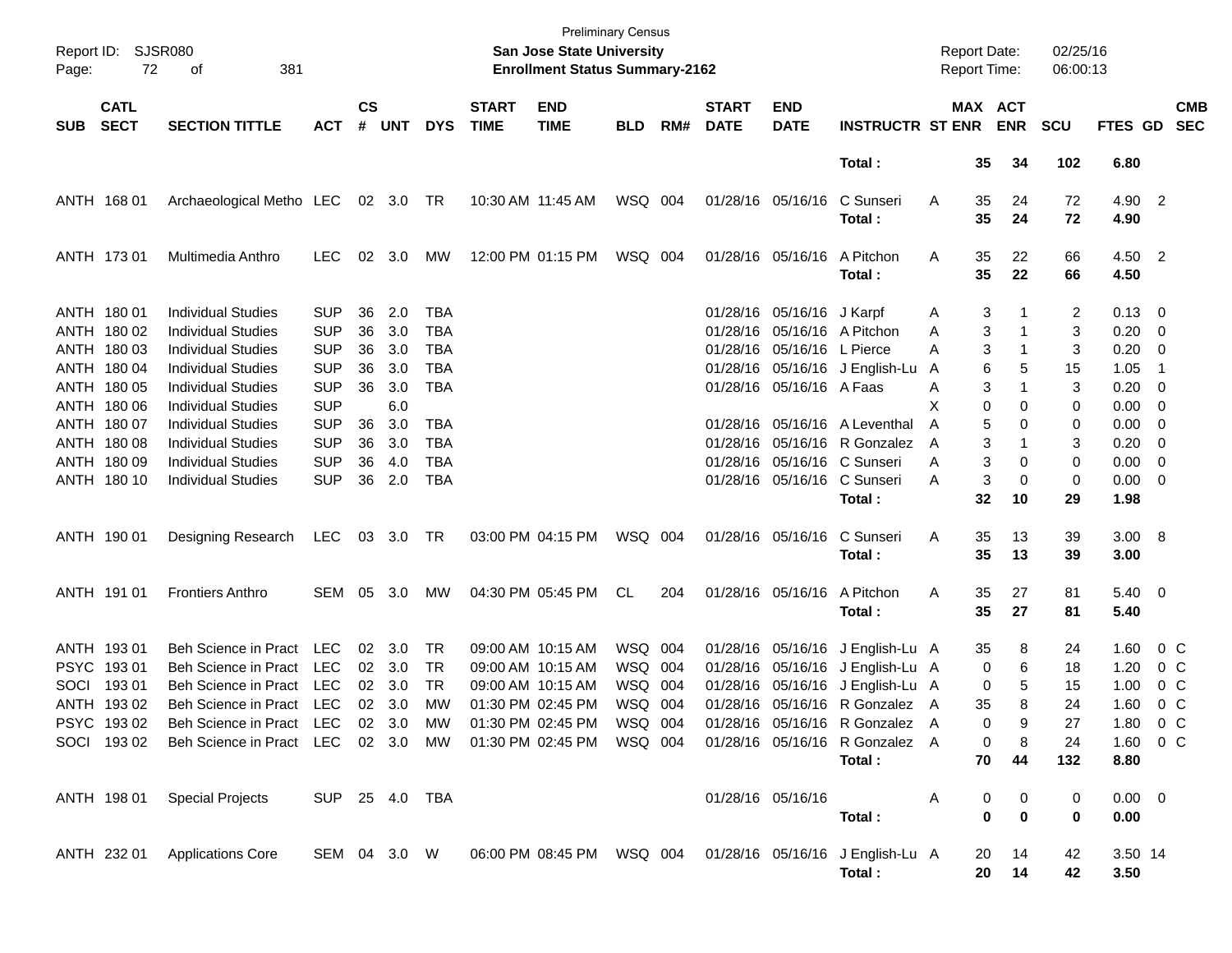| Report ID:<br>Page: | 73                         | <b>SJSR080</b><br>381<br>of                      |                          |                    |            |                          |                             | <b>San Jose State University</b><br><b>Enrollment Status Summary-2162</b> | <b>Preliminary Census</b> |     |                             |                                                  |                                                       | <b>Report Date:</b><br>Report Time: |                                               | 02/25/16<br>06:00:13       |                                    |                            |
|---------------------|----------------------------|--------------------------------------------------|--------------------------|--------------------|------------|--------------------------|-----------------------------|---------------------------------------------------------------------------|---------------------------|-----|-----------------------------|--------------------------------------------------|-------------------------------------------------------|-------------------------------------|-----------------------------------------------|----------------------------|------------------------------------|----------------------------|
| <b>SUB</b>          | <b>CATL</b><br><b>SECT</b> | <b>SECTION TITTLE</b>                            | <b>ACT</b>               | $\mathsf{cs}$<br># | <b>UNT</b> | <b>DYS</b>               | <b>START</b><br><b>TIME</b> | <b>END</b><br><b>TIME</b>                                                 | <b>BLD</b>                | RM# | <b>START</b><br><b>DATE</b> | <b>END</b><br><b>DATE</b>                        | <b>INSTRUCTR ST ENR</b>                               |                                     | <b>MAX ACT</b><br><b>ENR</b>                  | <b>SCU</b>                 | <b>FTES GD</b>                     | <b>CMB</b><br><b>SEC</b>   |
|                     | ANTH 234 01                | Adv Research Methd                               | SEM                      |                    | 04 3.0     | M                        |                             | 06:00 PM 08:45 PM                                                         | WSQ 004                   |     |                             | 01/28/16 05/16/16                                | M Meniketti<br>Total:                                 | A                                   | 20<br>12<br>12<br>20                          | 36<br>36                   | 3.00 12<br>3.00                    |                            |
|                     | ANTH 235 01                | <b>Quantitative Meths</b>                        | <b>SEM</b>               | 04                 | 3.0        | R                        |                             | 06:00 PM 08:45 PM                                                         | WSQ                       | 004 |                             | 01/28/16 05/16/16                                | C Sunseri<br>Total:                                   | A                                   | 20<br>14<br>20<br>14                          | 42<br>42                   | 3.50 14<br>3.50                    |                            |
|                     | ANTH 280 01                | <b>Individual Studies</b>                        | <b>SUP</b>               |                    | 25 3.0     | <b>TBA</b>               |                             |                                                                           |                           |     |                             | 01/28/16 05/16/16                                | A Faas<br>Total:                                      | Α                                   | 5<br>5<br>$\blacktriangleleft$                | 3<br>3                     | $0.25$ 1<br>0.25                   |                            |
| ANTH                | 299 01<br>ANTH 299 02      | <b>Master's Thesis</b><br><b>Master's Thesis</b> | <b>SUP</b><br><b>SUP</b> | 25<br>25           | 5.0<br>3.0 | <b>TBA</b><br><b>TBA</b> |                             |                                                                           |                           |     | 01/28/16                    | 01/28/16 05/16/16<br>05/16/16                    | A Faas<br>Total:                                      | A<br>A                              | 3<br>0<br>$\sqrt{5}$<br>$\mathbf 1$<br>8<br>1 | 0<br>3<br>3                | $0.00 \t 0$<br>0.25<br>0.25        | $\overline{\phantom{0}}$ 1 |
|                     | ORGS 102 01<br>ORGS 102 02 | Org Inquiry/Analys<br>Org Inquiry/Analys         | <b>LEC</b><br><b>ACT</b> | 03<br>07           | 4.0<br>0.0 | <b>TBA</b><br><b>TBA</b> |                             |                                                                           |                           |     | 01/28/16                    | 01/28/16 05/16/16<br>05/16/16                    | L Gomez<br>Total:                                     | A<br>A                              | 30<br>24<br>30<br>24<br>60<br>48              | 72<br>24<br>96             | $6.40 \quad 0$<br>0.00<br>6.40     | $\overline{0}$             |
|                     | Department :               | <b>Anthropology</b>                              |                          |                    |            |                          |                             |                                                                           |                           |     |                             | <b>Lower Division:</b><br><b>Upper Division:</b> | <b>Department Total:</b><br><b>Graduate Division:</b> | 1651<br>340<br>1238                 | 1345<br>305<br>998<br>73<br>42                | 3986<br>915<br>2945<br>126 | 268.63<br>61.00<br>197.13<br>10.50 |                            |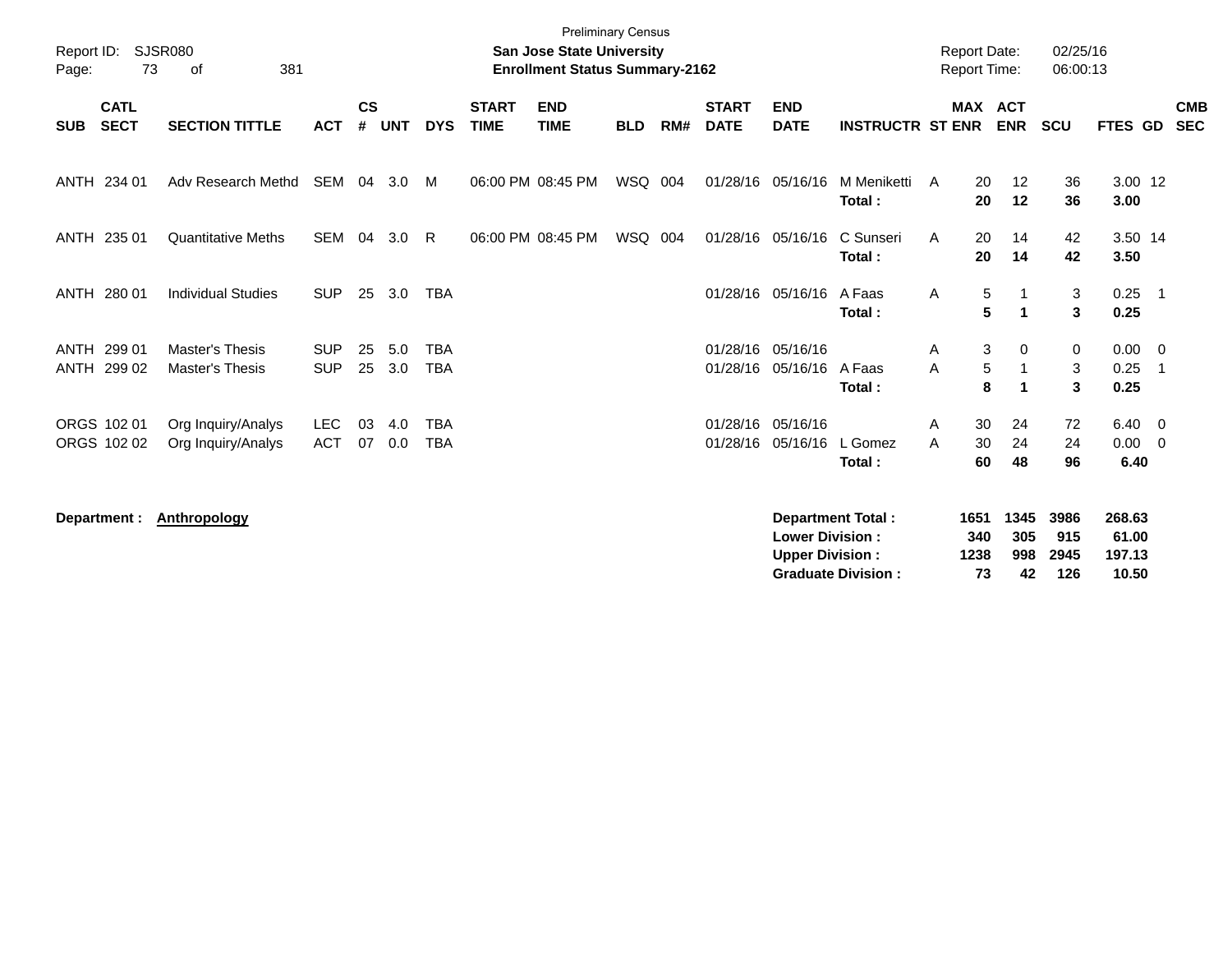| Report ID:<br>Page:            | 74                         | SJSR080<br>381<br>0f                                      |            |           |       |            |                             | <b>Preliminary Census</b><br><b>San Jose State University</b><br><b>Enrollment Status Summary-2162</b> |            |     |                             |                                                  |                                                       |   | <b>Report Date:</b><br><b>Report Time:</b> |                              | 02/25/16<br>06:00:13          |                                 |                          |
|--------------------------------|----------------------------|-----------------------------------------------------------|------------|-----------|-------|------------|-----------------------------|--------------------------------------------------------------------------------------------------------|------------|-----|-----------------------------|--------------------------------------------------|-------------------------------------------------------|---|--------------------------------------------|------------------------------|-------------------------------|---------------------------------|--------------------------|
| <b>SUB</b>                     | <b>CATL</b><br><b>SECT</b> | <b>SECTION TITTLE</b>                                     | ACT        | <b>CS</b> | # UNT | <b>DYS</b> | <b>START</b><br><b>TIME</b> | <b>END</b><br><b>TIME</b>                                                                              | <b>BLD</b> | RM# | <b>START</b><br><b>DATE</b> | <b>END</b><br><b>DATE</b>                        | <b>INSTRUCTR ST ENR</b>                               |   |                                            | <b>MAX ACT</b><br><b>ENR</b> | <b>SCU</b>                    | FTES GD                         | <b>CMB</b><br><b>SEC</b> |
| <b>College</b><br>Department : |                            | <b>Social Sciences</b><br><b>African American Studies</b> |            |           |       |            |                             |                                                                                                        |            |     |                             |                                                  |                                                       |   |                                            |                              |                               |                                 |                          |
| AFAM                           | 2B 01                      | AfAm & Dev Am His/GvLEC                                   |            | 02        | 3.0   | <b>TR</b>  |                             | 09:00 AM 10:15 AM                                                                                      | CL.        | 111 | 01/28/16                    | 05/16/16                                         | R Wilson                                              | A | 30                                         | 34                           | 102                           | 6.80                            | - 0                      |
| <b>AFAM</b>                    | 2B 02                      | AfAm & Dev Am His/GyLEC                                   |            | 02        | 3.0   | W          |                             | 06:00 PM 08:45 PM                                                                                      | <b>DMH</b> | 150 | 01/28/16                    | 05/16/16                                         | K White                                               | A | 30                                         | 30                           | 90                            | 6.00                            | 0                        |
| AFAM                           | 2B 03                      | AfAm & Dev Am His/GvLEC                                   |            | 02        | 3.0   | W          |                             | 06:00 PM 08:45 PM                                                                                      | DMH 150    |     | 01/28/16                    | 05/16/16                                         | S Millner                                             | A | 30                                         | 37                           | 111                           | 7.40                            | 0                        |
|                                |                            |                                                           |            |           |       |            |                             |                                                                                                        |            |     |                             |                                                  | Total:                                                |   | 90                                         | 101                          | 303                           | 20.20                           |                          |
| AFAM 102 01                    |                            | Afro-Amer Music                                           | <b>LEC</b> |           | 3.0   |            |                             |                                                                                                        |            |     |                             |                                                  |                                                       | X | $\Omega$                                   | $\mathbf 0$                  | 0                             | 0.00                            | $\Omega$                 |
|                                | AFAM 102 02                | Afro-Amer Music                                           | <b>LEC</b> | 02        | 3.0   | W          |                             | 06:00 PM 08:45 PM                                                                                      | MUS 250    |     |                             | 01/28/16 05/16/16                                | V Groce-RobeA                                         |   | 30                                         | 13                           | 39                            | 2.60                            | $\Omega$                 |
|                                |                            |                                                           |            |           |       |            |                             |                                                                                                        |            |     |                             |                                                  | Total:                                                |   | 30                                         | 13                           | 39                            | 2.60                            |                          |
| AFAM 111 01                    |                            | <b>African Nations</b>                                    | <b>LEC</b> | 02        | 3.0   | M          |                             | 06:00 PM 08:45 PM                                                                                      | CL.        | 238 | 01/28/16                    | 05/16/16                                         | R Wilson                                              | A | 20                                         | $\overline{4}$               | 12                            | 0.80                            | $\overline{0}$           |
|                                |                            |                                                           |            |           |       |            |                             |                                                                                                        |            |     |                             |                                                  | Total:                                                |   | 20                                         | $\overline{\mathbf{4}}$      | 12                            | 0.80                            |                          |
| AFAM 134 01                    |                            | MI King & Civil Rgts                                      | LEC        | $02\,$    | 3.0   | <b>TR</b>  |                             | 10:30 AM 11:45 AM                                                                                      | CL.        | 234 |                             | 01/28/16 05/16/16                                | S Myers-Lipt A                                        |   | 20                                         | 20                           | 60                            | 4.00                            | $\overline{0}$           |
|                                |                            |                                                           |            |           |       |            |                             |                                                                                                        |            |     |                             |                                                  | Total:                                                |   | 20                                         | 20                           | 60                            | 4.00                            |                          |
|                                | AFAM 156 01                | <b>Black Women Writers SEM</b>                            |            | 05        | 3.0   | MW         |                             | 01:30 PM 02:45 PM                                                                                      | CL.        | 243 | 01/28/16                    | 05/16/16                                         | R Wilson                                              | A | 20                                         | 7                            | 21                            | 1.45                            | 1 C                      |
|                                | <b>WOMS 156 01</b>         | <b>Black Women Writers</b>                                | SEM        | 05        | 3.0   | <b>MW</b>  |                             | 01:30 PM 02:45 PM                                                                                      | CL.        | 243 | 01/28/16                    | 05/16/16                                         | R Wilson                                              | A | $\Omega$                                   | $\mathbf 0$                  | $\mathbf 0$                   | 0.00                            | $0\quad C$               |
|                                | ENGL 156 01                | <b>Black Women Writers SEM</b>                            |            | 05        | 3.0   | MW         |                             | 01:30 PM 02:45 PM                                                                                      | CL.        | 243 | 01/28/16                    | 05/16/16                                         | R Wilson                                              | A | 0                                          | 6                            | 18                            | 1.20                            | $0\,C$                   |
|                                |                            |                                                           |            |           |       |            |                             |                                                                                                        |            |     |                             |                                                  | Total:                                                |   | 20                                         | 13                           | 39                            | 2.65                            |                          |
|                                | AFAM 161 01                | Blk Images Film TV                                        | SEM 05     |           | 3.0   | M          |                             | 06:00 PM 08:45 PM                                                                                      | DMH 167    |     | 01/28/16 05/16/16           |                                                  | S Millner                                             | A | 25                                         | 9                            | 27                            | 1.80                            | $\overline{0}$           |
|                                |                            |                                                           |            |           |       |            |                             |                                                                                                        |            |     |                             |                                                  | Total:                                                |   | 25                                         | 9                            | 27                            | 1.80                            |                          |
| AFAM 180 01                    |                            | <b>Individual Studies</b>                                 | SUP        | 36        | 3.0   | TBA        |                             |                                                                                                        |            |     |                             | 01/28/16 05/16/16                                | R Wilson                                              | A | 5                                          | $\overline{2}$               | 6                             | 0.40                            | $\overline{\mathbf{0}}$  |
|                                |                            |                                                           |            |           |       |            |                             |                                                                                                        |            |     |                             |                                                  | Total:                                                |   | 5                                          | $\overline{2}$               | 6                             | 0.40                            |                          |
|                                | Department :               | <b>African American Studies</b>                           |            |           |       |            |                             |                                                                                                        |            |     |                             | <b>Lower Division:</b><br><b>Upper Division:</b> | <b>Department Total:</b><br><b>Graduate Division:</b> |   | 210<br>90<br>120<br>$\bf{0}$               | 162<br>101<br>61<br>$\bf{0}$ | 486<br>303<br>183<br>$\bf{0}$ | 32.45<br>20.20<br>12.25<br>0.00 |                          |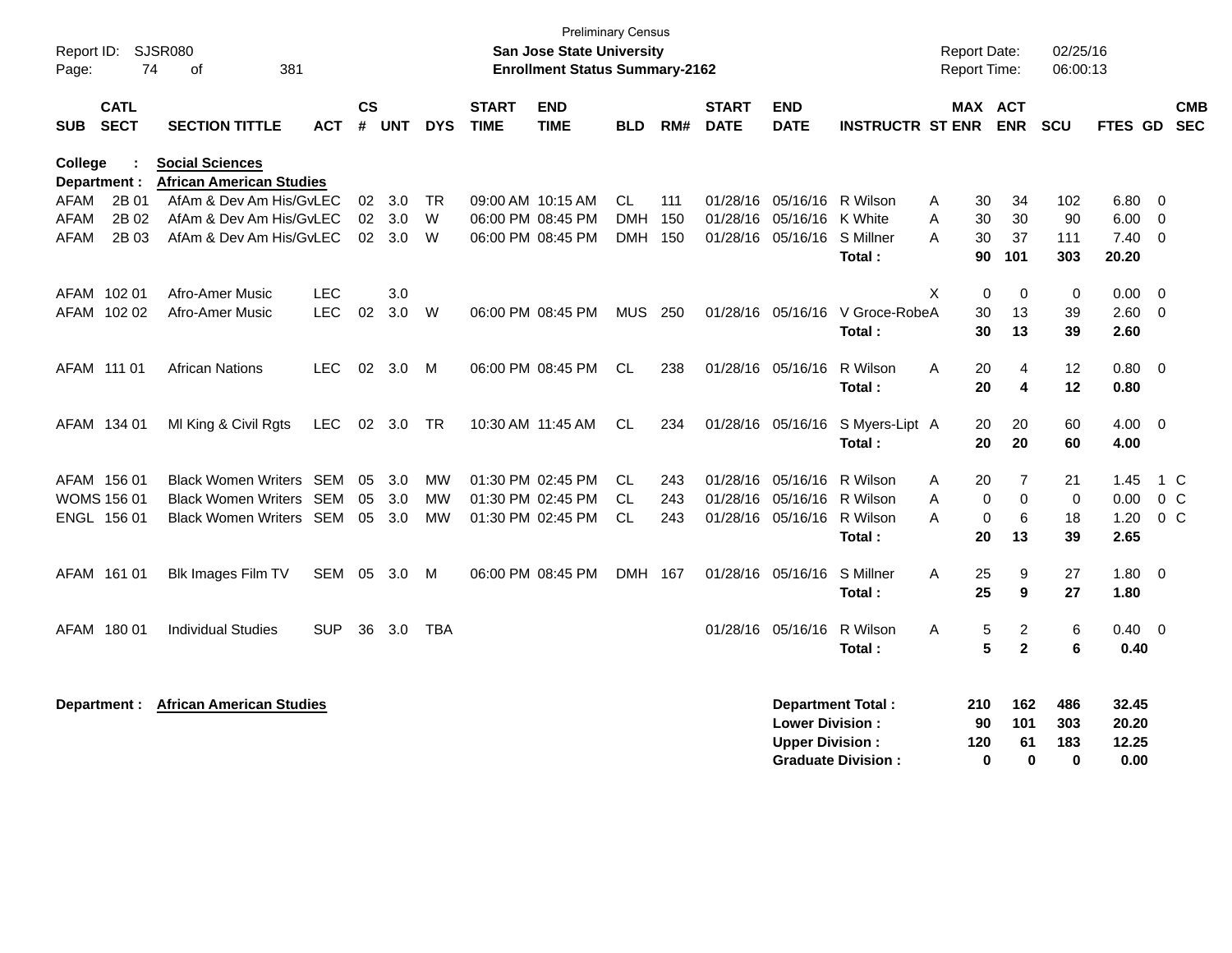|                |             |                        |              |               |            |            |              |                                       | <b>Preliminary Census</b> |         |                           |                            |                                  |                     |            |             |            |                          |            |
|----------------|-------------|------------------------|--------------|---------------|------------|------------|--------------|---------------------------------------|---------------------------|---------|---------------------------|----------------------------|----------------------------------|---------------------|------------|-------------|------------|--------------------------|------------|
| Report ID:     |             | SJSR080                |              |               |            |            |              | <b>San Jose State University</b>      |                           |         |                           |                            |                                  | <b>Report Date:</b> |            |             | 02/25/16   |                          |            |
| Page:          | 75          | 381<br>οf              |              |               |            |            |              | <b>Enrollment Status Summary-2162</b> |                           |         |                           |                            |                                  | <b>Report Time:</b> |            |             | 06:00:13   |                          |            |
|                |             |                        |              |               |            |            |              |                                       |                           |         |                           |                            |                                  |                     |            |             |            |                          |            |
|                | <b>CATL</b> |                        |              | $\mathsf{cs}$ |            |            | <b>START</b> | <b>END</b>                            |                           |         | <b>START</b>              | <b>END</b>                 |                                  |                     | MAX ACT    |             |            |                          | <b>CMB</b> |
| <b>SUB</b>     | <b>SECT</b> | <b>SECTION TITTLE</b>  | <b>ACT</b>   | #             | <b>UNT</b> | <b>DYS</b> | <b>TIME</b>  | <b>TIME</b>                           | <b>BLD</b>                | RM#     | <b>DATE</b>               | <b>DATE</b>                | <b>INSTRUCTR ST ENR</b>          |                     | <b>ENR</b> | <b>SCU</b>  | FTES GD    |                          | <b>SEC</b> |
| <b>College</b> |             | <b>Social Sciences</b> |              |               |            |            |              |                                       |                           |         |                           |                            |                                  |                     |            |             |            |                          |            |
| Department :   |             | <b>Economics</b>       |              |               |            |            |              |                                       |                           |         |                           |                            |                                  |                     |            |             |            |                          |            |
| <b>ECON</b>    | 1A 01       | Prin of Econ           | <b>LEC</b>   | 02            | 4.0        | MW         |              | 09:00 AM 10:15 AM                     | <b>DMH</b>                | 160     | 01/28/16                  | 05/16/16                   | M Brady                          | A                   | 40         | 138<br>46   | 12.27      | 0                        |            |
| <b>ECON</b>    | 1A 02       | Prin of Econ           | <b>ACT</b>   | 08            | 0.0        | <b>TBA</b> |              |                                       |                           |         | 01/28/16                  | 05/16/16                   | M Brady                          | A                   | 40         | 46          | 0.00<br>46 | 0                        |            |
| <b>ECON</b>    | 1A 03       | Prin of Econ           | <b>LEC</b>   | 02            | 4.0        | <b>MW</b>  |              | 10:30 AM 11:45 AM                     | <b>DMH</b>                | 358     | 01/28/16                  | 05/16/16                   | S Jerbic                         | A                   | 40         | 41<br>123   | 10.93      | 0                        |            |
| <b>ECON</b>    | 1A 04       | Prin of Econ           | <b>ACT</b>   | 08            | 0.0        | <b>TBA</b> |              |                                       |                           |         | 01/28/16                  | 05/16/16                   | S Jerbic                         | Α                   | 40         | 41          | 0.00<br>41 | 0                        |            |
| <b>ECON</b>    | 1A 05       | Prin of Econ           | <b>LEC</b>   | 02            | 4.0        | <b>MW</b>  |              | 12:00 PM 01:15 PM                     | <b>DMH</b>                | 160     | 01/28/16                  | 05/16/16                   | L Martin                         | Α                   | 40         | 42<br>126   | 11.20      | 0                        |            |
| <b>ECON</b>    | 1A 06       | Prin of Econ           | <b>ACT</b>   | 08            | 0.0        | <b>TBA</b> |              |                                       |                           |         | 01/28/16                  | 05/16/16                   | L Martin                         | Α                   | 40         | 42          | 42<br>0.00 | 0                        |            |
| <b>ECON</b>    | 1A 07       | Prin of Econ           | <b>LEC</b>   | 02            | 4.0        | <b>MW</b>  |              | 09:00 AM 10:15 AM                     | <b>DMH</b>                | 348     | 01/28/16                  | 05/16/16                   | L Martin                         | A                   | 60         | 59<br>177   | 15.73      | 0                        |            |
| <b>ECON</b>    | 1A 08       | Prin of Econ           | <b>ACT</b>   | 08            | 0.0        | <b>TBA</b> |              |                                       |                           |         | 01/28/16                  | 05/16/16                   | L Martin                         | A                   | 60         | 59          | 59<br>0.00 | 0                        |            |
| <b>ECON</b>    | 1A 09       | Prin of Econ           | <b>LEC</b>   | 02            | 4.0        | <b>TR</b>  |              | 09:00 AM 10:15 AM                     | <b>DMH</b>                | 160     | 01/28/16                  | 05/16/16                   | G Lang                           | A                   | 40         | 43<br>129   | 11.47      | 0                        |            |
| <b>ECON</b>    | 1A 10       | Prin of Econ           | <b>ACT</b>   | 08            | 0.0        | <b>TBA</b> |              |                                       |                           |         | 01/28/16                  | 05/16/16                   | G Lang                           | A                   | 40         | 43          | 0.00<br>43 | 0                        |            |
| <b>ECON</b>    | 1A 11       | Prin of Econ           | LEC          | 02            | 4.0        | <b>TR</b>  |              | 10:30 AM 11:45 AM                     | <b>DMH</b>                | 358     | 01/28/16                  |                            | 05/16/16 F Foldvary              | A                   | 40         | 138<br>46   | 12.27      | 0                        |            |
| <b>ECON</b>    | 1A 12       | Prin of Econ           | <b>ACT</b>   | 08            | 0.0        | <b>TBA</b> |              |                                       |                           |         | 01/28/16                  | 05/16/16                   | F Foldvary                       | A                   | 30         | 46          | 0.00<br>46 | 0                        |            |
| <b>ECON</b>    | 1A 13       | Prin of Econ           | <b>LEC</b>   | 02            | 4.0        | <b>TR</b>  |              | 12:00 PM 01:15 PM                     | <b>DMH</b>                | 166     | 01/28/16                  | 05/16/16                   | G Lang                           | A                   | 40         | 45<br>135   | 12.00      | 0                        |            |
| <b>ECON</b>    | 1A 14       | Prin of Econ           | <b>ACT</b>   | 08            | 0.0        | <b>TBA</b> |              |                                       |                           |         | 01/28/16                  | 05/16/16                   | G Lang                           | A                   | 40         | 45          | 0.00<br>45 | 0                        |            |
| <b>ECON</b>    | 1A 15       | Prin of Econ           | <b>LEC</b>   | 02            | 4.0        | F          |              | 10:30 AM 01:15 PM                     | DMH                       | 358     | 01/28/16                  | 05/16/16                   | G Hanle                          | A                   | 40         | 39<br>117   | 10.40      | 0                        |            |
| <b>ECON</b>    | 1A 16       | Prin of Econ           | <b>ACT</b>   | 08            | 0.0        | <b>TBA</b> |              |                                       |                           |         | 01/28/16                  | 05/16/16                   | G Hanle                          | Α                   | 30         | 39          | 39<br>0.00 | 0                        |            |
| <b>ECON</b>    | 1A43        | Prin of Econ           | <b>LEC</b>   | 02            | 4.0        | <b>TBA</b> |              |                                       |                           |         | 01/28/16                  | 05/16/16                   | M Holian                         | A                   | 35         | 29          | 87<br>7.73 | 0                        |            |
| <b>ECON</b>    | 1A 44       | Prin of Econ           | <b>ACT</b>   | 08            | 0.0        | <b>TBA</b> |              |                                       |                           |         | 01/28/16                  | 05/16/16                   | M Holian                         | A                   | 35         | 29          | 0.00<br>29 | 0                        |            |
| <b>ECON</b>    | 1A 45       | Prin of Econ           | <b>LEC</b>   | 02            | 4.0        | <b>TBA</b> |              |                                       |                           |         | 01/28/16                  | 05/16/16                   | R Liu                            | A                   | 35         | 26          | 6.93<br>78 | 0                        |            |
| <b>ECON</b>    | 1A46        | Prin of Econ           | <b>ACT</b>   | 08            | 0.0        | <b>TBA</b> |              |                                       |                           |         | 01/28/16                  | 05/16/16                   | R Liu                            | A                   | 35         | 26          | 0.00<br>26 | 0                        |            |
| <b>ECON</b>    | 1A 47       | Prin of Econ           | <b>LEC</b>   | 02            | 4.0        | <b>TBA</b> |              |                                       |                           |         | 01/28/16                  | 05/16/16                   | T Means                          | A                   | 35         | 76<br>228   | 20.27      | 0                        |            |
| <b>ECON</b>    | 1A48        | Prin of Econ           | <b>ACT</b>   | 08            | 0.0        | <b>TBA</b> |              |                                       |                           |         | 01/28/16                  | 05/16/16                   | T Means                          | A                   | 35         | 76          | 76<br>0.00 | 0                        |            |
|                |             |                        |              |               |            |            |              |                                       |                           |         |                           |                            | Total:                           |                     | 870        | 984<br>1968 | 131.20     |                          |            |
| <b>ECON</b>    | 1B 01       | Prin of Econ           | <b>LEC</b>   | 02            | 4.0        | <b>TR</b>  |              | 09:00 AM 10:15 AM                     | <b>DMH</b>                | 166     | 01/28/16                  | 05/16/16                   | J Pogodzinsk A                   |                     | 40         | 49<br>147   | 13.07      | 0                        |            |
| <b>ECON</b>    | 1B 02       | Prin of Econ           | <b>ACT</b>   | 08            | 0.0        | <b>TBA</b> |              |                                       |                           |         | 01/28/16                  | 05/16/16                   | J Pogodzinsk A                   |                     | 40         | 49          | 49<br>0.00 | 0                        |            |
| <b>ECON</b>    | 1B 03       | Prin of Econ           | <b>LEC</b>   | 02            | 4.0        | <b>TR</b>  |              | 10:30 AM 11:45 AM                     | <b>DMH</b>                | 166     | 01/28/16                  | 05/16/16                   | J Pogodzinsk A                   |                     | 40         | 51<br>153   | 13.60      | 0                        |            |
| <b>ECON</b>    | 1B 04       | Prin of Econ           | <b>ACT</b>   | 08            | 0.0        | <b>TBA</b> |              |                                       |                           |         |                           |                            | 01/28/16 05/16/16 J Pogodzinsk A |                     | 40         | 51          | 0.00<br>51 | 0                        |            |
| <b>ECON</b>    | 1B 05       | Prin of Econ           | <b>LEC</b>   |               | 02 4.0     | <b>TR</b>  |              | 12:00 PM 01:15 PM                     |                           | DMH 160 |                           |                            | 01/28/16 05/16/16 F Foldvary A   |                     | 40         | 49<br>147   | 13.07      | 0                        |            |
| ECON           | 1B 06       | Prin of Econ           | ACT          |               | 08 0.0     | TBA        |              |                                       |                           |         |                           |                            | 01/28/16 05/16/16 F Foldvary     | A                   | 40         | 49          | 0.00<br>49 | $\overline{\mathbf{0}}$  |            |
| <b>ECON</b>    | 1B 07       | Prin of Econ           | LEC          |               | 02 4.0     | MW         |              | 10:30 AM_11:45 AM                     | DMH 348                   |         |                           | 01/28/16 05/16/16 N Norton |                                  | A                   | 60         | 57<br>171   | 15.20      | $\overline{\mathbf{0}}$  |            |
| <b>ECON</b>    | 1B 08       | Prin of Econ           | ACT          |               | 08 0.0     | TBA        |              |                                       |                           |         |                           | 01/28/16 05/16/16 N Norton |                                  | A                   | 60         | 57          | 0.00<br>57 | $\overline{\mathbf{0}}$  |            |
| <b>ECON</b>    | 1B 09       | Prin of Econ           | LEC          |               | 02 4.0     | MW         |              | 01:30 PM 02:45 PM                     | DMH 358                   |         |                           | 01/28/16 05/16/16 G Cheng  |                                  | A                   | 40         | 42<br>126   | 11.20      | $\overline{\phantom{0}}$ |            |
| <b>ECON</b>    | 1B 10       | Prin of Econ           | ACT          |               | 08 0.0     | TBA        |              |                                       |                           |         |                           | 01/28/16 05/16/16 G Cheng  |                                  | A                   | 40         | 42          | 42<br>0.00 | $\overline{\phantom{0}}$ |            |
| <b>ECON</b>    | 1B 11       | Prin of Econ           | LEC          |               | 02 4.0     | MW         |              | 12:00 PM 01:15 PM                     | DMH 348                   |         |                           | 01/28/16 05/16/16 R Ragan  |                                  | A                   | 40         | 40<br>120   | 10.67 0    |                          |            |
| <b>ECON</b>    | 1B 12       | Prin of Econ           | ACT          |               | 08 0.0     | TBA        |              |                                       |                           |         |                           | 01/28/16 05/16/16 R Ragan  |                                  | A                   | 40         | 40          | 0.00<br>40 | $\overline{\phantom{0}}$ |            |
| <b>ECON</b>    | 1B 13       | Prin of Econ           | LEC 02 4.0 T |               |            |            |              | 06:30 PM 09:15 PM WSQ 207             |                           |         | 01/28/16 05/16/16 N Malek |                            |                                  | A                   | 130        | 129<br>387  | 34.40 0    |                          |            |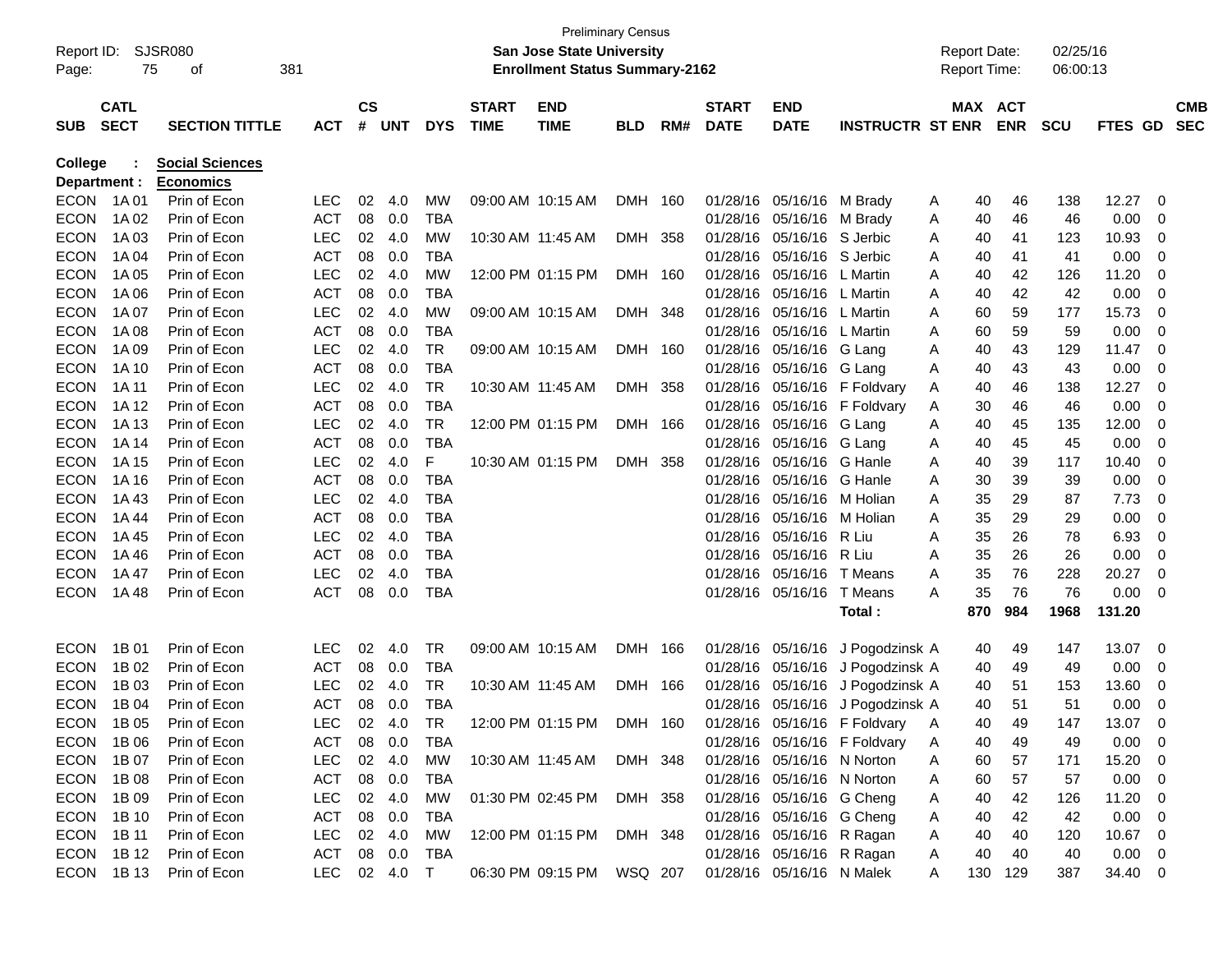| Page:       | Report ID: SJSR080<br>76   | 381<br>οf                           |                |                |            |            |                             | <b>Preliminary Census</b><br>San Jose State University<br><b>Enrollment Status Summary-2162</b> |            |     |                             |                            |                         |   | <b>Report Date:</b><br><b>Report Time:</b> |                | 02/25/16<br>06:00:13 |                |                          |            |
|-------------|----------------------------|-------------------------------------|----------------|----------------|------------|------------|-----------------------------|-------------------------------------------------------------------------------------------------|------------|-----|-----------------------------|----------------------------|-------------------------|---|--------------------------------------------|----------------|----------------------|----------------|--------------------------|------------|
| <b>SUB</b>  | <b>CATL</b><br><b>SECT</b> | <b>SECTION TITTLE</b>               | <b>ACT</b>     | <b>CS</b><br># | <b>UNT</b> | <b>DYS</b> | <b>START</b><br><b>TIME</b> | <b>END</b><br><b>TIME</b>                                                                       | <b>BLD</b> | RM# | <b>START</b><br><b>DATE</b> | <b>END</b><br><b>DATE</b>  | <b>INSTRUCTR ST ENR</b> |   | MAX ACT                                    | <b>ENR</b>     | <b>SCU</b>           | FTES GD SEC    |                          | <b>CMB</b> |
| <b>ECON</b> | 1B 14                      | Prin of Econ                        | <b>ACT</b>     | 08             | 0.0        | <b>TBA</b> |                             |                                                                                                 |            |     | 01/28/16                    | 05/16/16 N Malek           |                         | A | 130                                        | 129            | 129                  | 0.00           | - 0                      |            |
| <b>ECON</b> | 1B 17                      | Prin of Econ                        | <b>LEC</b>     | 02             | 4.0        | MW         |                             | 12:00 PM 01:15 PM                                                                               | DMH 161    |     | 01/28/16                    | 05/16/16 M Brady           |                         | A | 51                                         | 50             | 150                  | 13.33          | - 0                      |            |
| <b>ECON</b> | 1B 18                      | Prin of Econ                        | ACT            | 08             | 0.0        | <b>TBA</b> |                             |                                                                                                 |            |     | 01/28/16                    | 05/16/16 M Brady           |                         | A | 51                                         | 50             | 50                   | 0.00           | 0                        |            |
| <b>ECON</b> | 1B 21                      | Prin of Econ                        | <b>LEC</b>     | 02             | 4.0        | <b>MW</b>  |                             | 09:00 AM 10:15 AM                                                                               | DMH 357    |     |                             | 01/28/16 05/16/16 N Norton |                         | Α | 30                                         | 41             | 123                  | 10.93          | 0                        |            |
| <b>ECON</b> | 1B 22                      | Prin of Econ                        | <b>ACT</b>     | 08             | 0.0        | <b>TBA</b> |                             |                                                                                                 |            |     |                             | 01/28/16 05/16/16 N Norton |                         | A | 30                                         | 41             | 41                   | 0.00           | - 0                      |            |
| <b>ECON</b> | 1B 43                      | Prin of Econ                        | <b>LEC</b>     | 02             | 4.0        | <b>TBA</b> |                             |                                                                                                 |            |     |                             | 01/28/16 05/16/16 T Means  |                         | A | 35                                         | 7              | 21                   | 1.87           | - 0                      |            |
| <b>ECON</b> | 1B 44                      | Prin of Econ                        | <b>ACT</b>     | 08             | 0.0        | <b>TBA</b> |                             |                                                                                                 |            |     |                             | 01/28/16 05/16/16 T Means  |                         | A | 35                                         | $\overline{7}$ | $\overline{7}$       | 0.00           | 0                        |            |
| <b>ECON</b> | 1B 45                      | Prin of Econ                        | <b>LEC</b>     | 02             | 4.0        | <b>TBA</b> |                             |                                                                                                 |            |     |                             | 01/28/16 05/16/16 T Means  |                         | A | 35                                         | 0              | $\mathbf 0$          | 0.00           | $\overline{\mathbf{0}}$  |            |
| <b>ECON</b> | 1B 46                      | Prin of Econ                        | <b>ACT</b>     | 08             | 0.0        | <b>TBA</b> |                             |                                                                                                 |            |     |                             | 01/28/16 05/16/16 T Means  |                         | A | 35                                         | 0              | 0                    | 0.00           | $\overline{\mathbf{0}}$  |            |
|             |                            |                                     |                |                |            |            |                             |                                                                                                 |            |     |                             |                            | Total:                  |   |                                            | 1082 1030      | 2060                 | 137.33         |                          |            |
| <b>ECON</b> | 2A 01                      | Macro Online Lab                    | ACT            | 08             | 1.0        | TBA        |                             |                                                                                                 |            |     |                             | 01/28/16 05/16/16 G Cheng  |                         | A | 35                                         | 34             | 34                   | 2.27           | - 0                      |            |
|             |                            |                                     |                |                |            |            |                             |                                                                                                 |            |     |                             |                            | Total:                  |   | 35                                         | 34             | 34                   | 2.27           |                          |            |
| <b>ECON</b> | 2B 01                      | Micro Online Lab                    | ACT            | 08             | 1.0        | TBA        |                             |                                                                                                 |            |     |                             | 01/28/16 05/16/16 G Cheng  |                         | Α | 35                                         | 36             | 36                   | $2.40 \quad 0$ |                          |            |
|             |                            |                                     |                |                |            |            |                             |                                                                                                 |            |     |                             |                            | Total:                  |   | 35                                         | 36             | 36                   | 2.40           |                          |            |
| <b>ECON</b> | 301                        | <b>Econ Statistics</b>              | <b>SEM</b>     | 05             | 4.0        | м          |                             | 03:00 PM 05:45 PM                                                                               | <b>DMH</b> | 166 | 01/28/16                    | 05/16/16                   | T Means                 | A | 25                                         | 24             | 72                   | 6.40           | $\overline{\mathbf{0}}$  |            |
| <b>ECON</b> | 302                        | <b>Econ Statistics</b>              | LAB            | 15             | 0.0        | W          |                             | 03:00 PM 05:45 PM                                                                               | DMH        | 236 |                             | 01/28/16 05/16/16          | T Means                 | A | 25                                         | 24             | 24                   | 0.00           | $\overline{\mathbf{0}}$  |            |
|             |                            |                                     |                |                |            |            |                             |                                                                                                 |            |     |                             |                            | Total:                  |   | 50                                         | 48             | 96                   | 6.40           |                          |            |
|             |                            | ECON 100W 01 Wrtg Wsh/Econ Reps SEM |                |                | 04 4.0     | <b>TBA</b> |                             |                                                                                                 |            |     |                             | 01/28/16 05/16/16          |                         | Α | 25                                         | 25             | 100                  | 6.67           | $\overline{\mathbf{0}}$  |            |
|             |                            | ECON 100W 02 Wrtg Wsh/Econ Reps SEM |                |                | 04 4.0     | TBA        |                             |                                                                                                 |            |     |                             | 01/28/16 05/16/16          |                         | A | 25                                         | 29             | 116                  | 7.73           | - 0                      |            |
|             |                            |                                     |                |                |            |            |                             |                                                                                                 |            |     |                             |                            | Total:                  |   | 50                                         | 54             | 216                  | 14.40          |                          |            |
|             | ECON 101 01                | Micr-Econ Analysis                  | SEM 05 4.0     |                |            | TBA        |                             |                                                                                                 |            |     |                             | 01/28/16 05/16/16          |                         | A | 48                                         | 36             | 144                  | $9.60 \quad 0$ |                          |            |
|             |                            |                                     |                |                |            |            |                             |                                                                                                 |            |     |                             |                            | Total:                  |   | 48                                         | 36             | 144                  | 9.60           |                          |            |
| ECON 102 01 |                            | Macr-Econ Analysis                  | SEM            | 05             | - 4.0      | TBA        |                             |                                                                                                 |            |     |                             | 01/28/16 05/16/16          |                         | A | 51                                         | 54             | 216                  | 14.40          | $\overline{\phantom{0}}$ |            |
|             |                            |                                     |                |                |            |            |                             |                                                                                                 |            |     |                             |                            | Total:                  |   | 51                                         | 54             | 216                  | 14.40          |                          |            |
|             | ECON 103 01                | Intro Econometrics                  | SEM 04 4.0     |                |            | TR         |                             | 01:30 PM 02:45 PM                                                                               | DMH 160    |     |                             | 01/28/16 05/16/16 M Holian |                         | A | 33                                         | 32             | 96                   | 8.53 0         |                          |            |
|             | ECON 103 02                | Intro Econometrics                  | ACT 13 0.0     |                |            | TR         |                             | 03:00 PM 04:15 PM                                                                               | DMH 160    |     |                             | 01/28/16 05/16/16 M Holian |                         | A | 33                                         | 32             | 32                   | $0.00 \t 0$    |                          |            |
|             |                            |                                     |                |                |            |            |                             |                                                                                                 |            |     |                             |                            | Total:                  |   | 66                                         | 64             | 128                  | 8.53           |                          |            |
|             | ECON 104 01                | Math Meth for Econ                  | SEM 05 4.0 TBA |                |            |            |                             |                                                                                                 |            |     |                             | 01/28/16 05/16/16          |                         | A | 38                                         | 46             | 184                  | 12.60 5        |                          |            |
|             |                            |                                     |                |                |            |            |                             |                                                                                                 |            |     |                             |                            | Total:                  |   | 38                                         | 46             | 184                  | 12.60          |                          |            |
|             | ECON 109 01                | Econ for Teachers                   | LEC 02 3.0 TBA |                |            |            |                             |                                                                                                 |            |     |                             | 01/28/16 05/16/16          |                         | A | 20                                         | 19             | 57                   | $3.80\ 0$      |                          |            |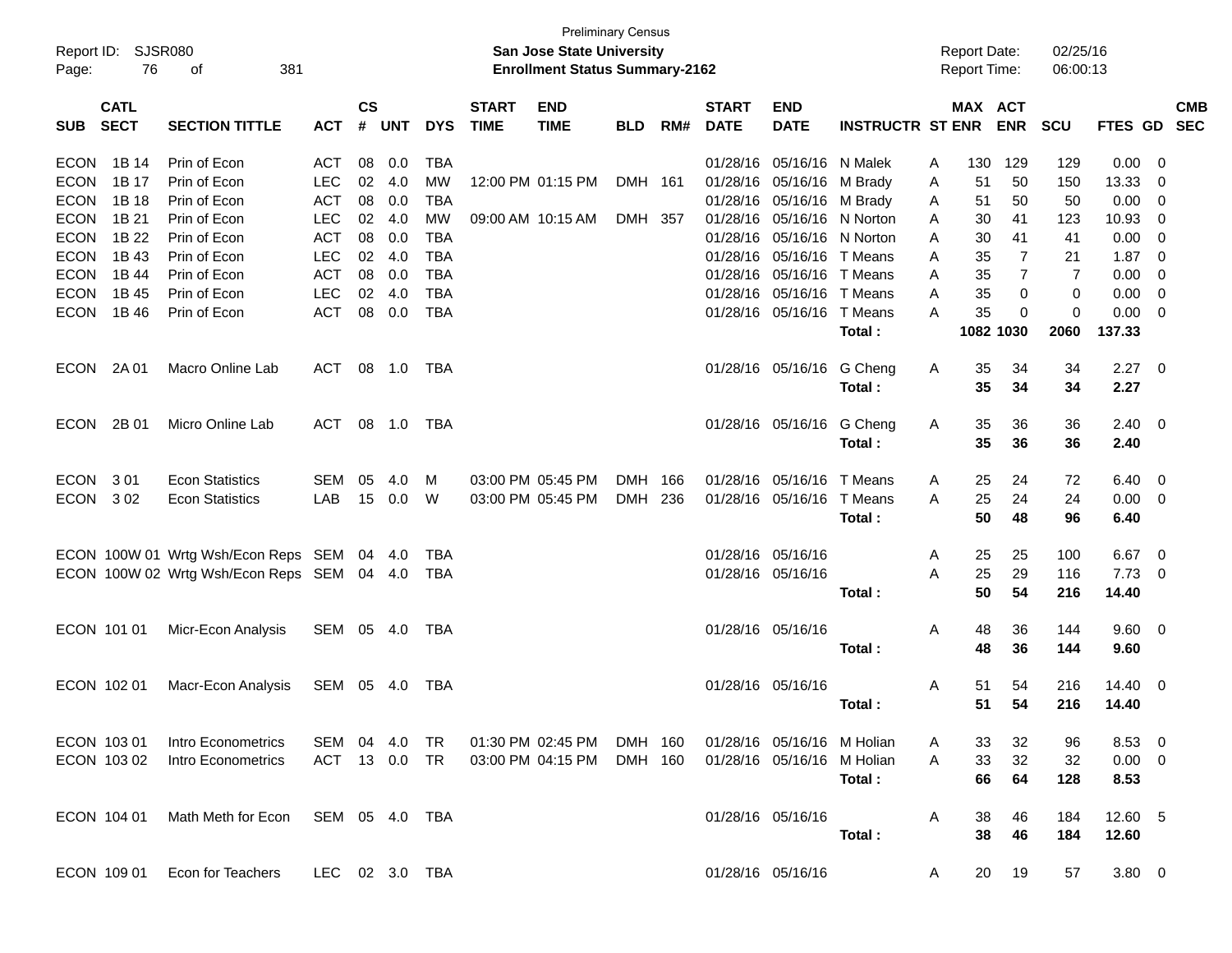| Page:    | Report ID: SJSR080<br>77                  | of<br>381                                                            |                                        |               |                             |                          |                             | <b>San Jose State University</b><br><b>Enrollment Status Summary-2162</b> | <b>Preliminary Census</b> |     |                             |                                                |                             | <b>Report Date:</b><br>Report Time: |                            | 02/25/16<br>06:00:13         |                                        |                           |
|----------|-------------------------------------------|----------------------------------------------------------------------|----------------------------------------|---------------|-----------------------------|--------------------------|-----------------------------|---------------------------------------------------------------------------|---------------------------|-----|-----------------------------|------------------------------------------------|-----------------------------|-------------------------------------|----------------------------|------------------------------|----------------------------------------|---------------------------|
| SUB SECT | <b>CATL</b>                               | <b>SECTION TITTLE</b>                                                | <b>ACT</b>                             | $\mathsf{cs}$ | # UNT                       | <b>DYS</b>               | <b>START</b><br><b>TIME</b> | <b>END</b><br><b>TIME</b>                                                 | <b>BLD</b>                | RM# | <b>START</b><br><b>DATE</b> | <b>END</b><br><b>DATE</b>                      | <b>INSTRUCTR ST ENR ENR</b> | MAX ACT                             |                            | SCU                          |                                        | <b>CMB</b><br>FTES GD SEC |
|          |                                           |                                                                      |                                        |               |                             |                          |                             |                                                                           |                           |     |                             |                                                | Total:                      | 20                                  | 19                         | 57                           | 3.80                                   |                           |
|          | ECON 112 01                               | Econ Development                                                     | SEM 05 4.0 TBA                         |               |                             |                          |                             |                                                                           |                           |     |                             | 01/28/16 05/16/16                              | Total:                      | 33<br>Α<br>33                       | 36<br>36                   | 144<br>144                   | $9.60 \quad 0$<br>9.60                 |                           |
|          |                                           | ECON 113B 01 Econ Hist Europe<br>HIST 113B 01 Econ Hist Europe       | SEM 05<br>SEM 05 4.0                   |               | 4.0                         | <b>TBA</b><br><b>TBA</b> |                             |                                                                           |                           |     |                             | 01/28/16 05/16/16<br>01/28/16 05/16/16         | Total:                      | 35<br>A<br>A<br>0<br>35             | 44<br>$\overline{1}$<br>45 | 176<br>$\overline{4}$<br>180 | 11.73<br>0.27<br>12.00                 | $0\,C$<br>$0\,$ C         |
|          | ECON 121 01                               | Indus Organization                                                   | SEM 05 4.0 TBA                         |               |                             |                          |                             |                                                                           |                           |     |                             | 01/28/16 05/16/16                              | Total:                      | A<br>30<br>30                       | 27<br>27                   | 108<br>108                   | $7.33$ 2<br>7.33                       |                           |
|          | ECON 133 01                               | <b>Public Choice</b>                                                 | SEM 05 4.0 TBA                         |               |                             |                          |                             |                                                                           |                           |     |                             | 01/28/16 05/16/16                              | Total:                      | 35<br>Α<br>35                       | 34<br>34                   | 136<br>136                   | $9.20$ 2<br>9.20                       |                           |
|          | ECON 135 01                               | Money & Banking                                                      | SEM 05 4.0 TBA                         |               |                             |                          |                             |                                                                           |                           |     |                             | 01/28/16 05/16/16                              | Total:                      | 30<br>Α<br>30                       | 25<br>25                   | 100<br>100                   | 6.67 0<br>6.67                         |                           |
|          | ECON 136 01                               | Internatl Econ                                                       | SEM 05 4.0 TBA                         |               |                             |                          |                             |                                                                           |                           |     |                             | 01/28/16 05/16/16                              | Total:                      | 38<br>Α<br>38                       | 40<br>40                   | 160<br>160                   | 10.67 0<br>10.67                       |                           |
|          |                                           | ECON 137A 01 Fund Corp Finance                                       | SEM 05 4.0 TBA                         |               |                             |                          |                             |                                                                           |                           |     |                             | 01/28/16 05/16/16                              | Total:                      | 25<br>Α<br>25                       | 36<br>36                   | 144<br>144                   | $9.67$ 1<br>9.67                       |                           |
|          |                                           | ECON 137B 01 Topic Corp Finance                                      | SEM 05 4.0 TBA                         |               |                             |                          |                             |                                                                           |                           |     |                             | 01/28/16 05/16/16                              | Total:                      | 33<br>Α<br>33                       | 27<br>27                   | 108<br>108                   | $7.27$ 1<br>7.27                       |                           |
|          | ECON 139 01                               | Prin of Invest                                                       | <b>SEM</b>                             |               | 4.0                         |                          |                             |                                                                           |                           |     |                             |                                                | Total:                      | X<br>0<br>0                         | 0<br>$\bf{0}$              | 0<br>$\bf{0}$                | $0.00 \t 0$<br>0.00                    |                           |
|          |                                           | ECON 158 01 Econ of Entrepr                                          | SEM 05 4.0 TBA                         |               |                             |                          |                             |                                                                           |                           |     |                             | 01/28/16 05/16/16                              | Total:                      | 25<br>Α<br>25                       | 24<br>24                   | 96<br>96                     | $6.47$ 1<br>6.47                       |                           |
|          | ECON 165 01                               | Regional Economics SEM 05 4.0 TBA                                    |                                        |               |                             |                          |                             |                                                                           |                           |     |                             | 01/28/16 05/16/16                              | Total:                      | 33<br>A<br>33                       | 37<br>37                   | 148<br>148                   | 9.93 1<br>9.93                         |                           |
|          | ECON 180 01<br>ECON 180 02<br>ECON 180 04 | <b>Indiv Studies</b><br><b>Indiv Studies</b><br><b>Indiv Studies</b> | <b>SUP</b><br><b>SUP</b><br><b>SUP</b> |               | 1.0<br>36 1.0<br>36 3.0 TBA | TBA                      |                             |                                                                           |                           |     |                             | 01/28/16 05/16/16 T Means<br>01/28/16 05/16/16 |                             | X<br>0<br>A<br>12<br>5<br>Α         | 0<br>10<br>$\mathbf 0$     | 0<br>10<br>0                 | $0.00 \t 0$<br>$0.67$ 0<br>$0.00 \t 0$ |                           |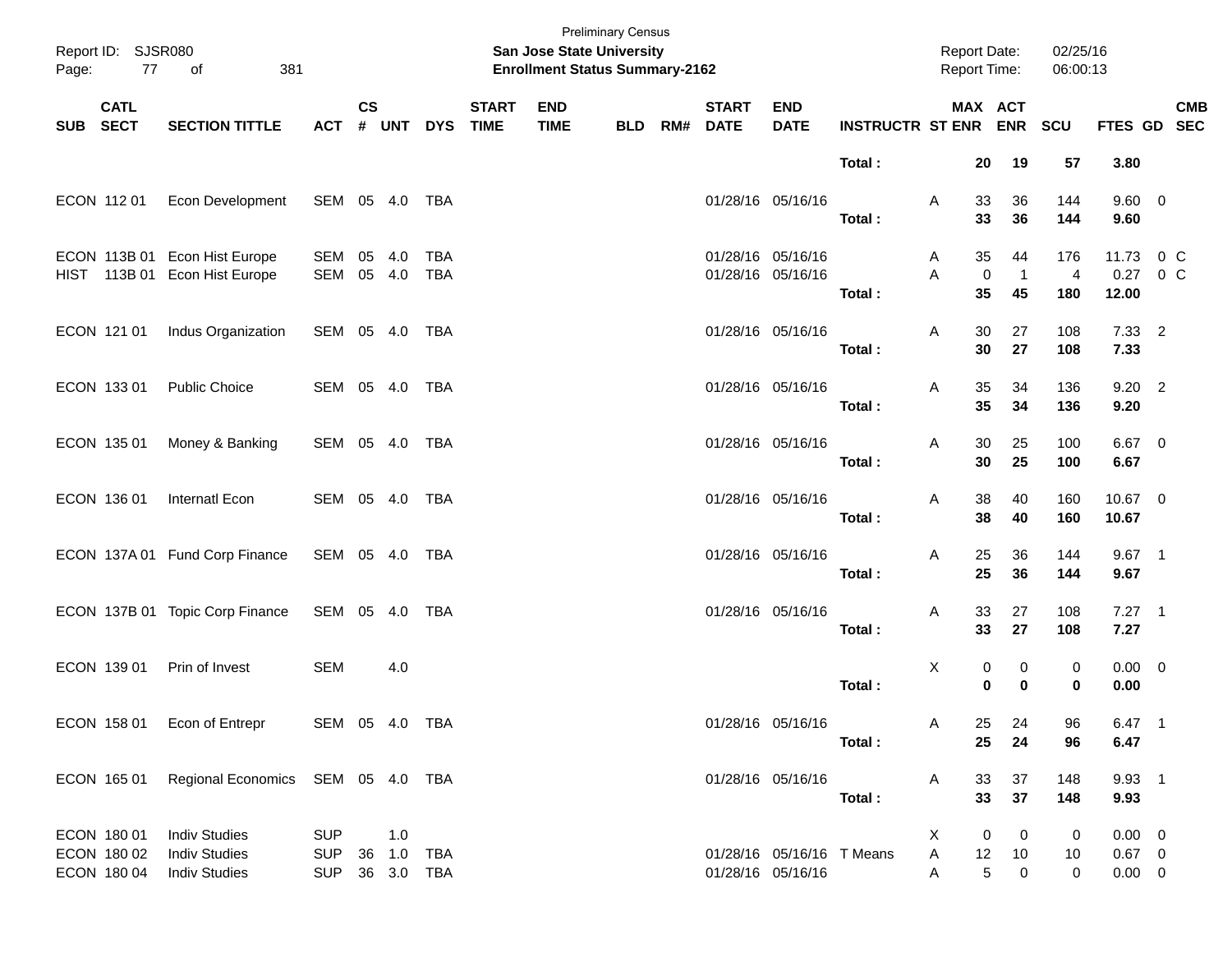| Report ID:<br>78<br>Page:                | SJSR080<br>381<br>оf                         |                          |                    |            |                          |                             | <b>Preliminary Census</b><br><b>San Jose State University</b><br><b>Enrollment Status Summary-2162</b> |            |     |                             |                           |                         | <b>Report Date:</b><br><b>Report Time:</b> |                              | 02/25/16<br>06:00:13 |              |                               |                          |
|------------------------------------------|----------------------------------------------|--------------------------|--------------------|------------|--------------------------|-----------------------------|--------------------------------------------------------------------------------------------------------|------------|-----|-----------------------------|---------------------------|-------------------------|--------------------------------------------|------------------------------|----------------------|--------------|-------------------------------|--------------------------|
| <b>CATL</b><br><b>SECT</b><br><b>SUB</b> | <b>SECTION TITTLE</b>                        | <b>ACT</b>               | $\mathsf{cs}$<br># | <b>UNT</b> | <b>DYS</b>               | <b>START</b><br><b>TIME</b> | <b>END</b><br><b>TIME</b>                                                                              | <b>BLD</b> | RM# | <b>START</b><br><b>DATE</b> | <b>END</b><br><b>DATE</b> | <b>INSTRUCTR ST ENR</b> |                                            | <b>MAX ACT</b><br><b>ENR</b> | <b>SCU</b>           | FTES GD      |                               | <b>CMB</b><br><b>SEC</b> |
| ECON 180 05<br>ECON 180 06               | <b>Indiv Studies</b><br><b>Indiv Studies</b> | <b>SUP</b><br><b>SUP</b> | 36<br>36           | 3.0<br>3.0 | <b>TBA</b><br><b>TBA</b> |                             |                                                                                                        |            |     | 01/28/16<br>01/28/16        | 05/16/16<br>05/16/16      |                         | A<br>Α                                     | 0<br>5<br>0<br>1             | 0<br>0               | 0.00<br>0.00 | - 0<br>- 0                    |                          |
| ECON 180 07                              | <b>Indiv Studies</b>                         | <b>SUP</b>               | 36                 | 3.0        | <b>TBA</b>               |                             |                                                                                                        |            |     | 01/28/16 05/16/16           |                           |                         | A                                          | 5<br>0                       | 0                    | 0.00         | 0                             |                          |
|                                          |                                              |                          |                    |            |                          |                             |                                                                                                        |            |     |                             |                           | Total:                  | 28                                         | 10                           | 10                   | 0.67         |                               |                          |
| ECON 185 01                              | Appld Econ Intrn                             | <b>SUP</b>               | 36                 | 3.0        | <b>TBA</b>               |                             |                                                                                                        |            |     | 01/28/16                    | 05/16/16                  |                         | Α                                          | 0<br>0                       | 0                    | 0.00         | - 0                           |                          |
| ECON 185 02                              | Appld Econ Intrn                             | <b>SUP</b>               |                    | 36 3.0     | <b>TBA</b>               |                             |                                                                                                        |            |     | 01/28/16                    | 05/16/16                  | C Haight                | Α                                          | 5<br>$\mathbf 1$             | 3                    | 0.20         | $\overline{\mathbf{0}}$       |                          |
|                                          |                                              |                          |                    |            |                          |                             |                                                                                                        |            |     |                             |                           | Total:                  |                                            | 5<br>$\mathbf 1$             | 3                    | 0.20         |                               |                          |
| ECON 193 01                              | New Institutional Ec                         | SEM                      | 05                 | 4.0        | TBA                      |                             |                                                                                                        |            |     | 01/28/16 05/16/16           |                           |                         | Α<br>25                                    | 23                           | 92                   | 6.13         | $\overline{\phantom{0}}$      |                          |
|                                          |                                              |                          |                    |            |                          |                             |                                                                                                        |            |     |                             |                           | Total:                  | 25                                         | 23                           | 92                   | 6.13         |                               |                          |
| ECON 200 01                              | Sem Law and Econ                             | SEM                      | 05                 | 3.0        | R                        |                             | 06:30 PM 09:15 PM                                                                                      | DMH 358    |     |                             | 01/28/16 05/16/16         | F Foldvary              | A                                          | 4<br>6                       | 12                   | 1.004        |                               |                          |
|                                          |                                              |                          |                    |            |                          |                             |                                                                                                        |            |     |                             |                           | Total:                  |                                            | 6<br>4                       | 12                   | 1.00         |                               |                          |
| ECON 202 01                              | <b>Macro Analysis</b>                        | SEM                      | 05                 | 3.0        | $\top$                   |                             | 06:30 PM 09:15 PM                                                                                      | DMH 166    |     |                             | 01/28/16 05/16/16         | J Hummel                | Α                                          | 6<br>3                       | 9                    | 0.75         | $_{3}$                        |                          |
|                                          |                                              |                          |                    |            |                          |                             |                                                                                                        |            |     |                             |                           | Total:                  |                                            | 6<br>3                       | 9                    | 0.75         |                               |                          |
| ECON 203B 01                             | Sem Econometr Meth SEM                       |                          |                    | 05 3.0     | W                        |                             | 06:30 PM 09:15 PM                                                                                      | DMH 160    |     |                             | 01/28/16 05/16/16         | T Means                 | A<br>10                                    | 11                           | 33                   | 2.75 11      |                               |                          |
|                                          |                                              |                          |                    |            |                          |                             |                                                                                                        |            |     |                             |                           | Total:                  | 10                                         | 11                           | 33                   | 2.75         |                               |                          |
| ECON 205 01                              | Workshop in Policy                           | SEM                      |                    | 05 3.0     | МW                       |                             | 04:30 PM 05:45 PM                                                                                      | DMH 160    |     |                             | 01/28/16 05/16/16         | C Haight                | Α<br>15                                    | 21                           | 63                   | 5.25 21      |                               |                          |
|                                          |                                              |                          |                    |            |                          |                             |                                                                                                        |            |     |                             |                           | Total:                  | 15                                         | 21                           | 63                   | 5.25         |                               |                          |
| ECON 236 01                              | Sem Intern Tr & Fin                          | SEM                      |                    | 05 3.0     | M                        |                             | 06:30 PM 09:15 PM                                                                                      | DMH 166    |     |                             | 01/28/16 05/16/16         | R Liu                   | Α<br>10                                    | 13                           | 39                   | $3.25$ 13    |                               |                          |
|                                          |                                              |                          |                    |            |                          |                             |                                                                                                        |            |     |                             |                           | Total:                  | 10                                         | 13                           | 39                   | 3.25         |                               |                          |
| ECON 285 01                              | Applied Econ Intrn                           | <b>SUP</b>               | 25                 | 6.0        | <b>TBA</b>               |                             |                                                                                                        |            |     | 01/28/16                    | 05/16/16                  |                         | A                                          | 0<br>0                       | 0                    | 0.00         | - 0                           |                          |
| ECON 285 02                              | Applied Econ Intrn                           | <b>SUP</b>               | 25                 | 3.0        | <b>TBA</b>               |                             |                                                                                                        |            |     | 01/28/16                    | 05/16/16                  | C Haight                | A                                          | 5<br>-1                      | 3                    | 0.25         | $\overline{\phantom{1}}$      |                          |
| ECON 285 03                              | Applied Econ Intrn                           | <b>SUP</b>               | 25                 | 6.0        | <b>TBA</b>               |                             |                                                                                                        |            |     |                             | 01/28/16 05/16/16         |                         | A                                          | 5<br>0                       | 0                    | 0.00         | 0                             |                          |
|                                          |                                              |                          |                    |            |                          |                             |                                                                                                        |            |     |                             |                           | Total:                  | 10                                         | -1                           | 3                    | 0.25         |                               |                          |
| ECON 298 01                              | Spec Study                                   | <b>SUP</b>               |                    | 25 3.0     | <b>TBA</b>               |                             |                                                                                                        |            |     |                             | 01/28/16 05/16/16         |                         | A                                          | 0<br>0                       | 0                    | 0.00         | - 0                           |                          |
| ECON 298 02                              | Spec Study                                   | <b>SUP</b>               | 25                 | 3.0        | <b>TBA</b>               |                             |                                                                                                        |            |     | 01/28/16 05/16/16           |                           |                         | Α                                          | 5<br>0                       | 0                    | 0.00         | 0                             |                          |
| ECON 298 03                              | Spec Study                                   | <b>SUP</b>               | 25                 | 3.0        | <b>TBA</b>               |                             |                                                                                                        |            |     |                             | 01/28/16 05/16/16         |                         | Α                                          | 5<br>0                       | 0                    | 0.00         | 0                             |                          |
| ECON 298 04                              | Spec Study                                   | <b>SUP</b>               | 25                 | 3.0        | <b>TBA</b>               |                             |                                                                                                        |            |     |                             | 01/28/16 05/16/16         |                         | Α                                          | 5<br>0                       | 0                    | 0.00         | 0                             |                          |
| ECON 298 05<br>ECON 298 06               | Spec Study                                   | <b>SUP</b><br><b>SUP</b> | 25<br>25           | 3.0<br>3.0 | <b>TBA</b><br><b>TBA</b> |                             |                                                                                                        |            |     | 01/28/16 05/16/16           | 01/28/16 05/16/16         |                         | Α                                          | 5<br>0                       | 0                    | 0.00<br>0.00 | 0                             |                          |
| ECON 298 07                              | Spec Study<br>Spec Study                     | <b>SUP</b>               |                    | 25 1.0     | <b>TBA</b>               |                             |                                                                                                        |            |     |                             | 01/28/16 05/16/16         |                         | Α<br>Α                                     | 5<br>0<br>5<br>0             | 0<br>0               | 0.00         | 0<br>$\overline{\phantom{0}}$ |                          |
|                                          |                                              |                          |                    |            |                          |                             |                                                                                                        |            |     |                             |                           |                         |                                            |                              |                      |              |                               |                          |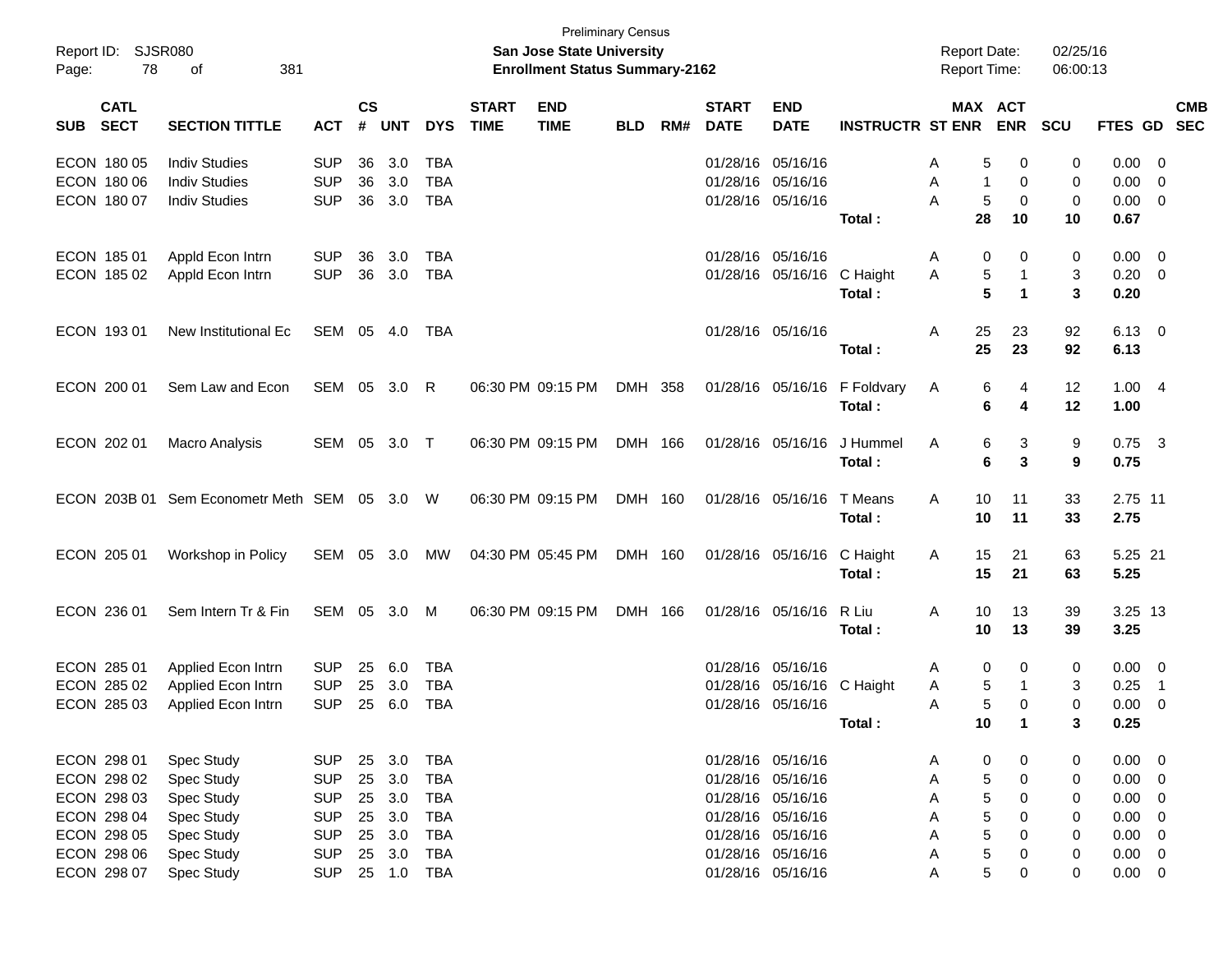| Report ID:<br>Page: | 79                         | <b>SJSR080</b><br>οf                                 | 381                      |                    |            |            |                             | <b>San Jose State University</b><br><b>Enrollment Status Summary-2162</b> | <b>Preliminary Census</b> |     |                             |                                                  |                                                       |              | <b>Report Date:</b><br><b>Report Time:</b> |                                              | 02/25/16<br>06:00:13        |                                       |     |                          |
|---------------------|----------------------------|------------------------------------------------------|--------------------------|--------------------|------------|------------|-----------------------------|---------------------------------------------------------------------------|---------------------------|-----|-----------------------------|--------------------------------------------------|-------------------------------------------------------|--------------|--------------------------------------------|----------------------------------------------|-----------------------------|---------------------------------------|-----|--------------------------|
| <b>SUB</b>          | <b>CATL</b><br><b>SECT</b> | <b>SECTION TITTLE</b>                                | <b>ACT</b>               | $\mathsf{cs}$<br># | <b>UNT</b> | <b>DYS</b> | <b>START</b><br><b>TIME</b> | <b>END</b><br><b>TIME</b>                                                 | <b>BLD</b>                | RM# | <b>START</b><br><b>DATE</b> | <b>END</b><br><b>DATE</b>                        | <b>INSTRUCTR ST ENR</b>                               |              | MAX                                        | <b>ACT</b><br><b>ENR</b>                     | <b>SCU</b>                  | <b>FTES GD</b>                        |     | <b>CMB</b><br><b>SEC</b> |
|                     |                            |                                                      |                          |                    |            |            |                             |                                                                           |                           |     |                             |                                                  | Total:                                                |              | 30                                         | $\mathbf 0$                                  | 0                           | 0.00                                  |     |                          |
|                     | ECON 298E 01               | Comp Exam                                            | <b>SUP</b>               | 25                 | 1.0        | <b>TBA</b> |                             |                                                                           |                           |     | 01/28/16                    | 05/16/16                                         | J Hummel<br>Total:                                    | $\mathsf{A}$ | 15<br>15                                   | 3<br>3                                       | 3<br>3                      | 0.25<br>0.25                          | - 3 |                          |
|                     | ECON 299 01<br>ECON 299 02 | <b>MA Thesis Project</b><br><b>MA Thesis Project</b> | <b>SUP</b><br><b>SUP</b> | 25<br>25           | 6.0<br>4.0 | TBA<br>TBA |                             |                                                                           |                           |     | 01/28/16<br>01/28/16        | 05/16/16<br>05/16/16                             | Total:                                                | A<br>A       | $\mathbf 0$<br>$\mathbf 1$<br>1.           | $\mathbf 0$<br>$\overline{0}$<br>$\mathbf 0$ | 0<br>0<br>0                 | $0.00 \t 0$<br>$0.00 \quad 0$<br>0.00 |     |                          |
|                     | Department :               | <b>Economics</b>                                     |                          |                    |            |            |                             |                                                                           |                           |     |                             | <b>Lower Division:</b><br><b>Upper Division:</b> | <b>Department Total:</b><br><b>Graduate Division:</b> |              | 2823<br>2072<br>654<br>97                  | 2826<br>2132<br>642<br>52                    | 6730<br>4194<br>2386<br>150 | 452.23<br>279.60<br>160.13<br>12.50   |     |                          |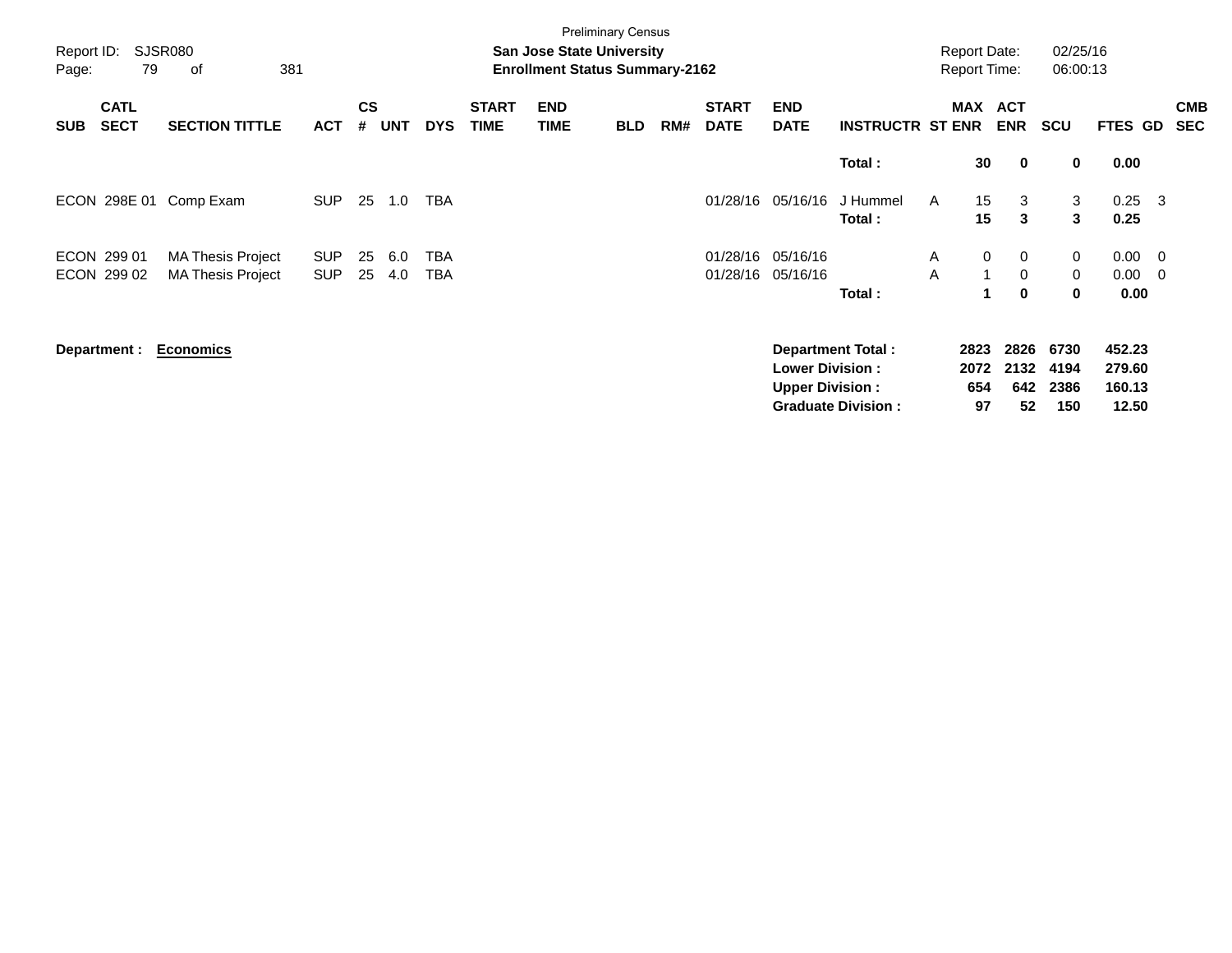| Report ID:<br>Page:     | 80                         | SJSR080<br>381<br>of                                   |            |                    |            |            |                             | <b>San Jose State University</b><br><b>Enrollment Status Summary-2162</b> | <b>Preliminary Census</b> |       |                             |                           |                                  | <b>Report Date:</b><br>Report Time: |                | 02/25/16<br>06:00:13 |                  |                          |                          |
|-------------------------|----------------------------|--------------------------------------------------------|------------|--------------------|------------|------------|-----------------------------|---------------------------------------------------------------------------|---------------------------|-------|-----------------------------|---------------------------|----------------------------------|-------------------------------------|----------------|----------------------|------------------|--------------------------|--------------------------|
| <b>SUB</b>              | <b>CATL</b><br><b>SECT</b> | <b>SECTION TITTLE</b>                                  | <b>ACT</b> | $\mathsf{cs}$<br># | <b>UNT</b> | <b>DYS</b> | <b>START</b><br><b>TIME</b> | <b>END</b><br><b>TIME</b>                                                 | <b>BLD</b>                | RM#   | <b>START</b><br><b>DATE</b> | <b>END</b><br><b>DATE</b> | <b>INSTRUCTR ST ENR</b>          | MAX ACT                             | <b>ENR</b>     | <b>SCU</b>           | <b>FTES GD</b>   |                          | <b>CMB</b><br><b>SEC</b> |
| College<br>Department : |                            | <b>Social Sciences</b><br><b>Environmental Studies</b> |            |                    |            |            |                             |                                                                           |                           |       |                             |                           |                                  |                                     |                |                      |                  |                          |                          |
| <b>ENVS</b>             | 1 0 1                      | Intro Environ Iss                                      | <b>LEC</b> | 01                 | 3.0        | MW         | 10:30 AM 11:45 AM           |                                                                           | WSQ 207                   |       |                             | 01/28/16 05/16/16         | A Gershenson A                   | 120                                 | 79             | 237                  | 15.80 0          |                          |                          |
| <b>ENVS</b>             | 1 0 2                      | Intro Environ Iss                                      | <b>LEC</b> | 01                 | 3.0        | MW         |                             | 12:00 PM 01:15 PM                                                         | CL                        | 226   |                             | 01/28/16 05/16/16         | A Gershenson A                   | 35                                  | 34             | 102                  | 6.80             | $\overline{\mathbf{0}}$  |                          |
| <b>ENVS</b>             | 1 0 3                      | Intro Environ Iss                                      | <b>LEC</b> | 01                 | 3.0        | TBA        |                             |                                                                           |                           |       |                             | 01/28/16 05/16/16         | J Douglas<br>Total:              | 40<br>A<br>195                      | 75<br>188      | 225<br>564           | 15.00<br>37.60   | $\overline{\phantom{0}}$ |                          |
| <b>ENVS</b>             | 10 01                      | Life Chang Planet                                      | <b>LEC</b> | 01                 | 3.0        | MW         |                             | 09:00 AM 10:15 AM                                                         | <b>DMH</b>                | - 164 |                             | 01/28/16 05/16/16         | G Bacigalupi A                   | 35                                  | 37             | 111                  | $7.40 \quad 0$   |                          |                          |
| <b>ENVS</b>             | 10 02                      | Life Chang Planet                                      | <b>LEC</b> | 01                 | 3.0        | TR         |                             | 09:00 AM 10:15 AM                                                         | WSQ 207                   |       |                             | 01/28/16 05/16/16         | R Lazzeri-Ae A<br>Total:         | 120<br>155                          | 122<br>159     | 366<br>477           | 24.40 0<br>31.80 |                          |                          |
| <b>ENVS</b>             |                            | 100W 01 Env Res and Writ                               | <b>SEM</b> | 04                 | 3.0        | TR         |                             | 10:30 AM 11:45 AM                                                         | <b>CL</b>                 | 243   |                             | 01/28/16 05/16/16         | S Bane                           | 20<br>Α                             | 21             | 63                   | 4.20             | $\overline{\phantom{0}}$ |                          |
| <b>ENVS</b>             |                            | 100W 02 Env Res and Writ                               | SEM        | 04                 | 3.0        | <b>TR</b>  |                             | 12:00 PM 01:15 PM                                                         | CL.                       | 243   |                             | 01/28/16 05/16/16         | S Bane<br>Total:                 | A<br>20<br>40                       | 19<br>40       | 57<br>120            | 3.80<br>8.00     | $\overline{\phantom{0}}$ |                          |
| ENVS 107 01             |                            | Env Econ & Policy                                      | <b>LEC</b> | 01                 | 3.0        | <b>TR</b>  |                             | 12:00 PM 01:15 PM                                                         | CL                        | 303   |                             | 01/28/16 05/16/16         | D Fiack                          | 25<br>Α                             | 26             | 78                   | 5.25             | 1 C                      |                          |
|                         | ECON 107 01                | Env Econ & Policy                                      | <b>LEC</b> | 01                 | 3.0        | <b>TR</b>  |                             | 12:00 PM 01:15 PM                                                         | CL.                       | 303   |                             | 01/28/16 05/16/16         | D Fiack                          | 0<br>A                              | 10             | 30                   | 2.00             | $0\,$ C                  |                          |
|                         | ENVS 107 02                | Env Econ & Policy                                      | <b>LEC</b> | 01                 | 3.0        | <b>TR</b>  |                             | 03:00 PM 04:15 PM                                                         | DMH                       | 165   |                             | 01/28/16 05/16/16         | D Fiack                          | A<br>25                             | 22             | 66                   | 4.45             | 1 C                      |                          |
|                         | ECON 107 02                | Env Econ & Policy                                      | <b>LEC</b> | 01                 | 3.0        | <b>TR</b>  |                             | 03:00 PM 04:15 PM                                                         | <b>DMH</b>                | 165   |                             | 01/28/16 05/16/16         | D Fiack                          | $\mathbf 0$<br>A                    | 5              | 15                   | 1.05             | 1 C                      |                          |
|                         |                            |                                                        |            |                    |            |            |                             |                                                                           |                           |       |                             |                           | Total:                           | 50                                  | 63             | 189                  | 12.75            |                          |                          |
| ENVS 110 01             |                            | Resource Analysis                                      | <b>LEC</b> | 02                 | 4.0        | M          |                             | 03:00 PM 05:45 PM                                                         | DMH 164                   |       |                             | 01/28/16 05/16/16         | R Lazzeri-Ae A                   | 40                                  | 39             | 117                  | 10.47            | $\overline{\phantom{1}}$ |                          |
|                         | ENVS 110 02                | Resource Analysis                                      | LAB        | 16                 | 0.0        | TR         |                             | 12:00 PM 01:15 PM                                                         | WSQ 113                   |       |                             | 01/28/16 05/16/16         | R Lazzeri-Ae A                   | 20                                  | 20             | 20                   | 0.00             | $\overline{1}$           |                          |
|                         | ENVS 110 03                | Resource Analysis                                      | LAB        | 16                 | 0.0        | TR         |                             | 01:30 PM 02:45 PM                                                         | WSQ 113                   |       |                             | 01/28/16 05/16/16         | R Lazzeri-Ae A<br>Total:         | 20<br>80                            | 19<br>78       | 19<br>156            | 0.00<br>10.47    | $\overline{\mathbf{0}}$  |                          |
| ENVS 117 01             |                            | Human Ecology                                          | SEM        | 05                 | 3.0        | МW         |                             | 10:30 AM 11:45 AM                                                         | CL                        | 234   |                             | 01/28/16 05/16/16         | G Klee<br>Total:                 | 24<br>Α<br>24                       | 20<br>20       | 60<br>60             | 4.10 2<br>4.10   |                          |                          |
| ENVS 118 01             |                            | <b>Sust Home Gardens</b>                               | SEM        | 05                 | 4.0        | TR         |                             | 01:30 PM 02:45 PM                                                         | DMH 164                   |       |                             |                           | 01/28/16 05/16/16 G Bacigalupi A | 20                                  | 20             | 60                   | 5.47             | $\overline{\phantom{0}}$ |                          |
|                         | ENVS 118 02                | Sust Home Gardens                                      | ACT 08 0.0 |                    |            | R          |                             | 03:00 PM 04:45 PM                                                         | DMH 164                   |       |                             |                           | 01/28/16 05/16/16 G Bacigalupi A | 20.                                 | 20             | 20.                  | 0.00             | 2                        |                          |
|                         |                            |                                                        |            |                    |            |            |                             |                                                                           |                           |       |                             |                           | Total:                           | 40                                  | 40             | 80                   | 5.47             |                          |                          |
| ENVS 119 01             |                            | Energy & Environ                                       | <b>LEC</b> |                    | 02 3.0     | TR         |                             | 07:30 AM 08:45 AM                                                         | <b>SH</b>                 | 435   |                             |                           | 01/28/16 05/16/16 B Delaveau A   | 30                                  | 27             | 81                   | 5.40 0 C         |                          |                          |
| ENGR 119 01             |                            | Energy & Environ                                       | LEC        |                    | 02 3.0     | <b>TR</b>  |                             | 07:30 AM 08:45 AM                                                         | <b>SH</b>                 | 435   |                             |                           | 01/28/16 05/16/16 B Delaveau     | A<br>0                              | $\overline{1}$ | 3                    | 0.20             | $0\,C$                   |                          |
|                         | ENVS 119 02                | Energy & Environ                                       | <b>LEC</b> |                    | 02 3.0     | <b>TR</b>  |                             | 10:30 AM 11:45 AM                                                         | SH.                       | 435   |                             |                           | 01/28/16 05/16/16 B Delaveau     | 30<br>A                             | 28             | 84                   | 5.60             | $0\,C$                   |                          |
|                         | ENGR 119 02                | Energy & Environ                                       | <b>LEC</b> |                    | 02 3.0     | <b>TR</b>  |                             | 10:30 AM 11:45 AM                                                         | SH.                       | 435   |                             |                           | 01/28/16 05/16/16 B Delaveau A   | 0                                   | 2              | 6                    | 0.45 1 C         |                          |                          |
|                         |                            |                                                        |            |                    |            |            |                             |                                                                           |                           |       |                             |                           | Total:                           | 60                                  | 58             | 174                  | 11.65            |                          |                          |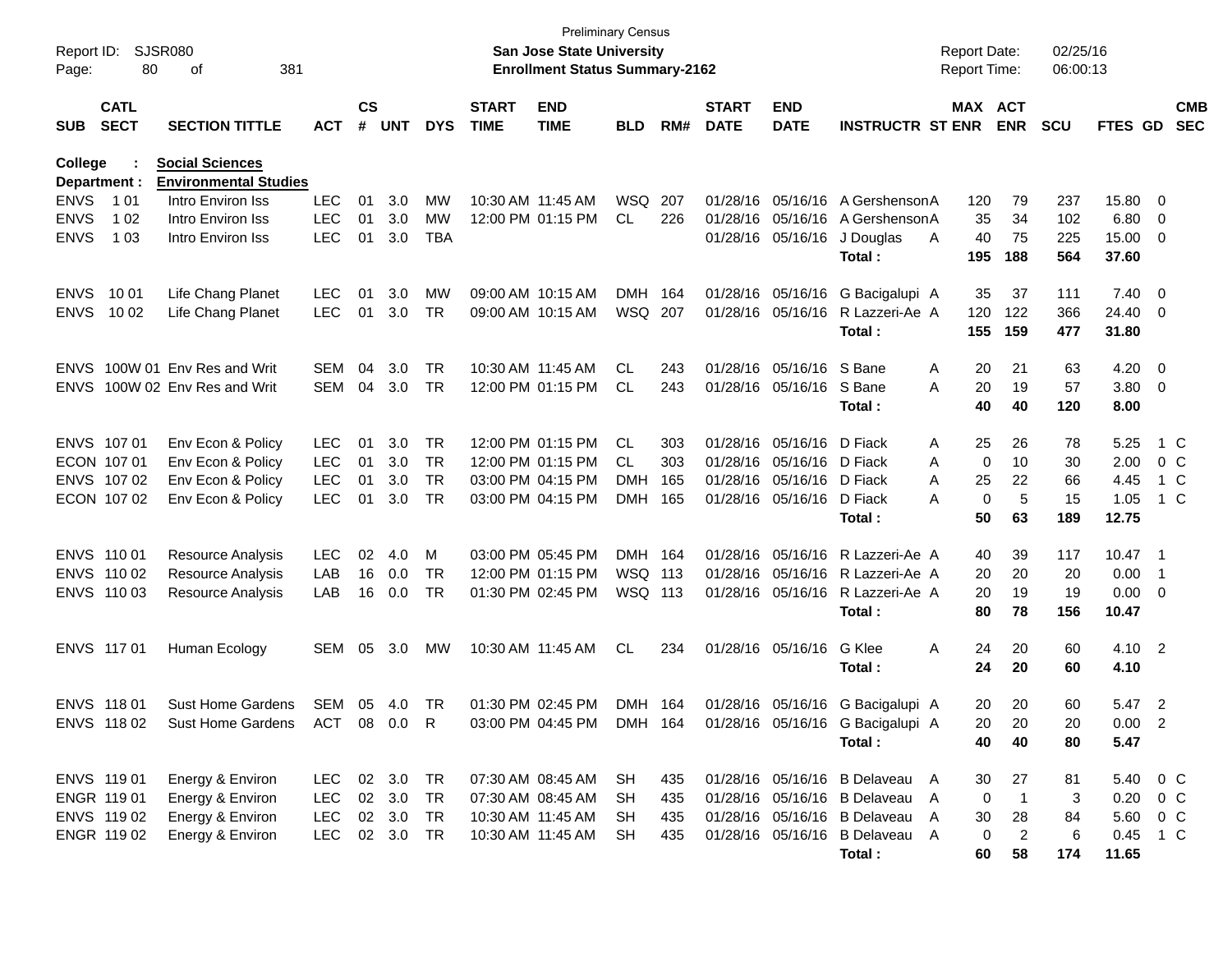| Report ID:<br>Page: | 81                         | <b>SJSR080</b><br>381<br>οf        |                |                    |            |            |                             | <b>Preliminary Census</b><br>San Jose State University<br><b>Enrollment Status Summary-2162</b> |            |     |                             |                           |                                          |   |                   | <b>Report Date:</b><br><b>Report Time:</b> | 02/25/16<br>06:00:13 |                        |                          |                          |
|---------------------|----------------------------|------------------------------------|----------------|--------------------|------------|------------|-----------------------------|-------------------------------------------------------------------------------------------------|------------|-----|-----------------------------|---------------------------|------------------------------------------|---|-------------------|--------------------------------------------|----------------------|------------------------|--------------------------|--------------------------|
| <b>SUB</b>          | <b>CATL</b><br><b>SECT</b> | <b>SECTION TITTLE</b>              | <b>ACT</b>     | $\mathsf{cs}$<br># | <b>UNT</b> | <b>DYS</b> | <b>START</b><br><b>TIME</b> | <b>END</b><br><b>TIME</b>                                                                       | <b>BLD</b> | RM# | <b>START</b><br><b>DATE</b> | <b>END</b><br><b>DATE</b> | <b>INSTRUCTR ST ENR</b>                  |   |                   | MAX ACT<br><b>ENR</b>                      | <b>SCU</b>           | FTES GD                |                          | <b>CMB</b><br><b>SEC</b> |
| ENVS 124 01         |                            | Intro Env Law                      | <b>LEC</b>     | 01                 | 3.0        | $\top$     |                             | 03:00 PM 05:45 PM                                                                               | CL         | 234 |                             |                           | 01/28/16 05/16/16 T Trumbull             | A | 30                | 24                                         | 72                   | 4.85                   | 1 C                      |                          |
| POLS 124 01         |                            | Intro Env Law                      | <b>LEC</b>     | 01                 | 3.0        | $\top$     |                             | 03:00 PM 05:45 PM                                                                               | <b>CL</b>  | 234 |                             | 01/28/16 05/16/16         | T Trumbull                               | A | 0                 | 4                                          | 12                   | 0.80                   | 0 <sup>o</sup>           |                          |
|                     | ENVS 124 02                | Intro Env Law                      | <b>LEC</b>     | 01                 | 3.0        | F          |                             | 01:30 PM 04:15 PM                                                                               | <b>DMH</b> | 164 |                             | 01/28/16 05/16/16         | T Trumbull                               | A | 30                | 21                                         | 63                   | 4.20                   | 0 <sup>o</sup>           |                          |
|                     | POLS 124 02                | Intro Env Law                      | <b>LEC</b>     | 01                 | 3.0        | F          |                             | 01:30 PM 04:15 PM                                                                               | DMH 164    |     |                             | 01/28/16 05/16/16         | T Trumbull<br>Total:                     | A | $\mathbf 0$<br>60 | 3<br>52                                    | 9<br>156             | 0.60<br>10.45          | $0\,C$                   |                          |
| ENVS 128 01         |                            | Water Res Mgt                      | <b>LEC</b>     | 02                 | 3.0        | W          |                             | 03:00 PM 05:45 PM                                                                               | CL         | 234 |                             | 01/28/16 05/16/16         | P Ferraro<br>Total:                      | A | 25<br>25          | 29<br>29                                   | 87<br>87             | $5.80 \quad 0$<br>5.80 |                          |                          |
| ENVS 129 01         |                            | Water Policy in the                | <b>LEC</b>     | $02\,$             | 3.0        | MW         |                             | 01:30 PM 02:45 PM                                                                               | DMH 164    |     |                             | 01/28/16 05/16/16         | P Ferraro<br>Total:                      | A | 25<br>25          | 25<br>25                                   | 75<br>75             | $5.00 \quad 0$<br>5.00 |                          |                          |
|                     | ENVS 133 01                | Sustainable Energy                 | <b>LEC</b>     |                    | 02 3.0     | TR         |                             | 09:00 AM 10:15 AM                                                                               | CL         | 238 |                             |                           | 01/28/16 05/16/16 D Mulvaney A<br>Total: |   | 24<br>24          | 23<br>23                                   | 69<br>69             | $4.60 \quad 0$<br>4.60 |                          |                          |
| ENVS 137 01         |                            | Green Build Des Issu LEC           |                | 02                 | 3.0        | M          |                             | 03:00 PM 05:45 PM                                                                               | CL.        | 234 |                             | 01/28/16 05/16/16         | <b>B</b> Delaveau<br>Total:              | A | 24<br>24          | 22<br>22                                   | 66<br>66             | 4.45 1<br>4.45         |                          |                          |
| ENVS 140 01         |                            | <b>Poltics and Envir</b>           | <b>LEC</b>     |                    | 02 3.0     | M          |                             | 06:00 PM 08:45 PM                                                                               | DMH 164    |     |                             | 01/28/16 05/16/16         | T Trumbull<br>Total:                     | A | 25<br>25          | 17<br>17                                   | 51<br>51             | $3.45$ 1<br>3.45       |                          |                          |
| ENVS 144 01         |                            | <b>Calif Wetland Contro</b>        | <b>LEC</b>     | 02                 | -4.0       | <b>MW</b>  |                             | 12:00 PM 12:50 PM                                                                               | CL         | 234 |                             | 01/28/16 05/16/16         | G Klee                                   | A | 24                | 21                                         | 42                   | 5.60                   | $\overline{\phantom{0}}$ |                          |
|                     | ENVS 144 02                | <b>Calif Wetland Contro</b>        | ACT 13 0.0     |                    |            | <b>TBA</b> |                             |                                                                                                 |            |     |                             | 01/28/16 05/16/16         | G Klee                                   | Α | 24                | 21                                         | 42                   | $0.00 \t 0$            |                          |                          |
|                     |                            |                                    |                |                    |            |            |                             |                                                                                                 |            |     |                             |                           | Total:                                   |   | 48                | 42                                         | 84                   | 5.60                   |                          |                          |
| ENVS 150 01         |                            | Intro Env Thought                  | SEM 05         |                    | 3.0        | W          |                             | 03:00 PM 05:45 PM                                                                               | DMH 164    |     |                             | 01/28/16 05/16/16         | W Russell                                | A | 25                | 25                                         | 75                   | $5.00 \quad 0$         |                          |                          |
|                     |                            |                                    |                |                    |            |            |                             |                                                                                                 |            |     |                             |                           | Total:                                   |   | 25                | 25                                         | 75                   | 5.00                   |                          |                          |
|                     | ENVS 152 80                | <b>Global Environment</b>          | <b>LEC</b>     | 02                 | 3.0        | <b>TBA</b> |                             |                                                                                                 |            |     |                             |                           | 01/28/16 05/16/16 B Olszewski A          |   | 30                | 29                                         | 87                   | 5.80                   | $0\,$ C                  |                          |
| <b>PKG</b>          | 15280                      | <b>Global Environment</b>          | LEC            |                    | 02 3.0     | <b>TBA</b> |                             |                                                                                                 |            |     |                             |                           | 01/28/16 05/16/16 B Olszewski A          |   | 0                 | $\overline{c}$                             | 6                    | 0.40                   | 0 <sup>o</sup>           |                          |
|                     | ENVS 152 81                | <b>Global Environment</b>          | LEC 02 3.0 TBA |                    |            |            |                             |                                                                                                 |            |     |                             |                           | 01/28/16 05/16/16 B Olszewski A          |   | 30                | 30                                         | 90                   | 6.00 0 C               |                          |                          |
|                     | PKG 15281                  | <b>Global Environment</b>          | LEC.           |                    | 02 3.0     | TBA        |                             |                                                                                                 |            |     |                             |                           | 01/28/16 05/16/16 B Olszewski A          |   | 0                 | -1                                         | 3                    | $0.20 \t 0 C$          |                          |                          |
|                     | ENVS 152 82                | <b>Global Environment</b>          | <b>LEC</b>     |                    | 02 3.0     | TBA        |                             |                                                                                                 |            |     |                             |                           | 01/28/16 05/16/16 B Olszewski A          |   | 30                | 28                                         | 84                   | 5.60 0 C               |                          |                          |
|                     | PKG 15282                  | <b>Global Environment</b>          | LEC 02 3.0 TBA |                    |            |            |                             |                                                                                                 |            |     |                             |                           | 01/28/16 05/16/16 B Olszewski A          |   | 0                 | 4                                          | 12                   | $0.80 \t 0 \t C$       |                          |                          |
|                     |                            |                                    |                |                    |            |            |                             |                                                                                                 |            |     |                             |                           | Total:                                   |   | 90                | 94                                         | 282                  | 18.80                  |                          |                          |
|                     | ENVS 158 01                | Environmental Educat LEC 02 3.0 MW |                |                    |            |            |                             | 10:30 AM  11:45 AM                                                                              | DMH 164    |     |                             |                           | 01/28/16 05/16/16 G Bacigalupi A         |   | 25                | 26                                         | 78                   | $5.20 \ 0$             |                          |                          |
|                     | ENVS 158 02                | Environmental Educat LEC 02 3.0 T  |                |                    |            |            |                             | 03:00 PM 05:45 PM                                                                               | DMH 164    |     |                             |                           | 01/28/16 05/16/16 G Bacigalupi A         |   | 25                | 25                                         | 75                   | $5.00 \t 0$            |                          |                          |
|                     |                            |                                    |                |                    |            |            |                             |                                                                                                 |            |     |                             |                           | Total:                                   |   | 50                | 51                                         | 153                  | 10.20                  |                          |                          |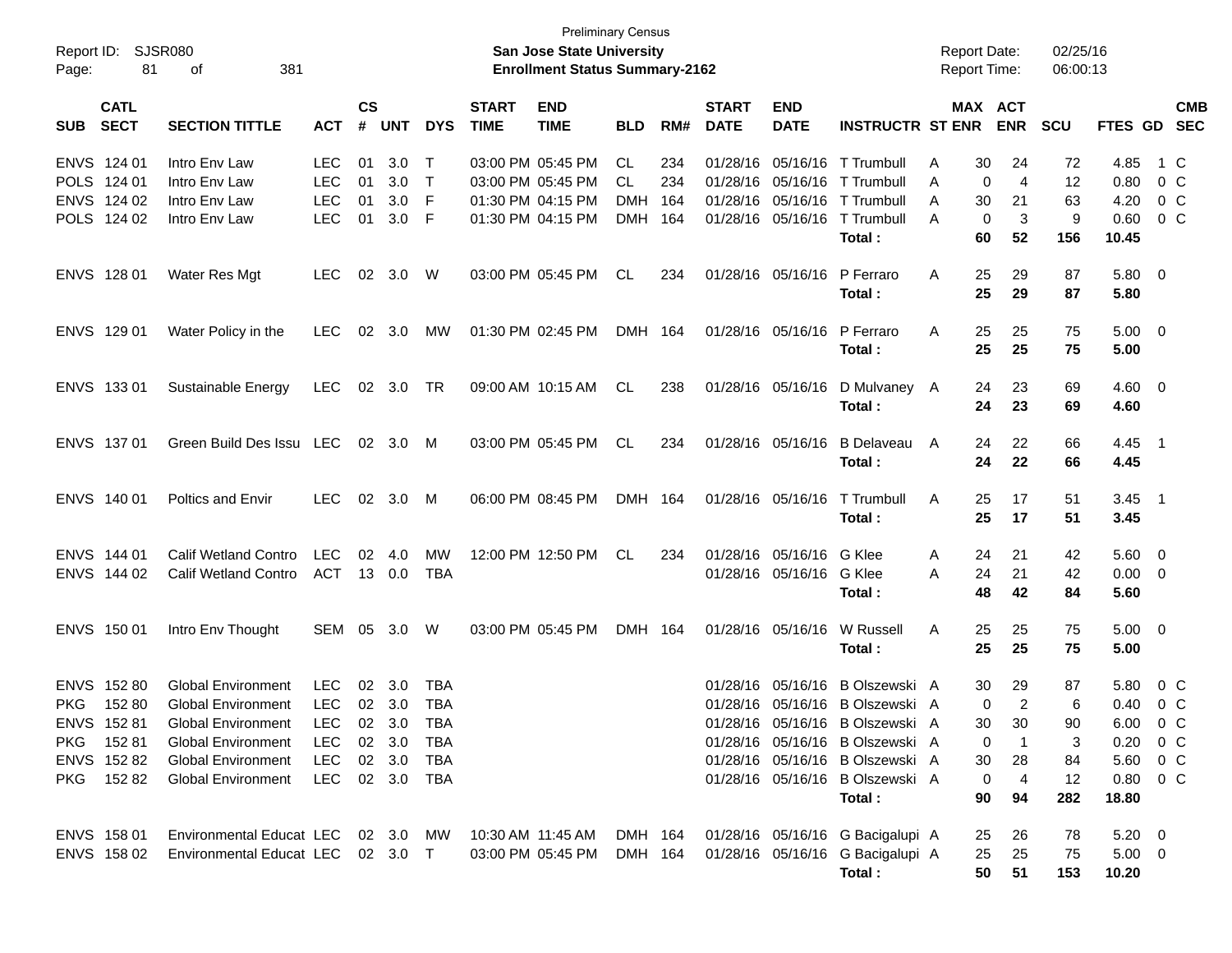| Report ID:<br>Page: | 82                         | SJSR080<br>381<br>οf                                   |                            |                    |               |            |                             | San Jose State University<br><b>Enrollment Status Summary-2162</b> | <b>Preliminary Census</b> |       |                             |                                                      |                                 |        | <b>Report Date:</b><br><b>Report Time:</b> |                | 02/25/16<br>06:00:13 |                           |                          |                          |
|---------------------|----------------------------|--------------------------------------------------------|----------------------------|--------------------|---------------|------------|-----------------------------|--------------------------------------------------------------------|---------------------------|-------|-----------------------------|------------------------------------------------------|---------------------------------|--------|--------------------------------------------|----------------|----------------------|---------------------------|--------------------------|--------------------------|
| <b>SUB</b>          | <b>CATL</b><br><b>SECT</b> | <b>SECTION TITTLE</b>                                  | <b>ACT</b>                 | $\mathsf{cs}$<br># | <b>UNT</b>    | <b>DYS</b> | <b>START</b><br><b>TIME</b> | <b>END</b><br><b>TIME</b>                                          | <b>BLD</b>                | RM#   | <b>START</b><br><b>DATE</b> | <b>END</b><br><b>DATE</b>                            | <b>INSTRUCTR ST ENR</b>         |        | MAX ACT                                    | <b>ENR</b>     | <b>SCU</b>           | FTES GD                   |                          | <b>CMB</b><br><b>SEC</b> |
|                     |                            |                                                        |                            |                    |               |            |                             |                                                                    |                           |       |                             |                                                      |                                 |        |                                            |                |                      |                           |                          |                          |
| ENVS 173 01         |                            | <b>Sust Forest Manage</b>                              | LEC                        | 02                 | 4.0           | F          |                             | 10:30 AM 01:15 PM                                                  | <b>DMH</b>                | - 164 |                             |                                                      | 01/28/16 05/16/16 W Russell     | A      | 20                                         | 25             | 75                   | 6.93                      | - 4                      |                          |
|                     | ENVS 173 02                | <b>Sust Forest Manage</b>                              | <b>ACT</b>                 | 07                 | $0.0\,$       | F          |                             | 01:30 PM 03:30 PM                                                  | WSQ 115                   |       |                             | 01/28/16 05/16/16                                    | W Russell                       | A      | 20                                         | 25<br>50       | 25                   | 0.00                      | 4                        |                          |
|                     |                            |                                                        |                            |                    |               |            |                             |                                                                    |                           |       |                             |                                                      | Total:                          |        | 40                                         |                | 100                  | 6.93                      |                          |                          |
| ENVS 181 01         |                            | <b>Envir Res Center</b>                                | ACT.                       | 13                 | 1.0           | <b>TR</b>  |                             | 01:30 PM 02:45 PM                                                  | DMH 166                   |       |                             | 01/28/16 05/16/16                                    | J Douglas                       | A      | 3                                          | 6              | 6                    | 0.40                      | - 0                      |                          |
|                     | ENVS 181 02                | <b>Envir Res Center</b>                                | <b>ACT</b>                 | 13                 | 2.0           | <b>TR</b>  |                             | 01:30 PM 02:45 PM                                                  | <b>DMH</b>                | 166   |                             | 01/28/16 05/16/16                                    | J Douglas                       | A      | 3                                          | 6              | 6                    | $0.80 \ 0$                |                          |                          |
|                     | ENVS 181 03                | <b>Envir Res Center</b>                                | <b>ACT</b>                 | 13                 | 3.0           | TR         |                             | 01:30 PM 02:45 PM                                                  | <b>DMH</b>                | 166   |                             | 01/28/16 05/16/16                                    | J Douglas                       | A      | 3                                          | 3              | 3                    | 0.60                      | $\overline{\mathbf{0}}$  |                          |
|                     |                            |                                                        |                            |                    |               |            |                             |                                                                    |                           |       |                             |                                                      | Total:                          |        | 9                                          | 15             | 15                   | 1.80                      |                          |                          |
| ENVS 185 01         |                            | Envir Impact Anal                                      | <b>LEC</b>                 | 02                 | 4.0           | F          |                             | 10:30 AM 01:15 PM                                                  | CL                        | 316   |                             |                                                      | 01/28/16 05/16/16 A Marquez     | A      | 20                                         | 20             | 60                   | 5.33                      | $0\,C$                   |                          |
| URBP 185 01         |                            | Envir Impact Anal                                      | <b>LEC</b>                 | 02                 | 4.0           | F          |                             | 10:30 AM 01:15 PM                                                  | CL.                       | 316   |                             |                                                      | 01/28/16 05/16/16 A Marquez     | A      | 0                                          | $\overline{1}$ | 3                    | 0.33                      | 1 C                      |                          |
|                     | ENVS 185 02                | Envir Impact Anal                                      | <b>ACT</b>                 | 13                 | 0.0           | <b>TBA</b> |                             |                                                                    |                           |       |                             |                                                      | 01/28/16 05/16/16 A Marquez     | A      | 20                                         | 20             | 20                   | 0.00                      | $0\,$ C                  |                          |
|                     | URBP 185 02                | Envir Impact Anal                                      | <b>ACT</b>                 | 13                 | 0.0           | <b>TBA</b> |                             |                                                                    |                           |       |                             |                                                      | 01/28/16 05/16/16 A Marquez     | A      | 0                                          | -1             | 1                    | 0.00                      | 1 C                      |                          |
|                     | ENVS 185 03                | Envir Impact Anal                                      | <b>LEC</b>                 | 02                 | 4.0           | F          |                             | 01:30 PM 04:15 PM                                                  | CL                        | 316   |                             | 01/28/16 05/16/16                                    | A Marquez                       | A      | 20                                         | 20             | 60                   | 5.40                      | 1 C                      |                          |
|                     | URBP 185 03                | Envir Impact Anal                                      | <b>LEC</b>                 | 02                 | 4.0           | F          |                             | 01:30 PM 04:15 PM                                                  | CL.                       | 316   |                             | 01/28/16 05/16/16                                    | A Marquez                       | A      | 0                                          | 0              | 0                    | 0.00                      | $0\,$ C                  |                          |
|                     | ENVS 185 04                | Envir Impact Anal                                      | <b>ACT</b>                 | 13                 | 0.0           | <b>TBA</b> |                             |                                                                    |                           |       |                             | 01/28/16 05/16/16                                    | A Marquez                       | A      | 20                                         | 20             | 20                   | 0.00                      | 1 C                      |                          |
|                     | URBP 185 04                | Envir Impact Anal                                      | <b>ACT</b>                 | 13                 | 0.0           | <b>TBA</b> |                             |                                                                    |                           |       |                             | 01/28/16 05/16/16                                    | A Marquez                       | A      | 0                                          | 0              | $\mathbf 0$          | 0.00                      | $0\,C$                   |                          |
|                     |                            |                                                        |                            |                    |               |            |                             |                                                                    |                           |       |                             |                                                      | Total:                          |        | 80                                         | 82             | 164                  | 11.07                     |                          |                          |
| ENVS 187 01         |                            | <b>Environ Restor</b>                                  | <b>LEC</b>                 | 02                 | 4.0           | <b>TR</b>  |                             | 10:30 AM 11:45 AM                                                  | DH.                       | 415   |                             | 01/28/16 05/16/16                                    | M Melen                         | Α      | 24                                         | 22             | 66                   | 5.93                      | $\overline{\phantom{1}}$ |                          |
|                     | ENVS 187 02                | <b>Environ Restor</b>                                  | <b>ACT</b>                 |                    | 13 0.0        | <b>TBA</b> |                             |                                                                    |                           |       |                             | 01/28/16 05/16/16                                    | M Melen                         | A      | 24                                         | 22             | 22                   | 0.00                      | - 1                      |                          |
|                     |                            |                                                        |                            |                    |               |            |                             |                                                                    |                           |       |                             |                                                      | Total:                          |        | 48                                         | 44             | 88                   | 5.93                      |                          |                          |
| ENVS 191 01         |                            | <b>Adv Environ Restor</b>                              | <b>LEC</b>                 | 02                 | 4.0           | <b>TR</b>  |                             | 12:00 PM 01:15 PM                                                  | МH                        | 234   |                             | 01/28/16 05/16/16                                    | M Melen                         | Α      | 12                                         | 21             | 63                   | 5.60 0                    |                          |                          |
|                     | ENVS 191 02                | <b>Adv Environ Restor</b>                              | <b>ACT</b>                 |                    | 13 0.0        | <b>TBA</b> |                             |                                                                    |                           |       |                             | 01/28/16 05/16/16                                    | M Melen                         | A      | 12                                         | 21             | 21                   | 0.00                      | - 0                      |                          |
|                     |                            |                                                        |                            |                    |               |            |                             |                                                                    |                           |       |                             |                                                      | Total:                          |        | 24                                         | 42             | 84                   | 5.60                      |                          |                          |
|                     |                            |                                                        |                            |                    |               |            |                             |                                                                    |                           |       |                             |                                                      |                                 |        |                                            |                |                      |                           |                          |                          |
| ENVS 193 01         |                            | Supr Proj & Res                                        | <b>SUP</b>                 | 36                 | 1.0           | F          |                             | 09:00 AM 10:15 AM                                                  | WSQ 115                   |       |                             | 01/28/16 05/16/16                                    | B Olszewski A                   |        | 6                                          | 5              | 5                    | 0.33                      | $\overline{\mathbf{0}}$  |                          |
|                     | ENVS 193 02<br>ENVS 19303  | Supr Proj & Res                                        | <b>SUP</b>                 | 36                 | 2.0<br>36 3.0 | F          |                             | 09:00 AM 10:15 AM<br>09:00 AM 10:15 AM                             | <b>WSQ 115</b><br>WSQ 115 |       |                             |                                                      | 01/28/16 05/16/16 B Olszewski A |        | 6<br>6                                     | -1<br>5        | $\overline{2}$<br>15 | 0.13                      | - 0<br>- 0               |                          |
|                     | ENVS 193 04                | Supr Proj & Res<br>Supr Proj & Res                     | <b>SUP</b><br><b>SUP</b>   |                    | 36 4.0 F      | F          |                             | 09:00 AM 10:15 AM                                                  | WSQ 115                   |       |                             |                                                      | 01/28/16 05/16/16 B Olszewski A |        | 3                                          | 5              | 20                   | 1.00<br>$1.33 \ 0$        |                          |                          |
|                     | ENVS 193 05                | Supr Proj & Res                                        | <b>SUP</b>                 |                    | 36 5.0        | - F        |                             | 09:00 AM 10:15 AM                                                  | WSQ 115                   |       |                             |                                                      | 01/28/16 05/16/16 B Olszewski A |        | 3                                          |                | 5                    | $0.33 \ 0$                |                          |                          |
|                     | ENVS 193 06                | Supr Proj & Res                                        | SUP 36 6.0 F               |                    |               |            |                             | 09:00 AM 10:15 AM                                                  | WSQ 115                   |       |                             |                                                      | 01/28/16 05/16/16 B Olszewski A |        | 3                                          | $\mathbf 1$    | 6                    | $0.40 \quad 0$            |                          |                          |
|                     |                            |                                                        |                            |                    |               |            |                             |                                                                    |                           |       |                             |                                                      | Total:                          |        | 27                                         | 18             | 53                   | 3.53                      |                          |                          |
|                     |                            |                                                        |                            |                    |               |            |                             |                                                                    |                           |       |                             |                                                      |                                 |        |                                            |                |                      |                           |                          |                          |
| ENVS 194 01         |                            | <b>Environment Intern</b>                              | SUP 36 1.0 M               |                    |               |            |                             | 09:00 AM 10:00 AM                                                  | WSQ 111                   |       |                             | 01/28/16 05/16/16 G Klee                             |                                 | A      | 3                                          | 0              | 0                    | $0.00 \quad 0$            |                          |                          |
|                     | ENVS 194 02<br>ENVS 194 03 | <b>Environment Intern</b><br><b>Environment Intern</b> | <b>SUP</b><br>SUP 36 3.0 M |                    | 36 2.0        | M          |                             | 09:00 AM 10:00 AM<br>09:00 AM 10:00 AM                             | WSQ 111<br>WSQ 111        |       |                             | 01/28/16 05/16/16 G Klee<br>01/28/16 05/16/16 G Klee |                                 | A<br>A | 3<br>3                                     | 7<br>6         | 14<br>18             | $0.93 \ 0$<br>$1.20 \t 0$ |                          |                          |
|                     |                            |                                                        |                            |                    |               |            |                             |                                                                    |                           |       |                             |                                                      |                                 |        |                                            |                |                      |                           |                          |                          |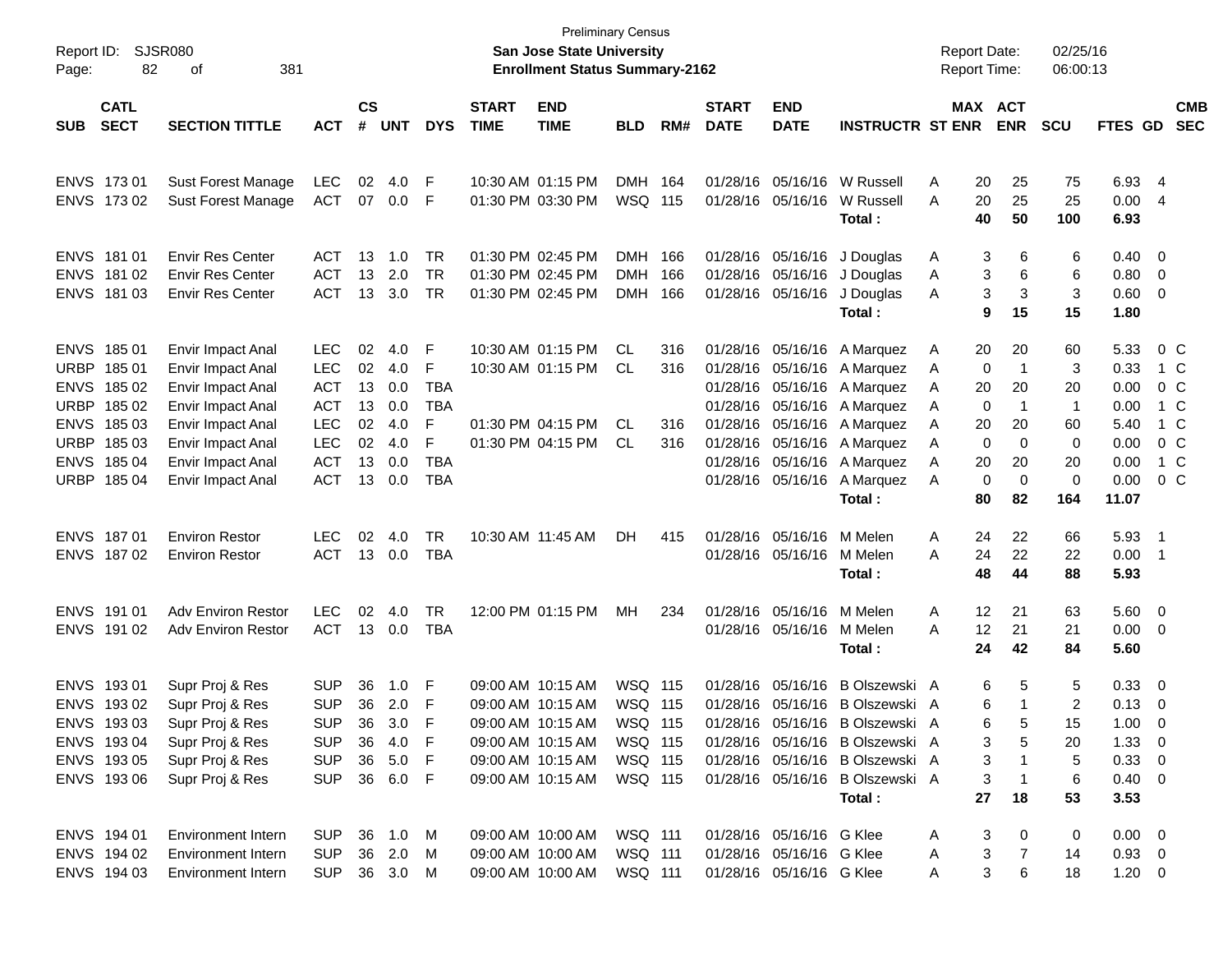| Report ID:<br>Page: | <b>SJSR080</b><br>83       | 381<br>οf                                                                                           |                |                    |            |              |                             | <b>Preliminary Census</b><br><b>San Jose State University</b><br><b>Enrollment Status Summary-2162</b> |                |     |                             |                           |                             | <b>Report Date:</b><br><b>Report Time:</b> |                                  | 02/25/16<br>06:00:13 |              |                            |            |
|---------------------|----------------------------|-----------------------------------------------------------------------------------------------------|----------------|--------------------|------------|--------------|-----------------------------|--------------------------------------------------------------------------------------------------------|----------------|-----|-----------------------------|---------------------------|-----------------------------|--------------------------------------------|----------------------------------|----------------------|--------------|----------------------------|------------|
| <b>SUB</b>          | <b>CATL</b><br><b>SECT</b> | <b>SECTION TITTLE</b>                                                                               | <b>ACT</b>     | $\mathsf{cs}$<br># | <b>UNT</b> | <b>DYS</b>   | <b>START</b><br><b>TIME</b> | <b>END</b><br><b>TIME</b>                                                                              | <b>BLD</b>     | RM# | <b>START</b><br><b>DATE</b> | <b>END</b><br><b>DATE</b> | <b>INSTRUCTR ST ENR</b>     | MAX ACT                                    | <b>ENR</b>                       | <b>SCU</b>           | FTES GD SEC  |                            | <b>CMB</b> |
| <b>ENVS</b>         | 194 04                     | <b>Environment Intern</b>                                                                           | <b>SUP</b>     | 36                 | 4.0        | M            |                             | 09:00 AM 10:00 AM                                                                                      | WSQ 111        |     | 01/28/16                    | 05/16/16                  | G Klee                      | 3<br>A                                     | 2                                | 8                    | 0.53         | - 0                        |            |
| <b>ENVS</b>         | 194 05                     | <b>Environment Intern</b>                                                                           | <b>SUP</b>     | 36                 | 5.0        | м            | 09:00 AM 10:00 AM           |                                                                                                        | <b>WSQ 111</b> |     | 01/28/16                    | 05/16/16                  | G Klee                      | 3<br>A                                     | $\overline{4}$                   | 20                   | 1.33         | $\overline{0}$             |            |
| <b>ENVS</b>         | 194 06                     | <b>Environment Intern</b>                                                                           | <b>SUP</b>     | 36                 | 6.0        | M            | 09:00 AM 10:00 AM           |                                                                                                        | WSQ 111        |     | 01/28/16                    | 05/16/16                  | A Gershenson A              | 3                                          | $\overline{4}$                   | 24                   | 1.60         | $\overline{0}$             |            |
| <b>ENVS</b>         | 194 07                     | <b>Environment Intern</b>                                                                           | <b>SUP</b>     | 36                 | 7.0        | м            | 09:00 AM 10:00 AM           |                                                                                                        | WSQ 111        |     | 01/28/16                    | 05/16/16                  | A Gershenson A              | 3                                          | $\mathbf{1}$                     | 7                    | 0.47         | $\overline{\mathbf{0}}$    |            |
| <b>ENVS</b>         | 194 08                     | <b>Environment Intern</b>                                                                           | <b>SUP</b>     | 36                 | 8.0        | м            | 09:00 AM 10:00 AM           |                                                                                                        | WSQ 111        |     | 01/28/16                    | 05/16/16                  | A Gershenson A              | 3                                          | 0                                | $\mathbf 0$          | 0.00         | $\overline{0}$             |            |
|                     | ENVS 194 09                | Environment Intern                                                                                  | <b>SUP</b>     | 36                 | 9.0        | M            | 09:00 AM 10:00 AM           |                                                                                                        | WSQ 111        |     | 01/28/16                    | 05/16/16                  | A Gershenson A<br>Total:    | 3<br>27                                    | $\overline{c}$<br>26             | 18<br>109            | 1.20<br>7.27 | $\overline{\mathbf{0}}$    |            |
|                     | ENVS 195 01                | Inst Asst Env Stud                                                                                  | <b>SUP</b>     | 36                 | 3.0        | TBA          |                             |                                                                                                        |                |     |                             | 01/28/16 05/16/16         | L Trulio<br>Total:          | 3<br>A<br>3                                | 3<br>3                           | 9<br>9               | 0.60<br>0.60 | $\overline{\phantom{0}}$   |            |
| <b>ENVS</b>         | 198 01                     | Sr Sem                                                                                              | <b>SEM</b>     | 05                 | 3.0        | <b>TR</b>    | 10:30 AM 11:45 AM           |                                                                                                        | WSQ 113        |     | 01/28/16                    | 05/16/16                  | D Mulvaney A                | 15                                         | 19                               | 57                   | 3.80         | $\overline{\mathbf{0}}$    |            |
|                     | ENVS 198 02                | Sr Sem                                                                                              | <b>SEM</b>     | 05                 | 3.0        | $\mathsf{T}$ |                             | 03:00 PM 05:45 PM                                                                                      | DMH 236        |     | 01/28/16 05/16/16           |                           | D Mulvaney A                | 15                                         | 18                               | 54                   | 3.60         | $\overline{\mathbf{0}}$    |            |
|                     |                            |                                                                                                     |                |                    |            |              |                             |                                                                                                        |                |     |                             |                           | Total:                      | 30                                         | 37                               | 111                  | 7.40         |                            |            |
|                     | ENVS 200 01                | Sem Env Methods                                                                                     | SEM            | 05                 | 3.0        | $\top$       |                             | 06:00 PM 08:45 PM                                                                                      | WSQ 115        |     | 01/28/16 05/16/16           |                           | L Trulio                    | 12<br>A                                    | 9                                | 27                   | 2.25         | - 9                        |            |
|                     |                            |                                                                                                     |                |                    |            |              |                             |                                                                                                        |                |     |                             |                           | Total:                      | 12                                         | 9                                | 27                   | 2.25         |                            |            |
|                     | ENVS 210 01                | <b>Environ Topics</b>                                                                               | <b>SUP</b>     | 25                 | 1.0        | MW           | 12:00 PM 01:15 PM           |                                                                                                        | <b>WSQ 111</b> |     | 01/28/16                    | 05/16/16                  | A Gershenson A              | 3                                          | 3                                | 3                    | 0.25         | $\mathbf{3}$               |            |
|                     | ENVS 210 02                | <b>Environ Topics</b>                                                                               | <b>SUP</b>     | 25                 | 2.0        | MW           | 12:00 PM 01:15 PM           |                                                                                                        | WSQ 111        |     | 01/28/16                    | 05/16/16                  | A Gershenson A              | 3                                          | $\mathbf{1}$                     | 2                    | 0.17         | $\overline{\phantom{0}}$ 1 |            |
|                     | ENVS 210 03                | <b>Environ Topics</b>                                                                               | <b>SUP</b>     | 25                 | 3.0        | MW           | 12:00 PM 01:15 PM           |                                                                                                        | WSQ 111        |     | 01/28/16                    | 05/16/16                  | A Gershenson A              | 3                                          | 3                                | $\boldsymbol{9}$     | 0.75         | $\mathbf{3}$               |            |
|                     |                            |                                                                                                     |                |                    |            |              |                             |                                                                                                        |                |     |                             |                           | Total:                      | 9                                          | $\overline{7}$                   | 14                   | 1.17         |                            |            |
|                     | ENVS 270 01                | <b>Field Studies Watr</b>                                                                           | <b>SEM</b>     | 05                 | 4.0        | $\mathsf{T}$ | 03:00 PM 05:45 PM           |                                                                                                        | SH             | 435 | 01/28/16                    | 05/16/16                  | K Cushing                   | 12<br>A                                    | 12                               | 36                   | 3.40         | $\overline{\mathbf{3}}$    |            |
|                     | ENVS 270 02                | <b>Field Studies Watr</b>                                                                           | <b>ACT</b>     | 08                 | 0.0        | F            | 10:30 AM 12:15 PM           |                                                                                                        | SH             | 435 |                             | 01/28/16 05/16/16         | K Cushing                   | 12<br>A                                    | 12                               | 12                   | 0.00         | $\overline{\mathbf{3}}$    |            |
|                     |                            |                                                                                                     |                |                    |            |              |                             |                                                                                                        |                |     |                             |                           | Total:                      | 24                                         | 24                               | 48                   | 3.40         |                            |            |
|                     | ENVS 285 01                | Grad Internship                                                                                     | <b>SUP</b>     | 25                 | 3.0        | TBA          |                             |                                                                                                        |                |     |                             | 01/28/16 05/16/16         | W Russell                   | 3<br>A                                     | 3                                | 9                    | 0.75         | $\overline{\mathbf{3}}$    |            |
|                     |                            |                                                                                                     |                |                    |            |              |                             |                                                                                                        |                |     |                             |                           | Total:                      | 3                                          | 3                                | 9                    | 0.75         |                            |            |
|                     |                            | ENVS 291 01 Adv Topic Env Rest SEM 05 4.0 TR 12:00 PM 01:15 PM MH 234                               |                |                    |            |              |                             |                                                                                                        |                |     |                             | 01/28/16 05/16/16 M Melen |                             | Α                                          | 3 <sup>7</sup><br>$\overline{1}$ |                      | $0.33$ 1     |                            |            |
|                     |                            | ENVS 291 02 Adv Topic Env Rest ACT 13 0.0 TBA                                                       |                |                    |            |              |                             |                                                                                                        |                |     |                             | 01/28/16 05/16/16 M Melen |                             | 3<br>A                                     | $\mathbf{1}$                     | -1                   | $0.00$ 1     |                            |            |
|                     |                            |                                                                                                     |                |                    |            |              |                             |                                                                                                        |                |     |                             |                           | Total:                      | 6                                          | $\mathbf{2}$                     | 4                    | 0.33         |                            |            |
|                     | ENVS 295 01                | Grad Teach Asst                                                                                     | SUP 25 3.0 TBA |                    |            |              |                             |                                                                                                        |                |     |                             |                           | 01/28/16 05/16/16 W Russell | 3<br>A                                     | $\overline{a}$                   | 6                    | $0.50$ 2     |                            |            |
|                     |                            |                                                                                                     |                |                    |            |              |                             |                                                                                                        |                |     |                             |                           | Total:                      | $\mathbf{3}$                               | $\overline{2}$                   | 6                    | 0.50         |                            |            |
|                     |                            | ENVS 297 01 Research & Proposals SEM 05 3.0 W 06:00 PM 08:45 PM WSQ 115 01/28/16 05/16/16 J Douglas |                |                    |            |              |                             |                                                                                                        |                |     |                             |                           |                             | 12<br>$\mathsf{A}$                         | 9                                | 27                   | $2.25$ 9     |                            |            |
|                     |                            |                                                                                                     |                |                    |            |              |                             |                                                                                                        |                |     |                             |                           | Total:                      | 12                                         | 9                                | 27                   | 2.25         |                            |            |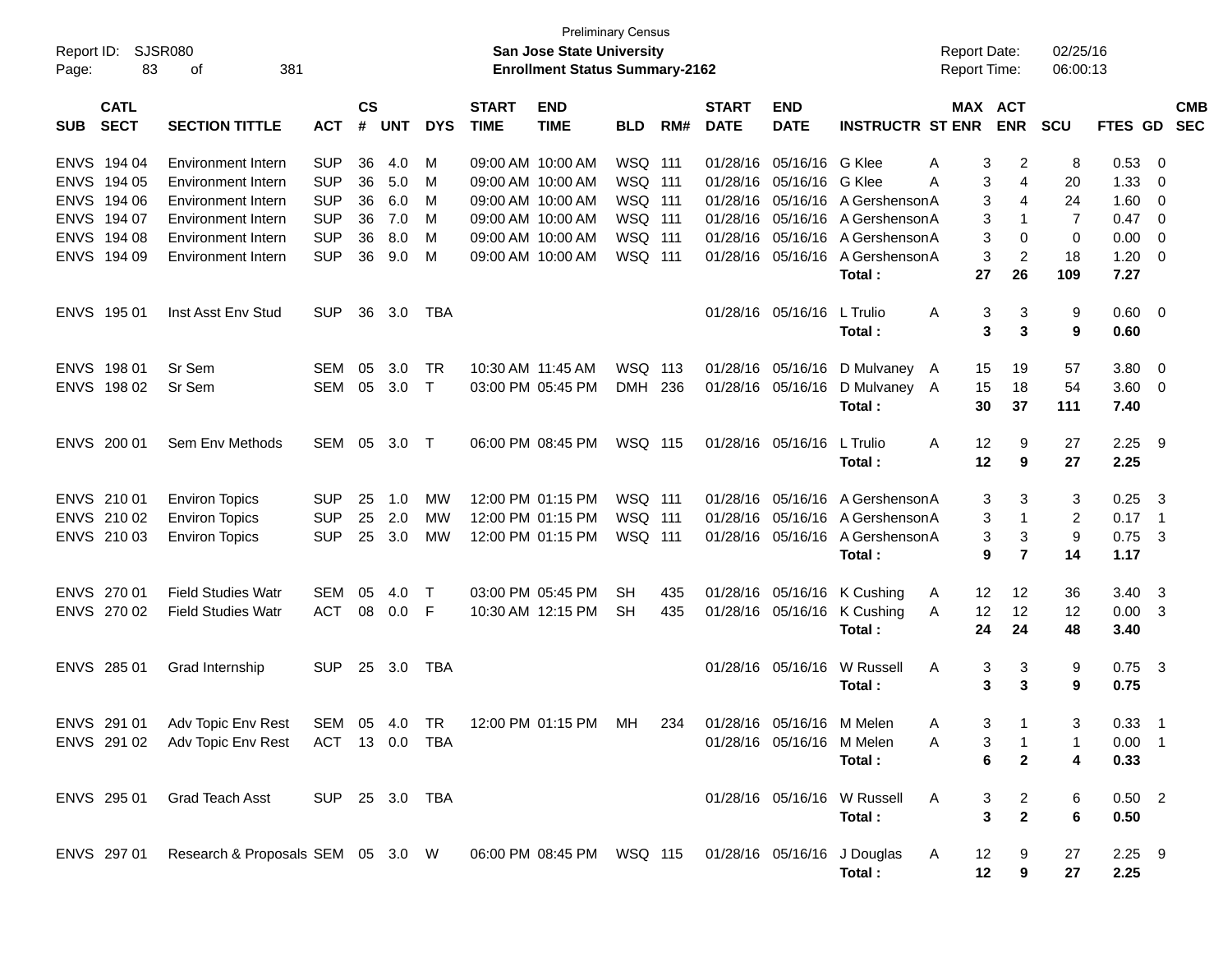| Report ID:<br>Page: | 84                         | SJSR080<br>381<br>οf         |            |                    |            |            |                             |                           | <b>Preliminary Census</b><br><b>San Jose State University</b><br><b>Enrollment Status Summary-2162</b> |     |                             |                           |                           |   | Report Date:<br><b>Report Time:</b> |                          | 02/25/16<br>06:00:13 |                |                |                          |
|---------------------|----------------------------|------------------------------|------------|--------------------|------------|------------|-----------------------------|---------------------------|--------------------------------------------------------------------------------------------------------|-----|-----------------------------|---------------------------|---------------------------|---|-------------------------------------|--------------------------|----------------------|----------------|----------------|--------------------------|
| <b>SUB</b>          | <b>CATL</b><br><b>SECT</b> | <b>SECTION TITTLE</b>        | <b>ACT</b> | $\mathsf{cs}$<br># | <b>UNT</b> | <b>DYS</b> | <b>START</b><br><b>TIME</b> | <b>END</b><br><b>TIME</b> | <b>BLD</b>                                                                                             | RM# | <b>START</b><br><b>DATE</b> | <b>END</b><br><b>DATE</b> | <b>INSTRUCTR ST ENR</b>   |   | MAX                                 | <b>ACT</b><br><b>ENR</b> | <b>SCU</b>           | <b>FTES GD</b> |                | <b>CMB</b><br><b>SEC</b> |
|                     |                            |                              |            |                    |            |            |                             |                           |                                                                                                        |     |                             |                           |                           |   |                                     |                          |                      |                |                |                          |
|                     | ENVS 299 01                | MS Thesis/Project            | <b>SUP</b> | 25                 | 1.0        | TBA        |                             |                           |                                                                                                        |     | 01/28/16                    |                           | 05/16/16 W Russell        | A | 3                                   | $\overline{0}$           | 0                    | $0.00 \quad 0$ |                |                          |
| <b>ENVS</b>         | 299 02                     | <b>MS Thesis/Project</b>     | <b>SUP</b> | 25                 | 2.0        | TBA        |                             |                           |                                                                                                        |     | 01/28/16                    | 05/16/16                  | W Russell                 | A | 3                                   |                          | 2                    | 0.17           | - 1            |                          |
| <b>ENVS</b>         | 299 03                     | MS Thesis/Project            | <b>SUP</b> | 25                 | 3.0        | TBA        |                             |                           |                                                                                                        |     | 01/28/16                    |                           | 05/16/16 W Russell        | A | 3                                   | $\mathbf 0$              | 0                    | 0.00           | - 0            |                          |
| <b>ENVS</b>         | 299 04                     | <b>MS Thesis/Project</b>     | <b>SUP</b> | 25                 | 4.0        | TBA        |                             |                           |                                                                                                        |     | 01/28/16                    | 05/16/16                  | W Russell                 | A | 3                                   | $\Omega$                 | 0                    | 0.00           | $\overline{0}$ |                          |
| <b>ENVS</b>         | 299 05                     | <b>MS Thesis/Project</b>     | <b>SUP</b> | 25                 | 5.0        | <b>TBA</b> |                             |                           |                                                                                                        |     | 01/28/16                    | 05/16/16                  | W Russell                 | A | 3                                   | 0                        | 0                    | 0.00           | - 0            |                          |
| <b>ENVS</b>         | 299 06                     | <b>MS Thesis/Project</b>     | <b>SUP</b> | 25                 | 6.0        | <b>TBA</b> |                             |                           |                                                                                                        |     | 01/28/16                    | 05/16/16                  | W Russell                 | A | 3                                   |                          | 6                    | 0.50           | - 1            |                          |
|                     |                            |                              |            |                    |            |            |                             |                           |                                                                                                        |     |                             |                           | Total:                    |   | 18                                  | $\mathbf{2}$             | 8                    | 0.67           |                |                          |
|                     | Department :               | <b>Environmental Studies</b> |            |                    |            |            |                             |                           |                                                                                                        |     |                             |                           | Department Total:         |   | 1415                                | 1401                     | 3794                 | 256.63         |                |                          |
|                     |                            |                              |            |                    |            |            |                             |                           |                                                                                                        |     |                             | <b>Lower Division:</b>    |                           |   | 350                                 | 347                      | 1041                 | 69.40          |                |                          |
|                     |                            |                              |            |                    |            |            |                             |                           |                                                                                                        |     |                             | <b>Upper Division:</b>    |                           |   | 990                                 | 1005                     | 2637                 | 178.17         |                |                          |
|                     |                            |                              |            |                    |            |            |                             |                           |                                                                                                        |     |                             |                           | <b>Graduate Division:</b> |   | 75                                  | 49                       | 116                  | 9.07           |                |                          |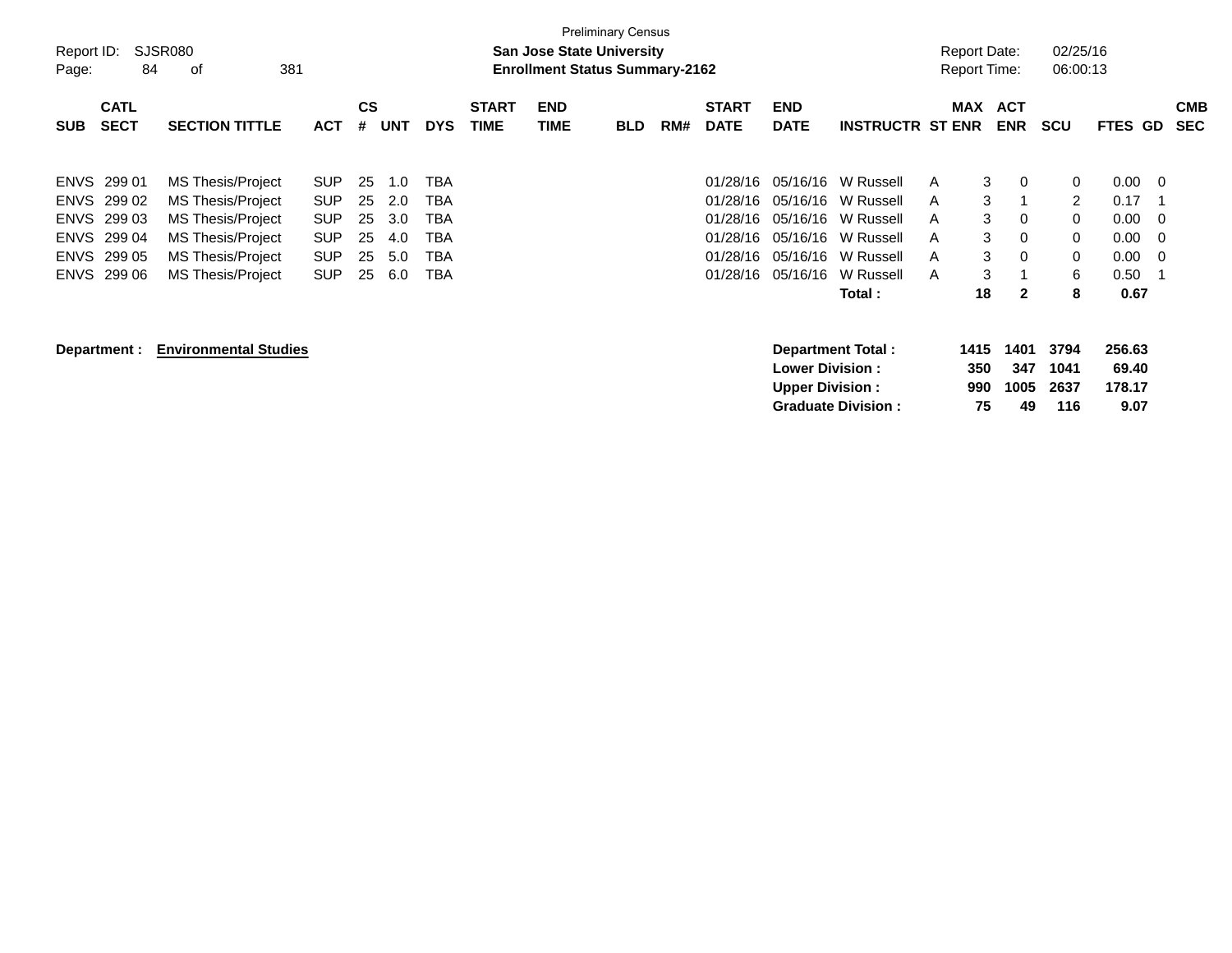| Report ID:<br>Page:     | 85                         | SJSR080<br>381<br>οf                |            |                    |                |            |                             | <b>Preliminary Census</b><br><b>San Jose State University</b><br><b>Enrollment Status Summary-2162</b> |            |     |                             |                            |                         |   | <b>Report Date:</b><br><b>Report Time:</b> |                       | 02/25/16<br>06:00:13 |                |                         |                          |
|-------------------------|----------------------------|-------------------------------------|------------|--------------------|----------------|------------|-----------------------------|--------------------------------------------------------------------------------------------------------|------------|-----|-----------------------------|----------------------------|-------------------------|---|--------------------------------------------|-----------------------|----------------------|----------------|-------------------------|--------------------------|
| <b>SUB</b>              | <b>CATL</b><br><b>SECT</b> | <b>SECTION TITTLE</b>               | <b>ACT</b> | $\mathsf{cs}$<br># | <b>UNT</b>     | <b>DYS</b> | <b>START</b><br><b>TIME</b> | <b>END</b><br><b>TIME</b>                                                                              | <b>BLD</b> | RM# | <b>START</b><br><b>DATE</b> | <b>END</b><br><b>DATE</b>  | <b>INSTRUCTR ST ENR</b> |   |                                            | MAX ACT<br><b>ENR</b> | <b>SCU</b>           | <b>FTES GD</b> |                         | <b>CMB</b><br><b>SEC</b> |
| College<br>Department : |                            | <b>Social Sciences</b><br>Geography |            |                    |                |            |                             |                                                                                                        |            |     |                             |                            |                         |   |                                            |                       |                      |                |                         |                          |
| GEOG 101                |                            | Geog Natural Env                    | <b>LEC</b> | 02                 | 3.0            | MW         |                             | 10:30 AM 11:45 AM                                                                                      | CL         | 224 | 01/28/16                    | 05/16/16                   | M Kelley                | A | 30                                         | 28                    | 84                   | 5.60           | - 0                     |                          |
| <b>GEOG</b>             | 1 0 2                      | Geog Natural Env                    | LEC        |                    | 02 3.0         | TR         |                             | 09:00 AM 10:15 AM                                                                                      | CL         | 224 | 01/28/16                    | 05/16/16                   | T Seeley                | Α | 30                                         | 29                    | 87                   | 5.80           | $\overline{0}$          |                          |
| <b>GEOG</b>             | 1 0 3                      | Geog Natural Env                    | <b>LEC</b> | 02                 | 3.0            | <b>TBA</b> |                             |                                                                                                        |            |     | 01/28/16                    | 05/16/16                   | T Seeley<br>Total:      | A | 30<br>90                                   | 21<br>78              | 63<br>234            | 4.20<br>15.60  | $\overline{0}$          |                          |
| GEOG 1001               |                            | <b>Cultural Geography</b>           | <b>LEC</b> | 02                 | 3.0            | TR         |                             | 10:30 AM 11:45 AM                                                                                      | CL         | 224 | 01/28/16                    | 05/16/16                   | J Hasty                 | A | 35                                         | 33                    | 99                   | 6.60           | $\overline{0}$          |                          |
| GEOG 1002               |                            | <b>Cultural Geography</b>           | <b>LEC</b> | $02\,$             | 3.0            | TBA        |                             |                                                                                                        |            |     | 01/28/16                    | 05/16/16                   | E Pena                  | Α | 30                                         | 27                    | 81                   | 5.40           | - 0                     |                          |
| GEOG 1003               |                            | <b>Cultural Geography</b>           | <b>LEC</b> |                    | 02 3.0         | <b>TBA</b> |                             |                                                                                                        |            |     | 01/28/16                    | 05/16/16                   | E Pena                  | A | 30                                         | 30                    | 90                   | 6.00           | $\overline{0}$          |                          |
|                         |                            |                                     |            |                    |                |            |                             |                                                                                                        |            |     |                             |                            | Total:                  |   | 95                                         | 90                    | 270                  | 18.00          |                         |                          |
| GEOG 1201               |                            | Global Geography                    | <b>LEC</b> | 01                 | 3.0            | MW         |                             | 09:00 AM 10:15 AM                                                                                      | CL         | 224 | 01/28/16                    | 05/16/16                   | E Collins               | A | 35                                         | 31                    | 93                   | 6.20           | $\overline{\mathbf{0}}$ |                          |
| GEOG 1202               |                            | Global Geography                    | <b>LEC</b> | 01                 | 3.0            | TR         |                             | 12:00 PM 01:15 PM                                                                                      | CL         | 224 | 01/28/16                    | 05/16/16                   | T Seeley                | Α | 35                                         | 34                    | 102                  | 6.80           | $\overline{0}$          |                          |
| GEOG 1203               |                            | Global Geography                    | <b>LEC</b> | 01                 | 3.0            | <b>TBA</b> |                             |                                                                                                        |            |     | 01/28/16                    | 05/16/16                   | T Orf                   | A | 35                                         | 30                    | 90                   | 6.00           | $\overline{0}$          |                          |
|                         |                            |                                     |            |                    |                |            |                             |                                                                                                        |            |     |                             |                            | Total:                  |   | 105                                        | 95                    | 285                  | 19.00          |                         |                          |
|                         |                            | GEOG 100W 01 Writing Workshop       | SEM        | 05                 | 3.0            | W          |                             | 03:00 PM 05:45 PM                                                                                      | CL         | 224 | 01/28/16                    | 05/16/16                   | J Goodman               | A | 25                                         | 9                     | 27                   | 1.80           | 0 <sup>o</sup>          |                          |
|                         |                            | GLST 100W 01 Writing Workshop       | SEM        | 05                 | 3.0            | W          |                             | 03:00 PM 05:45 PM                                                                                      | CL         | 224 | 01/28/16                    | 05/16/16                   | J Goodman<br>Total:     | A | 0<br>25                                    | 9<br>18               | 27<br>54             | 1.80<br>3.60   | 0 <sup>C</sup>          |                          |
|                         |                            |                                     |            |                    |                |            |                             |                                                                                                        |            |     |                             |                            |                         |   |                                            |                       |                      |                |                         |                          |
| GEOG 112 01             |                            | Nat Cult Terr Disp                  | <b>LEC</b> | 02                 | 3.0            | MW         |                             | 12:00 PM 01:15 PM                                                                                      | CL         | 224 | 01/28/16                    | 05/16/16                   | M Kellev                | A | 35                                         | 36                    | 108                  | 7.20           | $\overline{0}$          |                          |
| GEOG 112 02             |                            | Nat Cult Terr Disp                  | <b>LEC</b> |                    | 02 3.0         | TBA        |                             |                                                                                                        |            |     | 01/28/16                    | 05/16/16                   | K Rohrmeier A           |   | 35                                         | 42                    | 126                  | 8.40           | $\overline{0}$          |                          |
|                         |                            |                                     |            |                    |                |            |                             |                                                                                                        |            |     |                             |                            | Total:                  |   | 70                                         | 78                    | 234                  | 15.60          |                         |                          |
| GEOG 123 01             |                            | Geog K-12 Teachers                  | LEC        |                    | 02 3.0         | TR         |                             | 12:00 PM 01:15 PM                                                                                      | CL         | 234 |                             | 01/28/16 05/16/16          | G Bacigalupi A          |   | 20                                         | 13                    | 39                   | $2.60 \t 0$    |                         |                          |
|                         |                            |                                     |            |                    |                |            |                             |                                                                                                        |            |     |                             |                            | Total:                  |   | 20                                         | 13                    | 39                   | 2.60           |                         |                          |
| GEOG 160 01             |                            | East and South Asia                 | <b>LEC</b> | 02                 | 3.0            | <b>TBA</b> |                             |                                                                                                        |            |     | 01/28/16                    | 05/16/16                   | D Sengupta A            |   | 30                                         | 28                    | 84                   | 5.65           | 1 C                     |                          |
| ASIA                    | 160 01                     | East and South Asia                 | LEC        |                    | $02 \quad 3.0$ | <b>TBA</b> |                             |                                                                                                        |            |     | 01/28/16                    | 05/16/16                   | D Sengupta A            |   | 0                                          | 5                     | 15                   | 1.05           | 1 C                     |                          |
|                         |                            |                                     |            |                    |                |            |                             |                                                                                                        |            |     |                             |                            | Total:                  |   | 30                                         | 33                    | 99                   | 6.70           |                         |                          |
| GEOG 165 01             |                            | <b>National Parks</b>               | LEC        |                    | 02 3.0         | TBA        |                             |                                                                                                        |            |     | 01/28/16 05/16/16           |                            |                         | A | 26                                         | 29                    | 87                   | 5.80           | 0 C                     |                          |
|                         | ENVS 165 01                | <b>National Parks</b>               | <b>LEC</b> |                    | 02 3.0         | TBA        |                             |                                                                                                        |            |     | 01/28/16 05/16/16           |                            |                         | A | $\mathbf 0$                                | $\mathbf 0$           | 0                    | 0.00           | $0\,C$                  |                          |
|                         |                            |                                     |            |                    |                |            |                             |                                                                                                        |            |     |                             |                            | Total:                  |   | 26                                         | 29                    | 87                   | 5.80           |                         |                          |
| GEOG 172 01             |                            | Cart Compl & Prsnt                  | LEC 02 3.0 |                    |                | $\top$     |                             | 04:30 PM 06:15 PM                                                                                      | WSQ 111    |     |                             | 01/28/16 05/16/16 M Kelley |                         | A | 20                                         | 18                    | 36                   | 3.75 3         |                         |                          |
|                         | GEOG 172 02                | Cart Compl & Prsnt                  | LAB        |                    | 15 0.0         | $\top$     |                             | 06:30 PM 09:15 PM                                                                                      | WSQ 113    |     |                             | 01/28/16 05/16/16 M Kelley |                         | A | 20                                         | 18                    | 18                   | $0.00 \t3$     |                         |                          |
|                         |                            |                                     |            |                    |                |            |                             |                                                                                                        |            |     |                             |                            | Total:                  |   | 40                                         | 36                    | 54                   | 3.75           |                         |                          |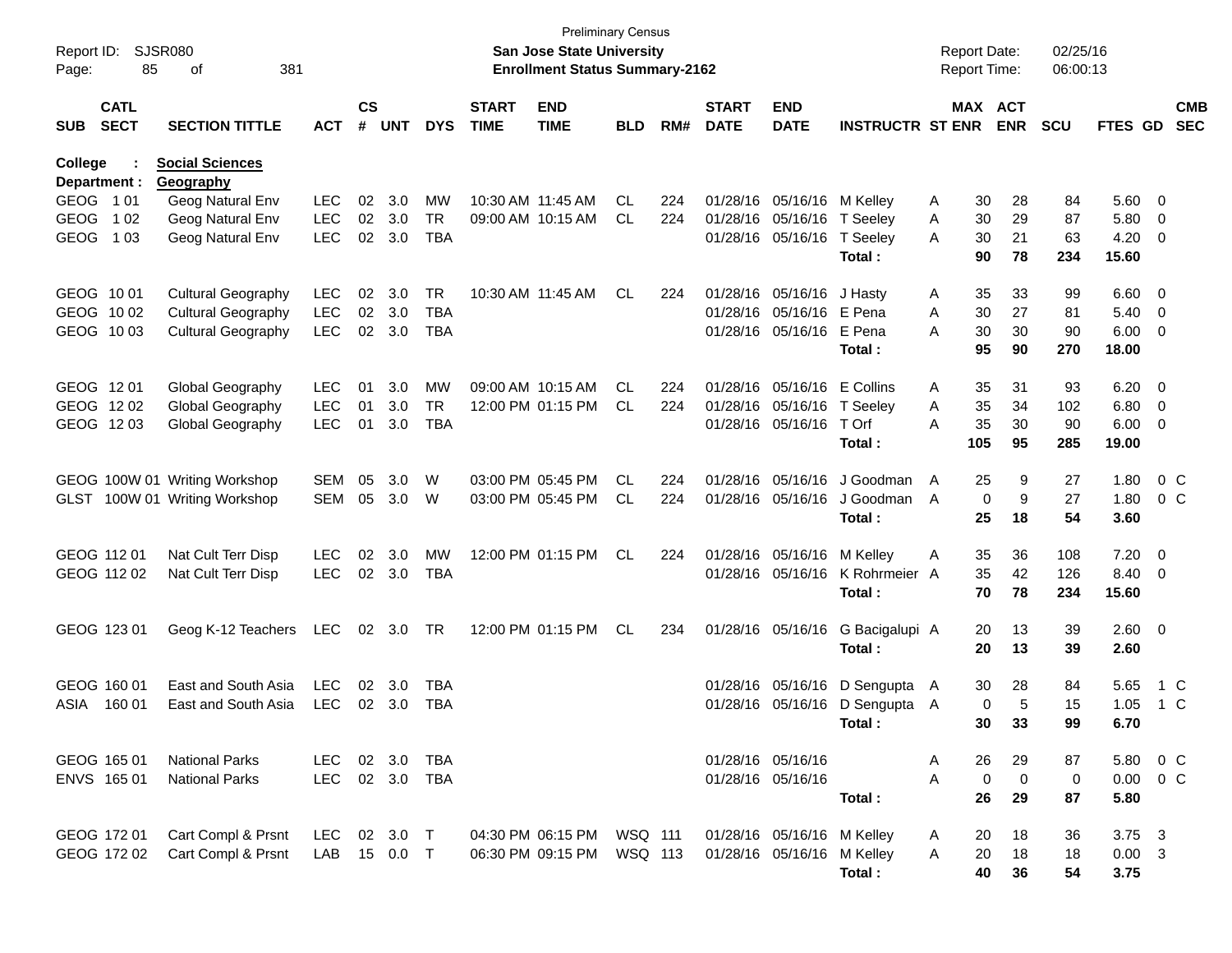| Report ID: SJSR080<br>86<br>Page:         | 381<br>of                                                                        |                                        |                         |                   |                                        |                             | <b>Preliminary Census</b><br>San Jose State University<br><b>Enrollment Status Summary-2162</b> |           |     |                             |                                                   |                              |             | <b>Report Date:</b><br>Report Time:              |                                                          | 02/25/16<br>06:00:13                           |                                     |                                                          |                          |
|-------------------------------------------|----------------------------------------------------------------------------------|----------------------------------------|-------------------------|-------------------|----------------------------------------|-----------------------------|-------------------------------------------------------------------------------------------------|-----------|-----|-----------------------------|---------------------------------------------------|------------------------------|-------------|--------------------------------------------------|----------------------------------------------------------|------------------------------------------------|-------------------------------------|----------------------------------------------------------|--------------------------|
| <b>CATL</b><br><b>SECT</b><br><b>SUB</b>  | <b>SECTION TITTLE</b>                                                            | <b>ACT</b>                             | <b>CS</b><br>$\pmb{\#}$ | <b>UNT</b>        | <b>DYS</b>                             | <b>START</b><br><b>TIME</b> | <b>END</b><br><b>TIME</b>                                                                       | BLD       | RM# | <b>START</b><br><b>DATE</b> | <b>END</b><br><b>DATE</b>                         | <b>INSTRUCTR ST ENR</b>      |             | MAX ACT                                          | <b>ENR</b>                                               | SCU                                            | <b>FTES GD</b>                      |                                                          | <b>CMB</b><br><b>SEC</b> |
| GEOG 180 01<br>GEOG 180 02                | <b>Indiv Studies</b><br><b>Indiv Studies</b>                                     | <b>SUP</b><br><b>SUP</b>               | 36                      | 3.0<br>36 4.0     | <b>TBA</b><br><b>TBA</b>               |                             |                                                                                                 |           |     | 01/28/16                    | 05/16/16<br>01/28/16 05/16/16                     | M Davis<br>M Davis<br>Total: | Α<br>A      | 1<br>$\mathbf{1}$<br>$\overline{2}$              | -1<br>$\mathbf{1}$<br>$\mathbf{2}$                       | 3<br>$\overline{4}$<br>$\overline{7}$          | 0.20<br>0.27<br>0.47                | $\overline{0}$<br>$\overline{0}$                         |                          |
| GEOG 186 01                               | <b>Field Physical</b>                                                            | <b>SUP</b>                             | 36                      | 3.0               | -F                                     |                             | 09:00 AM 05:00 PM                                                                               | WSQ 111   |     |                             | 01/28/16 05/16/16                                 | G Pereira<br>Total:          | A           | 20<br>20                                         | 18<br>18                                                 | 54<br>54                                       | 3.65<br>3.65                        | $\overline{\phantom{0}}$ 1                               |                          |
| GEOG 195 01                               | <b>Spatial Analysis</b>                                                          | <b>LEC</b>                             |                         | 3.0               |                                        |                             |                                                                                                 |           |     |                             |                                                   | Total:                       | X           | 0<br>$\bf{0}$                                    | 0<br>$\bf{0}$                                            | $\mathbf 0$<br>$\bf{0}$                        | $0.00 \quad 0$<br>0.00              |                                                          |                          |
| GEOG 197 01<br>GEOG 197 02                | Geog Internship<br>Geog Internship                                               | <b>SUP</b><br><b>SUP</b>               | 36                      | 1.0<br>36 3.0     | <b>TBA</b><br><b>TBA</b>               |                             |                                                                                                 |           |     | 01/28/16                    | 05/16/16<br>01/28/16 05/16/16                     | M Davis<br>M Davis<br>Total: | A<br>A      | 1<br>$\mathbf{1}$<br>$\overline{2}$              | 3<br>$\boldsymbol{2}$<br>5                               | 3<br>$\,6$<br>9                                | 0.20<br>0.40<br>0.60                | $\overline{0}$<br>$\overline{\mathbf{0}}$                |                          |
| GEOG 199 01<br>GEOG 199 02                | Senior Seminar<br><b>Senior Seminar</b>                                          | <b>SEM</b><br><b>SEM</b>               | 05                      | 3.0<br>3.0        | R                                      |                             | 03:00 PM 05:45 PM                                                                               | <b>CL</b> | 224 |                             | 01/28/16 05/16/16                                 | G Pereira<br>Total:          | Α<br>X      | 15<br>$\pmb{0}$<br>15                            | 14<br>$\mathbf 0$<br>14                                  | 42<br>$\mathbf 0$<br>42                        | 2.80<br>$0.00 \t 0$<br>2.80         | $\overline{0}$                                           |                          |
| GEOG 290 01                               | Sem: Res Design GIS SEM 05 3.0 M                                                 |                                        |                         |                   |                                        |                             | 06:00 PM 08:45 PM                                                                               | WSQ 111   |     |                             | 01/28/16 05/16/16                                 | G Pereira<br>Total:          | Α           | 8<br>8                                           | $\overline{7}$<br>$\overline{7}$                         | 21<br>21                                       | $1.70\quad 6$<br>1.70               |                                                          |                          |
| GEOG 298 01<br>GEOG 298 02                | <b>Special Study</b><br><b>Special Study</b>                                     | <b>SUP</b><br><b>SUP</b>               | 25                      | 3.0<br>25 4.0     | <b>TBA</b><br><b>TBA</b>               |                             |                                                                                                 |           |     |                             | 01/28/16 05/16/16<br>01/28/16 05/16/16            | M Davis<br>M Davis<br>Total: | Α<br>A      | $\mathbf{1}$<br>$\mathbf{1}$<br>$\mathbf{2}$     | $\mathbf 1$<br>$\mathbf{1}$<br>$\mathbf{2}$              | 3<br>$\overline{\mathbf{4}}$<br>$\overline{7}$ | 0.25<br>0.33<br>0.58                | $\overline{\phantom{0}}$ 1<br>$\overline{\phantom{0}}$ 1 |                          |
| GEOG 299 01<br>GEOG 299 02<br>GEOG 299 03 | <b>MA Thesis/Project</b><br><b>MA Thesis/Project</b><br><b>MA Thesis/Project</b> | <b>SUP</b><br><b>SUP</b><br><b>SUP</b> | 25<br>25<br>25          | 1.0<br>3.0<br>6.0 | <b>TBA</b><br><b>TBA</b><br><b>TBA</b> |                             |                                                                                                 |           |     | 01/28/16<br>01/28/16        | 05/16/16<br>05/16/16<br>01/28/16 05/16/16 M Davis | M Davis<br>M Davis<br>Total: | A<br>A<br>A | $\mathbf{1}$<br>$\mathbf{1}$<br>$\mathbf 1$<br>3 | 0<br>$\mathbf{1}$<br>$\mathbf 0$<br>$\blacktriangleleft$ | $\mathbf 0$<br>$\mathbf{3}$<br>$\pmb{0}$<br>3  | 0.00<br>0.25<br>$0.00 \t 0$<br>0.25 | $\overline{\mathbf{0}}$<br>$\overline{\phantom{0}}$ 1    |                          |
| Department :                              | Geography                                                                        |                                        |                         |                   |                                        |                             |                                                                                                 |           |     |                             | <b>Lower Division:</b><br><b>Upper Division:</b>  | <b>Department Total:</b>     |             | 553<br>290<br>250                                | 519<br>263<br>246                                        | 1499<br>789<br>679                             | 100.70<br>52.60<br>45.57            |                                                          |                          |

**Graduate Division : 13 10 31 2.53**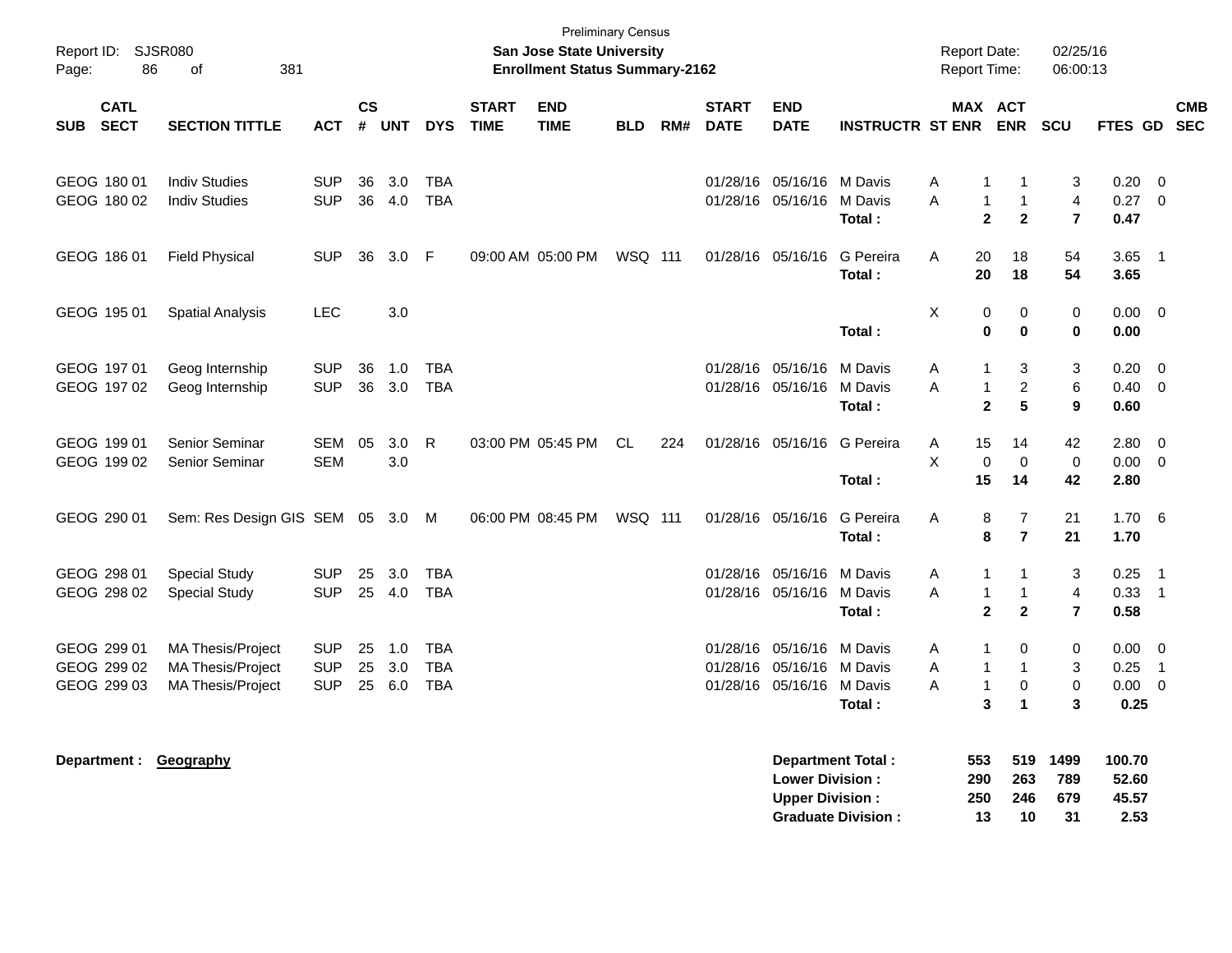| Report ID:<br>Page:         | 87                         | SJSR080<br>381<br>оf                   |                          |               |            |                 |                             | <b>Preliminary Census</b><br><b>San Jose State University</b><br><b>Enrollment Status Summary-2162</b> |                          |            |                             |                            |                                        |        | <b>Report Date:</b><br>Report Time: |                | 02/25/16<br>06:00:13 |                        |                  |                          |
|-----------------------------|----------------------------|----------------------------------------|--------------------------|---------------|------------|-----------------|-----------------------------|--------------------------------------------------------------------------------------------------------|--------------------------|------------|-----------------------------|----------------------------|----------------------------------------|--------|-------------------------------------|----------------|----------------------|------------------------|------------------|--------------------------|
| <b>SUB</b>                  | <b>CATL</b><br><b>SECT</b> | <b>SECTION TITTLE</b>                  | <b>ACT</b>               | $\mathsf{cs}$ | # UNT      | <b>DYS</b>      | <b>START</b><br><b>TIME</b> | <b>END</b><br><b>TIME</b>                                                                              | <b>BLD</b>               | RM#        | <b>START</b><br><b>DATE</b> | <b>END</b><br><b>DATE</b>  | <b>INSTRUCTR ST ENR</b>                |        | MAX ACT                             | <b>ENR</b>     | <b>SCU</b>           | FTES GD                |                  | <b>CMB</b><br><b>SEC</b> |
| College                     |                            | <b>Social Sciences</b>                 |                          |               |            |                 |                             |                                                                                                        |                          |            |                             |                            |                                        |        |                                     |                |                      |                        |                  |                          |
| Department :<br><b>HIST</b> | 1A 01                      | <b>History</b><br>World History to 150 | LEC                      |               | 02 3.0     | МW              | 10:30 AM 11:45 AM           |                                                                                                        |                          |            | DMH 149A 01/28/16 05/16/16  |                            | A Katsev<br>Total:                     | A      | 25<br>25                            | 27<br>27       | 81<br>81             | $5.40 \quad 0$<br>5.40 |                  |                          |
| <b>HIST</b>                 | 1B 01                      | World History from 1                   | LEC                      |               | 02 3.0     | TR              |                             | 01:30 PM 02:45 PM                                                                                      | DMH 167                  |            |                             | 01/28/16 05/16/16          | R Buyco<br>Total:                      | Α      | 25<br>25                            | 22<br>22       | 66<br>66             | 4.40 0<br>4.40         |                  |                          |
| <b>HIST</b>                 | 10A 01                     | Western Civilizatn                     | <b>LEC</b>               | 02            | 3.0        | TR              |                             | 09:00 AM 10:15 AM                                                                                      | DMH 163                  |            |                             | 01/28/16 05/16/16          | <b>R</b> Ciriviller<br>Total:          | Α      | 25<br>25                            | 27<br>27       | 81<br>81             | $5.40 \quad 0$<br>5.40 |                  |                          |
| <b>HIST</b>                 | 10B 01                     | <b>Western Civilizatn</b>              | <b>LEC</b>               | 02            | 3.0        | TR              |                             | 10:30 AM 11:45 AM                                                                                      | DMH 163                  |            |                             | 01/28/16 05/16/16          | <b>R</b> Ciriviller<br>Total:          | Α      | 25<br>25                            | 28<br>28       | 84<br>84             | 5.60 0<br>5.60         |                  |                          |
| <b>HIST</b>                 | 15A 01                     | Essen. US History                      | <b>LEC</b>               | 01            | 3.0        | МW              |                             | 10:30 AM 11:45 AM                                                                                      | <b>SH</b>                | 435        | 01/28/16                    |                            | 05/16/16 K Chilton                     | A      | 45                                  | 43             | 129                  | 8.60                   | $0\,$ C          |                          |
| <b>POLS</b>                 | 15A 01                     | Essen. US History                      | <b>LEC</b>               | 01            | 3.0        | <b>MW</b>       |                             | 10:30 AM 11:45 AM                                                                                      | <b>SH</b>                | 435        | 01/28/16                    | 05/16/16 K Chilton         |                                        | Α      | 0                                   | 3              | 9                    | 0.60                   | $0\,$ C          |                          |
| <b>HIST</b>                 | 15A 02                     | Essen. US History                      | <b>LEC</b>               |               | 3.0        |                 |                             |                                                                                                        |                          |            |                             |                            |                                        | х      | 0                                   | 0              | 0                    | 0.00                   | 0                |                          |
| <b>POLS</b>                 | 15A 02                     | Essen. US History                      | <b>LEC</b>               |               | 3.0        |                 |                             |                                                                                                        |                          |            |                             |                            |                                        | X      | $\mathbf 0$                         | $\mathbf 0$    | $\mathbf 0$          | 0.00                   | 0                |                          |
| <b>HIST</b>                 | 15A 03                     | Essen. US History                      | <b>LEC</b>               | 01            | 3.0        | МW              |                             | 03:00 PM 04:15 PM                                                                                      | WSQ 207                  |            | 01/28/16                    |                            | 05/16/16 M McBane                      | A      | 125                                 | 107            | 321                  | 21.40                  | $0\,$ C          |                          |
| <b>POLS</b>                 | 15A 03                     | Essen. US History                      | <b>LEC</b>               | 01            | 3.0        | МW              |                             | 03:00 PM 04:15 PM                                                                                      | WSQ 207                  |            | 01/28/16                    |                            | 05/16/16 M McBane                      | A      | 0                                   | 15             | 45                   | 3.00                   | $0\,$ C          |                          |
| <b>HIST</b>                 | 15A 04                     | Essen. US History                      | <b>LEC</b>               | 01            | 3.0        | TR              |                             | 09:00 AM 10:15 AM                                                                                      | DMH 150                  |            | 01/28/16                    | 05/16/16 R Buyco           |                                        | Α      | 45                                  | 48             | 144                  | 9.60                   | $0\,$ C          |                          |
| <b>POLS</b>                 | 15A 04                     | Essen. US History                      | <b>LEC</b>               | 01            | 3.0        | <b>TR</b>       |                             | 09:00 AM 10:15 AM                                                                                      | DMH                      | 150        | 01/28/16                    | 05/16/16 R Buyco           |                                        | Α      | 0                                   | 3              | 9                    | 0.60                   | $0\,C$           |                          |
| <b>HIST</b>                 | 15A 05                     | Essen. US History                      | <b>LEC</b>               | 01            | 3.0        | <b>TR</b>       |                             | 10:30 AM 11:45 AM                                                                                      | DMH                      | 150        | 01/28/16                    | 05/16/16 R Buyco           |                                        | Α      | 45                                  | 43             | 129                  | 8.60                   | $0\,C$           |                          |
| <b>POLS</b>                 | 15A 05                     | Essen. US History                      | <b>LEC</b>               | 01            | 3.0        | <b>TR</b>       |                             | 10:30 AM 11:45 AM                                                                                      | <b>DMH</b>               | 150        | 01/28/16                    | 05/16/16 R Buyco           |                                        | Α      | 0                                   | 9              | 27                   | 1.80                   | $0\,C$           |                          |
| <b>HIST</b>                 | 15A 06                     | Essen. US History                      | <b>LEC</b>               | 01            | 3.0        | <b>TR</b>       |                             | 12:00 PM 01:15 PM                                                                                      | <b>SH</b>                | 435        | 01/28/16                    |                            | 05/16/16 L Guardino                    | A      | 45                                  | 36             | 108                  | 7.20                   | $0\,C$           |                          |
| <b>POLS</b>                 | 15A 06                     | Essen. US History                      | <b>LEC</b>               | 01            | 3.0        | <b>TR</b>       |                             | 12:00 PM 01:15 PM                                                                                      | SH                       | 435        | 01/28/16                    |                            | 05/16/16 L Guardino                    | A      | 0                                   | 4              | 12                   | 0.80                   | $0\,C$           |                          |
| <b>HIST</b><br><b>POLS</b>  | 15A 07                     | Essen. US History                      | <b>LEC</b><br><b>LEC</b> | 01<br>01      | 3.0<br>3.0 | TR<br><b>TR</b> |                             | 01:30 PM 02:45 PM<br>01:30 PM 02:45 PM                                                                 | <b>DMH</b><br><b>DMH</b> | 150<br>150 | 01/28/16<br>01/28/16        | 05/16/16<br>05/16/16       | L Guardino<br>L Guardino               | A      | 45                                  | 40<br>4        | 120<br>12            | 8.00                   | $0\,C$<br>$0\,C$ |                          |
| <b>HIST</b>                 | 15A 07<br>15A 08           | Essen. US History<br>Essen. US History | <b>LEC</b>               | 01            | 3.0        | <b>TR</b>       |                             | 03:00 PM 04:15 PM                                                                                      | YUH                      | 124        | 01/28/16                    | 05/16/16                   | R Ciriviller                           | A<br>A | 0<br>125                            | 93             | 279                  | 0.80<br>18.60          | $0\,C$           |                          |
| <b>POLS</b>                 | 15A 08                     | Essen. US History                      | <b>LEC</b>               | 01            | 3.0        | TR              |                             | 03:00 PM 04:15 PM                                                                                      | YUH.                     | 124        | 01/28/16                    |                            | 05/16/16 R Ciriviller                  | A      | 0                                   | 21             | 63                   | 4.20                   | 0 <sup>o</sup>   |                          |
|                             |                            |                                        |                          |               |            |                 |                             |                                                                                                        |                          |            |                             |                            | Total:                                 |        |                                     | 475 469        | 1407                 | 93.80                  |                  |                          |
|                             |                            |                                        |                          |               |            |                 |                             |                                                                                                        |                          |            |                             |                            |                                        |        |                                     |                |                      |                        |                  |                          |
| <b>HIST</b>                 | 20B 01                     | Hist of Amer Peopl                     | LEC 02 3.0 TBA           |               |            |                 |                             |                                                                                                        |                          |            |                             |                            | 01/28/16 05/16/16 L Guardino<br>Total: | A      | 25<br>25                            | 23<br>23       | 69<br>69             | 4.60 0<br>4.60         |                  |                          |
| HIST                        | 50 01                      | <b>Historical Process</b>              | SEM 04 3.0               |               |            | МW              |                             | 10:30 AM 11:45 AM                                                                                      | CL                       | 243        |                             | 01/28/16 05/16/16 M Wilson |                                        | A      | 25                                  | 13             | 39                   | 2.60 0                 |                  |                          |
| HIST                        | 50 02                      | <b>Historical Process</b>              | SEM                      | 04            | 3.0        | M               |                             | 03:00 PM 05:45 PM                                                                                      | DMH 167                  |            |                             | 01/28/16 05/16/16 A Katsev |                                        | Α      | 25                                  | $\overline{7}$ | 21                   | $1.40 \ 0$             |                  |                          |
| HIST                        | 50 03                      | <b>Historical Process</b>              | SEM 04 3.0               |               |            | W               |                             | 03:00 PM 05:45 PM                                                                                      | DMH 167                  |            |                             |                            | 01/28/16 05/16/16 E Narveson           | A      | 25                                  | 23             | 69                   | 4.60 0                 |                  |                          |
| HIST                        | 50 04                      | <b>Historical Process</b>              | SEM 04 3.0               |               |            | TR              |                             | 12:00 PM 01:15 PM                                                                                      | DMH 167                  |            |                             | 01/28/16 05/16/16 M Wilson |                                        | A      | 25                                  | 14             | 42                   | 2.80 0                 |                  |                          |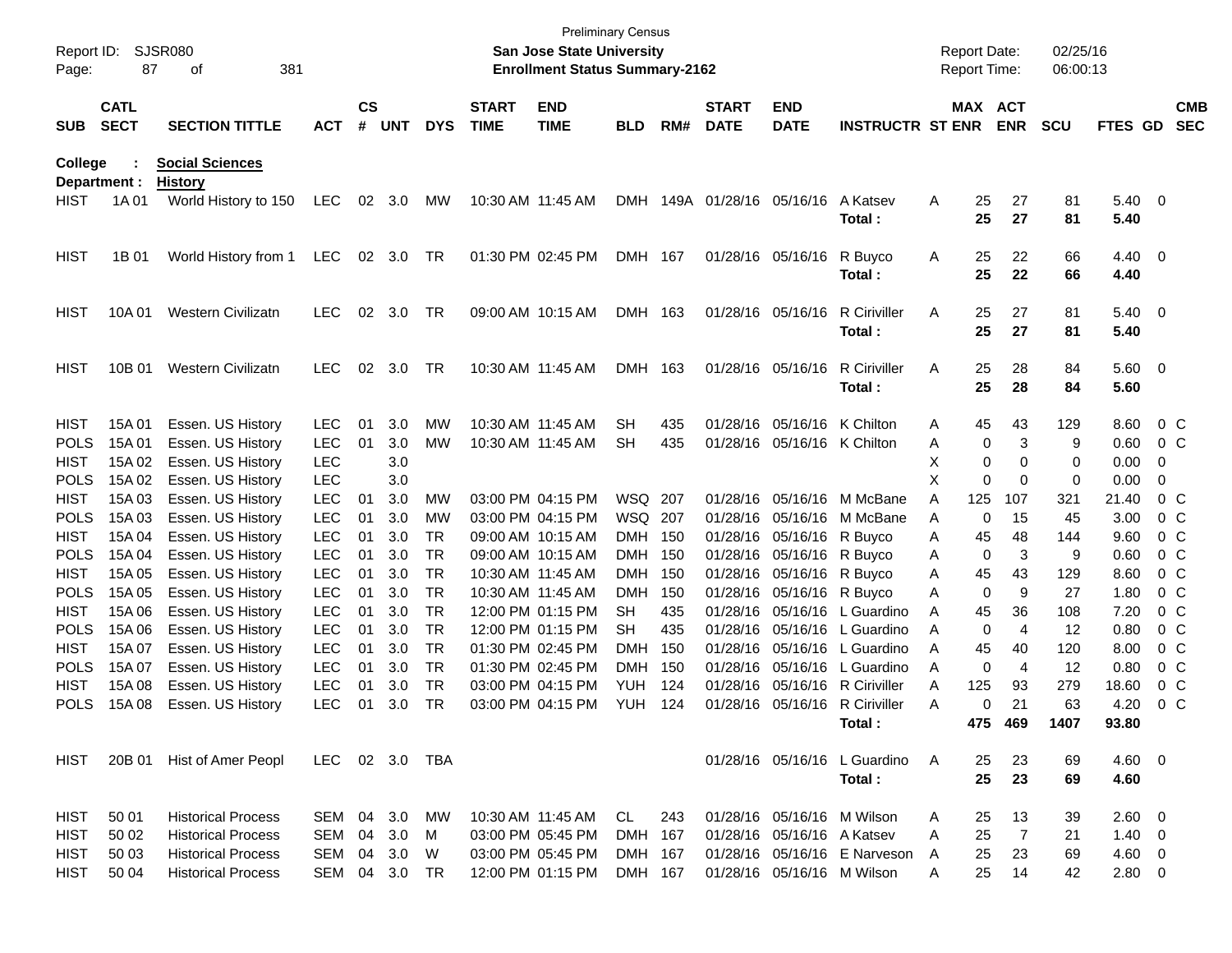| Page:        | Report ID: SJSR080<br>88             | 381<br>of                                                                     |                                  |               |                            |                   |                             | <b>Preliminary Census</b><br><b>San Jose State University</b><br><b>Enrollment Status Summary-2162</b> |                               |            |                             |                                                          |                                                          | <b>Report Date:</b><br>Report Time: |                          | 02/25/16<br>06:00:13       |                                         |                           |
|--------------|--------------------------------------|-------------------------------------------------------------------------------|----------------------------------|---------------|----------------------------|-------------------|-----------------------------|--------------------------------------------------------------------------------------------------------|-------------------------------|------------|-----------------------------|----------------------------------------------------------|----------------------------------------------------------|-------------------------------------|--------------------------|----------------------------|-----------------------------------------|---------------------------|
| SUB          | <b>CATL</b><br><b>SECT</b>           | <b>SECTION TITTLE</b>                                                         | <b>ACT</b>                       | $\mathsf{cs}$ | # UNT                      | <b>DYS</b>        | <b>START</b><br><b>TIME</b> | <b>END</b><br><b>TIME</b>                                                                              | <b>BLD</b>                    | RM#        | <b>START</b><br><b>DATE</b> | <b>END</b><br><b>DATE</b>                                | <b>INSTRUCTR ST ENR ENR</b>                              |                                     | MAX ACT                  | <b>SCU</b>                 |                                         | <b>CMB</b><br>FTES GD SEC |
|              |                                      |                                                                               |                                  |               |                            |                   |                             |                                                                                                        |                               |            |                             |                                                          | Total:                                                   | 100                                 | 57                       | 171                        | 11.40                                   |                           |
| <b>HIST</b>  | 99 01                                | History Fundamentals SEM 05 3.0 TR                                            |                                  |               |                            |                   |                             | 03:00 PM 04:15 PM                                                                                      | DMH 167                       |            |                             | 01/28/16 05/16/16                                        | L Guardino<br>Total:                                     | 25<br>A<br>25                       | 16<br>16                 | 48<br>48                   | $3.20 \ 0$<br>3.20                      |                           |
| HIST<br>HIST |                                      | 100W 01 History Writers' Wo<br>100W 02 History Writers' Wo                    | SEM<br>SEM                       | 04            | 3.0<br>04 3.0              | МW<br><b>TR</b>   |                             | 12:00 PM 01:15 PM<br>10:30 AM 11:45 AM                                                                 | CL<br>DMH                     | 243<br>167 |                             | 01/28/16 05/16/16 M Wilson<br>01/28/16 05/16/16 M Wilson | Total:                                                   | 25<br>Α<br>A<br>25<br>50            | 13<br>19<br>32           | 39<br>57<br>96             | 2.60 0<br>3.80 0<br>6.40                |                           |
|              | HIST 102 01                          | Historiography                                                                | <b>LEC</b>                       |               | 02 4.0                     | TBA               |                             |                                                                                                        |                               |            |                             | 01/28/16 05/16/16                                        | Total:                                                   | 25<br>Α<br>25                       | 31<br>31                 | 124<br>124                 | 8.33 1<br>8.33                          |                           |
| HIST<br>ASIA | 110B 01<br>110B 01                   | Hist Japan Fr 1750<br>Hist Japan Fr 1750                                      | <b>LEC</b><br><b>LEC</b>         | 02            | -4.0<br>02 4.0             | TBA<br><b>TBA</b> |                             |                                                                                                        |                               |            |                             | 01/28/16 05/16/16<br>01/28/16 05/16/16                   | Total:                                                   | 25<br>Α<br>A<br>$\mathbf 0$<br>25   | 22<br>$\mathbf{1}$<br>23 | 88<br>$\overline{4}$<br>92 | 5.93<br>$0.27 \t 0 C$<br>6.20           | 1 C                       |
|              |                                      | HIST 121B 01 Med. Worlds 11-15c                                               | LEC                              |               | 02 4.0                     | TBA               |                             |                                                                                                        |                               |            |                             | 01/28/16 05/16/16                                        | Total:                                                   | 25<br>Α<br>25                       | 26<br>26                 | 104<br>104                 | 6.93 0<br>6.93                          |                           |
|              | HIST 126 01                          | Adv Topic Medieval                                                            | LEC                              |               | 02 4.0                     | TBA               |                             |                                                                                                        |                               |            |                             | 01/28/16 05/16/16                                        | Total:                                                   | Α<br>25<br>25                       | 25<br>25                 | 100<br>100                 | $6.67$ 0<br>6.67                        |                           |
| HIST<br>HIST | 132 01<br>132 02                     | Adv Topics World<br>Adv Topics World                                          | <b>LEC</b><br><b>LEC</b>         | 02            | -4.0<br>02 4.0             | TBA<br>TBA        |                             |                                                                                                        |                               |            |                             | 01/28/16 05/16/16<br>01/28/16 05/16/16                   | Total:                                                   | 25<br>Α<br>A<br>25<br>50            | 16<br>18<br>34           | 64<br>72<br>136            | $4.27 \t 0$<br>4.80 0<br>9.07           |                           |
| HIST         | 146 01                               | Adv Topic Euro Hist                                                           | <b>LEC</b>                       |               | 02 4.0                     | TBA               |                             |                                                                                                        |                               |            |                             | 01/28/16 05/16/16                                        | Total:                                                   | Α<br>25<br>25                       | 22<br>22                 | 88<br>88                   | 5.87 0<br>5.87                          |                           |
|              | HIST 153 01                          | Hist Women Europe LEC 02 3.0 MW                                               |                                  |               |                            |                   |                             | 10:30 AM 11:45 AM                                                                                      | DMH 165                       |            |                             |                                                          | 01/28/16 05/16/16 M Pickering A<br>Total:                | 25<br>25                            | 28<br>28                 | 84<br>84                   | 5.60 0<br>5.60                          |                           |
| HIST         | HIST 155 01<br>155 02                | 20th Century World<br>20th Century World                                      | <b>LEC</b><br><b>LEC</b>         |               | 02 3.0<br>02 3.0           | МW<br>MW          |                             | 09:00 AM 10:15 AM<br>01:30 PM 02:45 PM                                                                 | DMH 163<br>DMH 167            |            |                             | 01/28/16 05/16/16 A Katsev                               | 01/28/16 05/16/16 E Reynolds<br>Total:                   | 25<br>A<br>25<br>A<br>50            | 26<br>26<br>52           | 78<br>78<br>156            | $5.20 \ 0$<br>$5.20 \ 0$<br>10.40       |                           |
| HIST         | HIST 170 01<br>170 02<br>HIST 170 03 | <b>Topics Amer Hist</b><br><b>Topics Amer Hist</b><br><b>Topics Amer Hist</b> | LEC.<br><b>LEC</b><br><b>LEC</b> |               | 02 3.0<br>02 3.0<br>02 3.0 | МW<br>МW<br>M     |                             | 12:00 PM 01:15 PM<br>01:30 PM 02:45 PM<br>03:00 PM 05:45 PM                                            | DMH 163<br>DMH 163<br>DMH 163 |            |                             | 01/28/16 05/16/16 K Chilton                              | 01/28/16 05/16/16 M McBane<br>01/28/16 05/16/16 M McBane | 25<br>Α<br>25<br>Α<br>25<br>Α       | 29<br>30<br>30           | 87<br>90<br>90             | 5.80 0<br>$6.00 \quad 0$<br>$6.00 \t 0$ |                           |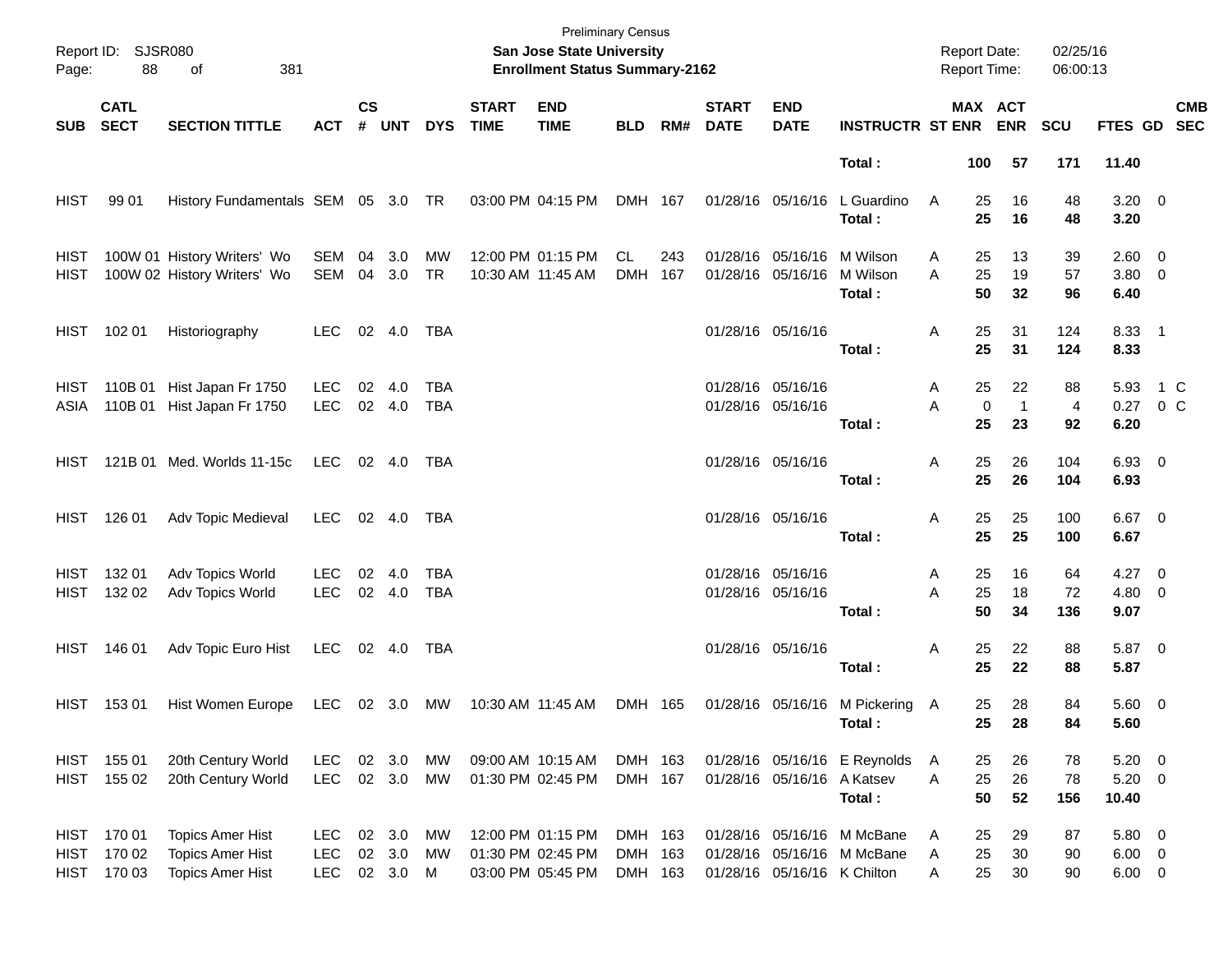| Page:    | Report ID: SJSR080<br>89 | 381<br>of                                  |                |           |           |            |                             | <b>Preliminary Census</b><br><b>San Jose State University</b><br><b>Enrollment Status Summary-2162</b> |            |     |                             |                             |                             |    |          | <b>Report Date:</b><br><b>Report Time:</b> | 02/25/16<br>06:00:13 |                       |            |
|----------|--------------------------|--------------------------------------------|----------------|-----------|-----------|------------|-----------------------------|--------------------------------------------------------------------------------------------------------|------------|-----|-----------------------------|-----------------------------|-----------------------------|----|----------|--------------------------------------------|----------------------|-----------------------|------------|
| SUB SECT | <b>CATL</b>              | <b>SECTION TITTLE</b>                      | <b>ACT</b>     | <b>CS</b> | # UNT     | <b>DYS</b> | <b>START</b><br><b>TIME</b> | <b>END</b><br><b>TIME</b>                                                                              | <b>BLD</b> | RM# | <b>START</b><br><b>DATE</b> | <b>END</b><br><b>DATE</b>   | <b>INSTRUCTR ST ENR ENR</b> |    |          | MAX ACT                                    | <b>SCU</b>           | FTES GD SEC           | <b>CMB</b> |
|          | HIST 170 04              | <b>Topics Amer Hist</b>                    | LEC            |           | 02 3.0 W  |            |                             | 03:00 PM 05:45 PM                                                                                      | DMH 163    |     |                             | 01/28/16 05/16/16 K Chilton | Total:                      | Α  | 25       | 28<br>100 117                              | 84<br>351            | 5.60 0<br>23.40       |            |
|          |                          | HIST 170S 01 Topics Am History             | LEC.           |           | 03 3.0 MW |            |                             | 12:00 PM 01:15 PM                                                                                      | DMH 358    |     |                             | 01/28/16 05/16/16           | K Chilton<br>Total:         | A  | 25<br>25 | 28<br>28                                   | 84<br>84             | 5.60 0<br>5.60        |            |
|          | HIST 176 01              | Civil War & Recon                          | LEC 02 4.0 TBA |           |           |            |                             |                                                                                                        |            |     |                             | 01/28/16 05/16/16           | Total:                      | A  | 25<br>25 | 25<br>25                                   | 100<br>100           | $6.73$ 1<br>6.73      |            |
|          | HIST 181 01              | Adv Topics Am Hist                         | LEC 02 4.0 TBA |           |           |            |                             |                                                                                                        |            |     |                             | 01/28/16 05/16/16           | Total:                      | A  | 25<br>25 | 18<br>18                                   | 72<br>72             | 4.87 1<br>4.87        |            |
|          | HIST 184 01              | Directed Reading                           | SUP 36 4.0 TBA |           |           |            |                             |                                                                                                        |            |     |                             | 01/28/16 05/16/16           | Total:                      | A  | 0<br>0   | 0<br>$\mathbf 0$                           | 0<br>0               | $0.00 \t 0$<br>0.00   |            |
|          | HIST 188 01              | Hist Women in U.S.                         | LEC 02 3.0 TR  |           |           |            | 01:30 PM 02:45 PM           |                                                                                                        | DMH 163    |     |                             | 01/28/16 05/16/16           | P Hill<br>Total:            | Α  | 25<br>25 | 21<br>21                                   | 63<br>63             | $4.20 \ 0$<br>4.20    |            |
| HIST     |                          | 189B 01 Ca Hist Since 1900                 | LEC 02 4.0 TBA |           |           |            |                             |                                                                                                        |            |     |                             | 01/28/16 05/16/16           | Total:                      | A  | 25<br>25 | 24<br>24                                   | 96<br>96             | $6.40\quad 0$<br>6.40 |            |
|          |                          | HIST 210C 01 Colloq 20th C Am              | SEM 05 4.0 TBA |           |           |            |                             |                                                                                                        |            |     |                             | 01/28/16 05/16/16           | Total:                      | A  | 15<br>15 | 16<br>16                                   | 64<br>64             | 5.33 16<br>5.33       |            |
|          | HIST 211 01              | Adv Coll Mod Euro                          | SEM 05 4.0 TBA |           |           |            |                             |                                                                                                        |            |     |                             | 01/28/16 05/16/16           | Total:                      | A  | 15<br>15 | 8<br>8                                     | 32<br>32             | 2.67 8<br>2.67        |            |
|          | HIST 221 01              | Sem in World Hist                          | SEM 05 4.0 TBA |           |           |            |                             |                                                                                                        |            |     |                             | 01/28/16 05/16/16           | Total:                      | A  | 15<br>15 | 8<br>8                                     | 32<br>32             | $2.67$ 8<br>2.67      |            |
|          | HIST 280 01              | Recent Amer Hist                           | SEM 05 4.0 TBA |           |           |            |                             |                                                                                                        |            |     |                             | 01/28/16 05/16/16           | Total :                     | A. | 15       | 14<br>15 14                                | 56<br>56             | 4.60 13<br>4.60       |            |
|          |                          | HIST 298 01 Spec Studies<br>SUP 25 2.0 TBA |                |           |           |            |                             |                                                                                                        |            |     |                             | 01/28/16 05/16/16 P Hill    | Total:                      | A  | 5<br>5   | $\mathbf 1$                                | 2<br>$\mathbf{2}$    | $0.17$ 1<br>0.17      |            |
|          |                          | HIST 299 01 Masters Thesis                 | SUP 25 6.0 TBA |           |           |            |                             |                                                                                                        |            |     |                             | 01/28/16 05/16/16           | Total:                      | A  | 0<br>0   | 0<br>0                                     | 0<br>0               | $0.00 \t 0$<br>0.00   |            |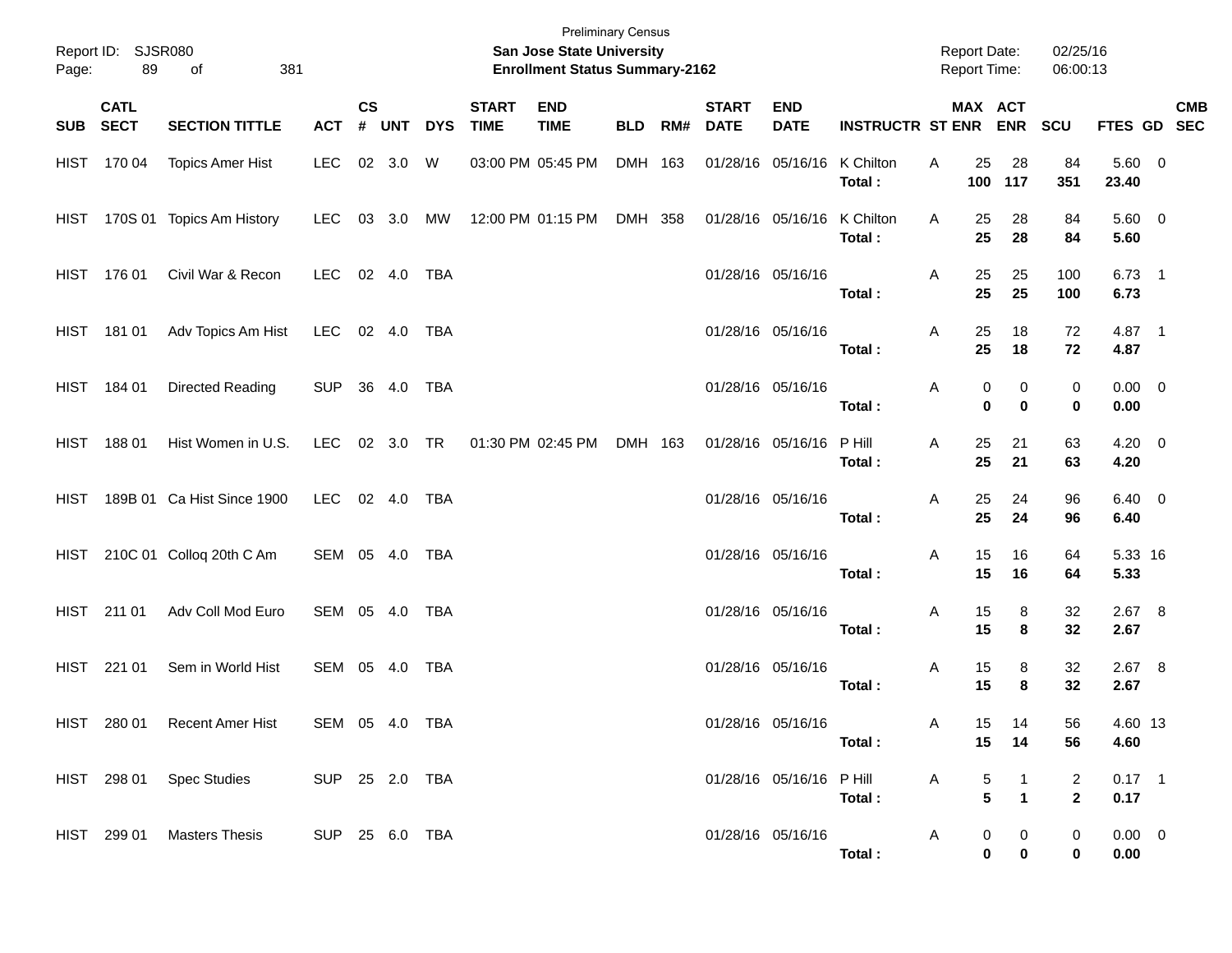| Report ID:<br>Page:                      | SJSR080<br>90<br>381<br>of |            |                              |            |                             |                           | <b>Preliminary Census</b><br><b>San Jose State University</b><br><b>Enrollment Status Summary-2162</b> |     |                             |                                                  |                                                       |   | <b>Report Date:</b><br><b>Report Time:</b> |                          | 02/25/16<br>06:00:13        |                                              |                          |
|------------------------------------------|----------------------------|------------|------------------------------|------------|-----------------------------|---------------------------|--------------------------------------------------------------------------------------------------------|-----|-----------------------------|--------------------------------------------------|-------------------------------------------------------|---|--------------------------------------------|--------------------------|-----------------------------|----------------------------------------------|--------------------------|
| <b>CATL</b><br><b>SECT</b><br><b>SUB</b> | <b>SECTION TITTLE</b>      | <b>ACT</b> | <b>CS</b><br><b>UNT</b><br># | <b>DYS</b> | <b>START</b><br><b>TIME</b> | <b>END</b><br><b>TIME</b> | <b>BLD</b>                                                                                             | RM# | <b>START</b><br><b>DATE</b> | <b>END</b><br><b>DATE</b>                        | <b>INSTRUCTR ST ENR</b>                               |   | MAX ACT                                    | <b>ENR</b>               | <b>SCU</b>                  | <b>FTES GD</b>                               | <b>CMB</b><br><b>SEC</b> |
| <b>JWSS 180 01</b>                       | <b>Individual Studies</b>  | <b>SUP</b> | 36<br>3.0                    | TBA        |                             |                           |                                                                                                        |     |                             | 01/28/16 05/16/16                                | Total:                                                | A | 5 <sup>5</sup><br>5                        | $\mathbf 0$<br>$\bf{0}$  | $\mathbf{0}$<br>$\mathbf 0$ | $0.00\,$<br>$\overline{\phantom{0}}$<br>0.00 |                          |
| Department :                             | History                    |            |                              |            |                             |                           |                                                                                                        |     |                             | <b>Lower Division:</b><br><b>Upper Division:</b> | <b>Department Total:</b><br><b>Graduate Division:</b> |   | 1320<br>725<br>530<br>65                   | 1222<br>669<br>506<br>47 | 3939<br>2007<br>1746<br>186 | 265.90<br>133.80<br>116.67<br>15.43          |                          |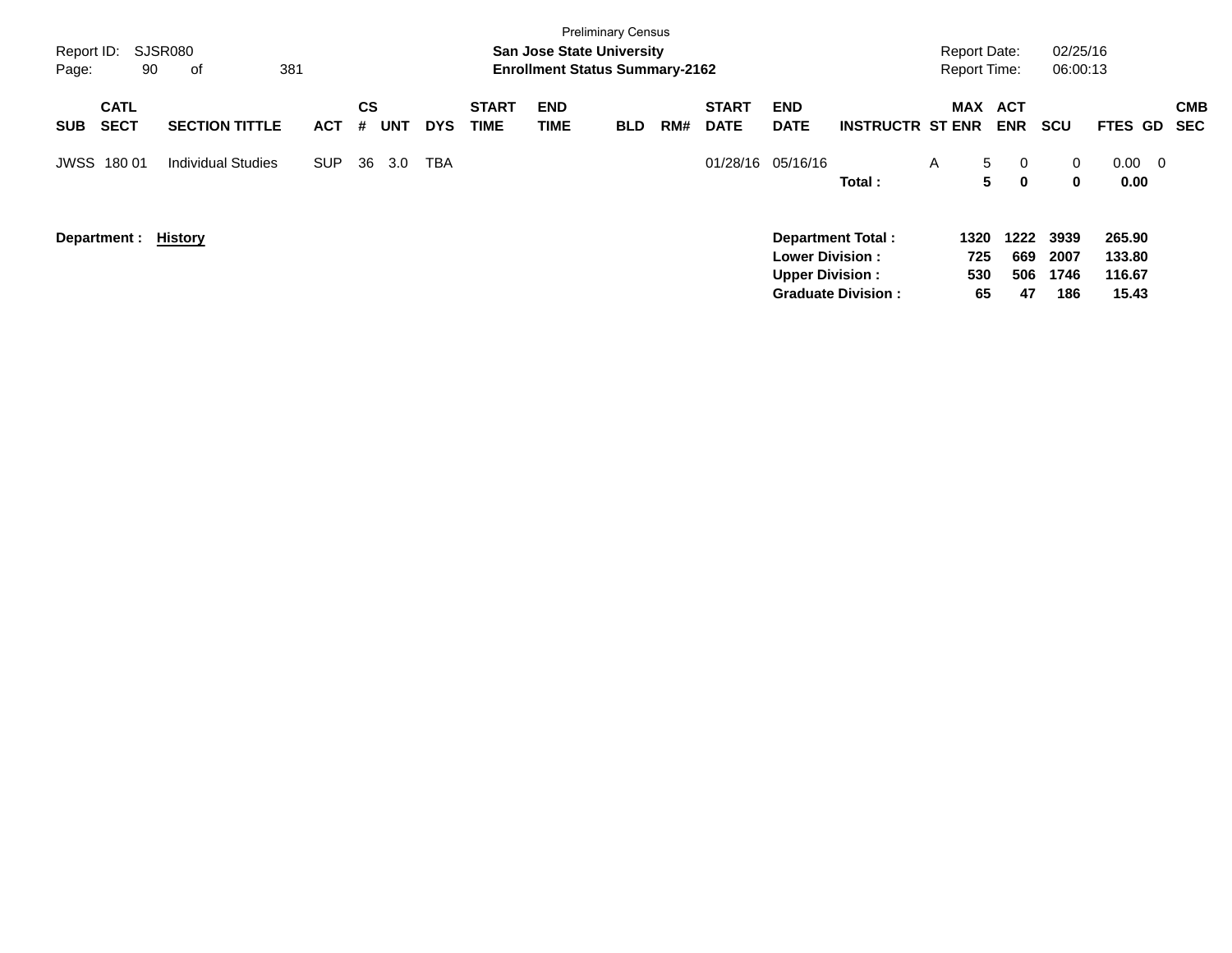| Report ID:<br>Page: | 91                          | <b>SJSR080</b><br>381<br>οf                                                      |            |                    |            |            |                             | <b>Preliminary Census</b><br><b>San Jose State University</b><br><b>Enrollment Status Summary-2162</b> |            |     |                             |                                                  |                                                       | <b>Report Date:</b><br><b>Report Time:</b> |                    |                                     | 02/25/16<br>06:00:13 |                                |                |                          |
|---------------------|-----------------------------|----------------------------------------------------------------------------------|------------|--------------------|------------|------------|-----------------------------|--------------------------------------------------------------------------------------------------------|------------|-----|-----------------------------|--------------------------------------------------|-------------------------------------------------------|--------------------------------------------|--------------------|-------------------------------------|----------------------|--------------------------------|----------------|--------------------------|
| <b>SUB</b>          | <b>CATL</b><br><b>SECT</b>  | <b>SECTION TITTLE</b>                                                            | <b>ACT</b> | $\mathsf{cs}$<br># | <b>UNT</b> | <b>DYS</b> | <b>START</b><br><b>TIME</b> | <b>END</b><br><b>TIME</b>                                                                              | <b>BLD</b> | RM# | <b>START</b><br><b>DATE</b> | <b>END</b><br><b>DATE</b>                        | <b>INSTRUCTR ST ENR</b>                               | <b>MAX</b>                                 | <b>ACT</b>         | <b>ENR</b>                          | <b>SCU</b>           | FTES GD                        |                | <b>CMB</b><br><b>SEC</b> |
| College             | Department :<br>GLST 156 01 | <b>Social Sciences</b><br><b>Int'l Global Studies</b><br><b>Invent Mod World</b> | <b>LEC</b> | 02                 | 3.0        | M          |                             | 03:00 PM 05:45 PM                                                                                      | CL         | 224 | 01/28/16                    | 05/16/16                                         | K Rohrmeier A<br>Total:                               |                                            | 35<br>35           | 36<br>36                            | 108<br>108           | 7.20<br>7.20                   | $\overline{0}$ |                          |
| <b>GLST</b>         | 164 01                      | Global Citizenship                                                               | <b>SEM</b> | 05                 | 3.0        | $\top$     |                             | 03:00 PM 05:45 PM                                                                                      | CL         | 224 | 01/28/16                    | 05/16/16                                         | J Goodman<br>Total:                                   | A                                          | 35<br>35           | 38<br>38                            | 114<br>114           | 7.65<br>7.65                   | - 1            |                          |
| <b>GLST</b>         | 179 01                      | Seminar Global Studi                                                             | LEC        | 03                 | 3.0        | R.         |                             | 03:00 PM 05:45 PM                                                                                      | WSQ 111    |     | 01/28/16                    | 05/16/16                                         | M Davis<br>Total:                                     | A                                          | 20<br>20           | 18<br>18                            | 54<br>54             | $3.60 \ 0$<br>3.60             |                |                          |
| <b>GLST</b>         | 18901                       | Global Experience                                                                | <b>SUP</b> | 48                 | 3.0        | TBA        |                             |                                                                                                        |            |     | 01/28/16                    | 05/16/16                                         | M Davis<br>Total:                                     | A                                          | 5<br>5             | 3<br>$\mathbf{3}$                   | 9<br>9               | $0.60 \t 0$<br>0.60            |                |                          |
|                     | Department :                | <b>Int'l Global Studies</b>                                                      |            |                    |            |            |                             |                                                                                                        |            |     |                             | <b>Lower Division:</b><br><b>Upper Division:</b> | <b>Department Total:</b><br><b>Graduate Division:</b> |                                            | 95<br>0<br>95<br>0 | 95<br>$\mathbf 0$<br>95<br>$\bf{0}$ | 285<br>0<br>285<br>0 | 19.05<br>0.00<br>19.05<br>0.00 |                |                          |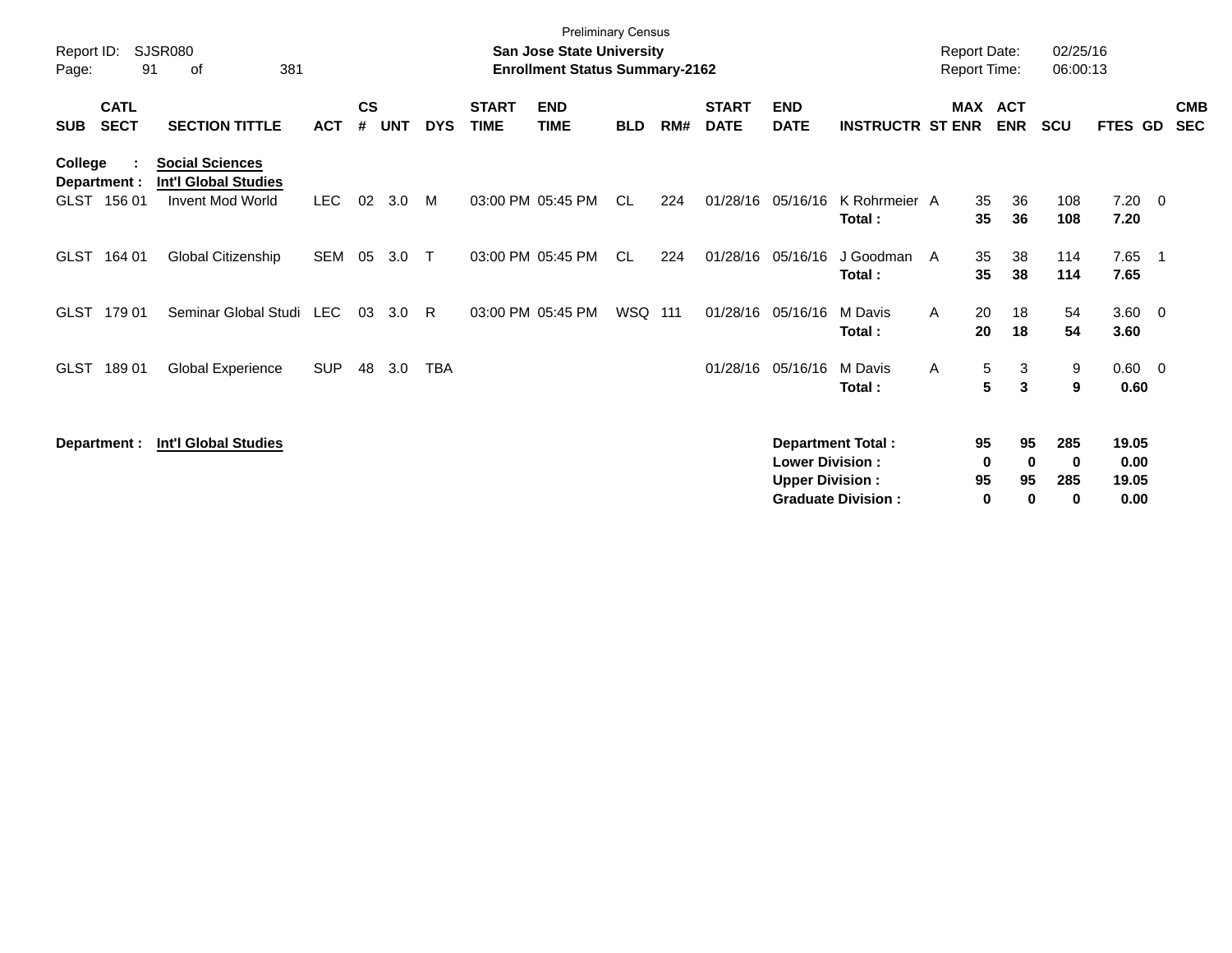| Report ID:<br>Page: | 92                         | <b>SJSR080</b><br>381<br>оf     |               |                    |                |            |                             | <b>Preliminary Census</b><br><b>San Jose State University</b><br><b>Enrollment Status Summary-2162</b> |                |     |                             |                           |                                  |     | <b>Report Date:</b><br>Report Time: | 02/25/16<br>06:00:13 |             |     |                          |
|---------------------|----------------------------|---------------------------------|---------------|--------------------|----------------|------------|-----------------------------|--------------------------------------------------------------------------------------------------------|----------------|-----|-----------------------------|---------------------------|----------------------------------|-----|-------------------------------------|----------------------|-------------|-----|--------------------------|
| <b>SUB</b>          | <b>CATL</b><br><b>SECT</b> | <b>SECTION TITTLE</b>           | АСТ           | $\mathsf{cs}$<br># | <b>UNT</b>     | <b>DYS</b> | <b>START</b><br><b>TIME</b> | <b>END</b><br><b>TIME</b>                                                                              | <b>BLD</b>     | RM# | <b>START</b><br><b>DATE</b> | <b>END</b><br><b>DATE</b> | <b>INSTRUCTR ST ENR</b>          |     | MAX ACT<br><b>ENR</b>               | <b>SCU</b>           | FTES GD     |     | <b>CMB</b><br><b>SEC</b> |
| College             |                            | <b>Social Sciences</b>          |               |                    |                |            |                             |                                                                                                        |                |     |                             |                           |                                  |     |                                     |                      |             |     |                          |
|                     | Department :               | <b>Mexican American Studies</b> |               |                    |                |            |                             |                                                                                                        |                |     |                             |                           |                                  |     |                                     |                      |             |     |                          |
| MAS                 | 10B 01                     | Mex Am US Hist/Gov              | LEC           | 02                 | 3.0            | МW         |                             | 09:00 AM 10:15 AM                                                                                      | CL             | 226 | 01/28/16                    | 05/16/16                  | J Covarrubia A                   |     | 40<br>36                            | 120                  | 8.00        | 0   |                          |
| MAS                 | 10B 02                     | Mex Am US Hist/Gov              | LEC           | 02                 | 3.0            | МW         |                             | 09:00 AM 10:15 AM                                                                                      | CL             | 226 | 01/28/16                    | 05/16/16                  | J Gamboa                         | A   | 36<br>41                            | 123                  | 8.20        | 0   |                          |
| MAS                 | 10B 03                     | Mex Am US Hist/Gov              | <b>LEC</b>    | 02                 | 3.0            | МW         |                             | 10:30 AM 11:45 AM                                                                                      | CL             | 226 | 01/28/16                    | 05/16/16                  | J Covarrubia A                   |     | 36<br>39                            | 117                  | 7.80        | 0   |                          |
| MAS                 | 10B 04                     | Mex Am US Hist/Gov              | <b>LEC</b>    | 02                 | 3.0            | МW         |                             | 10:30 AM 11:45 AM                                                                                      | CL             | 226 | 01/28/16                    | 05/16/16                  | J Gamboa                         | A   | 36<br>39                            | 117                  | 7.80        | 0   |                          |
| <b>MAS</b>          | 10B 05                     | Mex Am US Hist/Gov              | <b>LEC</b>    | 02                 | 3.0            | <b>TR</b>  |                             | 09:00 AM 10:15 AM                                                                                      | CL             | 226 | 01/28/16                    | 05/16/16                  | G Mora-Torre A                   |     | 36<br>36                            | 108                  | 7.20        | 0   |                          |
| MAS                 | 10B 06                     | Mex Am US Hist/Gov              | <b>LEC</b>    | 02                 | 3.0            | <b>TR</b>  |                             | 09:00 AM 10:15 AM                                                                                      | CL             | 226 | 01/28/16                    | 05/16/16                  | P Tabera                         | A   | 36<br>38                            | 114                  | 7.60        | 0   |                          |
| MAS                 | 10B 07                     | Mex Am US Hist/Gov              | <b>LEC</b>    | 02                 | 3.0            | <b>TR</b>  |                             | 10:30 AM 11:45 AM                                                                                      | CL             | 226 | 01/28/16                    | 05/16/16                  | G Mora-Torre A                   |     | 36<br>41                            | 123                  | 8.20        | 0   |                          |
| MAS                 | 10B 08                     | Mex Am US Hist/Gov              | <b>LEC</b>    | 02                 | 3.0            | <b>TR</b>  |                             | 10:30 AM 11:45 AM                                                                                      | CL             | 226 | 01/28/16                    | 05/16/16                  | P Tabera                         | Α   | 36<br>34                            | 102                  | 6.80        | 0   |                          |
| MAS                 | 10B 09                     | Mex Am US Hist/Gov              | LEC           | 02                 | 3.0            | <b>TR</b>  |                             | 12:00 PM 01:15 PM                                                                                      | <b>CL</b>      | 226 | 01/28/16                    | 05/16/16                  | M Callahan                       | A   | 40<br>46                            | 138                  | 9.20        | 0   |                          |
| <b>MAS</b>          | 10B 10                     | Mex Am US Hist/Gov              | <b>LEC</b>    | 02                 | 3.0            | <b>TR</b>  |                             | 01:30 PM 02:45 PM                                                                                      | <b>CL</b>      | 226 | 01/28/16                    | 05/16/16                  | M Callahan                       | A   | 40<br>45                            | 135                  | 9.00        | 0   |                          |
| MAS                 | 10B 11                     | Mex Am US Hist/Gov              | LEC           | 02                 | 3.0            | <b>TR</b>  |                             | 03:00 PM 04:15 PM                                                                                      | <b>DMH</b>     | 234 | 01/28/16                    | 05/16/16                  | M Callahan                       | A   | 40<br>43                            | 129                  | 8.60        | 0   |                          |
|                     |                            |                                 |               |                    |                |            |                             |                                                                                                        |                |     |                             |                           | Total:                           | 408 | 442                                 | 1326                 | 88.40       |     |                          |
| MAS                 | 74 01                      | <b>Public Address</b>           | <b>SEM</b>    | 04                 | 3.0            | МW         |                             | 09:00 AM 10:15 AM                                                                                      | <b>CL</b>      | 234 | 01/28/16                    | 05/16/16                  | P Tabera                         | Α   | 25<br>28                            | 84                   | 5.60        | 0   |                          |
| MAS                 | 74 02                      | <b>Public Address</b>           | <b>SEM</b>    | 04                 | 3.0            | мw         |                             | 09:00 AM 10:15 AM                                                                                      | CL.            | 117 | 01/28/16                    | 05/16/16                  | <b>M</b> Martinez                | A   | 25<br>23                            | 69                   | 4.60        | 0   |                          |
| MAS                 | 74 03                      | <b>Public Address</b>           | <b>SEM</b>    | 04                 | 3.0            | мw         |                             | 10:30 AM 11:45 AM                                                                                      | HGH            | 116 | 01/28/16                    | 05/16/16                  | P Tabera                         | A   | 25<br>24                            | 72                   | 4.80        | 0   |                          |
| MAS                 | 74 04                      | <b>Public Address</b>           | <b>SEM</b>    | 04                 | 3.0            | мw         |                             | 10:30 AM 11:45 AM                                                                                      | <b>DMH</b>     | 160 | 01/28/16                    | 05/16/16                  | K Rios                           | Α   | 25<br>25                            | 75                   | 5.00        | 0   |                          |
| MAS                 | 74 05                      | <b>Public Address</b>           | <b>SEM</b>    | 04                 | 3.0            | МW         |                             | 12:00 PM 01:15 PM                                                                                      | <b>DMH</b>     | 162 | 01/28/16                    | 05/16/16                  | K Rios                           | Α   | 25<br>25                            | 75                   | 5.00        | 0   |                          |
| <b>MAS</b>          | 74 06                      | <b>Public Address</b>           | <b>SEM</b>    | 04                 | 3.0            | МW         |                             | 12:00 PM 01:15 PM                                                                                      | <b>DMH</b>     | 347 | 01/28/16                    | 05/16/16                  | G Mora-Torre A                   |     | 25<br>25                            | 75                   | 5.00        | 0   |                          |
| MAS                 | 74 07                      | <b>Public Address</b>           | <b>SEM</b>    | 04                 | 3.0            | TR.        |                             | 09:00 AM 10:15 AM                                                                                      | <b>DMH</b>     | 164 | 01/28/16                    | 05/16/16                  | J Gamboa                         | A   | 25<br>25                            | 75                   | 5.00        | 0   |                          |
| <b>MAS</b>          | 74 08                      | <b>Public Address</b>           | <b>SEM</b>    | 04                 | 3.0            | <b>TR</b>  |                             | 09:00 AM 10:15 AM                                                                                      | <b>DMH</b>     | 165 | 01/28/16                    | 05/16/16                  | F Ponce                          | Α   | 25<br>23                            | 69                   | 4.60        | 0   |                          |
| <b>MAS</b>          | 74 09                      | <b>Public Address</b>           | <b>SEM</b>    | 04                 | 3.0            | <b>TR</b>  |                             | 10:30 AM 11:45 AM                                                                                      | <b>DMH</b>     | 353 | 01/28/16                    | 05/16/16                  | J Gamboa                         | Α   | 27<br>25                            | 81                   | 5.40        | 0   |                          |
| MAS                 | 74 10                      | <b>Public Address</b>           | <b>SEM</b>    |                    | 3.0            |            |                             |                                                                                                        |                |     |                             |                           |                                  | X   | $\mathbf 0$<br>0                    | 0                    | 0.00        | 0   |                          |
| <b>MAS</b>          | 74 11                      | <b>Public Address</b>           | <b>SEM</b>    | 04                 | 3.0            | TR.        |                             | 03:00 PM 04:15 PM                                                                                      | <b>CL</b>      | 303 | 01/28/16                    | 05/16/16                  | R Alvarez                        | A   | 25<br>25                            | 75                   | 5.00        | 0   |                          |
|                     |                            |                                 |               |                    |                |            |                             |                                                                                                        |                |     |                             |                           | Total:                           | 250 | 250                                 | 750                  | 50.00       |     |                          |
| MAS                 | 127 01                     | Chic Crim Just Syst             | <b>LEC</b>    | 02                 | 3.0            | TR         |                             | 09:00 AM 10:15 AM                                                                                      | <b>HGH 217</b> |     | 01/28/16                    | 05/16/16                  | J Troncoso                       | A   | 30<br>21                            | 63                   | 4.25        | - 1 |                          |
|                     |                            |                                 |               |                    |                |            |                             |                                                                                                        |                |     |                             |                           | Total :                          |     | 30<br>21                            | 63                   | 4.25        |     |                          |
| MAS                 | 130 01                     | Chicna/o Amer Soc               | LEC.          |                    | $02 \quad 3.0$ | МW         |                             | 09:00 AM 10:15 AM                                                                                      | HGH 225        |     |                             |                           | 01/28/16 05/16/16 G Mora-Torre A |     | 27<br>30                            | 81                   | $5.40 \ 0$  |     |                          |
| MAS                 | 130 02                     | Chicna/o Amer Soc               | LEC           |                    | 02 3.0         | TR         |                             | 09:00 AM 10:15 AM                                                                                      | CL             | 234 |                             | 01/28/16 05/16/16         | J Curry-Rodr A                   |     | 30<br>14                            | 42                   | $2.85$ 1    |     |                          |
|                     |                            |                                 |               |                    |                |            |                             |                                                                                                        |                |     |                             |                           | Total:                           |     | 60<br>41                            | 123                  | 8.25        |     |                          |
| MAS                 | 144 01                     | Chicana/o Lit                   | LEC 01 3.0 TR |                    |                |            |                             | 10:30 AM 11:45 AM                                                                                      | DMH 234        |     | 01/28/16 05/16/16           |                           | K Rios                           | A   | 26<br>30                            | 78                   | $5.25$ 1    |     |                          |
|                     |                            |                                 |               |                    |                |            |                             |                                                                                                        |                |     |                             |                           | Total:                           |     | 30<br>26                            | 78                   | 5.25        |     |                          |
| MAS                 | 160 01                     | Gender and Sexuality LEC        |               |                    | 3.0            |            |                             |                                                                                                        |                |     |                             |                           |                                  | X   | 0                                   | 0<br>0               | $0.00 \t 0$ |     |                          |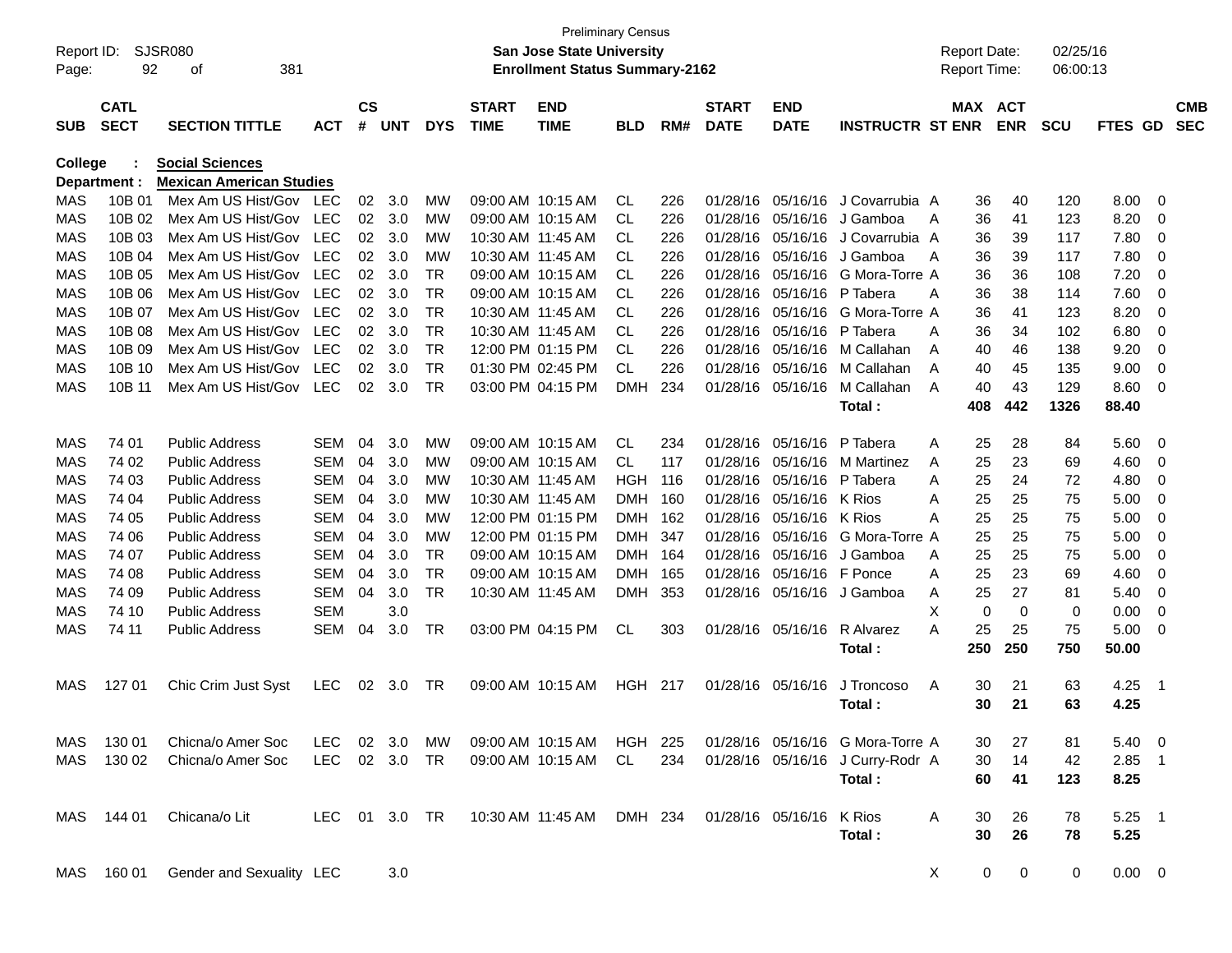| Page:                    | Report ID: SJSR080<br>93   | 381<br>of                                                            |                                        |                |                   |                          |                             | <b>Preliminary Census</b><br><b>San Jose State University</b><br><b>Enrollment Status Summary-2162</b> |            |     |                             |                                                  |                                                                   | <b>Report Date:</b><br><b>Report Time:</b> |                         |                          | 02/25/16<br>06:00:13          |                                  |                                                                         |            |
|--------------------------|----------------------------|----------------------------------------------------------------------|----------------------------------------|----------------|-------------------|--------------------------|-----------------------------|--------------------------------------------------------------------------------------------------------|------------|-----|-----------------------------|--------------------------------------------------|-------------------------------------------------------------------|--------------------------------------------|-------------------------|--------------------------|-------------------------------|----------------------------------|-------------------------------------------------------------------------|------------|
| <b>SUB</b>               | <b>CATL</b><br><b>SECT</b> | <b>SECTION TITTLE</b>                                                | <b>ACT</b>                             | <b>CS</b><br># | UNT               | <b>DYS</b>               | <b>START</b><br><b>TIME</b> | <b>END</b><br><b>TIME</b>                                                                              | <b>BLD</b> | RM# | <b>START</b><br><b>DATE</b> | <b>END</b><br><b>DATE</b>                        | <b>INSTRUCTR ST ENR</b>                                           |                                            | MAX ACT                 | <b>ENR</b>               | <b>SCU</b>                    | FTES GD SEC                      |                                                                         | <b>CMB</b> |
| MAS                      | 160 02                     | Gender and Sexuality LEC                                             |                                        |                | 02 3.0            | TR                       |                             | 12:00 PM 01:15 PM                                                                                      | CL         | 310 |                             | 01/28/16 05/16/16                                | J Curry-Rodr A<br>Total:                                          |                                            | 30<br>30                | 31<br>31                 | 93<br>93                      | 6.35<br>6.35                     | $\overline{\mathbf{3}}$                                                 |            |
| MAS                      | 175 01                     | <b>Human Migrations</b>                                              | <b>LEC</b>                             |                | 3.0               |                          |                             |                                                                                                        |            |     |                             |                                                  | Total:                                                            | х                                          | 0<br>$\bf{0}$           | 0<br>0                   | 0<br>0                        | $0.00 \quad 0$<br>0.00           |                                                                         |            |
| MAS<br><b>MAS</b><br>MAS | 180 01<br>180 02<br>180 03 | <b>Indiv Studies</b><br><b>Indiv Studies</b><br><b>Indiv Studies</b> | <b>SUP</b><br><b>SUP</b><br><b>SUP</b> | 36<br>36<br>36 | 4.0<br>3.0<br>1.0 | <b>TBA</b><br><b>TBA</b> | MWF 06:00 PM 08:00 PM       |                                                                                                        |            |     |                             | 01/28/16 05/16/16<br>01/28/16 05/16/16           | J Troncoso<br>J Troncoso<br>01/28/16 05/16/16   Sanchez<br>Total: | A<br>A<br>A                                | 0<br>15<br>35<br>50     | 0<br>5<br>27<br>32       | $\mathbf 0$<br>15<br>27<br>42 | $0.00\,$<br>1.00<br>1.82<br>2.82 | $\overline{\mathbf{0}}$<br>$\overline{0}$<br>$\overline{\phantom{0}}$ 1 |            |
| MAS                      | 215 01                     | Chicanas/os & Educ                                                   | SEM 05                                 |                | 3.0               | M                        |                             | 06:00 PM 08:45 PM                                                                                      | CL         | 306 |                             | 01/28/16 05/16/16                                | M Pizarro<br>Total:                                               | Α                                          | 15<br>15                | 12<br>12                 | 36<br>36                      | 2.95 11<br>2.95                  |                                                                         |            |
| MAS                      | 225 01                     | Am Inst & Ch Comm                                                    | SEM 06 3.0                             |                |                   | $\top$                   |                             | 06:00 PM 08:45 PM                                                                                      | <b>BBC</b> | 223 |                             | 01/28/16 05/16/16                                | J Troncoso<br>Total:                                              | Α                                          | 15<br>15                | 11<br>11                 | 33<br>33                      | 2.75 11<br>2.75                  |                                                                         |            |
| MAS                      | 252 01                     | Comp Ethnic Studies SEM 05 3.0 W                                     |                                        |                |                   |                          |                             | 06:00 PM 08:45 PM                                                                                      | <b>BBC</b> | 223 |                             | 01/28/16 05/16/16                                | K Rios<br>Total:                                                  | Α                                          | 15<br>15                | 8<br>8                   | 24<br>24                      | 2.00 8<br>2.00                   |                                                                         |            |
| MAS                      | 275 02                     | <b>Research Methods</b>                                              | SEM 05                                 |                | 3.0               | -S                       |                             | 10:30 AM 03:00 PM                                                                                      | CL         | 318 |                             |                                                  | 01/28/16 05/16/16 J Curry-Rodr A<br>Total:                        |                                            | 15<br>15                | 5<br>5                   | 15<br>15                      | 1.25<br>1.25                     | - 5                                                                     |            |
| MAS<br><b>MAS</b>        | 298 01<br>298 02           | <b>Special Studies</b><br><b>Special Studies</b>                     | <b>SUP</b><br><b>SUP</b>               | 25<br>25       | 6.0<br>3.0        | TBA<br><b>TBA</b>        |                             |                                                                                                        |            |     |                             | 01/28/16 05/16/16                                | J Troncoso<br>01/28/16 05/16/16 J Troncoso<br>Total:              | A<br>A                                     | $\mathbf 0$<br>15<br>15 | 0<br>7<br>$\overline{7}$ | $\mathbf 0$<br>21<br>21       | 0.00<br>1.75<br>1.75             | - 0<br>$\overline{7}$                                                   |            |
| MAS<br>MAS               | 299 01<br>299 02           | <b>MA Thesis</b><br><b>MA Thesis</b>                                 | <b>SUP</b><br><b>SUP</b>               | 25             | 6.0<br>25 3.0     | TBA<br><b>TBA</b>        |                             |                                                                                                        |            |     |                             | 01/28/16 05/16/16                                | J Troncoso<br>01/28/16 05/16/16 J Troncoso<br>Total:              | A<br>A                                     | 0<br>15<br>15           | 0<br>0<br>$\bf{0}$       | 0<br>0<br>$\bf{0}$            | 0.00<br>0.00<br>0.00             | $\overline{\mathbf{0}}$<br>$\overline{0}$                               |            |
|                          |                            | <b>Department: Mexican American Studies</b>                          |                                        |                |                   |                          |                             |                                                                                                        |            |     |                             | <b>Lower Division:</b><br><b>Upper Division:</b> | <b>Department Total:</b>                                          |                                            | 948<br>658<br>200       | 886<br>692<br>151        | 2604<br>2076<br>399           | 176.02<br>138.40<br>26.92        |                                                                         |            |

**Graduate Division : 90 43 129 10.70**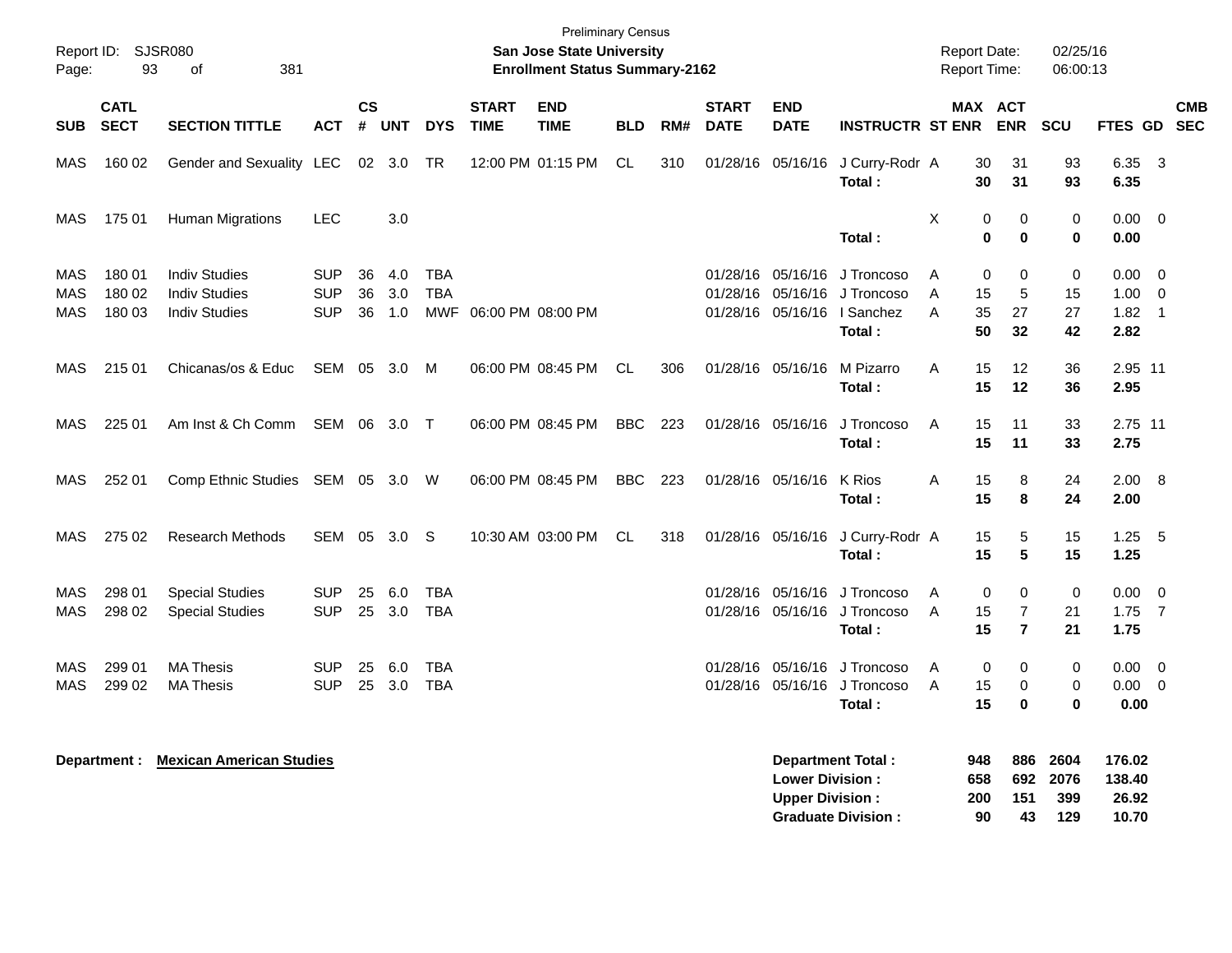| Report ID:<br>Page:        |                             | <b>SJSR080</b><br>94<br>381<br>of                                     |                          |                    |                    |                  |                             | <b>Preliminary Census</b><br>San Jose State University<br><b>Enrollment Status Summary-2162</b> |            |      |                             |                                     |                                                                               | <b>Report Date:</b><br><b>Report Time:</b> |                         |                          | 02/25/16<br>06:00:13 |                            |     |                          |
|----------------------------|-----------------------------|-----------------------------------------------------------------------|--------------------------|--------------------|--------------------|------------------|-----------------------------|-------------------------------------------------------------------------------------------------|------------|------|-----------------------------|-------------------------------------|-------------------------------------------------------------------------------|--------------------------------------------|-------------------------|--------------------------|----------------------|----------------------------|-----|--------------------------|
| <b>SUB</b>                 | <b>CATL</b><br><b>SECT</b>  | <b>SECTION TITTLE</b>                                                 | <b>ACT</b>               | $\mathsf{cs}$<br># | <b>UNT</b>         | <b>DYS</b>       | <b>START</b><br><b>TIME</b> | <b>END</b><br><b>TIME</b>                                                                       | <b>BLD</b> | RM#  | <b>START</b><br><b>DATE</b> | <b>END</b><br><b>DATE</b>           | <b>INSTRUCTR ST ENR</b>                                                       | MAX ACT                                    |                         | <b>ENR</b>               | SCU                  | FTES GD                    |     | <b>CMB</b><br><b>SEC</b> |
| <b>College</b>             | Department :<br>PADM 210 01 | <b>Social Sciences</b><br><b>Political Science</b><br>Intro Pub Admin | <b>SEM</b>               |                    | 3.0                |                  |                             |                                                                                                 |            |      |                             |                                     | Total:                                                                        | Χ                                          | 0<br>$\mathbf 0$        | 0<br>$\bf{0}$            | 0<br>0               | $0.00 \t 0$<br>0.00        |     |                          |
|                            | PADM 212 01                 | Admin Research                                                        |                          |                    | SEM 05 3.0 R       |                  |                             | 06:00 PM 08:45 PM                                                                               | CL         | 306  |                             | 01/28/16 05/16/16                   | Y No<br>Total:                                                                | A                                          | 20<br>20                | 6<br>6                   | 18<br>18             | 1.506<br>1.50              |     |                          |
|                            | PADM 213 01                 | Pol Analysis & Eval                                                   | SEM 05 3.0 T             |                    |                    |                  |                             | 06:00 PM 08:45 PM                                                                               | CL         | 306  |                             | 01/28/16 05/16/16                   | P Haas<br>Total:                                                              | A                                          | 20<br>20                | 15<br>15                 | 45<br>45             | 3.75 15<br>3.75            |     |                          |
|                            | PADM 214 01<br>URBP 214 01  | Intro to Public Mana<br>Intro to Public Mana                          | SEM<br><b>SEM</b>        | 05<br>05           | 3.0<br>3.0         | $\top$<br>$\top$ |                             | 06:00 PM 08:45 PM<br>06:00 PM 08:45 PM                                                          | DMH        | 149A | 01/28/16                    | 05/16/16                            | F Edwards<br>DMH 149A 01/28/16 05/16/16 F Edwards<br>Total:                   | A<br>A                                     | 20<br>$\mathbf 0$<br>20 | 10<br>$\mathbf{1}$<br>11 | 30<br>3<br>33        | 2.50 10 C<br>0.25<br>2.75  | 1 C |                          |
|                            | PADM 218 01                 | <b>Public Budgeting</b>                                               | SEM                      |                    | 05 3.0             | W                |                             | 06:00 PM 08:45 PM                                                                               | CL         | 306  |                             | 01/28/16 05/16/16                   | E Beaudry<br>Total:                                                           | A                                          | 20<br>20                | 19<br>19                 | 57<br>57             | 4.75 19<br>4.75            |     |                          |
|                            | PADM 219 01                 | Pub Financial Adm                                                     | SEM                      |                    | 05 3.0             | W                |                             | 06:00 PM 08:45 PM                                                                               | DMH 161    |      |                             | 01/28/16 05/16/16                   | T Tung<br>Total:                                                              | Α                                          | 20<br>20                | 8<br>8                   | 24<br>24             | 2.00 8<br>2.00             |     |                          |
|                            | PADM 220 01                 | NonProfitMgt                                                          |                          |                    | SEM 05 3.0         | R                |                             | 06:00 PM 08:45 PM                                                                               |            |      | DMH 149A 01/28/16 05/16/16  |                                     | A Esparza<br>Total:                                                           | Α                                          | 20<br>20                | 23<br>23                 | 69<br>69             | 5.75 23<br>5.75            |     |                          |
|                            | PADM 223 01                 | Law & Pub Admin                                                       | SEM                      |                    | 05 3.0             | M                |                             | 06:00 PM 08:45 PM                                                                               | DMH 161    |      |                             | 01/28/16 05/16/16                   | J Brent<br>Total:                                                             | A                                          | 20<br>20                | 14<br>14                 | 42<br>42             | 3.50 14<br>3.50            |     |                          |
|                            | PADM 281 01                 | Pub Adm Internship                                                    | <b>SUP</b>               |                    | 25 3.0             | R                |                             | 05:00 PM 07:45 PM                                                                               | CL         | 308  |                             | 01/28/16 05/16/16                   | <b>G</b> Percival<br>Total:                                                   | Α                                          | 5<br>5                  | 5<br>5                   | 15<br>15             | $1.25$ 5<br>1.25           |     |                          |
|                            | PADM 298 01                 | <b>Special Problems</b>                                               | <b>SUP</b>               |                    | 25 3.0             | TBA              |                             |                                                                                                 |            |      |                             |                                     | 01/28/16 05/16/16 F Edwards                                                   | Α                                          | 15                      | 11                       | 33                   | 2.75 11                    |     |                          |
|                            | PADM 298 02                 | <b>Special Problems</b>                                               | <b>SUP</b>               | 25                 | 3.0                | TBA              |                             |                                                                                                 |            |      |                             | 01/28/16 05/16/16 P Haas            |                                                                               | Α                                          | 15                      | 2                        | 6                    | $0.50$ 2                   |     |                          |
|                            | PADM 298 03                 | <b>Special Problems</b>                                               | <b>SUP</b>               |                    | 25 3.0 TBA         |                  |                             |                                                                                                 |            |      |                             |                                     | 01/28/16 05/16/16 G Percival<br>Total:                                        | Α                                          | 15<br>45                | $\mathbf{1}$<br>14       | 3<br>42              | $0.25$ 1<br>3.50           |     |                          |
|                            |                             |                                                                       |                          |                    |                    |                  |                             |                                                                                                 |            |      |                             |                                     |                                                                               |                                            |                         |                          |                      |                            |     |                          |
| <b>POLS</b>                | 1 0 1                       | Amer Govt                                                             | <b>LEC</b>               |                    | 02 3.0             | МW               |                             | 09:00 AM 10:15 AM                                                                               |            |      |                             | DMH 149A 01/28/16 05/16/16 J Abrams |                                                                               | Α                                          | 40                      | 40                       | 120                  | $8.00 \t 0$                |     |                          |
| <b>POLS</b>                | 1 0 2                       | Amer Govt                                                             | <b>LEC</b>               |                    | 02 3.0             | TR               |                             | 03:00 PM 04:15 PM                                                                               |            |      |                             |                                     | DMH 149A 01/28/16 05/16/16 G Percival                                         | Α                                          | 40                      | 38                       | 114                  | 7.65 1                     |     |                          |
| <b>POLS</b><br><b>POLS</b> | 1 0 3<br>1 04               | Amer Govt<br>Amer Govt                                                | <b>LEC</b><br><b>LEC</b> |                    | 02 3.0<br>02 3.0 M | TR               |                             | 09:00 AM 10:15 AM<br>06:00 PM 08:45 PM                                                          |            |      |                             |                                     | DMH 149A 01/28/16 05/16/16 G Percival<br>DMH 149A 01/28/16 05/16/16 F Edwards | Α<br>A                                     | 40<br>40                | 40<br>40                 | 120<br>120           | $8.00 \t 0$<br>$8.00 \t 0$ |     |                          |
|                            |                             |                                                                       |                          |                    |                    |                  |                             |                                                                                                 |            |      |                             |                                     |                                                                               |                                            |                         |                          |                      |                            |     |                          |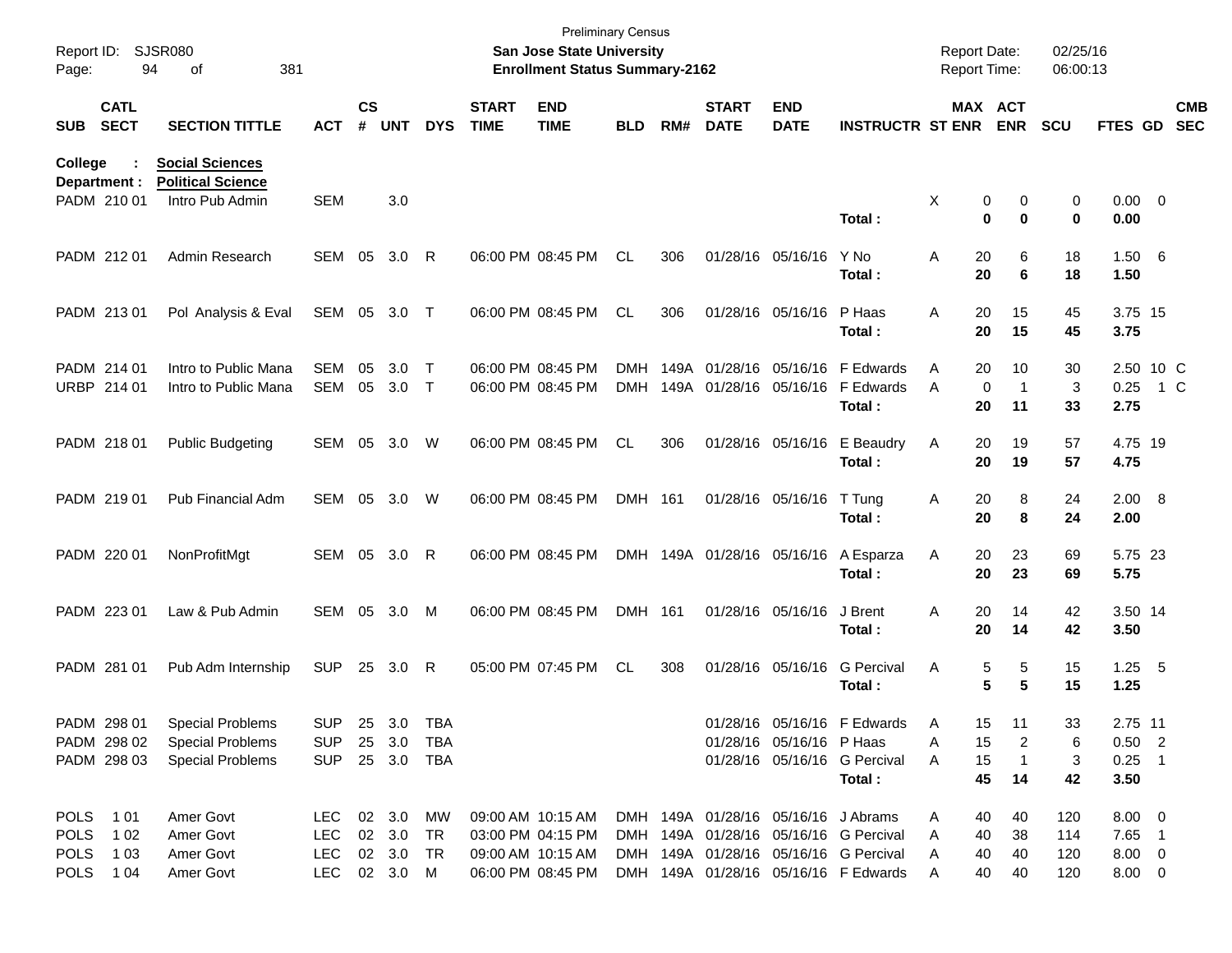| Report ID:  |                            | <b>SJSR080</b>                       |            |                    |            |            |                             | <b>Preliminary Census</b><br><b>San Jose State University</b> |                |      |                             |                                    |                                  | <b>Report Date:</b> |     |                       | 02/25/16   |          |                          |
|-------------|----------------------------|--------------------------------------|------------|--------------------|------------|------------|-----------------------------|---------------------------------------------------------------|----------------|------|-----------------------------|------------------------------------|----------------------------------|---------------------|-----|-----------------------|------------|----------|--------------------------|
| Page:       | 95                         | 381<br>οf                            |            |                    |            |            |                             | <b>Enrollment Status Summary-2162</b>                         |                |      |                             |                                    |                                  | <b>Report Time:</b> |     |                       | 06:00:13   |          |                          |
| <b>SUB</b>  | <b>CATL</b><br><b>SECT</b> | <b>SECTION TITTLE</b>                | <b>ACT</b> | $\mathsf{cs}$<br># | <b>UNT</b> | <b>DYS</b> | <b>START</b><br><b>TIME</b> | <b>END</b><br><b>TIME</b>                                     | <b>BLD</b>     | RM#  | <b>START</b><br><b>DATE</b> | <b>END</b><br><b>DATE</b>          | <b>INSTRUCTR ST ENR</b>          |                     |     | MAX ACT<br><b>ENR</b> | <b>SCU</b> | FTES GD  | <b>CMB</b><br><b>SEC</b> |
|             |                            |                                      |            |                    |            |            |                             |                                                               |                |      |                             |                                    |                                  |                     |     |                       |            |          |                          |
| <b>POLS</b> | 1 0 5                      | Amer Govt                            | <b>LEC</b> | 02                 | 3.0        | <b>MW</b>  |                             | 12:00 PM 01:15 PM                                             | DMH            | 149A | 01/28/16                    |                                    | 05/16/16 L Sokoloff              | Α                   | 40  | 39                    | 117        | 7.80     | - 0                      |
| <b>POLS</b> | 1 0 6                      | Amer Govt                            | <b>LEC</b> | 02                 | 3.0        | R          |                             | 06:00 PM 08:45 PM                                             | CL             | 234  | 01/28/16                    | 05/16/16                           | D Caserta                        | A                   | 40  | 28                    | 84         | 5.60     | - 0                      |
| <b>POLS</b> | 180                        | Amer Govt                            | <b>LEC</b> | 02                 | 3.0        | <b>TBA</b> |                             |                                                               |                |      | 01/28/16                    | 05/16/16                           | J Brent                          | A                   | 40  | 37                    | 111        | 7.40     | $\overline{0}$           |
| <b>POLS</b> | 181                        | Amer Govt                            | <b>LEC</b> | 02                 | 3.0        | <b>TBA</b> |                             |                                                               |                |      | 01/28/16                    | 05/16/16 J Brent                   |                                  | A                   | 40  | 38                    | 114        | 7.65     | - 1                      |
|             |                            |                                      |            |                    |            |            |                             |                                                               |                |      |                             |                                    | Total:                           |                     | 320 | 300                   | 900        | 60.10    |                          |
| <b>POLS</b> | 201                        | Intro Comp Pol                       | <b>LEC</b> | 02                 | 3.0        | TR         |                             | 09:00 AM 10:15 AM                                             | <b>HGH 116</b> |      |                             | 01/28/16 05/16/16                  | S Bejar Lope A                   |                     | 40  | 21                    | 63         | 4.20     | - 0                      |
| <b>POLS</b> | 202                        | Intro Comp Pol                       | <b>LEC</b> | 02 <sub>o</sub>    | 3.0        | <b>TR</b>  |                             | 12:00 PM 01:15 PM                                             | <b>HGH 116</b> |      |                             |                                    | 01/28/16 05/16/16 S Bejar Lope A |                     | 40  | 41                    | 123        | 8.20     | - 0                      |
|             |                            |                                      |            |                    |            |            |                             |                                                               |                |      |                             |                                    | Total:                           |                     | 80  | 62                    | 186        | 12.40    |                          |
|             |                            |                                      |            |                    |            |            |                             |                                                               |                |      |                             |                                    |                                  |                     |     |                       |            |          |                          |
| <b>POLS</b> | 301                        | Intro Pol Thought                    | <b>LEC</b> | 03                 | 3.0        | TR         | 10:30 AM 11:45 AM           |                                                               | HGH            | 116  | 01/28/16                    | 05/16/16                           | L Quill                          | A                   | 40  | 39                    | 117        | 7.80     | - 0                      |
| <b>POLS</b> | 302                        | Intro Pol Thought                    | <b>LEC</b> | 03                 | 3.0        | <b>TR</b>  |                             | 03:00 PM 04:15 PM                                             | <b>SH</b>      | 313  | 01/28/16                    | 05/16/16                           | L Quill                          | A                   | 40  | 30                    | 90         | 6.00     | - 0                      |
|             |                            |                                      |            |                    |            |            |                             |                                                               |                |      |                             |                                    | Total:                           |                     | 80  | 69                    | 207        | 13.80    |                          |
| <b>POLS</b> | 4 0 1                      | Intro Intl Rel                       | <b>LEC</b> | 02                 | 3.0        | MW         |                             | 12:00 PM 01:15 PM                                             | <b>HGH 116</b> |      | 01/28/16                    | 05/16/16                           | K Sasikumar A                    |                     | 40  | 41                    | 123        | 8.20     | - 0                      |
| <b>POLS</b> | 480                        | Intro Intl Rel                       | <b>LEC</b> | 02 <sub>o</sub>    | 3.0        | <b>TBA</b> |                             |                                                               |                |      |                             |                                    | 01/28/16 05/16/16 K Sasikumar A  |                     | 40  | 38                    | 114        | 7.60     | - 0                      |
|             |                            |                                      |            |                    |            |            |                             |                                                               |                |      |                             |                                    | Total :                          |                     | 80  | 79                    | 237        | 15.80    |                          |
| <b>POLS</b> | 15B 01                     | Essen, US & CA Gov LEC               |            | 03                 | 3.0        | TR         | 10:30 AM 11:45 AM           |                                                               | <b>BBC</b>     | 004  | 01/28/16                    |                                    | 05/16/16 M Currin-Per A          |                     | 45  | 17                    | 51         | 3.40     | $0\,$ C                  |
| <b>HIST</b> | 15B 01                     | Essen. US & CA Gov LEC               |            | 03                 | 3.0        | <b>TR</b>  |                             | 10:30 AM 11:45 AM                                             | <b>BBC</b>     | 004  | 01/28/16                    |                                    | 05/16/16 M Currin-Per A          |                     | 0   | 30                    | 90         | 6.00     | 0 <sup>o</sup>           |
| <b>POLS</b> | 15B 02                     | Essen. US & CA Gov LEC               |            | 03                 | 3.0        | МW         |                             | 01:30 PM 02:45 PM                                             | WSQ 207        |      | 01/28/16                    |                                    | 05/16/16 A Schendan A            |                     | 45  | 21                    | 63         | 4.20     | 0 <sup>C</sup>           |
| <b>HIST</b> | 15B 02                     | Essen. US & CA Gov LEC               |            | 03                 | 3.0        | МW         |                             | 01:30 PM 02:45 PM                                             | WSQ 207        |      | 01/28/16                    |                                    | 05/16/16 A Schendan A            |                     | 0   | 33                    | 99         | 6.60     | 0 <sup>C</sup>           |
| <b>POLS</b> | 15B 03                     | Essen, US & CA Gov LEC               |            | 03                 | 3.0        | <b>TR</b>  | 10:30 AM 11:45 AM           |                                                               | <b>BBC</b>     | 004  | 01/28/16                    |                                    | 05/16/16 M Currin-Per A          |                     | 45  | 17                    | 51         | 3.40     | 0 <sup>C</sup>           |
| <b>HIST</b> | 15B 03                     | Essen. US & CA Gov LEC               |            | 03                 | 3.0        | <b>TR</b>  | 10:30 AM 11:45 AM           |                                                               | <b>BBC</b>     | 004  | 01/28/16                    |                                    | 05/16/16 M Currin-Per A          |                     | 0   | 31                    | 93         | 6.20     | 0 <sup>C</sup>           |
| <b>POLS</b> | 15B 04                     | Essen. US & CA Gov LEC               |            | 03                 | 3.0        | <b>TR</b>  |                             | 09:00 AM 10:15 AM                                             | DMH 234        |      | 01/28/16                    | 05/16/16 R Ovetz                   |                                  | Α                   | 45  | 9                     | 27         | 1.80     | $0\,C$                   |
| <b>HIST</b> | 15B 04                     | Essen. US & CA Gov LEC               |            | 03                 | 3.0        | <b>TR</b>  |                             | 09:00 AM 10:15 AM                                             | DMH 234        |      | 01/28/16                    | 05/16/16 R Ovetz                   |                                  | Α                   | 0   | 33                    | 99         | 6.60     | $0\,C$                   |
| <b>POLS</b> | 15B 05                     | Essen, US & CA Gov LEC               |            | 03                 | 3.0        | <b>MW</b>  |                             | 04:30 PM 05:45 PM                                             | DMH 161        |      | 01/28/16                    | 05/16/16 S Pinnell                 |                                  | Α                   | 45  | 12                    | 36         | 2.40     | 0 <sup>C</sup>           |
| <b>HIST</b> | 15B 05                     | Essen. US & CA Gov LEC               |            | 03                 | 3.0        | MW         |                             | 04:30 PM 05:45 PM                                             | DMH 161        |      | 01/28/16                    | 05/16/16 S Pinnell                 |                                  | A                   | 0   | 26                    | 78         | 5.20     | 0 <sup>C</sup>           |
| <b>POLS</b> | 15B 06                     | Essen. US & CA Gov                   | <b>LEC</b> | 03                 | 3.0        | <b>TR</b>  |                             | 12:00 PM 01:15 PM                                             | DMH            |      | 149A 01/28/16               | 05/16/16                           | R Ovetz                          | Α                   | 45  | 5                     | 15         | 1.00     | 0 <sup>C</sup>           |
| <b>HIST</b> | 15B 06                     | Essen. US & CA Gov LEC               |            | 03                 | -3.0       | <b>TR</b>  |                             | 12:00 PM 01:15 PM                                             |                |      |                             | DMH 149A 01/28/16 05/16/16 R Ovetz |                                  | Α                   | 0   | 37                    | 111        | 7.40     | 0 <sup>o</sup>           |
| <b>POLS</b> |                            | 15B 07 Essen. US & CA Gov LEC 03 3.0 |            |                    |            | TR         |                             | 01:30 PM 02:45 PM                                             | DMH 234        |      |                             | 01/28/16 05/16/16 G Stern          |                                  | Α                   | 45  | 10                    | 30         | 2.00 0 C |                          |
| <b>HIST</b> | 15B 07                     | Essen. US & CA Gov LEC               |            |                    | 03 3.0     | TR         |                             | 01:30 PM 02:45 PM                                             | DMH 234        |      |                             | 01/28/16 05/16/16 G Stern          |                                  | Α                   | 0   | 33                    | 99         | 6.60     | $0\,$ C                  |
|             | POLS 15B 08                | Essen. US & CA Gov LEC               |            |                    | 03 3.0     | TR         |                             | 03:00 PM 04:15 PM                                             | DMH 163        |      |                             | 01/28/16 05/16/16 G Stern          |                                  | A                   | 45  | 10                    | 30         | 2.00     | $0\,$ C                  |
| HIST        | 15B 08                     | Essen. US & CA Gov LEC               |            |                    | 03 3.0     | TR         |                             | 03:00 PM 04:15 PM                                             | DMH 163        |      |                             | 01/28/16 05/16/16 G Stern          |                                  | A                   | 0   | 23                    | 69         | 4.60     | $0\,$ C                  |
|             | POLS 15B 09                | Essen. US & CA Gov LEC               |            |                    | 03 3.0     | МW         |                             | 12:00 PM 01:15 PM                                             | DMH 234        |      |                             | 01/28/16 05/16/16 D Dudley         |                                  | Α                   | 45  | 5                     | 15         | 1.00     | $0\,$ C                  |
| HIST        | 15B 09                     | Essen. US & CA Gov LEC               |            |                    | 03 3.0     | МW         |                             | 12:00 PM 01:15 PM                                             | DMH 234        |      |                             | 01/28/16 05/16/16 D Dudley         |                                  | Α                   | 0   | 40                    | 120        | 8.00     | $0\,$ C                  |
| POLS        | 15B 10                     | Essen. US & CA Gov LEC               |            |                    | 03 3.0     | МW         |                             | 09:00 AM 10:15 AM                                             | <b>BBC</b> 004 |      |                             | 01/28/16 05/16/16 D Dudley         |                                  | A                   | 45  | 7                     | 21         | 1.40     | $0\,$ C                  |
| HIST        |                            | 15B 10 Essen. US & CA Gov LEC        |            |                    | 03 3.0     | МW         |                             | 09:00 AM 10:15 AM                                             | <b>BBC</b> 004 |      |                             |                                    | 01/28/16 05/16/16 D Dudley       | A                   | 0   | 35                    | 105        | 7.00     | $0\,$ C                  |
|             | POLS 15B 11                | Essen. US & CA Gov LEC 03 3.0        |            |                    |            | MW         |                             | 01:30 PM 02:45 PM                                             | WSQ 207        |      |                             |                                    | 01/28/16 05/16/16 A Schendan A   |                     | 45  | 7                     | 21         | 1.40 0 C |                          |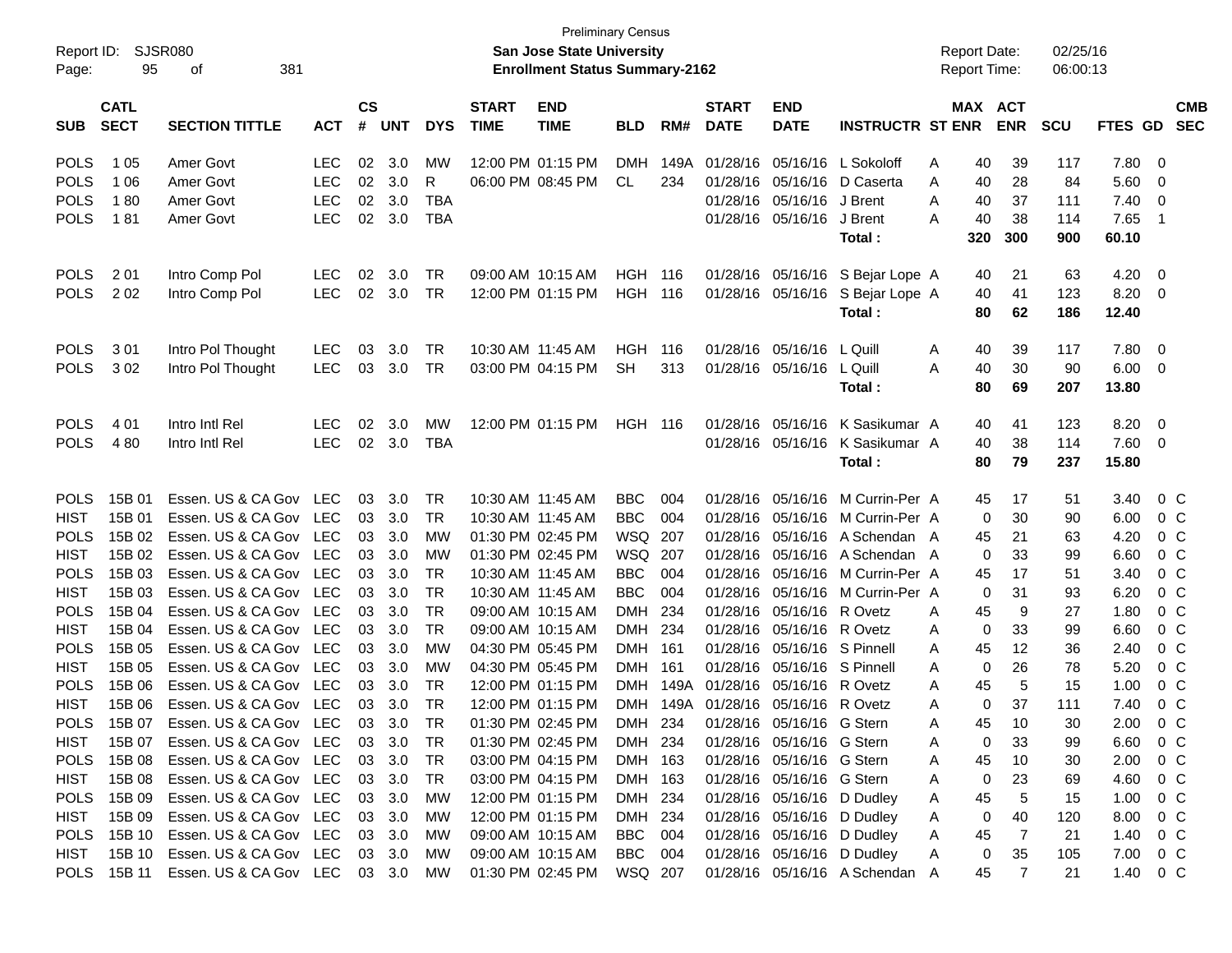| Report ID:<br>Page:                       | 96                         | SJSR080<br>381<br>οf                                           |                                        |                             |                   |                                 |                             | <b>Preliminary Census</b><br>San Jose State University<br><b>Enrollment Status Summary-2162</b> |                                 |                   |                                                  |                                                             |                                          | <b>Report Date:</b><br><b>Report Time:</b> |                                                     | 02/25/16<br>06:00:13          |                                         |                                                                                  |
|-------------------------------------------|----------------------------|----------------------------------------------------------------|----------------------------------------|-----------------------------|-------------------|---------------------------------|-----------------------------|-------------------------------------------------------------------------------------------------|---------------------------------|-------------------|--------------------------------------------------|-------------------------------------------------------------|------------------------------------------|--------------------------------------------|-----------------------------------------------------|-------------------------------|-----------------------------------------|----------------------------------------------------------------------------------|
| <b>SUB</b>                                | <b>CATL</b><br><b>SECT</b> | <b>SECTION TITTLE</b>                                          | <b>ACT</b>                             | $\mathsf{cs}$<br>$\pmb{\#}$ | <b>UNT</b>        | <b>DYS</b>                      | <b>START</b><br><b>TIME</b> | <b>END</b><br><b>TIME</b>                                                                       | <b>BLD</b>                      | RM#               | <b>START</b><br><b>DATE</b>                      | <b>END</b><br><b>DATE</b>                                   | <b>INSTRUCTR ST ENR</b>                  |                                            | MAX ACT<br><b>ENR</b>                               | <b>SCU</b>                    | <b>FTES GD</b>                          | <b>CMB</b><br><b>SEC</b>                                                         |
| <b>HIST</b><br><b>POLS</b><br><b>HIST</b> | 15B 11<br>15B 12<br>15B 12 | Essen. US & CA Gov<br>Essen. US & CA Gov<br>Essen. US & CA Gov | LEC<br>LEC<br>LEC                      | 03<br>03<br>03              | 3.0<br>3.0<br>3.0 | MW<br>MW<br>MW                  | 01:30 PM 02:45 PM           | 09:00 AM 10:15 AM<br>09:00 AM 10:15 AM                                                          | WSQ<br><b>BBC</b><br><b>BBC</b> | 207<br>004<br>004 | 01/28/16                                         | 05/16/16<br>01/28/16 05/16/16<br>01/28/16 05/16/16          | A Schendan<br>D Dudley<br>D Dudley       | A<br>A<br>A                                | 36<br>0<br>6<br>45<br>36<br>0                       | 108<br>18<br>108              | 7.20<br>1.20<br>7.20                    | 0 C<br>0 C<br>$0\,$ C                                                            |
| <b>POLS</b><br><b>POLS</b><br><b>POLS</b> | 2080<br>2081<br>2082       | Controv Legal Iss<br>Controv Legal Iss<br>Controv Legal Iss    | <b>LEC</b><br><b>LEC</b><br><b>LEC</b> | 03<br>03<br>03              | 3.0<br>3.0<br>3.0 | TBA<br><b>TBA</b><br><b>TBA</b> |                             |                                                                                                 |                                 |                   | 01/28/16                                         | 05/16/16<br>01/28/16 05/16/16 S Gordon<br>01/28/16 05/16/16 | Total:<br>S Gordon<br>S Benson<br>Total: | 540<br>A<br>A<br>A                         | 519<br>24<br>25<br>25<br>23<br>25<br>25<br>75<br>72 | 1557<br>72<br>69<br>75<br>216 | 103.80<br>4.80<br>4.60<br>5.00<br>14.40 | $\overline{\phantom{0}}$<br>$\overline{\phantom{0}}$<br>$\overline{\phantom{0}}$ |
| <b>POLS</b><br><b>POLS</b>                |                            | 100W 01 Writing Workshop<br>100W 02 Writing Workshop           | <b>SEM</b><br><b>SEM</b>               | 04                          | 3.0<br>3.0        | MW                              |                             | 12:00 PM 01:15 PM                                                                               | CL                              | 303               |                                                  | 01/28/16 05/16/16                                           | S Benson<br>Total:                       | A<br>X                                     | 25<br>24<br>0<br>$\mathbf 0$<br>25<br>24            | 72<br>0<br>72                 | 4.80 0<br>0.00<br>4.80                  | $\overline{\phantom{0}}$                                                         |
|                                           | POLS 102 01                | <b>State Politics</b>                                          | LEC                                    | 02                          | 3.0               | MW                              |                             | 03:00 PM 04:15 PM                                                                               |                                 |                   | DMH 149A 01/28/16 05/16/16                       |                                                             | D Caserta<br>Total:                      | Α                                          | 40<br>38<br>40<br>38                                | 114<br>114                    | 7.65<br>7.65                            | $\overline{\phantom{0}}$                                                         |
|                                           | POLS 103 01<br>URBP 103 01 | <b>Local Politics</b><br><b>Local Politics</b>                 | LEC.<br><b>LEC</b>                     | 02                          | 3.0<br>02 3.0     | W<br>W                          |                             | 06:00 PM 08:45 PM<br>06:00 PM 08:45 PM                                                          | <b>DMH</b><br><b>DMH</b>        |                   | 149A 01/28/16 05/16/16<br>149A 01/28/16 05/16/16 |                                                             | R Diridon<br>R Diridon<br>Total:         | A<br>A                                     | 24<br>40<br>$\overline{4}$<br>0<br>40<br>28         | 72<br>12<br>84                | 4.80<br>0.85<br>5.65                    | 0 <sup>o</sup><br>1 C                                                            |
|                                           | POLS 107 01                | Pol & Pub Opinion                                              | LEC.                                   |                             | 02 3.0            | МW                              | 09:00 AM 10:15 AM           |                                                                                                 | <b>HGH 116</b>                  |                   |                                                  | 01/28/16 05/16/16                                           | M Currin-Per A<br>Total:                 |                                            | 40<br>25<br>40<br>25                                | 75<br>75                      | 5.05<br>5.05                            | $\overline{\phantom{1}}$                                                         |
|                                           | POLS 109 01                | Women and Politics                                             | <b>LEC</b>                             |                             | 02 3.0            | МW                              |                             | 01:30 PM 02:45 PM                                                                               |                                 |                   | DMH 149A 01/28/16 05/16/16                       |                                                             | S Benson<br>Total:                       | Α                                          | 40<br>33<br>40<br>33                                | 99<br>99                      | $6.60 \quad 0$<br>6.60                  |                                                                                  |
|                                           | POLS 114 01                | Intro Pub Admin                                                | <b>LEC</b>                             |                             | 02 3.0            | TR                              |                             | 03:00 PM 04:15 PM                                                                               | <b>HGH 116</b>                  |                   |                                                  | 01/28/16 05/16/16                                           | Y No<br>Total :                          | Α                                          | 40<br>20<br>40<br>20                                | 60<br>60                      | $4.00 \ 0$<br>4.00                      |                                                                                  |
|                                           | POLS 120 01                | US Law and Society LEC 02 3.0 MW                               |                                        |                             |                   |                                 |                             | 01:30 PM 02:45 PM HGH 116                                                                       |                                 |                   |                                                  | 01/28/16 05/16/16 B Field                                   | Total:                                   | A                                          | 36<br>40.<br>40<br>36                               | 108<br>108                    | $7.20 \t 0$<br>7.20                     |                                                                                  |
|                                           | POLS 122 01                | <b>Judicial Politics</b>                                       |                                        |                             |                   |                                 |                             | LEC 02 3.0 TR  09:00 AM  10:15 AM  CL                                                           |                                 | 303               |                                                  | 01/28/16 05/16/16 J Brent                                   | Total:                                   | A                                          | 23<br>40<br>40<br>23                                | 69<br>69                      | $4.60 \quad 0$<br>4.60                  |                                                                                  |
|                                           |                            | POLS 130 01 Public Policy                                      |                                        |                             |                   |                                 |                             | LEC 02 3.0 TR  01:30 PM 02:45 PM  DMH  149A  01/28/16  05/16/16  G Percival                     |                                 |                   |                                                  |                                                             | Total:                                   | A                                          | 31<br>40<br>40<br>31                                | 93<br>93                      | $6.20 \quad 0$<br>6.20                  |                                                                                  |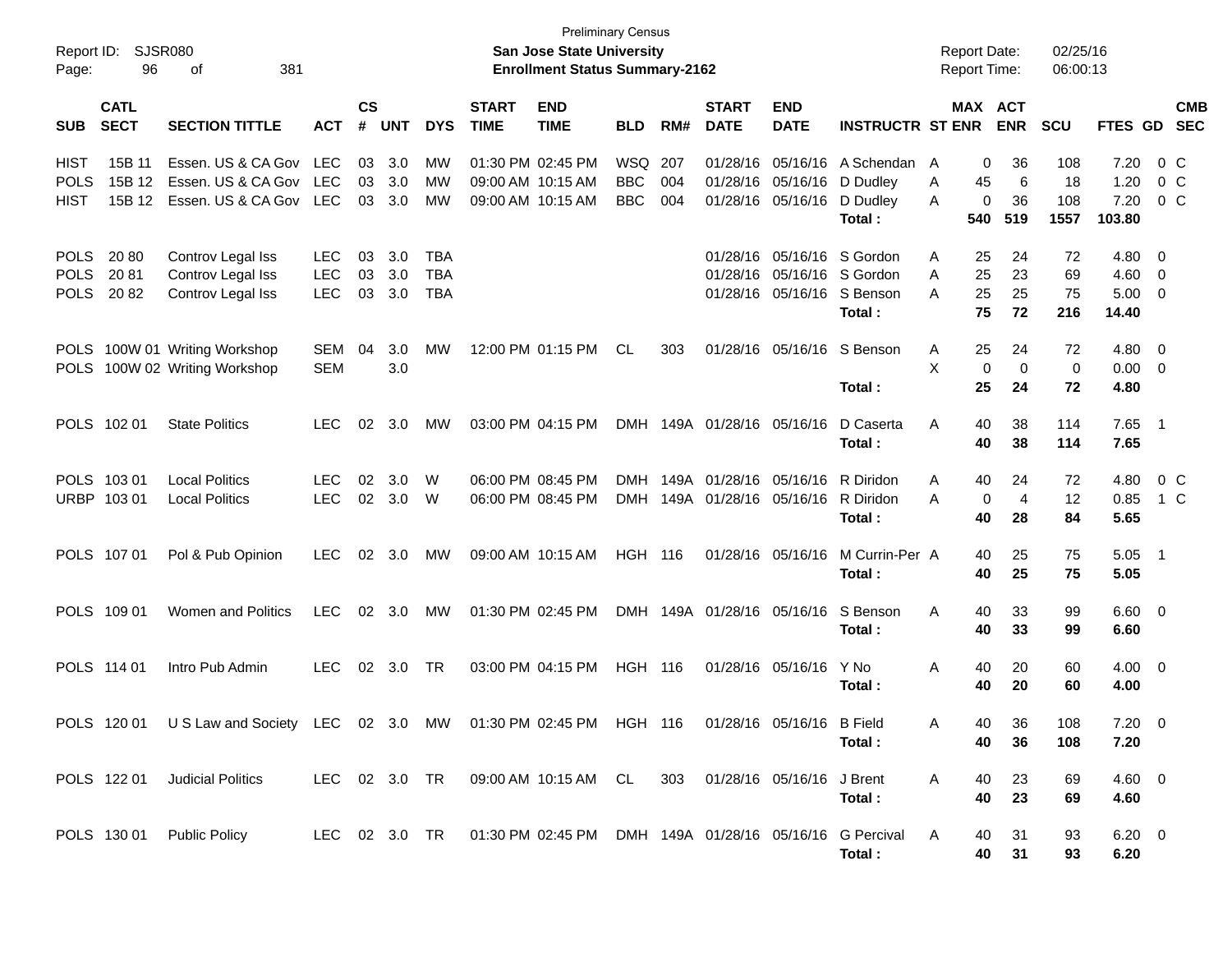| Report ID:<br>Page: | 97                                        | SJSR080<br>381<br>οf                                                 |                                        |                    |                   |                                        |                             | <b>Preliminary Census</b><br><b>San Jose State University</b><br><b>Enrollment Status Summary-2162</b> |                          |            |                             |                                                             |                                                   | <b>Report Date:</b><br><b>Report Time:</b> |                            | 02/25/16<br>06:00:13 |                                                   |                           |
|---------------------|-------------------------------------------|----------------------------------------------------------------------|----------------------------------------|--------------------|-------------------|----------------------------------------|-----------------------------|--------------------------------------------------------------------------------------------------------|--------------------------|------------|-----------------------------|-------------------------------------------------------------|---------------------------------------------------|--------------------------------------------|----------------------------|----------------------|---------------------------------------------------|---------------------------|
| <b>SUB</b>          | <b>CATL</b><br><b>SECT</b>                | <b>SECTION TITTLE</b>                                                | <b>ACT</b>                             | $\mathsf{cs}$<br># | <b>UNT</b>        | <b>DYS</b>                             | <b>START</b><br><b>TIME</b> | <b>END</b><br><b>TIME</b>                                                                              | <b>BLD</b>               | RM#        | <b>START</b><br><b>DATE</b> | <b>END</b><br><b>DATE</b>                                   | <b>INSTRUCTR ST ENR</b>                           | MAX ACT                                    | <b>ENR</b>                 | <b>SCU</b>           |                                                   | <b>CMB</b><br>FTES GD SEC |
| ASIA                | POLS 145 01<br>145 01                     | <b>Asian Politics</b><br><b>Asian Politics</b>                       | <b>LEC</b><br><b>LEC</b>               | 02                 | 3.0<br>02 3.0     | <b>MW</b><br><b>MW</b>                 |                             | 04:30 PM 05:45 PM<br>04:30 PM 05:45 PM                                                                 | <b>HGH</b><br><b>HGH</b> | 116<br>116 | 01/28/16<br>01/28/16        | 05/16/16                                                    | 05/16/16 K Sasikumar A<br>K Sasikumar A<br>Total: | 40<br>$\mathbf 0$<br>40                    | 38<br>$\overline{1}$<br>39 | 114<br>3<br>117      | 7.60<br>0.20<br>7.80                              | $0\,$ C<br>$0\,$ C        |
|                     | POLS 146 01                               | Latin American Pol                                                   | <b>LEC</b>                             | 02                 | 3.0               | TR                                     |                             | 01:30 PM 02:45 PM                                                                                      | HGH 116                  |            |                             |                                                             | 01/28/16 05/16/16 S Bejar Lope A<br>Total :       | 40<br>40                                   | 24<br>24                   | 72<br>72             | $4.80\ 0$<br>4.80                                 |                           |
|                     | POLS 150 01                               | War and Peace                                                        | <b>LEC</b>                             |                    | 3.0               |                                        |                             |                                                                                                        |                          |            |                             |                                                             | Total:                                            | X<br>0<br>$\bf{0}$                         | 0<br>0                     | 0<br>$\mathbf 0$     | $0.00 \t 0$<br>0.00                               |                           |
|                     |                                           | POLS 152B 01 Model UN                                                | <b>LEC</b>                             | 02                 | 3.0               | <b>MW</b>                              |                             | 01:30 PM 02:45 PM                                                                                      | DMH 161                  |            |                             | 01/28/16 05/16/16                                           | D Dudley<br>Total:                                | 20<br>Α<br>20                              | 19<br>19                   | 57<br>57             | 3.80 0<br>3.80                                    |                           |
|                     | POLS 154 01                               | <b>US Foreign Policy</b>                                             | <b>LEC</b>                             | 02                 | 3.0               | MW                                     |                             | 09:00 AM 10:15 AM                                                                                      | DMH 161                  |            |                             | 01/28/16 05/16/16                                           | S Pinnell<br>Total:                               | 40<br>A<br>40                              | 41<br>41                   | 123<br>123           | $8.20 \ 0$<br>8.20                                |                           |
|                     |                                           | POLS 160B 01 Modern Pol Though                                       | <b>LEC</b>                             | 03                 | 3.0               | MW                                     |                             | 12:00 PM 01:15 PM                                                                                      | <b>SH</b>                | 311        |                             | 01/28/16 05/16/16                                           | A Schendan A<br>Total:                            | 40<br>40                                   | 29<br>29                   | 87<br>87             | 5.80 0<br>5.80                                    |                           |
|                     | POLS 163 01                               | Amer Pol Thought                                                     | <b>LEC</b>                             | 03                 | 3.0               | MW                                     |                             | 10:30 AM 11:45 AM                                                                                      | DMH 161                  |            |                             | 01/28/16 05/16/16                                           | K Peter<br>Total:                                 | 40<br>A<br>40                              | 39<br>39                   | 117<br>117           | 7.80 0<br>7.80                                    |                           |
|                     |                                           | POLS 170V 01 Amer Pol Global<br>POLS 170V 02 Amer Pol Global         | SEM<br>SEM                             | 03<br>03           | 3.0<br>3.0        | <b>MW</b><br>MW                        |                             | 10:30 AM 11:45 AM<br>12:00 PM 01:15 PM                                                                 | CL.<br>SH                | 303<br>313 | 01/28/16                    | 05/16/16 S Pinnell<br>01/28/16 05/16/16 S Pinnell           | Total:                                            | 35<br>A<br>35<br>A<br>70                   | 35<br>35<br>70             | 105<br>105<br>210    | $7.00 \t 0$<br>$7.00 \t 0$<br>14.00               |                           |
|                     | POLS 180 01<br>POLS 180 02<br>POLS 180 03 | <b>Indiv Studies</b><br><b>Indiv Studies</b><br><b>Indiv Studies</b> | <b>SUP</b><br><b>SUP</b><br><b>SUP</b> | 36<br>36<br>36     | 3.0<br>3.0<br>3.0 | <b>TBA</b><br><b>TBA</b><br><b>TBA</b> |                             |                                                                                                        |                          |            |                             | 01/28/16 05/16/16<br>01/28/16 05/16/16<br>01/28/16 05/16/16 | Total :                                           | 10<br>Α<br>10<br>Α<br>10<br>Α<br>30        | 0<br>0<br>0<br>0           | 0<br>0<br>0<br>0     | $0.00 \t 0$<br>$0.00 \t 0$<br>$0.00 \t 0$<br>0.00 |                           |
|                     | POLS 181 01                               | Internships                                                          |                                        |                    |                   |                                        |                             | SEM 06 3.0 TR  10:30 AM 11:45 AM DMH 149A 01/28/16 05/16/16 G Percival                                 |                          |            |                             |                                                             | Total:                                            | 20<br>Α<br>20                              | 18<br>18                   | 54<br>54             | 3.60 0<br>3.60                                    |                           |
|                     | POLS 184 01<br>POLS 184 02<br>POLS 184 03 | Directed Reading<br>Directed Reading<br><b>Directed Reading</b>      | <b>SUP</b><br><b>SUP</b><br><b>SUP</b> | 36<br>36<br>36     | 3.0<br>3.0<br>3.0 | <b>TBA</b><br>TBA<br>TBA               |                             |                                                                                                        |                          |            |                             | 01/28/16 05/16/16<br>01/28/16 05/16/16<br>01/28/16 05/16/16 | Total:                                            | 10<br>Α<br>Α<br>10<br>10<br>Α<br>30        | 0<br>0<br>0<br>0           | 0<br>0<br>0<br>0     | $0.00 \t 0$<br>$0.00 \t 0$<br>$0.00 \t 0$<br>0.00 |                           |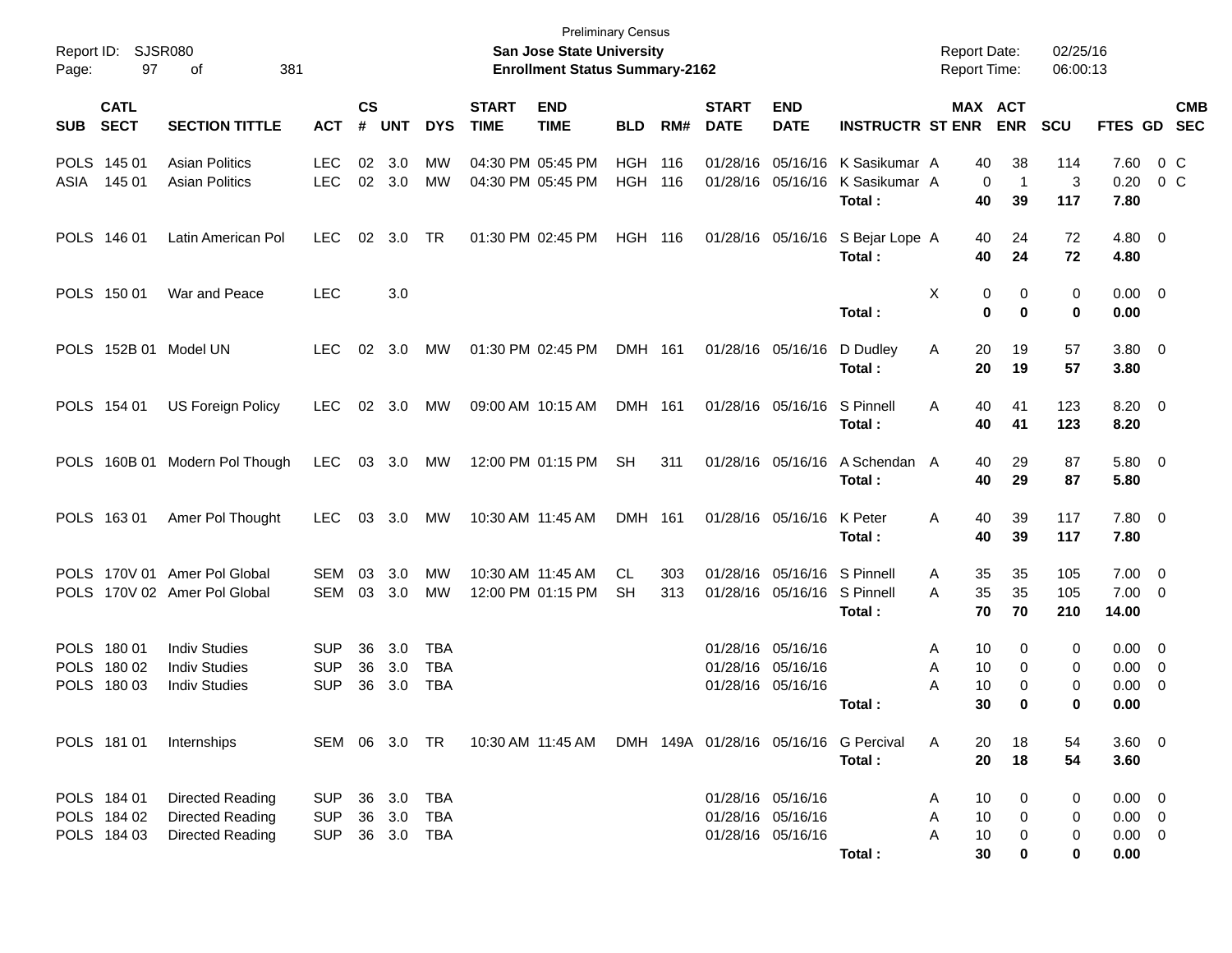|                            | <b>Preliminary Census</b><br><b>SJSR080</b><br><b>Report Date:</b><br>02/25/16<br><b>San Jose State University</b> |                                              |                          |                |            |            |                             |                                        |                   |            |                             |                                                  |                                                       |                            |                                  |                             |                                     |            |                          |
|----------------------------|--------------------------------------------------------------------------------------------------------------------|----------------------------------------------|--------------------------|----------------|------------|------------|-----------------------------|----------------------------------------|-------------------|------------|-----------------------------|--------------------------------------------------|-------------------------------------------------------|----------------------------|----------------------------------|-----------------------------|-------------------------------------|------------|--------------------------|
| Report ID:<br>Page:        | 98                                                                                                                 | οf                                           | 381                      |                |            |            |                             | <b>Enrollment Status Summary-2162</b>  |                   |            |                             |                                                  |                                                       | <b>Report Time:</b>        |                                  | 06:00:13                    |                                     |            |                          |
| <b>SUB</b>                 | <b>CATL</b><br><b>SECT</b>                                                                                         | <b>SECTION TITTLE</b>                        | <b>ACT</b>               | <b>CS</b><br># | <b>UNT</b> | <b>DYS</b> | <b>START</b><br><b>TIME</b> | <b>END</b><br><b>TIME</b>              | <b>BLD</b>        | RM#        | <b>START</b><br><b>DATE</b> | <b>END</b><br><b>DATE</b>                        | <b>INSTRUCTR ST ENR</b>                               |                            | MAX ACT<br><b>ENR</b>            | <b>SCU</b>                  | FTES GD                             |            | <b>CMB</b><br><b>SEC</b> |
| <b>POLS</b><br><b>POLS</b> | 190 01<br>190 02                                                                                                   | Senior Seminar<br>Senior Seminar             | <b>SEM</b><br><b>SEM</b> | 05<br>05       | 3.0<br>3.0 | МW<br>W    |                             | 03:00 PM 04:15 PM<br>06:00 PM 08:45 PM | HGH<br><b>HGH</b> | 116<br>116 | 01/28/16                    | 05/16/16<br>01/28/16 05/16/16                    | K Sasikumar A<br>D Dudley<br>Total:                   | $\mathsf{A}$               | 20<br>30<br>20<br>20<br>50<br>40 | 90<br>60<br>150             | 6.00<br>4.00<br>10.00               | - 0<br>- 0 |                          |
| <b>POLS</b><br><b>POLS</b> | 190H 01<br>190H 02                                                                                                 | <b>Honors Thesis</b><br><b>Honors Thesis</b> | <b>SUP</b><br><b>SUP</b> | 25<br>25       | 1.0<br>1.0 | TBA<br>TBA |                             |                                        |                   |            | 01/28/16<br>01/28/16        | 05/16/16<br>05/16/16                             | K Sasikumar A<br>D Dudley<br>Total:                   | A                          | 5<br>3<br>5<br>6<br>9<br>10      | 3<br>6<br>9                 | 0.20<br>0.40<br>0.60                | - 0<br>- 0 |                          |
| <b>POLS</b>                | 195A 01                                                                                                            | <b>Political Inquiry</b>                     | <b>LEC</b>               | 03             | 3.0        | MW         |                             | 03:00 PM 04:15 PM                      | <b>DMH</b>        | 161        | 01/28/16                    | 05/16/16                                         | M Currin-Per A<br>Total:                              |                            | 35<br>35<br>35<br>35             | 105<br>105                  | 7.00<br>7.00                        | - 0        |                          |
|                            | Department :                                                                                                       | <b>Political Science</b>                     |                          |                |            |            |                             |                                        |                   |            |                             | <b>Lower Division:</b><br><b>Upper Division:</b> | <b>Department Total:</b><br><b>Graduate Division:</b> | 2165<br>1175<br>800<br>190 | 1847<br>1101<br>631<br>115       | 5523<br>3303<br>1875<br>345 | 374.20<br>220.30<br>125.15<br>28.75 |            |                          |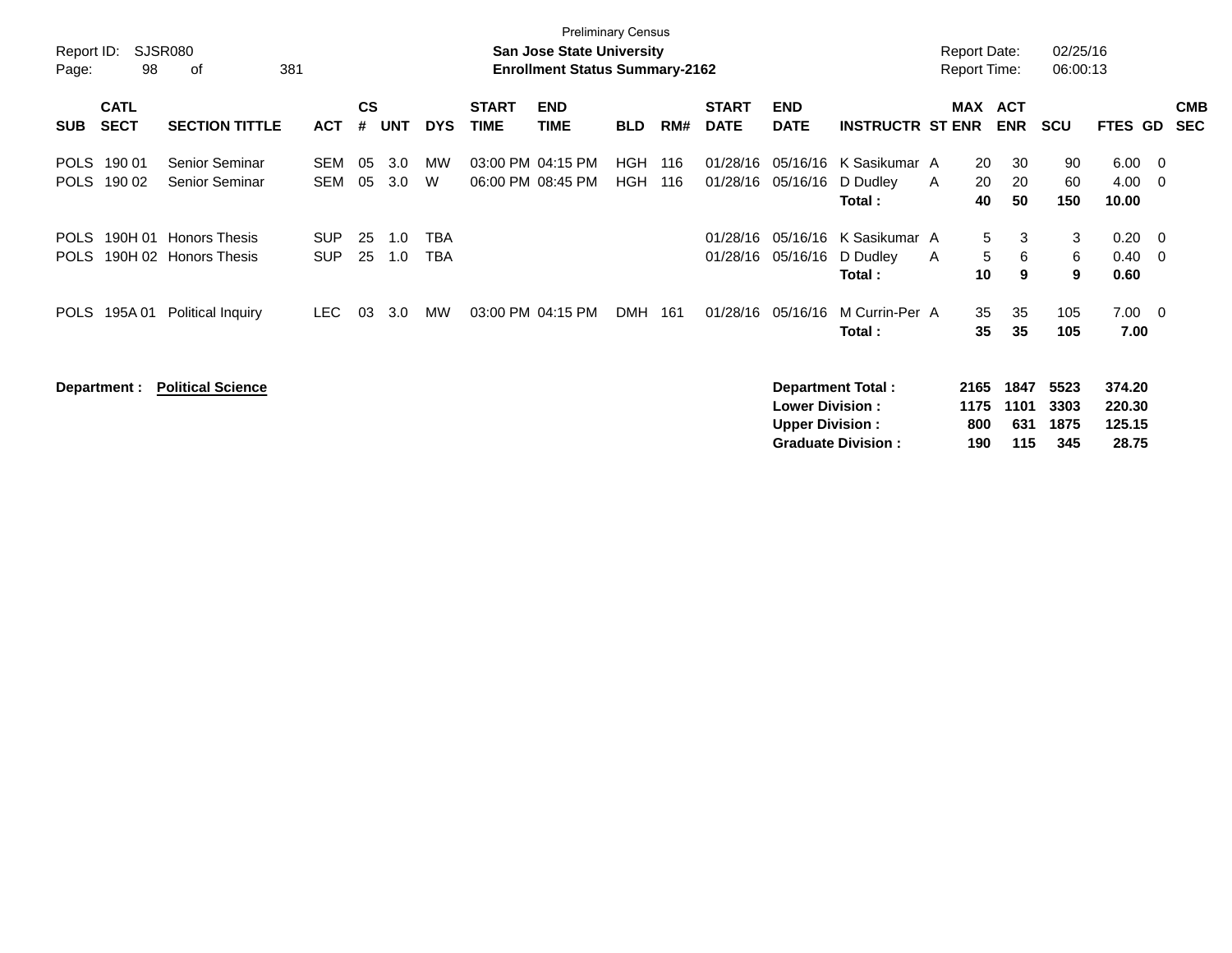| Report ID:<br>Page: | SJSR080<br>99              | 381<br>οf                     |            |                    |            |             |                             | <b>Preliminary Census</b><br>San Jose State University<br><b>Enrollment Status Summary-2162</b> |            |      |                             |                             |                                        |              | <b>Report Date:</b><br><b>Report Time:</b> |            | 02/25/16<br>06:00:13 |                |                         |                          |
|---------------------|----------------------------|-------------------------------|------------|--------------------|------------|-------------|-----------------------------|-------------------------------------------------------------------------------------------------|------------|------|-----------------------------|-----------------------------|----------------------------------------|--------------|--------------------------------------------|------------|----------------------|----------------|-------------------------|--------------------------|
| <b>SUB</b>          | <b>CATL</b><br><b>SECT</b> | <b>SECTION TITTLE</b>         | <b>ACT</b> | $\mathsf{cs}$<br># | <b>UNT</b> | <b>DYS</b>  | <b>START</b><br><b>TIME</b> | <b>END</b><br><b>TIME</b>                                                                       | <b>BLD</b> | RM#  | <b>START</b><br><b>DATE</b> | <b>END</b><br><b>DATE</b>   | <b>INSTRUCTR ST ENR</b>                |              | MAX ACT                                    | <b>ENR</b> | <b>SCU</b>           | <b>FTES GD</b> |                         | <b>CMB</b><br><b>SEC</b> |
| College             |                            | <b>Social Sciences</b>        |            |                    |            |             |                             |                                                                                                 |            |      |                             |                             |                                        |              |                                            |            |                      |                |                         |                          |
|                     | Department :               | <b>Psychology</b>             |            |                    |            |             |                             |                                                                                                 |            |      |                             |                             |                                        |              |                                            |            |                      |                |                         |                          |
| PSYC                | 1 0 1                      | General Psychology            | <b>LEC</b> | 02                 | 3.0        | TR          |                             | 01:30 PM 02:45 PM                                                                               | MD         | 101  | 01/28/16                    | 05/16/16 G Feist            |                                        | A            | 210                                        | 211        | 633                  | 42.20          | 0                       |                          |
| PSYC                | 1 0 2                      | General Psychology            | <b>LEC</b> | 02                 | 3.0        | МW          |                             | 03:00 PM 04:15 PM                                                                               | MD         | 101  | 01/28/16                    | 05/16/16 V Favilla          |                                        | A            | 210                                        | 199        | 597                  | 39.85          | -1                      |                          |
| PSYC                | 1 0 3                      | General Psychology            | <b>LEC</b> | 02                 | 3.0        | МW          |                             | 10:30 AM 11:45 AM                                                                               | <b>DMH</b> | 355  | 01/28/16                    |                             | 05/16/16 N Rattan                      | A            | 38                                         | 41         | 123                  | 8.20           | 0                       |                          |
| PSYC                | 1 04                       | General Psychology            | <b>LEC</b> | 02                 | 3.0        | <b>TBA</b>  |                             |                                                                                                 |            |      | 01/28/16                    | 05/16/16 O Rosito           |                                        | A            | 38                                         | 33         | 99                   | 6.60           | - 0                     |                          |
| PSYC                | 1 0 5                      | General Psychology            | <b>LEC</b> | 02                 | 3.0        | W           |                             | 06:00 PM 08:45 PM                                                                               | <b>DMH</b> | 359  | 01/28/16                    | 05/16/16                    | J Danese                               | A            | 38                                         | 34         | 102                  | 6.80           | 0                       |                          |
| <b>PSYC</b>         | 1 0 6                      | General Psychology            | <b>LEC</b> | 02                 | 3.0        | $\mathsf T$ |                             | 06:00 PM 08:45 PM                                                                               | <b>DMH</b> | 353  |                             |                             | 01/28/16 05/16/16 R Karlsson<br>Total: | A            | 38<br>572                                  | 28<br>546  | 84<br>1638           | 5.60<br>109.25 | - 0                     |                          |
| <b>PSYC</b>         | 30 01                      | Intro Psychbiology            | <b>LEC</b> | 02                 | 3.0        | TR.         |                             | 09:00 AM 10:15 AM                                                                               | CL         | 117  |                             |                             | 01/28/16 05/16/16 Z Miguel Mal A       |              | 40                                         | 43         | 129                  | 8.60           | - 0                     |                          |
| <b>PSYC</b>         | 30 02                      | Intro Psychbiology            | <b>LEC</b> | 02                 | 3.0        | <b>TR</b>   |                             | 03:00 PM 04:15 PM                                                                               | <b>DMH</b> | 348  | 01/28/16                    |                             | 05/16/16 S Trafalis                    | A            | 40                                         | 38         | 114                  | 7.60           | $\overline{0}$          |                          |
| <b>PSYC</b>         | 30 03                      | Intro Psychbiology            | <b>LEC</b> | 02                 | 3.0        | м           |                             | 06:00 PM 08:45 PM                                                                               | <b>DMH</b> | 355  |                             | 01/28/16 05/16/16           | D Kalar                                | A            | 40                                         | 35         | 105                  | 7.00           | - 0                     |                          |
|                     |                            |                               |            |                    |            |             |                             |                                                                                                 |            |      |                             |                             | Total:                                 |              | 120                                        | 116        | 348                  | 23.20          |                         |                          |
|                     |                            | PSYC 100W 01 Writing Workshop | <b>SEM</b> | 04                 | 3.0        | МW          |                             | 09:00 AM 10:15 AM                                                                               | DMH 347    |      | 01/28/16                    |                             | 05/16/16 L Jones-Haga A                |              | 22                                         | 25         | 75                   | 5.00           | - 0                     |                          |
| <b>PSYC</b>         |                            | 100W 02 Writing Workshop      | <b>SEM</b> | 04                 | 3.0        | TR          |                             | 12:00 PM 01:15 PM                                                                               | <b>DMH</b> | 356  | 01/28/16                    | 05/16/16 C Folev            |                                        | A            | 22                                         | 22         | 66                   | 4.40           | 0                       |                          |
| <b>PSYC</b>         |                            | 100W 03 Writing Workshop      | <b>SEM</b> | 04                 | 3.0        | МW          |                             | 03:00 PM 04:15 PM                                                                               | <b>DMH</b> | 359  | 01/28/16                    |                             | 05/16/16 J Danese                      | A            | 22                                         | 21         | 63                   | 4.20           | 0                       |                          |
| <b>PSYC</b>         |                            | 100W 04 Writing Workshop      | <b>SEM</b> | 04                 | 3.0        | МW          |                             | 12:00 PM 01:15 PM                                                                               | <b>DMH</b> | 355  | 01/28/16                    |                             | 05/16/16 L Jones-Haga A                |              | 22                                         | 24         | 72                   | 4.80           | 0                       |                          |
| <b>PSYC</b>         |                            | 100W 05 Writing Workshop      | <b>SEM</b> | 04                 | 3.0        | TR          |                             | 01:30 PM 02:45 PM                                                                               | DMH        | 347  | 01/28/16                    |                             | 05/16/16 S Lundquist                   | $\mathsf{A}$ | 22                                         | 25         | 75                   | 5.00           | 0                       |                          |
| <b>PSYC</b>         |                            | 100W 06 Writing Workshop      | <b>SEM</b> | 04                 | 3.0        | TR          |                             | 09:00 AM 10:15 AM                                                                               | <b>DMH</b> | -356 | 01/28/16                    | 05/16/16 L Cabral           |                                        | A            | 22                                         | 19         | 57                   | 3.80           | 0                       |                          |
| <b>PSYC</b>         |                            | 100W 07 Writing Workshop      | <b>SEM</b> | 04                 | 3.0        | МW          |                             | 10:30 AM 11:45 AM                                                                               | <b>DMH</b> | 347  | 01/28/16                    | 05/16/16 J Maletis          |                                        | A            | 22                                         | 23         | 69                   | 4.60           | 0                       |                          |
| <b>PSYC</b>         |                            | 100W 08 Writing Workshop      | <b>SEM</b> | 04                 | 3.0        | <b>TR</b>   |                             | 10:30 AM 11:45 AM                                                                               | <b>DMH</b> | 356  | 01/28/16                    |                             | 05/16/16 S Torabian-B                  | A            | 22                                         | 23         | 69                   | 4.60           | 0                       |                          |
| PSYC                |                            | 100W 09 Writing Workshop      | <b>SEM</b> | 04                 | 3.0        | м           |                             | 06:00 PM 08:45 PM                                                                               | <b>DMH</b> | 358  |                             | 01/28/16 05/16/16 R Majzler |                                        | A            | 22                                         | 22         | 66                   | 4.40           | 0                       |                          |
|                     |                            |                               |            |                    |            |             |                             |                                                                                                 |            |      |                             |                             | Total:                                 |              | 198                                        | 204        | 612                  | 40.80          |                         |                          |
|                     | PSYC 10201                 | Child Psych                   | <b>LEC</b> | 02                 | 3.0        | TR          |                             | 09:00 AM 10:15 AM                                                                               | SCI        | 164  | 01/28/16                    | 05/16/16                    | M Alvarez                              | A            | 123                                        | 126        | 378                  | 25.20          | - 0                     |                          |
|                     | PSYC 102 02                | Child Psych                   | <b>LEC</b> | 02                 | 3.0        | <b>MW</b>   |                             | 04:30 PM 05:45 PM                                                                               | YUH        | 124  |                             | 01/28/16 05/16/16 S Duh     |                                        | A            | 123                                        | 120        | 360                  | 24.00          | $\overline{\mathbf{0}}$ |                          |
|                     |                            |                               |            |                    |            |             |                             |                                                                                                 |            |      |                             |                             | Total:                                 |              | 246                                        | 246        | 738                  | 49.20          |                         |                          |
|                     | PSYC 110 01                | Abnormal Psy                  | <b>LEC</b> |                    | 02 3.0     | MW          |                             | 09:00 AM 10:15 AM                                                                               | WSQ 207    |      |                             | 01/28/16 05/16/16 J Maletis |                                        | Α            | 63                                         | 64         | 192                  | 12.80          | $\overline{\mathbf{0}}$ |                          |
|                     | PSYC 110 02                | Abnormal Psy                  | LEC.       |                    | 02 3.0     | F           |                             | 09:00 AM 11:45 AM                                                                               | WSQ 207    |      |                             |                             | 01/28/16 05/16/16 S Del Chiaro A       |              | 121                                        | 103        | 309                  | 20.60 0        |                         |                          |
|                     | PSYC 110 03                | Abnormal Psy                  | <b>LEC</b> |                    | 02 3.0     | TR          |                             | 04:30 PM 05:45 PM                                                                               | DMH 356    |      |                             | 01/28/16 05/16/16 E Herb    |                                        | A            | 38                                         | 37         | 111                  | $7.40 \ 0$     |                         |                          |
|                     | PSYC 110 04                | Abnormal Psy                  | <b>LEC</b> |                    | 02 3.0 W   |             |                             | 06:00 PM 08:45 PM                                                                               | DMH 356    |      |                             | 01/28/16 05/16/16 L Tinson  |                                        | A            | 38                                         | 38         | 114                  | $7.60$ 0       |                         |                          |
|                     |                            |                               |            |                    |            |             |                             |                                                                                                 |            |      |                             |                             | Total:                                 |              | 260                                        | 242        | 726                  | 48.40          |                         |                          |
|                     | PSYC 112 01                | Psych of Adoles               | <b>LEC</b> |                    | 02 3.0     | TR          |                             | 10:30 AM 11:45 AM                                                                               | CL         | 117  |                             |                             | 01/28/16 05/16/16 M Alvarez            | A            | 40                                         | 40         | 120                  | $8.00 \t 0$    |                         |                          |
|                     | PSYC 112 02                | Psych of Adoles               | <b>LEC</b> |                    | 02 3.0     | TR          |                             | 01:30 PM 02:45 PM                                                                               | CL         | 117  |                             |                             | 01/28/16 05/16/16 M Alvarez            | A            | 40                                         | 38         | 114                  | $7.60$ 0       |                         |                          |
|                     | PSYC 11203                 | Psych of Adoles               | <b>LEC</b> |                    | 02 3.0     | МW          |                             | 01:30 PM 02:45 PM                                                                               | DMH 356    |      |                             |                             | 01/28/16 05/16/16 L Jones-Haga A       |              | 40                                         | 41         | 123                  | 8.20 0         |                         |                          |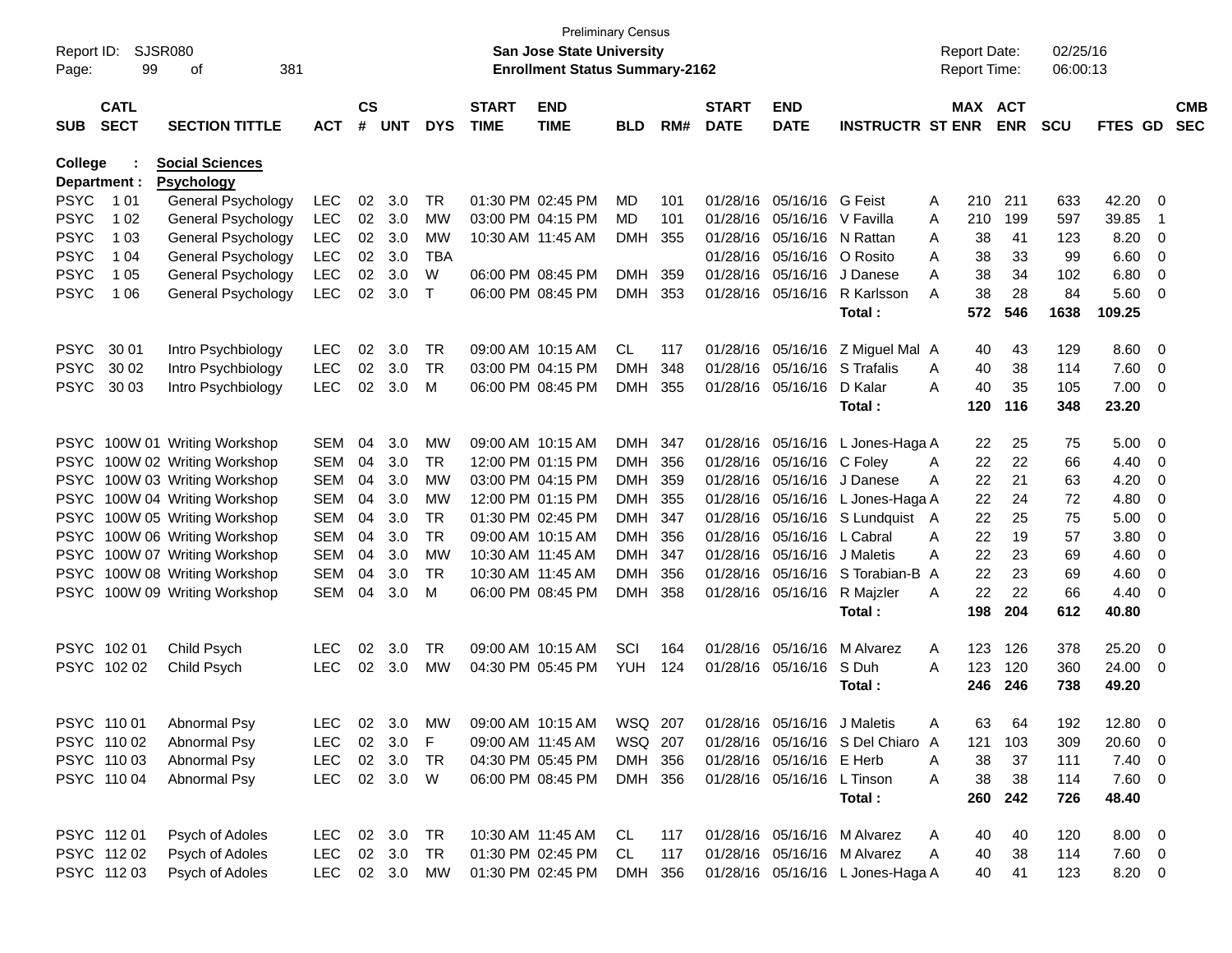| Report ID:<br>Page: | <b>SJSR080</b><br>100      |                                  |            |                    |            |              | <b>Preliminary Census</b><br>San Jose State University<br><b>Enrollment Status Summary-2162</b> |                           |            |      |                             |                           |                              | <b>Report Date:</b><br><b>Report Time:</b> |         | 02/25/16<br>06:00:13 |            |                |                          |                          |
|---------------------|----------------------------|----------------------------------|------------|--------------------|------------|--------------|-------------------------------------------------------------------------------------------------|---------------------------|------------|------|-----------------------------|---------------------------|------------------------------|--------------------------------------------|---------|----------------------|------------|----------------|--------------------------|--------------------------|
| <b>SUB</b>          | <b>CATL</b><br><b>SECT</b> | <b>SECTION TITTLE</b>            | <b>ACT</b> | $\mathsf{cs}$<br># | <b>UNT</b> | <b>DYS</b>   | <b>START</b><br><b>TIME</b>                                                                     | <b>END</b><br><b>TIME</b> | <b>BLD</b> | RM#  | <b>START</b><br><b>DATE</b> | <b>END</b><br><b>DATE</b> | <b>INSTRUCTR ST ENR</b>      |                                            | MAX ACT | <b>ENR</b>           | <b>SCU</b> | FTES GD        |                          | <b>CMB</b><br><b>SEC</b> |
|                     |                            |                                  |            |                    |            |              |                                                                                                 |                           |            |      |                             |                           | Total:                       |                                            |         | 120 119              | 357        | 23.80          |                          |                          |
|                     | PSYC 114 01                | Psych of Aging                   | <b>LEC</b> | 02                 | 3.0        | TBA          |                                                                                                 |                           |            |      |                             | 01/28/16 05/16/16         | E Woodhead A                 |                                            | 38      | 36                   | 108        | 7.20           | 0 C                      |                          |
|                     | GERO 114 01                | Psych of Aging                   | <b>LEC</b> | 02                 | 3.0        | <b>TBA</b>   |                                                                                                 |                           |            |      |                             | 01/28/16 05/16/16         | E Woodhead A                 |                                            | 0       | $\mathbf{1}$         | 3          | 0.20           | 0 <sup>o</sup>           |                          |
|                     |                            |                                  |            |                    |            |              |                                                                                                 |                           |            |      |                             |                           | Total:                       |                                            | 38      | 37                   | 111        | 7.40           |                          |                          |
| PSYC 117 01         |                            | Psych Tests & Meas               | <b>LEC</b> | 02                 | 3.0        | MW           |                                                                                                 | 09:00 AM 10:15 AM         | DMH        | 359  | 01/28/16                    | 05/16/16                  | <b>B</b> Oliveira            | A                                          | 35      | 33                   | 99         | 6.60           | $\overline{\phantom{0}}$ |                          |
|                     | PSYC 117 02                | Psych Tests & Meas               | <b>LEC</b> | 02                 | 3.0        | T            |                                                                                                 | 03:00 PM 05:45 PM         | CL.        | 204  | 01/28/16                    | 05/16/16                  | T Shirley                    | A                                          | 35      | 35                   | 105        | 7.00           | 0                        |                          |
|                     | PSYC 117 03                | Psych Tests & Meas               | <b>LEC</b> | 02                 | 3.0        | Τ            |                                                                                                 | 06:00 PM 08:45 PM         | <b>DMH</b> | 359  | 01/28/16                    | 05/16/16                  | <b>B</b> Oliveira            | A                                          | 35      | 19                   | 57         | 3.80           | 0                        |                          |
| <b>PSYC</b>         | 117 04                     | Psych Tests & Meas               | <b>LEC</b> | 02                 | 3.0        | <b>MW</b>    |                                                                                                 | 07:30 AM 08:45 AM         | <b>DMH</b> | 359  |                             | 01/28/16 05/16/16         | <b>B</b> Oliveira            | A                                          | 35      | 18                   | 54         | 3.60           | 0                        |                          |
| <b>PSYC</b>         | 117 05                     | Psych Tests & Meas               | <b>LEC</b> | 02                 | 3.0        | TR           |                                                                                                 | 09:00 AM 10:15 AM         | <b>DMH</b> | 226A |                             | 01/28/16 05/16/16         | P Cravalho                   | A                                          | 35      | 38                   | 114        | 7.60           | - 0                      |                          |
|                     |                            |                                  |            |                    |            |              |                                                                                                 |                           |            |      |                             |                           | Total:                       |                                            | 175     | 143                  | 429        | 28.60          |                          |                          |
|                     | PSYC 120 10                | Adv Res Meth & Des               | <b>LEC</b> | 02                 | 4.0        | TR           |                                                                                                 | 01:30 PM 02:45 PM         | <b>CL</b>  | 204  |                             |                           | 01/28/16 05/16/16 G Savage   | A                                          | 44      | 46                   | 138        | 12.27          | $\overline{\phantom{0}}$ |                          |
| <b>PSYC</b>         | 120 11                     | Adv Res Meth & Des               | <b>ACT</b> | 07                 | 0.0        | $\mathsf{T}$ |                                                                                                 | 03:00 PM 05:00 PM         | <b>DMH</b> | 339  | 01/28/16                    |                           | 05/16/16 G Savage            | A                                          | 22      | 24                   | 24         | 0.00           | $\overline{\mathbf{0}}$  |                          |
| <b>PSYC</b>         | 120 12                     | Adv Res Meth & Des               | ACT        | 07                 | 0.0        | R            |                                                                                                 | 03:00 PM 05:00 PM         | DMH        | 339  | 01/28/16                    |                           | 05/16/16 G Savage            | A                                          | 22      | 22                   | 22         | 0.00           | 0                        |                          |
| <b>PSYC</b>         | 120 20                     | Adv Res Meth & Des               | <b>LEC</b> | 02                 | 4.0        | <b>TR</b>    |                                                                                                 | 04:30 PM 05:45 PM         | DMH        | 355  | 01/28/16                    |                           | 05/16/16 S Trafalis          | A                                          | 44      | 44                   | 132        | 11.73          | 0                        |                          |
| <b>PSYC</b>         | 120 21                     | Adv Res Meth & Des               | ACT        | 07                 | 0.0        | $\mathsf{T}$ |                                                                                                 | 06:00 PM 08:00 PM         | <b>DMH</b> | 339  | 01/28/16                    |                           | 05/16/16 S Trafalis          | A                                          | 22      | 22                   | 22         | 0.00           | 0                        |                          |
| <b>PSYC</b>         | 120 22                     | Adv Res Meth & Des               | ACT        | 07                 | 0.0        | R            |                                                                                                 | 06:00 PM 08:00 PM         | <b>DMH</b> | 339  | 01/28/16                    |                           | 05/16/16 S Trafalis          | A                                          | 22      | 22                   | 22         | 0.00           | 0                        |                          |
| <b>PSYC</b>         | 120 30                     | Adv Res Meth & Des               | <b>LEC</b> | 02                 | 4.0        | MW           |                                                                                                 | 01:30 PM 02:45 PM         | DMH        | 353  | 01/28/16                    | 05/16/16                  | S Torabian-B A               |                                            | 44      | 48                   | 144        | 12.80          | 0                        |                          |
| <b>PSYC</b>         | 120 31                     | Adv Res Meth & Des               | ACT        | 07                 | 0.0        | M            |                                                                                                 | 03:00 PM 05:00 PM         | DMH        | 339  | 01/28/16                    | 05/16/16                  | S Torabian-B A               |                                            | 22      | 25                   | 25         | 0.00           | 0                        |                          |
| <b>PSYC</b>         | 120 32                     | Adv Res Meth & Des               | ACT        | 07                 | 0.0        | W            |                                                                                                 | 03:00 PM 05:00 PM         | <b>DMH</b> | 339  | 01/28/16                    | 05/16/16                  | S Torabian-B A               |                                            | 22      | 23                   | 23         | 0.00           | 0                        |                          |
| <b>PSYC</b>         | 120 40                     | Adv Res Meth & Des               | <b>LEC</b> | 02                 | 4.0        | MW           |                                                                                                 | 04:30 PM 05:45 PM         | DMH        | 355  | 01/28/16                    | 05/16/16                  | S Trafalis                   | A                                          | 44      | 47                   | 141        | 12.53          | 0                        |                          |
| <b>PSYC</b>         | 120 41                     | Adv Res Meth & Des               | <b>ACT</b> | 07                 | 0.0        | M            |                                                                                                 | 06:00 PM 08:00 PM         | <b>DMH</b> | 339  | 01/28/16                    |                           | 05/16/16 S Trafalis          | Α                                          | 22      | 25                   | 25         | 0.00           | 0                        |                          |
| <b>PSYC</b>         | 120 42                     | Adv Res Meth & Des               | ACT        | 07                 | 0.0        | W            |                                                                                                 | 06:00 PM 08:00 PM         | DMH 339    |      |                             | 01/28/16 05/16/16         | S Trafalis                   | A                                          | 22      | 22                   | 22         | 0.00           | - 0                      |                          |
|                     |                            |                                  |            |                    |            |              |                                                                                                 |                           |            |      |                             |                           | Total:                       |                                            | 352     | 370                  | 740        | 49.33          |                          |                          |
| <b>PSYC</b>         |                            | 121B 10 Adv R Met: Cog/Perc      | SEM        | 04                 | 2.0        | M            | 09:00 AM 09:50 AM                                                                               |                           | DMH 339    |      |                             | 01/28/16 05/16/16         | P Cravalho                   | A                                          | 22      | 8                    | 8          | 1.07           | $\overline{\phantom{0}}$ |                          |
| <b>PSYC</b>         |                            | 121B 11 Adv R Met: Cog/Perc LAB  |            | 16                 | 0.0        | M            |                                                                                                 | 10:00 AM 12:50 PM         | DMH 339    |      |                             | 01/28/16 05/16/16         | P Cravalho                   | A                                          | 22      | 8                    | 8          | 0.00           | $\overline{\mathbf{0}}$  |                          |
|                     |                            |                                  |            |                    |            |              |                                                                                                 |                           |            |      |                             |                           | Total:                       |                                            | 44      | 16                   | 16         | 1.07           |                          |                          |
|                     |                            | PSYC 121C 10 Adv R Met: Clinical | SEM        |                    | 04 2.0 F   |              |                                                                                                 | 09:00 AM 09:50 AM         | DMH 164    |      |                             | 01/28/16 05/16/16 J Fanos |                              | Α                                          | 22      | 23                   | 23         | $3.07\ 0$      |                          |                          |
|                     |                            | PSYC 121C 11 Adv R Met: Clinical | LAB        |                    | 16  0.0  F |              |                                                                                                 | 10:00 AM 12:50 PM         | DMH 167    |      |                             | 01/28/16 05/16/16 J Fanos |                              | A                                          | 22      | 23                   | 23         | $0.00 \t 0$    |                          |                          |
|                     |                            |                                  |            |                    |            |              |                                                                                                 |                           |            |      |                             |                           | Total:                       |                                            | 44      | 46                   | 46         | 3.07           |                          |                          |
|                     |                            | PSYC 121E 10 Physiopsyc Res Lab  | LEC        |                    | 04 2.0 T   |              |                                                                                                 | 09:00 AM 10:00 AM         | DMH 339    |      |                             |                           | 01/28/16 05/16/16 A Defensor | A                                          | 22      | 23                   | 23         | $3.07 \quad 0$ |                          |                          |
|                     |                            | PSYC 121E 11 Physiopsyc Res Lab  | LAB        |                    |            |              |                                                                                                 | 10:15 AM 01:00 PM         | DMH 339    |      |                             |                           | 01/28/16 05/16/16 A Defensor | A                                          | 22      | 23                   | 23         | $0.00 \t 0$    |                          |                          |
|                     |                            |                                  |            |                    |            |              |                                                                                                 |                           |            |      |                             |                           | Total:                       |                                            | 44      | 46                   | 46         | 3.07           |                          |                          |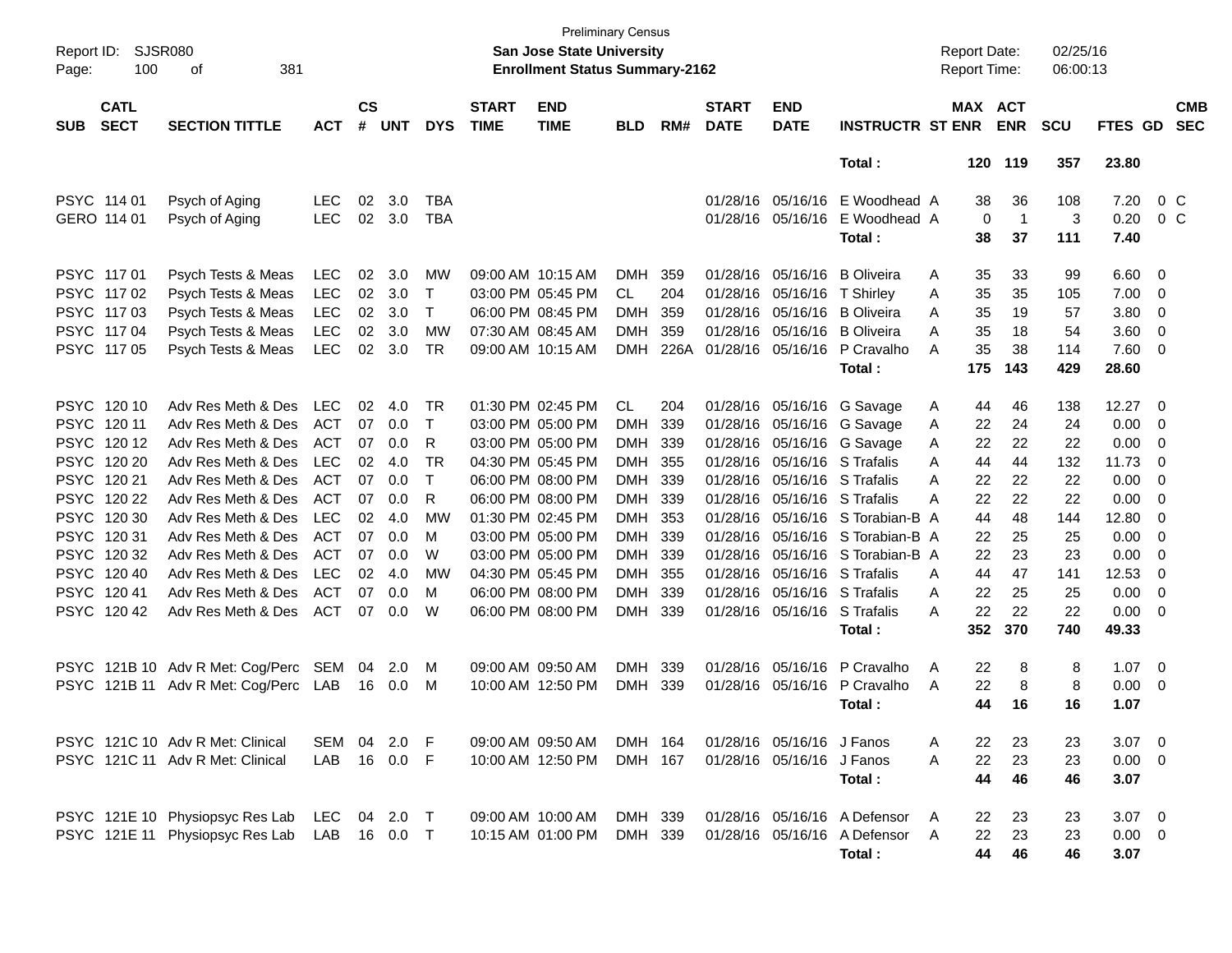| Report ID:<br>101<br>Page:                                              | SJSR080<br>381<br>οf                                                              |                                                             |                            |                                 |                                           |                             | <b>Preliminary Census</b><br><b>San Jose State University</b><br><b>Enrollment Status Summary-2162</b> |                                     |                          |                                  |                                                                     |                                                                                                                                      | <b>Report Date:</b><br><b>Report Time:</b>            |                                    | 02/25/16<br>06:00:13                   |                                                               |                                                      |                          |
|-------------------------------------------------------------------------|-----------------------------------------------------------------------------------|-------------------------------------------------------------|----------------------------|---------------------------------|-------------------------------------------|-----------------------------|--------------------------------------------------------------------------------------------------------|-------------------------------------|--------------------------|----------------------------------|---------------------------------------------------------------------|--------------------------------------------------------------------------------------------------------------------------------------|-------------------------------------------------------|------------------------------------|----------------------------------------|---------------------------------------------------------------|------------------------------------------------------|--------------------------|
| <b>CATL</b><br><b>SECT</b><br><b>SUB</b>                                | <b>SECTION TITTLE</b>                                                             | <b>ACT</b>                                                  | $\mathsf{cs}$<br>#         | UNT                             | <b>DYS</b>                                | <b>START</b><br><b>TIME</b> | <b>END</b><br><b>TIME</b>                                                                              | <b>BLD</b>                          | RM#                      | <b>START</b><br><b>DATE</b>      | <b>END</b><br><b>DATE</b>                                           | <b>INSTRUCTR ST ENR</b>                                                                                                              | MAX ACT                                               | <b>ENR</b>                         | <b>SCU</b>                             | <b>FTES GD</b>                                                |                                                      | <b>CMB</b><br><b>SEC</b> |
| PSYC 126 01<br>126 01<br>HS.                                            | Drugs + Brain & Beh<br>Drugs + Brain & Beh                                        | <b>LEC</b><br><b>LEC</b>                                    | 02<br>02                   | 3.0<br>3.0                      | <b>TR</b><br>TR                           |                             | 01:30 PM 02:45 PM<br>01:30 PM 02:45 PM                                                                 | <b>DMH</b><br><b>DMH</b>            | 356<br>356               | 01/28/16                         |                                                                     | 05/16/16 C Chancellor A<br>01/28/16 05/16/16 C Chancellor A<br>Total :                                                               | 40<br>$\mathbf 0$<br>40                               | 37<br>$\overline{1}$<br>38         | 111<br>3<br>114                        | 7.60<br>0.20<br>7.80                                          | 4 C<br>0 <sup>o</sup>                                |                          |
| PSYC 129 01<br>BIOL 129 01<br>PSYC 129 02<br>129 02<br>BIOL             | Neuroscience<br>Neuroscience<br>Neuroscience<br>Neuroscience                      | <b>LEC</b><br><b>LEC</b><br><b>LEC</b><br><b>LEC</b>        | 02<br>02<br>02<br>02       | 3.0<br>3.0<br>3.0<br>3.0        | <b>TR</b><br><b>TR</b><br><b>MW</b><br>MW |                             | 03:00 PM 04:15 PM<br>03:00 PM 04:15 PM<br>12:00 PM 01:15 PM<br>12:00 PM 01:15 PM                       | DMH<br>DMH<br>DMH<br>DMH            | 356<br>356<br>353<br>353 | 01/28/16                         |                                                                     | 01/28/16 05/16/16 C Chancellor A<br>05/16/16 C Chancellor A<br>01/28/16 05/16/16 G Starkey<br>01/28/16 05/16/16 G Starkey<br>Total : | 32<br>0<br>32<br>A<br>0<br>A<br>64                    | 28<br>3<br>32<br>$\mathbf 1$<br>64 | 84<br>9<br>96<br>3<br>192              | 5.60<br>0.60<br>6.40<br>0.25<br>12.85                         | 0 C<br>0 <sup>o</sup><br>0 <sup>o</sup>              | $1\,C$                   |
| PSYC 135 01<br>PSYC 135 02<br>PSYC 135 03                               | Cognition<br>Cognition<br>Cognition                                               | SEM<br>SEM<br>SEM                                           | 05<br>05<br>05             | 3.0<br>3.0<br>3.0               | <b>TR</b><br>MW<br>TR                     |                             | 12:00 PM 01:15 PM<br>10:30 AM 11:45 AM<br>10:30 AM 11:45 AM                                            | CL.<br>CL.<br><b>DMH</b>            | 117<br>117<br>355        | 01/28/16<br>01/28/16             |                                                                     | 05/16/16 L Huntsman A<br>05/16/16 M Van Selst A<br>01/28/16 05/16/16 S Macramalla A<br>Total :                                       | 38<br>38<br>38<br>114                                 | 33<br>43<br>40<br>116              | 99<br>129<br>120<br>348                | 6.65<br>8.70<br>$8.00 \t 0$<br>23.35                          | $\overline{\phantom{1}}$<br>$\overline{\phantom{0}}$ |                          |
| PSYC 139 01<br>PSYC 139 02<br>PSYC 139 03<br>PSYC 139 04<br>PSYC 139 05 | Psy of Person<br>Psy of Person<br>Psy of Person<br>Psy of Person<br>Psy of Person | <b>LEC</b><br><b>LEC</b><br><b>LEC</b><br><b>LEC</b><br>LEC | 02<br>02<br>02<br>02<br>02 | 3.0<br>3.0<br>3.0<br>3.0<br>3.0 | <b>TR</b><br>MW<br>MW<br>MW<br>F          |                             | 12:00 PM 01:15 PM<br>09:00 AM 10:15 AM<br>01:30 PM 02:45 PM<br>03:00 PM 04:15 PM<br>01:00 PM 03:45 PM  | DMH<br>DMH<br>DMH<br>DMH<br>DMH 165 | 355<br>356<br>355<br>356 | 01/28/16<br>01/28/16<br>01/28/16 | 01/28/16 05/16/16 G Feist<br>05/16/16 N Rattan<br>05/16/16 N Rattan | 05/16/16 S Del Chiaro<br>01/28/16 05/16/16 S Del Chiaro A<br>Total :                                                                 | 38<br>Α<br>38<br>A<br>38<br>A<br>38<br>A<br>38<br>190 | 47<br>40<br>42<br>43<br>39<br>211  | 141<br>120<br>126<br>129<br>117<br>633 | $9.40 \quad 0$<br>8.05<br>8.40<br>$8.60$ 0<br>7.80 0<br>42.25 | $\overline{1}$<br>$\overline{\phantom{0}}$           |                          |
| PSYC 14201<br>PSYC 142 02<br>PSYC 142 03                                | Child Psychopatholog LEC<br>Child Psychopatholog LEC<br>Child Psychopatholog LEC  |                                                             | 02                         | 3.0<br>02 3.0<br>02 3.0         | MW<br>MW<br>TR                            |                             | 07:30 AM 08:45 AM<br>12:00 PM 01:15 PM<br>01:30 PM 02:45 PM                                            | DMH<br>DMH<br>DMH 355               | 355<br>359               |                                  |                                                                     | 01/28/16 05/16/16 N Wagner<br>01/28/16 05/16/16 N Wagner<br>01/28/16 05/16/16 N Wagner<br>Total :                                    | 35<br>Α<br>35<br>Α<br>35<br>A<br>105                  | 35<br>35<br>35<br>105              | 105<br>105<br>105<br>315               | $7.00 \t 0$<br>$7.00 \t 0$<br>$7.00 \t 0$<br>21.00            |                                                      |                          |
| PSYC 154 01<br>PSYC 154 02<br>PSYC 154 03<br>PSYC 154 04                | Social Psy<br>Social Psy<br>Social Psy<br>Social Psy                              | <b>LEC</b><br><b>LEC</b><br><b>LEC</b><br><b>LEC</b>        | 02<br>02<br>02<br>02       | 3.0<br>3.0<br>3.0<br>3.0        | <b>TBA</b><br><b>TR</b><br>TR<br>MW       |                             | 07:30 AM 08:45 AM<br>01:30 PM 02:45 PM<br>01:30 PM 02:45 PM                                            | <b>DMH</b><br>DMH<br>DMH 359        | 359<br>359               | 01/28/16                         | 01/28/16 05/16/16                                                   | 05/16/16 A Asuncion<br>01/28/16 05/16/16 A Asuncion<br>01/28/16 05/16/16 N Wagner<br>Total:                                          | 38<br>Α<br>38<br>A<br>38<br>A<br>38<br>A              | 37<br>38<br>38<br>38<br>152 151    | 111<br>114<br>114<br>114<br>453        | $7.40 \quad 0$<br>7.60 0<br>7.60 0<br>7.60<br>30.20           | - 0                                                  |                          |
| PSYC 155 01<br>PSYC 155 02<br>PSYC 155 03                               | Human Learning<br>Human Learning<br>Human Learning                                | LEC 02 3.0 MW<br>LEC<br>LEC 02 3.0 TR                       |                            | 02 3.0 TR                       |                                           |                             | 10:30 AM 11:45 AM<br>03:00 PM 04:15 PM<br>12:00 PM 01:15 PM                                            | DMH 356<br>DMH 359<br>DMH 359       |                          |                                  | 01/28/16 05/16/16 V Carr<br>01/28/16 05/16/16 V Carr                | 01/28/16 05/16/16 S Del Chiaro A<br>Total:                                                                                           | 38<br>38<br>A<br>38<br>A                              | 43<br>39<br>39<br>114 121          | 129<br>117<br>117<br>363               | 8.65 1<br>$7.80\ 0$<br>7.80 0<br>24.25                        |                                                      |                          |
| PSYC 158 01                                                             | Perception                                                                        |                                                             |                            |                                 | LEC 02 3.0 TR                             |                             | 09:00 AM 10:15 AM DMH 359 01/28/16 05/16/16 C Feria                                                    |                                     |                          |                                  |                                                                     |                                                                                                                                      | 38<br>A                                               | 38                                 | 114                                    | $7.60\quad 0$                                                 |                                                      |                          |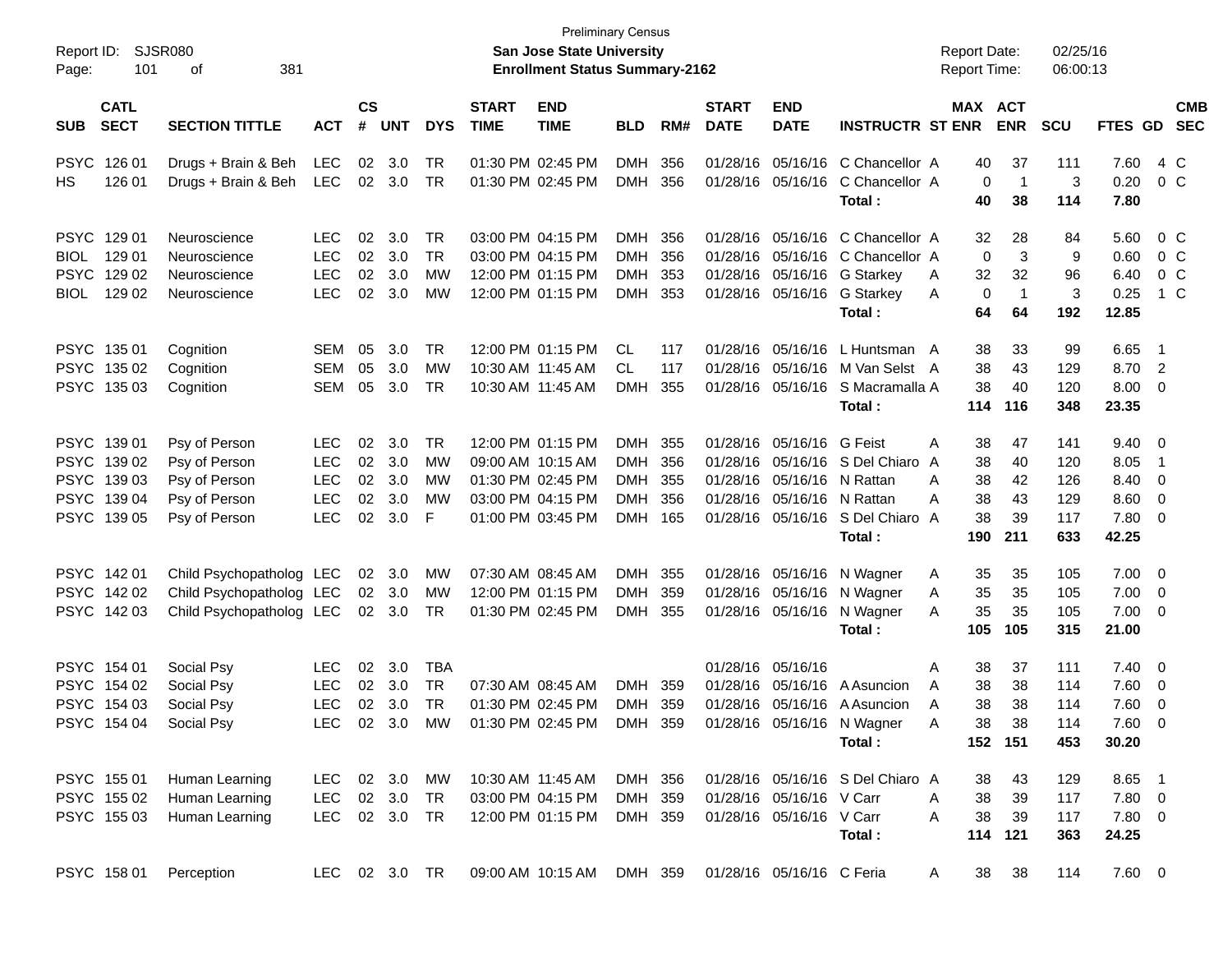| Report ID:<br>102<br>Page:               | <b>SJSR080</b><br>381<br>οf                              |                          |                             |                  |                |                             | <b>San Jose State University</b><br><b>Enrollment Status Summary-2162</b> | <b>Preliminary Census</b> |             |                             |                                        |                                  |        | <b>Report Date:</b><br><b>Report Time:</b> |            | 02/25/16<br>06:00:13 |                               |                              |                          |
|------------------------------------------|----------------------------------------------------------|--------------------------|-----------------------------|------------------|----------------|-----------------------------|---------------------------------------------------------------------------|---------------------------|-------------|-----------------------------|----------------------------------------|----------------------------------|--------|--------------------------------------------|------------|----------------------|-------------------------------|------------------------------|--------------------------|
| <b>CATL</b><br><b>SECT</b><br><b>SUB</b> | <b>SECTION TITTLE</b>                                    | <b>ACT</b>               | $\mathbf{c}\mathbf{s}$<br># | <b>UNT</b>       | <b>DYS</b>     | <b>START</b><br><b>TIME</b> | <b>END</b><br><b>TIME</b>                                                 | <b>BLD</b>                | RM#         | <b>START</b><br><b>DATE</b> | <b>END</b><br><b>DATE</b>              | <b>INSTRUCTR ST ENR</b>          |        | MAX ACT                                    | <b>ENR</b> | <b>SCU</b>           | FTES GD                       |                              | <b>CMB</b><br><b>SEC</b> |
| PSYC 158 02<br>PSYC 158 03               | Perception<br>Perception                                 | LEC<br>LEC               | 02<br>02                    | 3.0<br>3.0       | TR<br>F        |                             | 01:30 PM 02:45 PM<br>11:00 AM 01:45 PM                                    | <b>DMH</b><br><b>DMH</b>  | 353<br>149A |                             | 01/28/16 05/16/16<br>01/28/16 05/16/16 | C Feria<br>S Macramalla A        | Α      | 38<br>38                                   | 37<br>10   | 111<br>30            | 7.55<br>2.00                  | $\mathbf{3}$<br>0            |                          |
|                                          |                                                          |                          |                             |                  |                |                             |                                                                           |                           |             |                             |                                        | Total:                           |        | 114                                        | 85         | 255                  | 17.15                         |                              |                          |
| PSYC 160 01<br>PSYC 160 02               | <b>Clinical Psychology</b><br><b>Clinical Psychology</b> | <b>LEC</b><br><b>LEC</b> | 02<br>02                    | 3.0<br>3.0       | TR<br>M        |                             | 04:30 PM 05:45 PM<br>06:00 PM 08:45 PM                                    | <b>DMH</b><br><b>DMH</b>  | 353<br>356  |                             | 01/28/16 05/16/16<br>01/28/16 05/16/16 | <b>B</b> Oliveira<br>L Tobin     | Α<br>A | 38<br>38                                   | 36<br>31   | 108<br>93            | 7.20<br>6.20                  | $\overline{\mathbf{0}}$<br>0 |                          |
| PSYC 160 03                              | <b>Clinical Psychology</b>                               | <b>LEC</b>               | 02                          | 3.0              | TR             |                             | 09:00 AM 10:15 AM                                                         | <b>DMH</b>                | 353         |                             | 01/28/16 05/16/16                      | S Nadeau                         | A      | 38                                         | 43         | 129                  | 8.60                          | 0                            |                          |
| PSYC 160 04                              | <b>Clinical Psychology</b>                               | <b>LEC</b>               | 02                          | 3.0              | МW             |                             | 10:30 AM 11:45 AM                                                         | <b>DMH</b>                | 353         |                             | 01/28/16 05/16/16                      | S Lundquist                      | A      | 38                                         | 38         | 114                  | 7.60                          | $\overline{\mathbf{0}}$      |                          |
|                                          |                                                          |                          |                             |                  |                |                             |                                                                           |                           |             |                             |                                        | Total:                           |        | 152                                        | 148        | 444                  | 29.60                         |                              |                          |
| PSYC 165 01                              | Theory Meth Couns                                        | <b>LEC</b>               | 03                          | 3.0              | TR             |                             | 03:00 PM 04:15 PM                                                         | <b>DMH</b>                | 353         |                             | 01/28/16 05/16/16                      | E Herb                           | Α      | 35                                         | 32         | 96                   | 6.40                          | $\overline{\mathbf{0}}$      |                          |
| PSYC 165 02                              | <b>Theory Meth Couns</b>                                 | <b>LEC</b>               | 03                          | 3.0              | W              |                             | 04:30 PM 07:15 PM                                                         | DMH 348                   |             |                             | 01/28/16 05/16/16                      | S Lundquist<br>Total:            | A      | 35<br>70                                   | 29<br>61   | 87<br>183            | 5.80                          | $\overline{\mathbf{0}}$      |                          |
|                                          |                                                          |                          |                             |                  |                |                             |                                                                           |                           |             |                             |                                        |                                  |        |                                            |            |                      | 12.20                         |                              |                          |
| PSYC 16701                               | Sports Psychology                                        | <b>LEC</b>               | 02                          | 3.0              | MW             |                             | 09:00 AM 10:15 AM                                                         | <b>SPX</b>                | 163         |                             | 01/28/16 05/16/16                      | T Semerjian A                    |        | 40                                         | 13         | 39                   | 2.60                          | 0 C                          |                          |
| 167 01<br><b>KIN</b>                     | Sports Psychology                                        | <b>LEC</b>               |                             | 02 3.0           | MW             |                             | 09:00 AM 10:15 AM                                                         | <b>SPX</b>                | 163         |                             | 01/28/16 05/16/16                      | T Semerjian A                    |        | 0                                          | 29         | 87                   | 5.80                          | $0\,$ C                      |                          |
|                                          |                                                          |                          |                             |                  |                |                             |                                                                           |                           |             |                             |                                        | Total:                           |        | 40                                         | 42         | 126                  | 8.40                          |                              |                          |
| PSYC 170 01                              | Indus Psy                                                | <b>LEC</b>               | 02                          | 3.0              | МW             |                             | 12:00 PM 01:15 PM                                                         | CL.                       | 117         |                             | 01/28/16 05/16/16                      | A Rogers                         | A      | 38                                         | 36         | 108                  | 7.20                          | $\overline{\mathbf{0}}$      |                          |
| PSYC 170 02                              | Indus Psy                                                | LEC                      | 02                          | 3.0              | M              |                             | 06:00 PM 08:45 PM                                                         | <b>DMH</b>                | 359         |                             | 01/28/16 05/16/16                      | H Pila                           | A      | 38                                         | 31         | 93                   | 6.20                          | $\overline{\mathbf{0}}$      |                          |
|                                          |                                                          |                          |                             |                  |                |                             |                                                                           |                           |             |                             |                                        | Total:                           |        | 76                                         | 67         | 201                  | 13.40                         |                              |                          |
| PSYC 17301                               | <b>Human Factors</b>                                     | <b>LEC</b>               | 02                          | 3.0              | TR             |                             | 09:00 AM 10:15 AM                                                         | DMH 355                   |             |                             | 01/28/16 05/16/16                      | D Schuster                       | Α      | 38                                         | 39         | 117                  | 7.80 0                        |                              |                          |
|                                          |                                                          |                          |                             |                  |                |                             |                                                                           |                           |             |                             |                                        | Total:                           |        | 38                                         | 39         | 117                  | 7.80                          |                              |                          |
| PSYC 175 01                              | Management Psy                                           | <b>LEC</b>               | 02                          | 3.0              | W              |                             | 06:00 PM 08:45 PM                                                         | DMH 166                   |             |                             | 01/28/16 05/16/16                      | H Pila                           | Α      | 35                                         | 31         | 93                   | $6.20 \quad 0$                |                              |                          |
|                                          |                                                          |                          |                             |                  |                |                             |                                                                           |                           |             |                             |                                        | Total:                           |        | 35                                         | 31         | 93                   | 6.20                          |                              |                          |
| PSYC 180 01                              | <b>Indiv Studies</b>                                     | <b>SUP</b>               | 36                          | 4.0              | <b>TBA</b>     |                             |                                                                           |                           |             |                             | 01/28/16 05/16/16                      |                                  | A      | 0                                          | 0          | 0                    | 0.00                          | - 0                          |                          |
| PSYC 180 02                              | <b>Indiv Studies</b>                                     | <b>SUP</b>               |                             | 1.0              |                |                             |                                                                           |                           |             |                             |                                        |                                  | Х      | 0                                          | 0          | 0                    | 0.00                          | 0                            |                          |
| PSYC 18003                               | <b>Indiv Studies</b>                                     | <b>SUP</b>               | 36                          | 2.0              | <b>TBA</b>     |                             |                                                                           |                           |             |                             | 01/28/16 05/16/16                      |                                  | A      | 3                                          | 0          | $\Omega$             | $0.00 \t 0$                   |                              |                          |
| PSYC 18004                               | <b>Indiv Studies</b>                                     | <b>SUP</b>               |                             | 36 2.0           | TBA            |                             |                                                                           |                           |             |                             |                                        | 01/28/16 05/16/16 L Heiden       | A      | 3                                          | 3          | 6                    | $0.40 \quad 0$                |                              |                          |
| PSYC 180 05                              | <b>Indiv Studies</b>                                     | <b>SUP</b>               |                             | 36 3.0           | TBA            |                             |                                                                           |                           |             |                             | 01/28/16 05/16/16 J Fanos              |                                  | A      | 3                                          |            | 3                    | $0.20 \ 0$                    |                              |                          |
| PSYC 180 06                              | <b>Indiv Studies</b>                                     | <b>SUP</b>               |                             | 36 3.0           | TBA            |                             |                                                                           |                           |             |                             |                                        | 01/28/16 05/16/16 C Chancellor A |        | 3                                          |            | 3                    | $0.20 \ 0$                    |                              |                          |
| PSYC 180 07                              | <b>Indiv Studies</b>                                     | <b>SUP</b>               | 36                          | 3.0              | TBA            |                             |                                                                           |                           |             |                             | 01/28/16 05/16/16                      |                                  | A      | 3                                          | 0          | 0                    | $0.00 \t 0$                   |                              |                          |
| PSYC 18008                               | <b>Indiv Studies</b>                                     | <b>SUP</b>               | 36                          | 3.0              | TBA            |                             |                                                                           |                           |             |                             | 01/28/16 05/16/16                      |                                  | A      | 3                                          | 0          | 0                    | $0.00 \t 0$                   |                              |                          |
| PSYC 180 09<br>PSYC 180 10               | <b>Indiv Studies</b><br><b>Indiv Studies</b>             | <b>SUP</b><br><b>SUP</b> |                             | 36 2.0<br>36 1.0 | TBA<br>TBA     |                             |                                                                           |                           |             |                             | 01/28/16 05/16/16                      | 01/28/16 05/16/16 M Van Selst A  | A      | 3<br>3                                     | 0          | 0<br>-1              | $0.00 \t 0$<br>$0.07 \quad 0$ |                              |                          |
| PSYC 180 11                              | <b>Indiv Studies</b>                                     |                          |                             |                  | SUP 36 1.0 TBA |                             |                                                                           |                           |             |                             |                                        | 01/28/16 05/16/16 D Schuster A   |        | 3                                          |            | $\mathbf{1}$         | $0.07 \t 0$                   |                              |                          |
|                                          |                                                          |                          |                             |                  |                |                             |                                                                           |                           |             |                             |                                        |                                  |        |                                            |            |                      |                               |                              |                          |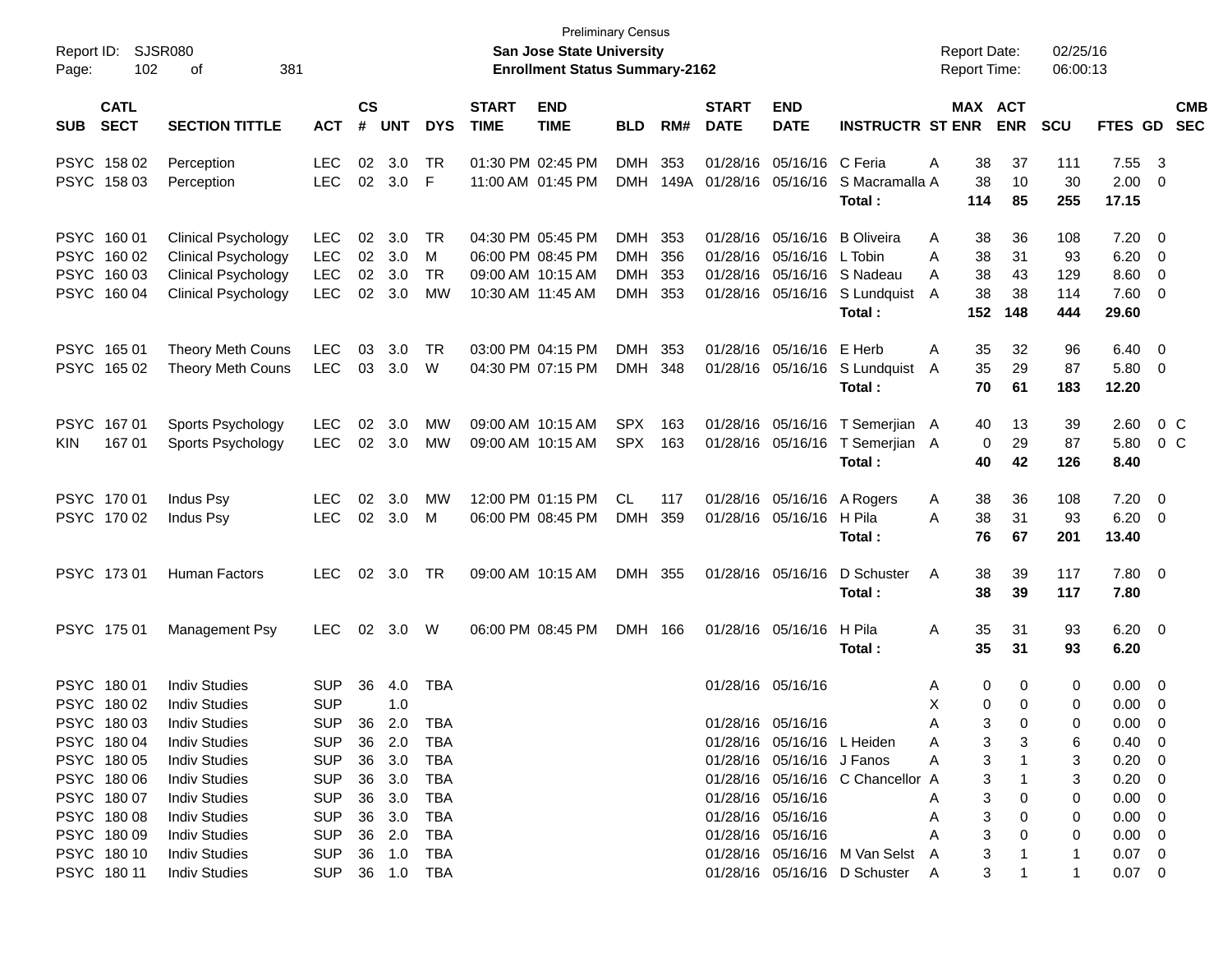|            | <b>Preliminary Census</b><br>SJSR080<br><b>San Jose State University</b><br><b>Report Date:</b><br>Report ID: |                                    |            |                    |            |            |                             |                                       |            |     |                             |                             |                         |                     |     |                       |                      |                |                          |
|------------|---------------------------------------------------------------------------------------------------------------|------------------------------------|------------|--------------------|------------|------------|-----------------------------|---------------------------------------|------------|-----|-----------------------------|-----------------------------|-------------------------|---------------------|-----|-----------------------|----------------------|----------------|--------------------------|
| Page:      | 103                                                                                                           | 381<br>of                          |            |                    |            |            |                             | <b>Enrollment Status Summary-2162</b> |            |     |                             |                             |                         | <b>Report Time:</b> |     |                       | 02/25/16<br>06:00:13 |                |                          |
| <b>SUB</b> | <b>CATL</b><br><b>SECT</b>                                                                                    | <b>SECTION TITTLE</b>              | ACT        | $\mathsf{cs}$<br># | <b>UNT</b> | <b>DYS</b> | <b>START</b><br><b>TIME</b> | <b>END</b><br><b>TIME</b>             | <b>BLD</b> | RM# | <b>START</b><br><b>DATE</b> | <b>END</b><br><b>DATE</b>   | <b>INSTRUCTR ST ENR</b> |                     |     | MAX ACT<br><b>ENR</b> | SCU                  | <b>FTES GD</b> | <b>CMB</b><br><b>SEC</b> |
|            |                                                                                                               |                                    |            |                    |            |            |                             |                                       |            |     |                             |                             |                         |                     |     |                       |                      |                |                          |
|            | PSYC 18012                                                                                                    | <b>Indiv Studies</b>               | <b>SUP</b> | 36                 | 3.0        | <b>TBA</b> |                             |                                       |            |     | 01/28/16                    | 05/16/16                    |                         | A                   | 3   | 0                     | 0                    | 0.00           | 0                        |
|            | PSYC 180 15                                                                                                   | <b>Indiv Studies</b>               | <b>SUP</b> | 36                 | 2.0        | <b>TBA</b> |                             |                                       |            |     | 01/28/16                    | 05/16/16                    | C Chancellor A          |                     | 3   | 1                     | 2                    | 0.13           | 0                        |
|            | PSYC 180 20                                                                                                   | <b>Indiv Studies</b>               | <b>SUP</b> | 36                 | 2.0        | <b>TBA</b> |                             |                                       |            |     | 01/28/16                    | 05/16/16                    | M Van Selst A           |                     | 3   | $\mathbf{1}$          | 2                    | 0.13           | 0                        |
|            | PSYC 180 21                                                                                                   | <b>Indiv Studies</b>               | <b>SUP</b> | 36                 | 2.0        | <b>TBA</b> |                             |                                       |            |     | 01/28/16                    | 05/16/16                    |                         | A                   | 3   | 0                     | 0                    | 0.00           | 0                        |
|            | PSYC 180 31                                                                                                   | <b>Indiv Studies</b>               | <b>SUP</b> | 36                 | 2.0        | <b>TBA</b> |                             |                                       |            |     |                             | 01/28/16 05/16/16           |                         | A                   | 3   | 0                     | 0                    | 0.00           | 0                        |
|            |                                                                                                               |                                    |            |                    |            |            |                             |                                       |            |     |                             |                             | Total:                  |                     | 42  | 9                     | 18                   | 1.20           |                          |
|            | PSYC 184 01                                                                                                   | Directed Reading                   | <b>SUP</b> | 36                 | 4.0        | <b>TBA</b> |                             |                                       |            |     | 01/28/16                    | 05/16/16                    |                         | A                   | 0   | 0                     | 0                    | 0.00           | 0                        |
|            | PSYC 184 02                                                                                                   | Directed Reading                   | <b>SUP</b> | 36                 | 1.0        | <b>TBA</b> |                             |                                       |            |     | 01/28/16                    | 05/16/16                    |                         | A                   | 3   | 0                     | 0                    | 0.00           | 0                        |
|            | PSYC 184 10                                                                                                   | Directed Reading                   | <b>SUP</b> | 36                 | 1.0        | <b>TBA</b> |                             |                                       |            |     | 01/28/16                    | 05/16/16                    |                         | A                   | 3   | 0                     | 0                    | 0.00           | 0                        |
|            | PSYC 184 14                                                                                                   | Directed Reading                   | <b>SUP</b> | 36                 | 2.0        | <b>TBA</b> |                             |                                       |            |     | 01/28/16                    | 05/16/16                    |                         | A                   | 3   | 0                     | 0                    | 0.00           | 0                        |
|            | PSYC 184 15                                                                                                   | Directed Reading                   | <b>SUP</b> | 36                 | 2.0        | <b>TBA</b> |                             |                                       |            |     | 01/28/16                    | 05/16/16                    |                         | Α                   | 3   | 0                     | 0                    | 0.00           | 0                        |
|            | PSYC 184 16                                                                                                   | Directed Reading                   | <b>SUP</b> | 36                 | 4.0        | <b>TBA</b> |                             |                                       |            |     | 01/28/16                    | 05/16/16                    |                         | Α                   | 3   | 0                     | 0                    | 0.00           | 0                        |
|            | PSYC 184 17                                                                                                   | Directed Reading                   | <b>SUP</b> | 36                 | 3.0        | <b>TBA</b> |                             |                                       |            |     | 01/28/16                    | 05/16/16                    | S Del Chiaro A          |                     | 5   | 4                     | 12                   | 0.80           | 0                        |
|            | PSYC 184 18                                                                                                   | Directed Reading                   | <b>SUP</b> | 36                 | 3.0        | <b>TBA</b> |                             |                                       |            |     | 01/28/16                    | 05/16/16                    | A Asuncion              | A                   | 5   | 1                     | 3                    | 0.20           | 0                        |
|            |                                                                                                               |                                    |            |                    |            |            |                             |                                       |            |     |                             |                             | Total:                  |                     | 25  | 5                     | 15                   | 1.00           |                          |
|            | PSYC 186 01                                                                                                   | Psych Field Wk                     | <b>SUP</b> | 36                 | 4.0        | <b>TBA</b> |                             |                                       |            |     |                             | 01/28/16 05/16/16           |                         | A                   | 0   | 0                     | 0                    | 0.00           | 0                        |
|            | PSYC 186 02                                                                                                   | Psych Field Wk                     | <b>SUP</b> | 36                 | 1.0        | <b>TBA</b> |                             |                                       |            |     | 01/28/16                    | 05/16/16                    |                         | A                   | 3   | 0                     | 0                    | 0.00           | 0                        |
|            | PSYC 186 03                                                                                                   | Psych Field Wk                     | <b>SUP</b> | 36                 | 2.0        | <b>TBA</b> |                             |                                       |            |     | 01/28/16                    | 05/16/16                    | M Hosoda                | Α                   | 3   | 1                     | 2                    | 0.13           | 0                        |
|            | PSYC 186 04                                                                                                   | Psych Field Wk                     | <b>SUP</b> | 36                 | 3.0        | <b>TBA</b> |                             |                                       |            |     | 01/28/16                    | 05/16/16                    | A Prins                 | A                   | 3   | 1                     | 3                    | 0.20           | 0                        |
|            | PSYC 186 05                                                                                                   | Psych Field Wk                     | <b>SUP</b> | 36                 | 4.0        | <b>TBA</b> |                             |                                       |            |     |                             | 01/28/16 05/16/16 A Prins   |                         | A                   | 5   | 1                     | 4                    | 0.27           | 0                        |
|            |                                                                                                               |                                    |            |                    |            |            |                             |                                       |            |     |                             |                             | Total:                  |                     | 14  | 3                     | 9                    | 0.60           |                          |
|            | PSYC 190 01                                                                                                   | Current Issues Capst SEM 05        |            |                    | 3.0        | MW         |                             | 09:00 AM 10:15 AM                     | CL         | 243 | 01/28/16                    | 05/16/16                    | S Torabian-B A          |                     | 22  | 22                    | 66                   | 4.40           | 0                        |
|            | PSYC 190 02                                                                                                   | Current Issues Capst SEM           |            | 05                 | 3.0        | M          |                             | 04:30 PM 07:15 PM                     | DMH        | 347 | 01/28/16                    | 05/16/16 J Fanos            |                         | A                   | 22  | 28                    | 84                   | 5.60           | 0                        |
|            | PSYC 190 03                                                                                                   | Current Issues Capst SEM           |            | 05                 | 3.0        | W          |                             | 04:30 PM 07:15 PM                     | DMH 347    |     | 01/28/16                    | 05/16/16 J Fanos            |                         | A                   | 22  | 27                    | 81                   | 5.40           | 0                        |
|            | PSYC 190 04                                                                                                   | Current Issues Capst SEM           |            | 05                 | 3.0        | TR         |                             | 10:30 AM 11:45 AM                     | DMH 347    |     | 01/28/16                    | 05/16/16                    | C Chancellor A          |                     | 22  | 27                    | 81                   | 5.40           | 0                        |
|            | PSYC 190 05                                                                                                   | Current Issues Capst SEM           |            | 05                 | 3.0        | TR         |                             | 01:30 PM 02:45 PM                     | CL         | 243 | 01/28/16                    | 05/16/16 A Caffrey          |                         | A                   | 22  | 26                    | 78                   | 5.20           | 0                        |
|            | PSYC 190 06                                                                                                   | Current Issues Capst SEM 05 3.0    |            |                    |            | TR         |                             | 03:00 PM 04:15 PM                     | DMH 347    |     |                             | 01/28/16 05/16/16 A Caffrey |                         | A                   | 22  | 24                    | 72                   | 4.80           | 0                        |
|            | PSYC 190 07                                                                                                   | Current Issues Capst SEM 05 3.0 MW |            |                    |            |            |                             | 01:30 PM 02:45 PM DMH 347             |            |     |                             | 01/28/16 05/16/16 S Duh     |                         | Α                   | 22  | 26                    | 78                   | 5.20           | $\mathbf 0$              |
|            | PSYC 190 08                                                                                                   | Current Issues Capst SEM 05 3.0 MW |            |                    |            |            |                             | 03:00 PM 04:15 PM CL                  |            | 117 |                             | 01/28/16 05/16/16 J Maletis |                         | A                   | 22  | 22                    | 66                   | 4.40           | - 0                      |
|            |                                                                                                               |                                    |            |                    |            |            |                             |                                       |            |     |                             |                             | Total:                  |                     | 176 | 202                   | 606                  | 40.40          |                          |
|            | PSYC 191 01                                                                                                   | Psych of Prejudice                 | LEC        |                    | 02 3.0     | TBA        |                             |                                       |            |     |                             | 01/28/16 05/16/16           |                         | A                   | 38  | 38                    | 114                  | 7.60           | - 0                      |
|            | PSYC 191 02                                                                                                   | Psych of Prejudice                 | <b>LEC</b> |                    | 02 3.0     | <b>TBA</b> |                             |                                       |            |     |                             | 01/28/16 05/16/16           |                         | Α                   | 38  | 34                    | 102                  | 6.80           | 0                        |
|            | PSYC 191 03                                                                                                   | Psych of Prejudice                 | <b>LEC</b> |                    | 02 3.0     | R          |                             | 06:00 PM 08:45 PM                     | DMH 356    |     |                             | 01/28/16 05/16/16 L Tinson  |                         | Α                   | 38  | 26                    | 78                   | 5.20           | 0                        |
|            | PSYC 191 04                                                                                                   | Psych of Prejudice                 | <b>LEC</b> |                    | 02 3.0     | МW         |                             | 09:00 AM 10:15 AM                     | DMH 355    |     |                             | 01/28/16 05/16/16 N Rattan  |                         | Α                   | 38  | 40                    | 120                  | 8.00           | 0                        |
|            | PSYC 191 05                                                                                                   | Psych of Prejudice                 | <b>LEC</b> |                    | 02 3.0     | TR         |                             | 10:30 AM 11:45 AM                     | DMH 359    |     |                             | 01/28/16 05/16/16 N Rattan  |                         | Α                   | 38  | 39                    | 117                  | 7.85           | $\overline{\mathbf{1}}$  |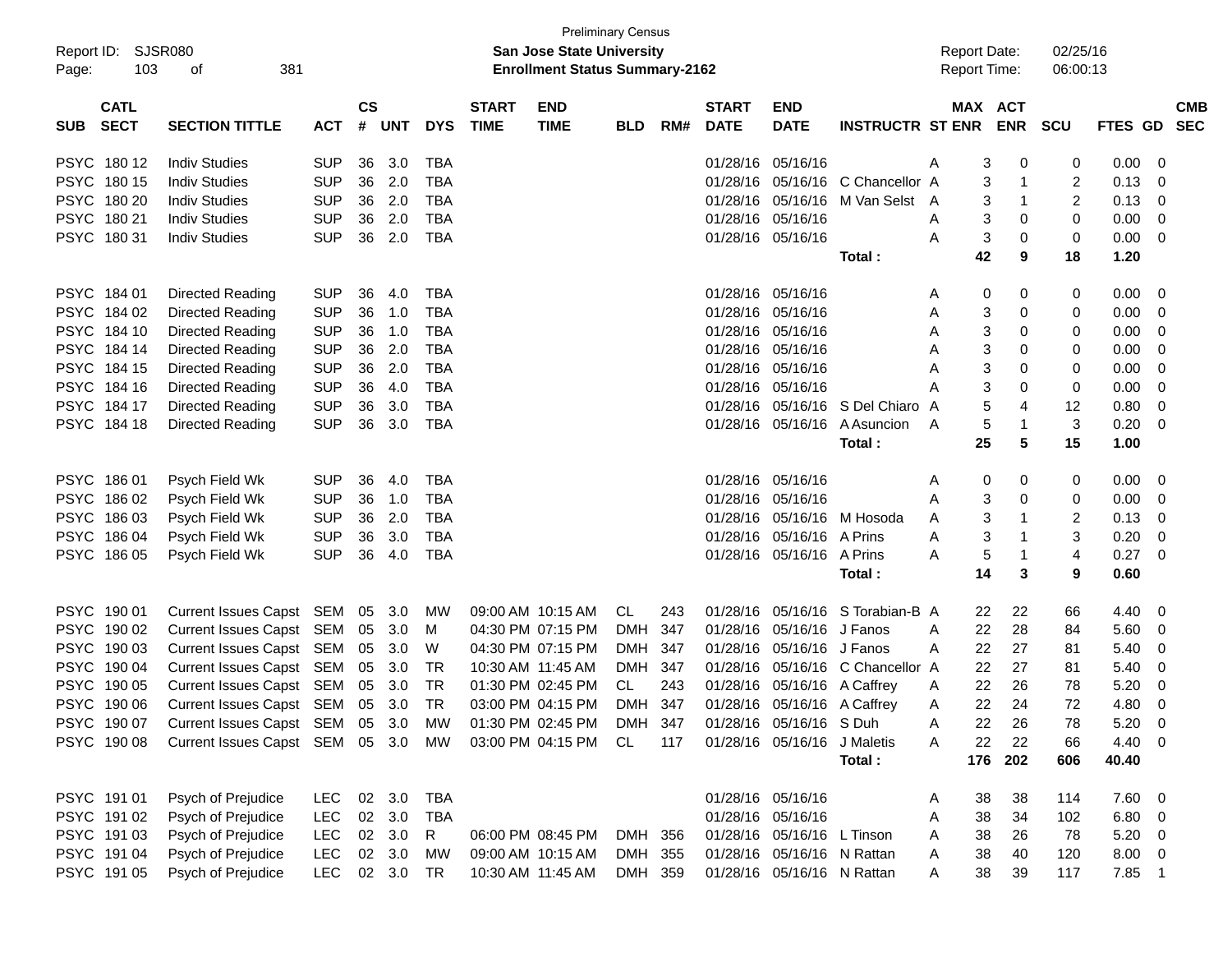| Page:       | Report ID: SJSR080<br>104                                | 381<br>of                                                                                     |                                                      |                      |                          |                                               |                             | <b>Preliminary Census</b><br>San Jose State University<br><b>Enrollment Status Summary-2162</b> |            |     |                             |                                                                    |                                                                     | <b>Report Date:</b><br><b>Report Time:</b>                          |                                                                           | 02/25/16<br>06:00:13  |                                                                |            |
|-------------|----------------------------------------------------------|-----------------------------------------------------------------------------------------------|------------------------------------------------------|----------------------|--------------------------|-----------------------------------------------|-----------------------------|-------------------------------------------------------------------------------------------------|------------|-----|-----------------------------|--------------------------------------------------------------------|---------------------------------------------------------------------|---------------------------------------------------------------------|---------------------------------------------------------------------------|-----------------------|----------------------------------------------------------------|------------|
| <b>SUB</b>  | <b>CATL</b><br><b>SECT</b>                               | <b>SECTION TITTLE</b>                                                                         | <b>ACT</b>                                           | $\mathsf{cs}$<br>#   | <b>UNT</b>               | <b>DYS</b>                                    | <b>START</b><br><b>TIME</b> | <b>END</b><br><b>TIME</b>                                                                       | <b>BLD</b> | RM# | <b>START</b><br><b>DATE</b> | <b>END</b><br><b>DATE</b>                                          | <b>INSTRUCTR ST ENR</b>                                             | MAX ACT                                                             | <b>ENR</b>                                                                | <b>SCU</b>            | FTES GD SEC                                                    | <b>CMB</b> |
|             | PSYC 191 06                                              | Psych of Prejudice                                                                            | <b>LEC</b>                                           | 02                   | 3.0                      | W                                             |                             | 06:00 PM 08:45 PM                                                                               | DMH 353    |     |                             | 01/28/16 05/16/16                                                  | J Ventura<br>Total:                                                 | A<br>38<br>228                                                      | 35<br>212                                                                 | 105<br>636            | $7.00 \t 0$<br>42.45                                           |            |
|             | PSYC 195 01                                              | Honors Sem in Psy                                                                             | SEM 05 3.0                                           |                      |                          | МW                                            |                             | 09:00 AM 10:15 AM                                                                               | DMH 167    |     |                             | 01/28/16 05/16/16                                                  | M Van Selst A<br>Total:                                             | 20<br>20                                                            | 15<br>15                                                                  | 45<br>45              | $3.05$ 1<br>3.05                                               |            |
|             | PSYC 199 01<br>PSYC 199 02<br>PSYC 199 03<br>PSYC 199 04 | Senior Hon Thesis<br>Senior Hon Thesis<br>Senior Hon Thesis<br>Senior Hon Thesis              | <b>SUP</b><br><b>SUP</b><br><b>SUP</b><br><b>SUP</b> | 36<br>36<br>36<br>36 | 3.0<br>3.0<br>3.0<br>3.0 | TBA<br><b>TBA</b><br><b>TBA</b><br><b>TBA</b> |                             |                                                                                                 |            |     | 01/28/16 05/16/16           | 01/28/16 05/16/16 V Carr<br>01/28/16 05/16/16<br>01/28/16 05/16/16 | M Van Selst<br>Total:                                               | 2<br>Α<br>$\overline{2}$<br>А<br>2<br>A<br>$\overline{c}$<br>Α<br>8 | $\Omega$<br>$\mathbf{1}$<br>$\mathbf{1}$<br>$\mathbf 0$<br>$\overline{2}$ | 0<br>3<br>3<br>0<br>6 | $0.00 \t 0$<br>$0.20 \ 0$<br>$0.20 \ 0$<br>$0.00 \t 0$<br>0.40 |            |
|             | PSYC 209 01                                              | Psyc of Contem Fam SEM 05 3.0 M                                                               |                                                      |                      |                          |                                               |                             | 09:00 AM 11:45 AM                                                                               | DMH 308    |     |                             | 01/28/16 05/16/16                                                  | E Klaw<br>Total:                                                    | 12<br>A<br>12                                                       | 11<br>11                                                                  | 33<br>33              | 2.75 11<br>2.75                                                |            |
| PSYC 211 01 |                                                          | Child Psychopathol                                                                            | SEM 05 3.0                                           |                      |                          | R                                             |                             | 12:00 PM 02:45 PM                                                                               | DMH 308    |     |                             | 01/28/16 05/16/16                                                  | S Nadeau<br>Total:                                                  | 12<br>A<br>12                                                       | 11<br>11                                                                  | 33<br>33              | 2.75 11<br>2.75                                                |            |
|             | PSYC 212 01                                              | Life Span Dev                                                                                 | SEM 05 3.0                                           |                      |                          | W                                             |                             | 12:00 PM 02:45 PM                                                                               | DMH 308    |     |                             | 01/28/16 05/16/16                                                  | E Woodhead A<br>Total:                                              | 12<br>12                                                            | 11<br>11                                                                  | 33<br>33              | 2.75 11<br>2.75                                                |            |
|             | PSYC 220 01                                              | Sem Exper Psych                                                                               | SEM 05 3.0                                           |                      |                          | <b>TR</b>                                     |                             | 12:00 PM 01:15 PM                                                                               | DMH 347    |     |                             | 01/28/16 05/16/16                                                  | C Feria<br>Total:                                                   | 10<br>A<br>10                                                       | 8<br>8                                                                    | 24<br>24              | 2.00 8<br>2.00                                                 |            |
|             | PSYC 224B 01                                             | Clin Psych Prac II                                                                            | <b>SUP</b>                                           | 25                   | 3.0                      | TBA                                           |                             |                                                                                                 |            |     |                             | 01/28/16 05/16/16                                                  | E Woodhead A<br>Total:                                              | 12<br>12                                                            | 11<br>11                                                                  | 33<br>33              | 2.75 11<br>2.75                                                |            |
|             | PSYC 225 01                                              | Adv Grp Dynamics                                                                              | SEM 05                                               |                      | 3.0                      | M                                             |                             | 12:00 PM 02:45 PM                                                                               | DMH 308    |     |                             | 01/28/16 05/16/16                                                  | E Klaw<br>Total:                                                    | 12<br>A<br>12                                                       | 11<br>11                                                                  | 33<br>33              | 2.75 11<br>2.75                                                |            |
|             |                                                          | PSYC 230 01 Sem Physio Psych SEM 05 3.0 TR 09:00 AM 10:15 AM DMH 347 01/28/16 05/16/16 V Carr |                                                      |                      |                          |                                               |                             |                                                                                                 |            |     |                             |                                                                    | Total:                                                              | Α<br>10<br>10                                                       | 10<br>10                                                                  | 30<br>30              | $2.45$ 9<br>2.45                                               |            |
|             | PSYC 232 01                                              | Clinical Psychopharm SEM 05 3.0 W                                                             |                                                      |                      |                          |                                               |                             |                                                                                                 |            |     |                             |                                                                    | 09:00 AM 11:45 AM DMH 308 01/28/16 05/16/16 G Callaghan A<br>Total: | 12 <sup>2</sup>                                                     | $-11$<br>12 11                                                            | 33<br>33              | 2.75 11<br>2.75                                                |            |
|             | PSYC 243 01<br>PSYC 243 02                               | Field Wk in Psych<br>Field Wk in Psych                                                        | SEM 06 6.0 TBA<br>SEM 06 3.0 T                       |                      |                          |                                               |                             | 12:00 PM 02:45 PM DMH 308                                                                       |            |     |                             | 01/28/16 05/16/16                                                  | 01/28/16 05/16/16 G Callaghan A<br>Total:                           | 0<br>A<br>12 <sup>°</sup>                                           | $\overline{0}$<br>11<br>12 11                                             | 0<br>33<br>33         | $0.00 \t 0$<br>2.75 11<br>2.75                                 |            |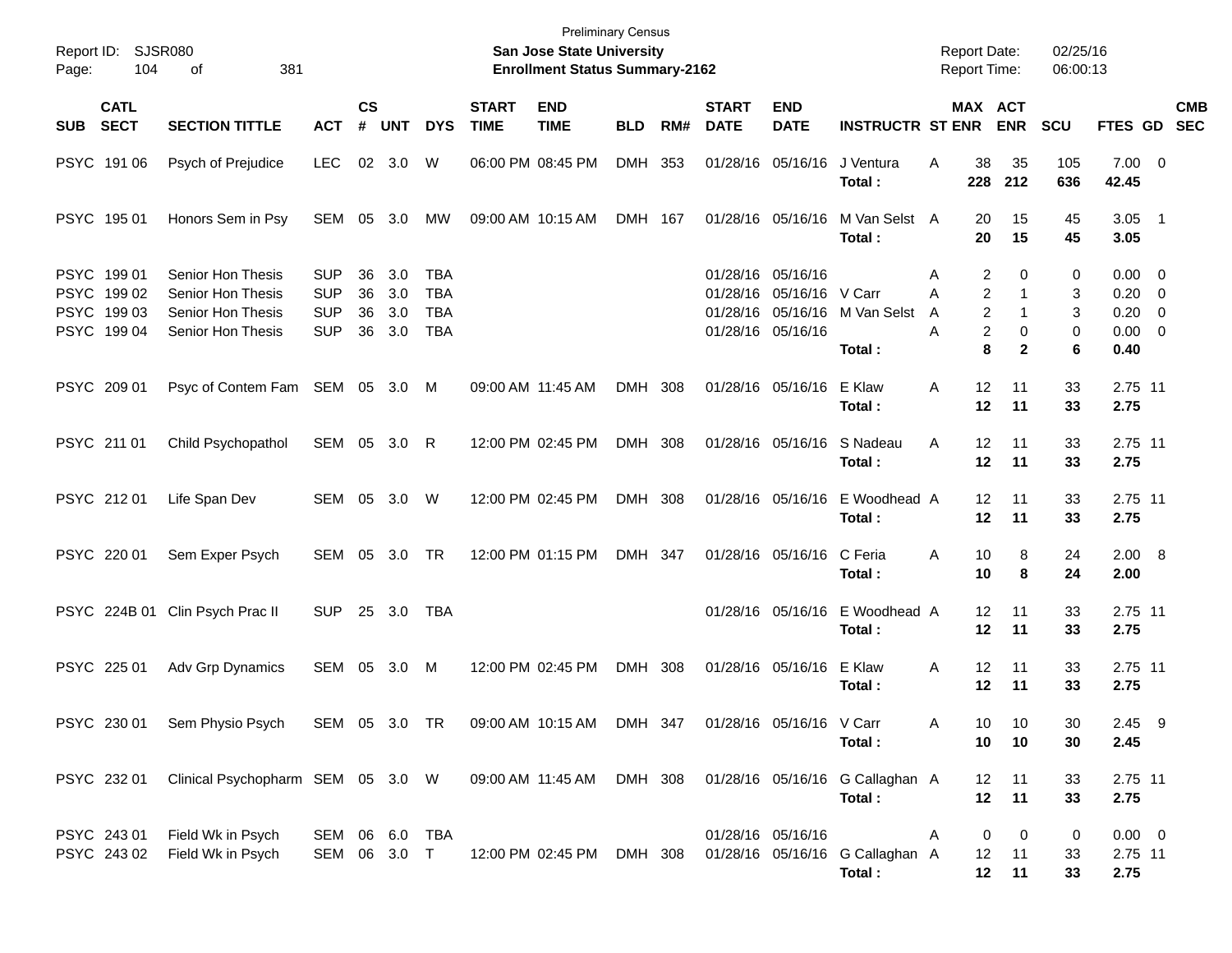| Report ID:<br>Page: | 105                        | SJSR080<br>381<br>οf     |                |               |            |            |                             | <b>Preliminary Census</b><br>San Jose State University<br><b>Enrollment Status Summary-2162</b> |            |     |                             |                            |                                           | <b>Report Date:</b><br><b>Report Time:</b> |                       | 02/25/16<br>06:00:13 |                 |                         |            |
|---------------------|----------------------------|--------------------------|----------------|---------------|------------|------------|-----------------------------|-------------------------------------------------------------------------------------------------|------------|-----|-----------------------------|----------------------------|-------------------------------------------|--------------------------------------------|-----------------------|----------------------|-----------------|-------------------------|------------|
| <b>SUB</b>          | <b>CATL</b><br><b>SECT</b> | <b>SECTION TITTLE</b>    | <b>ACT</b>     | $\mathsf{cs}$ | # UNT      | <b>DYS</b> | <b>START</b><br><b>TIME</b> | <b>END</b><br><b>TIME</b>                                                                       | <b>BLD</b> | RM# | <b>START</b><br><b>DATE</b> | <b>END</b><br><b>DATE</b>  | <b>INSTRUCTR ST ENR</b>                   |                                            | MAX ACT<br><b>ENR</b> | <b>SCU</b>           | FTES GD SEC     |                         | <b>CMB</b> |
| PSYC 249 01         |                            | I/O Psy Field Work       | <b>SUP</b>     |               | 25 3.0     | W          |                             | 06:00 PM 08:45 PM                                                                               | DMH 308    |     |                             |                            | 01/28/16 05/16/16 M Hosoda<br>Total:      | A                                          | 8<br>13<br>13<br>8    | 24<br>24             | 2.00 8<br>2.00  |                         |            |
| PSYC 254 01         |                            | Social Psy Seminar       | SEM 05 3.0     |               |            | TR         |                             | 09:00 AM 10:15 AM                                                                               | DMH 348    |     |                             | 01/28/16 05/16/16          | A Asuncion<br>Total:                      | A                                          | 10<br>8<br>10<br>8    | 24<br>24             | 2.00 8<br>2.00  |                         |            |
| PSYC 258 01         |                            | Methods Psychother       | SEM 06 3.0 T   |               |            |            | 09:00 AM 11:45 AM           |                                                                                                 | DMH 308    |     |                             |                            | 01/28/16 05/16/16 G Callaghan A<br>Total: |                                            | 12<br>11<br>12<br>11  | 33<br>33             | 2.75 11<br>2.75 |                         |            |
| PSYC 260 01         |                            | <b>Crisis Counseling</b> | SEM            |               | 06 3.0     | R          |                             | 09:00 AM 11:45 AM                                                                               | DMH 308    |     |                             | 01/28/16 05/16/16 A Prins  | Total:                                    | A                                          | 12<br>11<br>12<br>11  | 33<br>33             | 2.75 11<br>2.75 |                         |            |
| PSYC 271 01         |                            | Sem App Psy H Res        | SEM 05 3.0     |               |            | MW         |                             | 04:30 PM 05:45 PM                                                                               | DMH 308    |     |                             | 01/28/16 05/16/16 A Rogers | Total:                                    | A                                          | 13<br>12<br>13<br>12  | 36<br>36             | 3.00 12<br>3.00 |                         |            |
| PSYC 293 01         |                            | Org Dev                  | SEM 05 3.0     |               |            | $\top$     |                             | 06:00 PM 08:45 PM                                                                               | DMH 308    |     |                             | 01/28/16 05/16/16          | L Davis<br>Total :                        | A                                          | 10<br>11<br>10<br>11  | 33<br>33             | 2.75 11<br>2.75 |                         |            |
| PSYC 298 01         |                            | <b>Special Prob</b>      | <b>SUP</b>     | 25            | 4.0        | TBA        |                             |                                                                                                 |            |     |                             | 01/28/16 05/16/16          |                                           | Α                                          | 0<br>0                | 0                    | $0.00 \t 0$     |                         |            |
| PSYC 298 02         |                            | Special Prob             | <b>SUP</b>     | 25            | 3.0        | <b>TBA</b> |                             |                                                                                                 |            |     |                             | 01/28/16 05/16/16 A Prins  |                                           | A                                          | 15<br>11              | 33                   | 2.75 11         |                         |            |
| PSYC 298 03         |                            | Special Prob             | <b>SUP</b>     | 25            | 1.0        | <b>TBA</b> |                             |                                                                                                 |            |     |                             | 01/28/16 05/16/16          |                                           | A                                          | 3<br>0                | 0                    | $0.00 \t 0$     |                         |            |
| PSYC 298 05         |                            | Special Prob             | <b>SUP</b>     | 25            | 3.0        | <b>TBA</b> |                             |                                                                                                 |            |     |                             |                            | 01/28/16 05/16/16 C Chancellor A          |                                            | 3<br>3                | 9                    | 0.75            | $\overline{\mathbf{3}}$ |            |
| PSYC 298 09         |                            | Special Prob             | <b>SUP</b>     | 25            | 2.0        | <b>TBA</b> |                             |                                                                                                 |            |     |                             | 01/28/16 05/16/16          |                                           | Α                                          | 3<br>0                | 0                    | $0.00 \t 0$     |                         |            |
| PSYC 298 10         |                            | Special Prob             | <b>SUP</b>     | 25            | 3.0        | <b>TBA</b> |                             |                                                                                                 |            |     |                             | 01/28/16 05/16/16          |                                           | Α                                          | 3<br>0                | 0                    | $0.00 \t 0$     |                         |            |
| PSYC 298 11         |                            | Special Prob             | <b>SUP</b>     | 25            | 3.0        | <b>TBA</b> |                             |                                                                                                 |            |     |                             | 01/28/16 05/16/16          |                                           | A                                          | 3<br>0                | 0                    | $0.00 \t 0$     |                         |            |
| PSYC 298 12         |                            | <b>Special Prob</b>      | <b>SUP</b>     |               | 25 3.0     | <b>TBA</b> |                             |                                                                                                 |            |     |                             | 01/28/16 05/16/16          |                                           | Α                                          | 3<br>0                | 0                    | $0.00 \t 0$     |                         |            |
|                     |                            |                          |                |               |            |            |                             |                                                                                                 |            |     |                             |                            | Total :                                   |                                            | 33<br>14              | 42                   | 3.50            |                         |            |
| PSYC 299 01         |                            | <b>Masters Thesis</b>    | <b>SUP</b>     | 25            | 6.0        | <b>TBA</b> |                             |                                                                                                 |            |     |                             | 01/28/16 05/16/16          |                                           | A                                          | 0<br>0                | 0                    | $0.00 \t 0$     |                         |            |
|                     | PSYC 299 02                | <b>Masters Thesis</b>    | SUP            |               | 25 3.0 TBA |            |                             |                                                                                                 |            |     |                             | 01/28/16 05/16/16 R Rogers |                                           | A                                          | 3                     | 3                    | $0.25$ 1        |                         |            |
|                     | PSYC 299 03                | <b>Masters Thesis</b>    | <b>SUP</b>     |               | 25 3.0 TBA |            |                             |                                                                                                 |            |     |                             |                            | 01/28/16 05/16/16 M Van Selst A           |                                            | 3                     | 3                    | $0.25$ 1        |                         |            |
|                     | PSYC 299 04                | <b>Masters Thesis</b>    | <b>SUP</b>     |               | 25 3.0     | TBA        |                             |                                                                                                 |            |     |                             |                            | 01/28/16 05/16/16 D Schuster A            |                                            | 3                     | 3                    | $0.25$ 1        |                         |            |
| PSYC 299 05         |                            | <b>Masters Thesis</b>    | <b>SUP</b>     |               | 25 3.0     | TBA        |                             |                                                                                                 |            |     |                             | 01/28/16 05/16/16 C Feria  |                                           | A                                          | 3                     |                      | $0.25$ 1        |                         |            |
| PSYC 299 06         |                            | <b>Masters Thesis</b>    | <b>SUP</b>     |               | 25 3.0     | TBA        |                             |                                                                                                 |            |     |                             | 01/28/16 05/16/16 G Feist  |                                           | A                                          | 3                     |                      | $0.25$ 1        |                         |            |
| PSYC 299 07         |                            | <b>Masters Thesis</b>    | <b>SUP</b>     |               | 25 3.0     | TBA        |                             |                                                                                                 |            |     |                             |                            | 01/28/16 05/16/16 S Laraway               | A                                          | 3                     |                      | $0.25$ 1        |                         |            |
| PSYC 299 08         |                            | <b>Masters Thesis</b>    | <b>SUP</b>     |               | 25 3.0     | TBA        |                             |                                                                                                 |            |     |                             |                            | 01/28/16 05/16/16 C Chancellor A          |                                            | 3                     |                      | $0.25$ 1        |                         |            |
| PSYC 299 09         |                            | <b>Masters Thesis</b>    | <b>SUP</b>     |               | 25 6.0     | TBA        |                             |                                                                                                 |            |     |                             | 01/28/16 05/16/16          |                                           | A                                          | 3<br>0                | 0                    | $0.00 \t 0$     |                         |            |
|                     | PSYC 299 18                | <b>Masters Thesis</b>    | SUP 25 2.0 TBA |               |            |            |                             |                                                                                                 |            |     |                             | 01/28/16 05/16/16          |                                           | A                                          | 3<br>0                | 0                    | $0.00 \t 0$     |                         |            |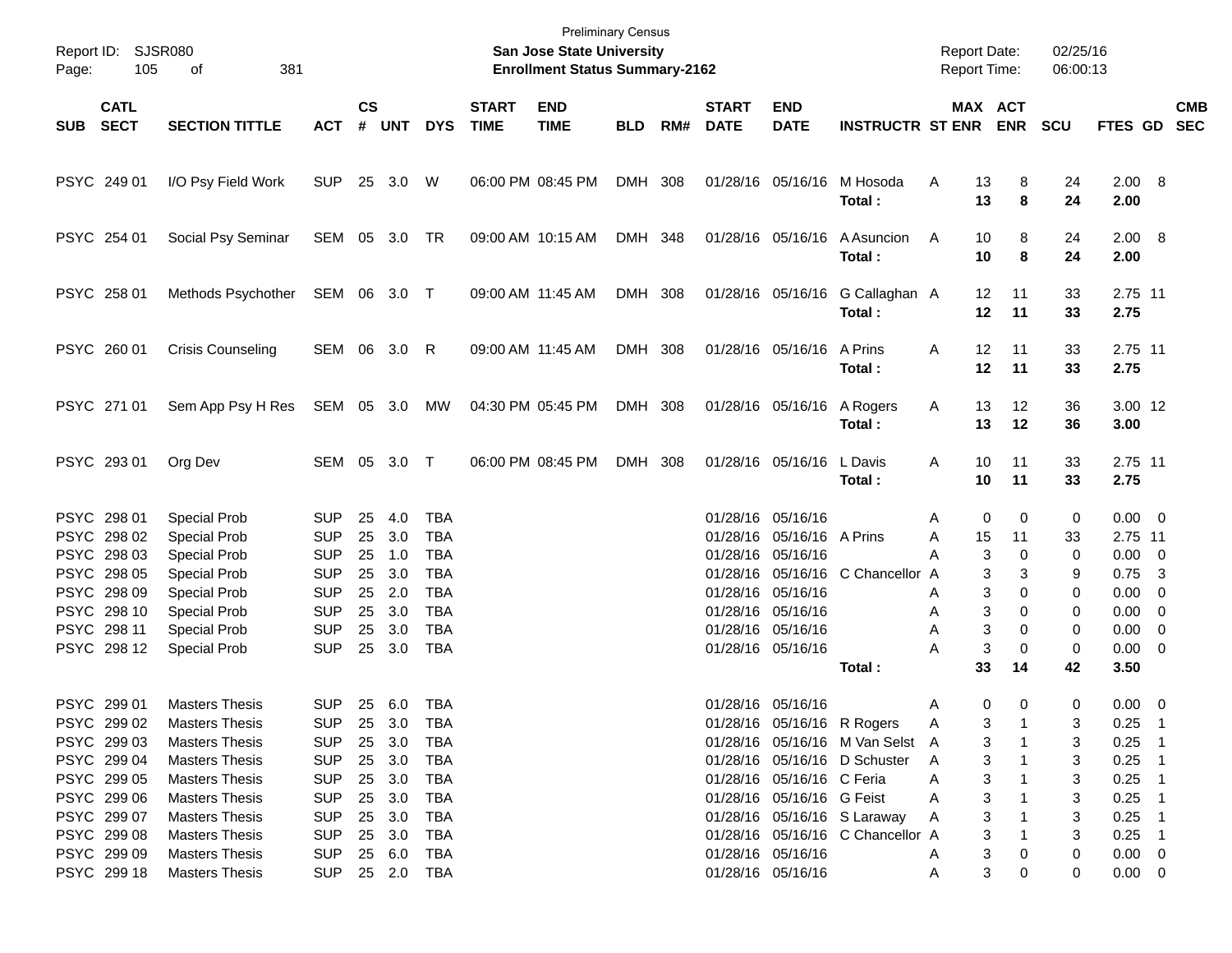| Report ID:<br>Page:         | 106                                       | <b>SJSR080</b><br>381<br>οf                                             |                                        |                |                   |                                 |                             | <b>San Jose State University</b><br><b>Enrollment Status Summary-2162</b> | <b>Preliminary Census</b>           |            |                                           |                                                  |                                                |             | Report Date:<br>Report Time: |                       | 02/25/16<br>06:00:13              |                                     |                                                 |  |
|-----------------------------|-------------------------------------------|-------------------------------------------------------------------------|----------------------------------------|----------------|-------------------|---------------------------------|-----------------------------|---------------------------------------------------------------------------|-------------------------------------|------------|-------------------------------------------|--------------------------------------------------|------------------------------------------------|-------------|------------------------------|-----------------------|-----------------------------------|-------------------------------------|-------------------------------------------------|--|
| <b>SUB</b>                  | <b>CATL</b><br><b>SECT</b>                | <b>SECTION TITTLE</b>                                                   | АСТ                                    | <b>CS</b><br># | <b>UNT</b>        | <b>DYS</b>                      | <b>START</b><br><b>TIME</b> | <b>END</b><br><b>TIME</b>                                                 | <b>BLD</b>                          | RM#        | <b>START</b><br><b>DATE</b>               | <b>END</b><br><b>DATE</b>                        | <b>INSTRUCTR ST ENR</b>                        |             | MAX ACT                      | <b>ENR</b>            | <b>SCU</b>                        | <b>FTES GD</b>                      | <b>CMB</b><br><b>SEC</b>                        |  |
| <b>PSYC</b>                 | PSYC 299 19<br>299 20                     | <b>Masters Thesis</b><br><b>Masters Thesis</b>                          | SUP<br><b>SUP</b>                      | 25<br>25       | 2.0<br>4.0        | <b>TBA</b><br><b>TBA</b>        |                             |                                                                           |                                     |            | 01/28/16<br>01/28/16                      | 05/16/16<br>05/16/16                             |                                                | Α<br>A      | 3<br>3                       | 0<br>0                | 0<br>0                            | 0.00<br>0.00                        | $\mathbf 0$<br>$\mathbf 0$                      |  |
| <b>PSYC</b><br><b>PSYC</b>  | 299 21<br>299 22                          | <b>Masters Thesis</b><br><b>Masters Thesis</b>                          | <b>SUP</b><br><b>SUP</b>               | 25<br>25       | 4.0<br>6.0        | <b>TBA</b><br><b>TBA</b>        |                             |                                                                           |                                     |            | 01/28/16<br>01/28/16                      | 05/16/16<br>05/16/16                             | M Hosoda                                       | A<br>A      | 3<br>3                       | 0<br>$\overline{c}$   | $\mathbf 0$<br>12                 | 0.00<br>1.00                        | $\mathbf 0$<br>$\overline{2}$                   |  |
|                             | PSYC 299 23<br>PSYC 299 24<br>PSYC 299 25 | <b>Masters Thesis</b><br><b>Masters Thesis</b><br><b>Masters Thesis</b> | SUP<br>SUP<br>SUP                      | 25<br>25<br>25 | 6.0<br>6.0<br>1.0 | <b>TBA</b><br><b>TBA</b><br>TBA |                             |                                                                           |                                     |            | 01/28/16<br>01/28/16<br>01/28/16 05/16/16 | 05/16/16<br>05/16/16                             | H Tokunaga                                     | A<br>A<br>A | 3<br>3<br>3                  | 3<br>0<br>$\mathbf 0$ | 18<br>0<br>0                      | 1.50<br>0.00<br>0.00                | 3<br>0<br>$\mathbf 0$                           |  |
|                             | PSYC 299 26<br>PSYC 299 27                | <b>Masters Thesis</b><br><b>Masters Thesis</b>                          | <b>SUP</b><br>SUP                      | 25<br>25       | 6.0<br>1.0        | <b>TBA</b><br>TBA               |                             |                                                                           |                                     |            | 01/28/16<br>01/28/16 05/16/16             | 05/16/16                                         |                                                | A<br>A      | 3<br>3                       | 0<br>$\mathbf 0$      | 0<br>$\mathbf 0$                  | 0.00<br>0.00                        | 0<br>$\mathbf 0$                                |  |
| <b>STAT</b>                 | 95 01                                     | Elem Stat                                                               | <b>LEC</b>                             | 02             | 3.0               | <b>TR</b>                       |                             | 10:30 AM 11:45 AM                                                         | SCI                                 | 164        | 01/28/16                                  | 05/16/16                                         | Total:<br>L Huntsman A                         |             | 54<br>121                    | 12<br>121             | 51<br>363                         | 4.25<br>24.20                       | $\Omega$                                        |  |
| <b>STAT</b><br><b>STAT</b>  | 95 02<br>95 03                            | Elem Stat<br>Elem Stat                                                  | <b>LEC</b><br><b>LEC</b>               | 02<br>02       | 3.0<br>3.0        | MW<br><b>TR</b>                 |                             | 12:00 PM 01:15 PM<br>03:00 PM 04:15 PM                                    | WSQ<br>WSQ 207                      | 207        | 01/28/16<br>01/28/16                      | 05/16/16<br>05/16/16                             | H Tokunaga A<br>S Macramalla A                 |             | 121<br>121                   | 131<br>109            | 393<br>327                        | 26.20<br>21.85                      | 0<br>$\overline{1}$                             |  |
| <b>STAT</b><br><b>STAT</b>  | 95 04<br>95 05                            | Elem Stat<br>Elem Stat                                                  | <b>LEC</b><br><b>LEC</b>               | 02<br>02       | 3.0<br>3.0        | <b>TBA</b><br><b>TR</b>         |                             | 01:30 PM 02:45 PM                                                         | CL.                                 | 224        | 01/28/16<br>01/28/16                      | 05/16/16<br>05/16/16                             | C Kempel<br>S Macramalla A                     | A           | 40<br>40                     | 41<br>42              | 123<br>126                        | 8.20<br>8.45                        | $\mathbf 0$<br>$\overline{1}$                   |  |
| STAT<br><b>STAT</b>         | 95 06<br>95 07                            | Elem Stat<br>Elem Stat                                                  | <b>LEC</b><br><b>LEC</b>               | 02<br>02       | 3.0<br>3.0        | W<br>F                          |                             | 06:00 PM 08:45 PM<br>10:30 AM 01:15 PM                                    | <b>DMH</b><br>CL.                   | 355<br>117 | 01/28/16                                  | 05/16/16<br>01/28/16 05/16/16                    | E Keneski<br>L Huntsman A<br>Total:            | A           | 40<br>40<br>523              | 40<br>36<br>520       | 120<br>108<br>1560                | 8.00<br>7.25<br>104.15              | $\mathbf 0$<br>$\overline{1}$                   |  |
| STAT                        | 115 01                                    | Interm Stat                                                             | <b>LEC</b>                             | 02             | 3.0               | <b>MW</b>                       |                             | 04:30 PM 05:45 PM                                                         | DMH                                 | 359        | 01/28/16                                  | 05/16/16                                         | M Hosoda                                       | A           | 32                           | 27                    | 81                                | 5.40                                | $\mathbf 0$                                     |  |
| <b>STAT</b><br>STAT<br>STAT | 115 02<br>115 03<br>115 04                | Interm Stat<br>Interm Stat<br><b>Interm Stat</b>                        | <b>LEC</b><br><b>LEC</b><br><b>LEC</b> | 02<br>02<br>02 | 3.0<br>3.0<br>3.0 | TR<br><b>TR</b><br><b>MW</b>    |                             | 10:30 AM 11:45 AM<br>01:30 PM 02:45 PM<br>09:00 AM 10:15 AM               | <b>DMH</b><br><b>DMH</b><br>DMH 353 | 348<br>348 | 01/28/16<br>01/28/16                      | 05/16/16<br>05/16/16<br>01/28/16 05/16/16        | D Schuster<br>P Cravalho<br><b>G</b> Starkey   | A<br>A<br>A | 32<br>32<br>32               | 35<br>31<br>27        | 105<br>93<br>81                   | 7.05<br>6.20<br>5.50                | $\overline{1}$<br>$\mathbf 0$<br>$\overline{2}$ |  |
|                             |                                           |                                                                         |                                        |                |                   |                                 |                             |                                                                           |                                     |            |                                           |                                                  | Total:                                         |             | 128                          | 120                   | 360                               | 24.15                               |                                                 |  |
| STAT                        | 235 01                                    | <b>Multivar Analysis</b>                                                | SEM                                    | 05             | 3.0               | MW                              |                             | 03:00 PM 04:15 PM                                                         | DMH 347                             |            | 01/28/16                                  | 05/16/16                                         | H Tokunaga A<br><b>Total :</b>                 |             | 25<br>25                     | 19<br>19              | 57<br>57                          | 4.75 19<br>4.75                     |                                                 |  |
|                             | <b>Department :</b>                       | <b>Psychology</b>                                                       |                                        |                |                   |                                 |                             |                                                                           |                                     |            |                                           | <b>Lower Division:</b><br><b>Upper Division:</b> | Department Total:<br><b>Graduate Division:</b> |             | 4967<br>1215<br>3466<br>286  | 1182<br>3316<br>201   | 4699 13517<br>3546<br>9353<br>618 | 912.48<br>236.60<br>624.43<br>51.45 |                                                 |  |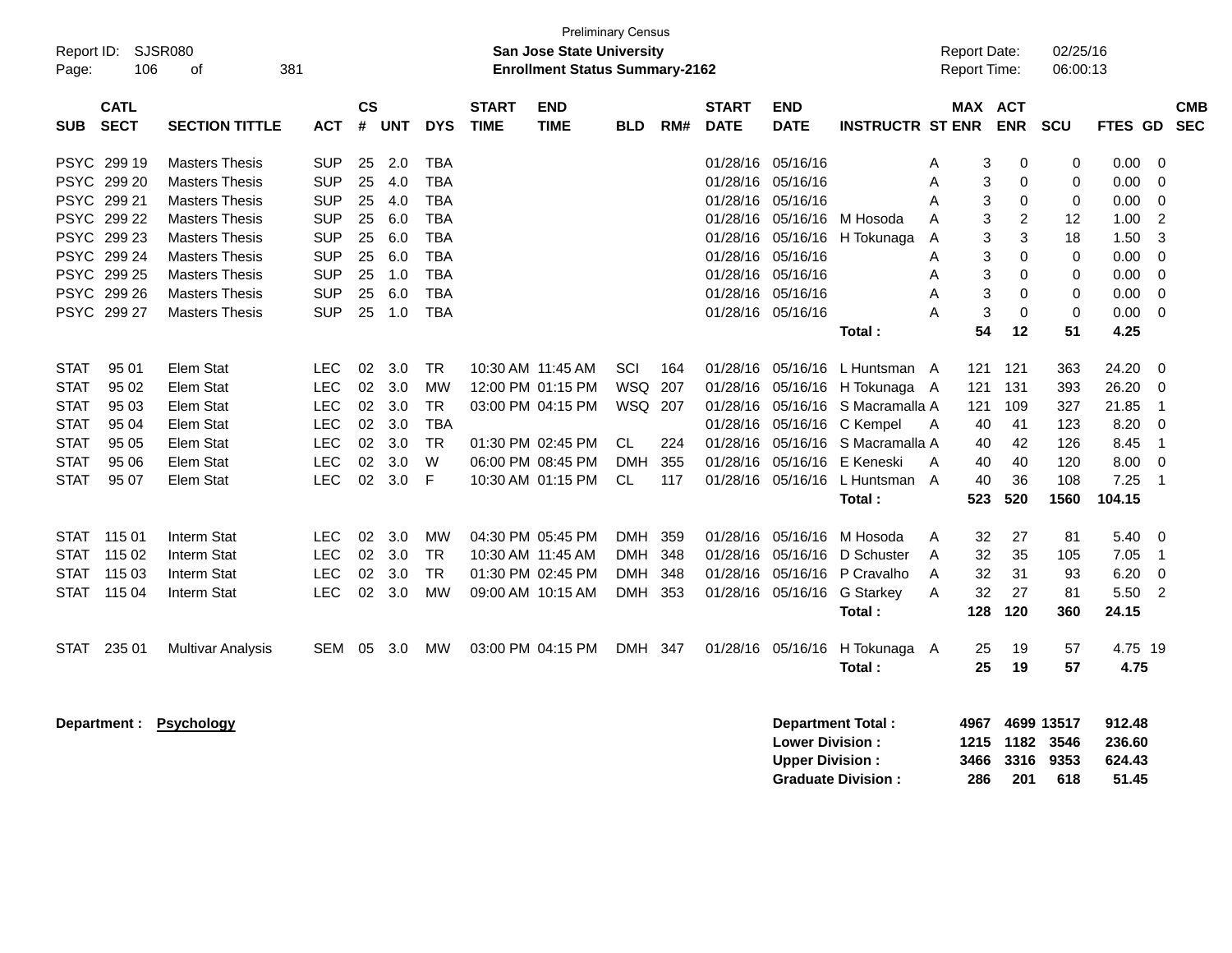| Report ID:     |                            | SJSR080                                                                                 |                |                    |            |            |                             | <b>Preliminary Census</b><br><b>San Jose State University</b> |            |     |                             |                           |                         |   | <b>Report Date:</b> |                       | 02/25/16     |                        |     |                          |
|----------------|----------------------------|-----------------------------------------------------------------------------------------|----------------|--------------------|------------|------------|-----------------------------|---------------------------------------------------------------|------------|-----|-----------------------------|---------------------------|-------------------------|---|---------------------|-----------------------|--------------|------------------------|-----|--------------------------|
| Page:          | 107                        | 381<br>οf                                                                               |                |                    |            |            |                             | <b>Enrollment Status Summary-2162</b>                         |            |     |                             |                           |                         |   | <b>Report Time:</b> |                       | 06:00:13     |                        |     |                          |
| <b>SUB</b>     | <b>CATL</b><br><b>SECT</b> | <b>SECTION TITTLE</b>                                                                   | <b>ACT</b>     | $\mathsf{cs}$<br># | <b>UNT</b> | <b>DYS</b> | <b>START</b><br><b>TIME</b> | <b>END</b><br><b>TIME</b>                                     | BLD        | RM# | <b>START</b><br><b>DATE</b> | <b>END</b><br><b>DATE</b> | <b>INSTRUCTR ST ENR</b> |   |                     | MAX ACT<br><b>ENR</b> | <b>SCU</b>   | FTES GD                |     | <b>CMB</b><br><b>SEC</b> |
| <b>College</b> |                            | <b>Social Sciences</b>                                                                  |                |                    |            |            |                             |                                                               |            |     |                             |                           |                         |   |                     |                       |              |                        |     |                          |
| Department :   |                            | <b>Social Sciences</b>                                                                  |                |                    |            |            |                             |                                                               |            |     |                             |                           |                         |   |                     |                       |              |                        |     |                          |
| AAS            | 33B 01                     | As Am US Hist/Pol                                                                       | LEC            | 02                 | 3.0        | МW         | 09:00 AM 10:15 AM           |                                                               | <b>ENG</b> | 343 | 01/28/16                    | 05/16/16                  | S Choi                  | Α | 45                  | 42                    | 126          | 8.40                   | 0   |                          |
| AAS            | 33B 02                     | As Am US Hist/Pol                                                                       | <b>LEC</b>     | 02                 | 3.0        | <b>MW</b>  | 09:00 AM 10:15 AM           |                                                               | <b>ENG</b> | 343 | 01/28/16                    | 05/16/16                  | J Franks                | A | 45                  | 44                    | 132          | 8.80                   | 0   |                          |
| AAS            | 33B 03                     | As Am US Hist/Pol                                                                       | <b>LEC</b>     | 02                 | 3.0        | МW         | 10:30 AM 11:45 AM           |                                                               | <b>ENG</b> | 343 | 01/28/16                    | 05/16/16                  | S Choi                  | A | 40                  | 41                    | 123          | 8.20                   | 0   |                          |
| AAS            | 33B 04                     | As Am US Hist/Pol                                                                       | <b>LEC</b>     | 02                 | 3.0        | МW         | 10:30 AM 11:45 AM           |                                                               | <b>ENG</b> | 343 | 01/28/16                    | 05/16/16                  | J Franks                | A | 45                  | 44                    | 132          | 8.80                   | 0   |                          |
| AAS            | 33B 05                     | As Am US Hist/Pol                                                                       | <b>LEC</b>     | 02                 | 3.0        | МW         |                             | 12:00 PM 01:15 PM                                             | <b>ENG</b> | 343 | 01/28/16                    | 05/16/16                  | S Doi                   | A | 45                  | 44                    | 132          | 8.80                   | 0   |                          |
| AAS            | 33B 06                     | As Am US Hist/Pol                                                                       | <b>LEC</b>     | 02                 | 3.0        | МW         |                             | 01:30 PM 02:45 PM                                             | <b>ENG</b> | 343 | 01/28/16                    | 05/16/16                  | S Choi                  | A | 45                  | 45                    | 135          | 9.00                   | 0   |                          |
| AAS            | 33B 07                     | As Am US Hist/Pol                                                                       | <b>LEC</b>     | 02                 | 3.0        | МW         |                             | 01:30 PM 02:45 PM                                             | <b>ENG</b> | 343 | 01/28/16                    | 05/16/16                  | J Franks                | A | 45                  | 45                    | 135          | 9.00                   | 0   |                          |
| AAS            | 33B 08                     | As Am US Hist/Pol                                                                       | <b>LEC</b>     | 02                 | 3.0        | МW         |                             | 03:00 PM 04:15 PM                                             | <b>ENG</b> | 343 | 01/28/16                    | 05/16/16                  | S Choi                  | A | 45                  | 45                    | 135          | 9.00                   | 0   |                          |
| AAS            | 33B 09                     | As Am US Hist/Pol                                                                       | <b>LEC</b>     | 02                 | 3.0        | МW         |                             | 03:00 PM 04:15 PM                                             | <b>ENG</b> | 343 | 01/28/16                    | 05/16/16                  | S Doi                   | A | 45                  | 42                    | 126          | 8.40                   | 0   |                          |
| AAS            | 33B 10                     | As Am US Hist/Pol                                                                       | <b>LEC</b>     | 02                 | 3.0        | <b>TR</b>  |                             | 09:00 AM 10:15 AM                                             | <b>ENG</b> | 343 | 01/28/16                    | 05/16/16                  | V Francisco-            | A | 45                  | 44                    | 132          | 8.80                   | 0   |                          |
| AAS            | 33B 11                     | As Am US Hist/Pol                                                                       | <b>LEC</b>     | 02                 | 3.0        | <b>TR</b>  | 10:30 AM 11:45 AM           |                                                               | <b>ENG</b> | 343 | 01/28/16                    | 05/16/16                  | V Francisco-            | A | 45                  | 45                    | 135          | 9.00                   | 0   |                          |
| AAS            | 33B 12                     | As Am US Hist/Pol                                                                       | <b>LEC</b>     | 02                 | 3.0        | <b>TR</b>  | 10:30 AM 11:45 AM           |                                                               | <b>ENG</b> | 343 | 01/28/16                    | 05/16/16                  | A Yamato                | A | 45                  | 43                    | 129          | 8.60                   | 0   |                          |
| AAS            | 33B 13                     | As Am US Hist/Pol                                                                       | <b>LEC</b>     | 02                 | 3.0        | <b>TR</b>  |                             | 12:00 PM 01:15 PM                                             | <b>ENG</b> | 343 | 01/28/16                    | 05/16/16                  | A Berney                | A | 45                  | 49                    | 147          | 9.80                   | 0   |                          |
| AAS            | 33B 14                     | As Am US Hist/Pol                                                                       | <b>LEC</b>     | 02                 | 3.0        | <b>TR</b>  |                             | 01:30 PM 02:45 PM                                             | <b>ENG</b> | 343 | 01/28/16                    | 05/16/16                  | S Doi                   | A | 45                  | 41                    | 123          | 8.20                   | 0   |                          |
| AAS            | 33B 15                     | As Am US Hist/Pol                                                                       | <b>LEC</b>     | 02                 | 3.0        | <b>TR</b>  |                             | 03:00 PM 04:15 PM                                             | <b>ENG</b> | 343 | 01/28/16                    | 05/16/16                  | A Berney                | A | 45                  | 46                    | 138          | 9.20                   | 0   |                          |
| AAS            | 33B 16                     | As Am US Hist/Pol                                                                       | <b>LEC</b>     | 02                 | 3.0        | <b>TR</b>  |                             | 04:30 PM 05:45 PM                                             | <b>DMH</b> | 163 | 01/28/16                    | 05/16/16                  | A Berney                | A | 45                  | 41                    | 123          | 8.20                   | 0   |                          |
| AAS            | 33B 17                     | As Am US Hist/Pol                                                                       | <b>LEC</b>     | 02                 | 3.0        | R          |                             | 06:00 PM 08:45 PM                                             | CL         | 224 | 01/28/16                    | 05/16/16                  | S Choi                  | A | 45                  | 34                    | 102          | 6.80                   | 0   |                          |
| AAS            | 33B 18                     | As Am US Hist/Pol                                                                       | <b>LEC</b>     | 02                 | 3.0        | Τ          |                             | 06:00 PM 08:45 PM                                             | <b>SH</b>  | 346 | 01/28/16                    | 05/16/16                  | S de Bourbon A          |   | 45                  | 31                    | 93           | 6.20                   | 0   |                          |
|                |                            |                                                                                         |                |                    |            |            |                             |                                                               |            |     |                             |                           | Total:                  |   | 805                 | 766                   | 2298         | 153.20                 |     |                          |
| AAS            | 125 01                     | <b>Filipino Exper</b>                                                                   | <b>LEC</b>     | 02                 | 3.0        | <b>TR</b>  |                             | 03:00 PM 04:15 PM                                             | <b>DMH</b> |     | 226A 01/28/16               | 05/16/16                  | P Chua                  | Α | 40                  | 14                    | 42           | 2.80                   | - 0 |                          |
|                |                            |                                                                                         |                |                    |            |            |                             |                                                               |            |     |                             |                           | Total:                  |   | 40                  | 14                    | 42           | 2.80                   |     |                          |
| AAS            | 175 01                     | Asian Am Comm                                                                           | <b>LEC</b>     | 02                 | 3.0        | <b>TR</b>  |                             | 01:30 PM 02:45 PM                                             | <b>DMH</b> | 161 | 01/28/16 05/16/16           |                           | A Yamato                | Α | 40                  | 36                    | 108          | 7.20                   | - 0 |                          |
|                |                            |                                                                                         |                |                    |            |            |                             |                                                               |            |     |                             |                           | Total:                  |   | 40                  | 36                    | 108          | 7.20                   |     |                          |
| AAS            | 180 01                     | <b>Individual Studies</b>                                                               | <b>SUP</b>     | 36                 | 4.0        | <b>TBA</b> |                             |                                                               |            |     | 01/28/16                    | 05/16/16                  |                         | A | 0                   | 0                     | 0            | 0.00                   | 0   |                          |
| AAS            | 180 31                     | <b>Individual Studies</b>                                                               | <b>SUP</b>     | 36                 | 3.0        | <b>TBA</b> |                             |                                                               |            |     | 01/28/16 05/16/16           |                           |                         | Α | 3                   | 0                     | 0            | 0.00                   | 0   |                          |
|                |                            |                                                                                         |                |                    |            |            |                             |                                                               |            |     |                             |                           | Total:                  |   | 3                   | <sup>0</sup>          | <sup>0</sup> | 0.00                   |     |                          |
|                |                            | AAS 190 01 Internship                                                                   | SUP 36 3.0 TBA |                    |            |            |                             |                                                               |            |     | 01/28/16 05/16/16           |                           |                         | A | 5                   | 0                     | 0            | $0.00 \quad 0$         |     |                          |
|                |                            |                                                                                         |                |                    |            |            |                             |                                                               |            |     |                             |                           | Total:                  |   | 5                   | $\bf{0}$              | 0            | 0.00                   |     |                          |
|                |                            |                                                                                         |                |                    |            |            |                             |                                                               |            |     |                             |                           |                         |   |                     |                       |              |                        |     |                          |
|                |                            | SOCS 100W 01 Writing Workshop                                                           |                |                    |            |            |                             | SEM 04 3.0 MW 04:30 PM 05:45 PM DMH 162 01/28/16 05/16/16     |            |     |                             |                           | D Jones<br>Total:       | A | 25<br>25            | 12<br>12              | 36<br>36     | $2.40 \quad 0$<br>2.40 |     |                          |
|                |                            |                                                                                         |                |                    |            |            |                             |                                                               |            |     |                             |                           |                         |   |                     |                       |              |                        |     |                          |
|                | SOCS 137 01                | CA Hist Soc Sci Pers LEC 02 3.0 TR 12:00 PM 01:15 PM DMH 226A 01/28/16 05/16/16 W Rouse |                |                    |            |            |                             |                                                               |            |     |                             |                           |                         | A | 40                  | 3                     | 9            | $0.60 \t 0 C$          |     |                          |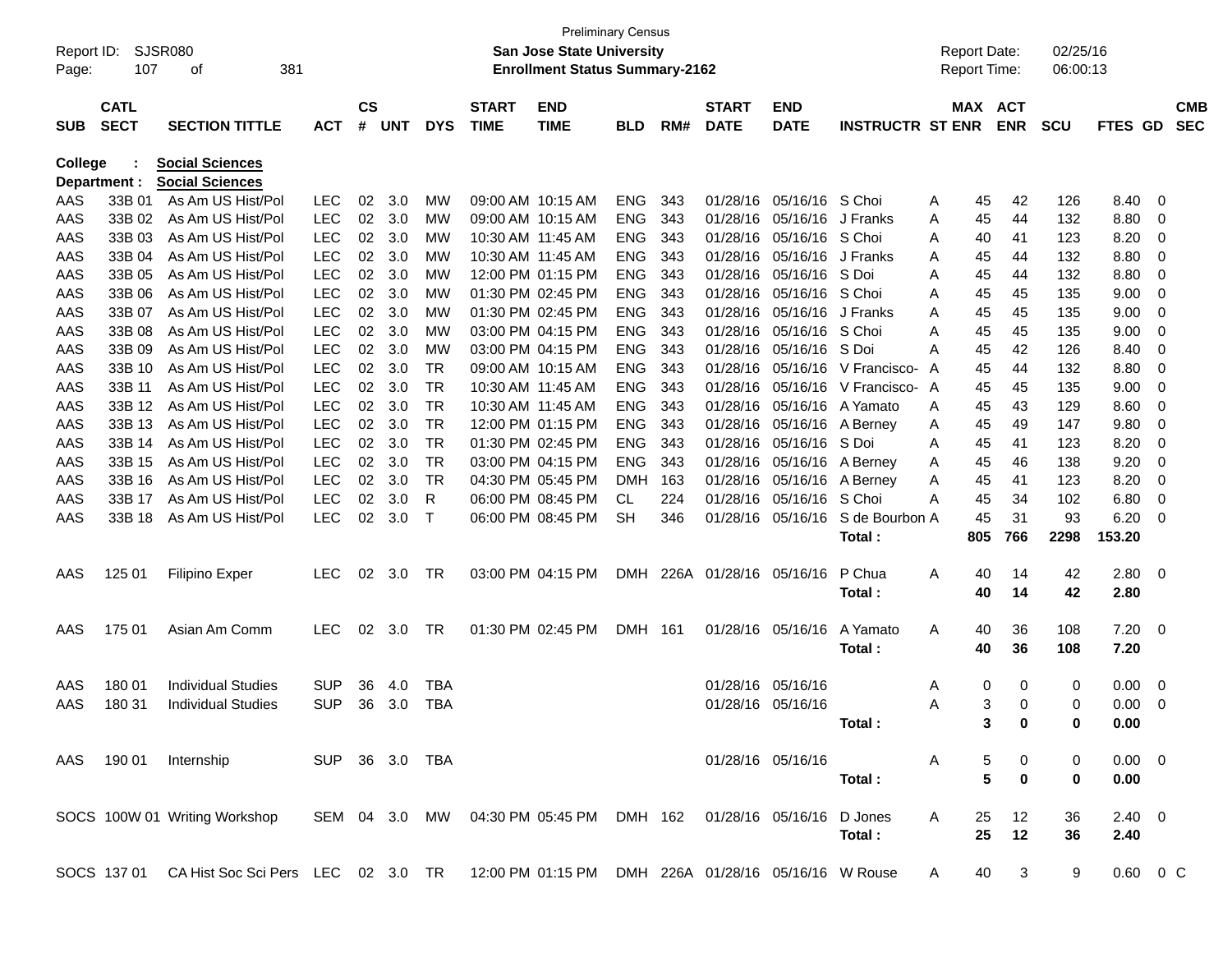| Report ID:<br>108<br>Page:               | SJSR080<br>381<br>οf                       |                   |                    |            |            |                             | <b>Preliminary Census</b><br><b>San Jose State University</b><br><b>Enrollment Status Summary-2162</b> |                |       |                             |                           |                             |   | <b>Report Date:</b><br>Report Time: |                         | 02/25/16<br>06:00:13 |                  |                         |
|------------------------------------------|--------------------------------------------|-------------------|--------------------|------------|------------|-----------------------------|--------------------------------------------------------------------------------------------------------|----------------|-------|-----------------------------|---------------------------|-----------------------------|---|-------------------------------------|-------------------------|----------------------|------------------|-------------------------|
| <b>CATL</b><br><b>SECT</b><br><b>SUB</b> | <b>SECTION TITTLE</b>                      | <b>ACT</b>        | $\mathsf{cs}$<br># | <b>UNT</b> | <b>DYS</b> | <b>START</b><br><b>TIME</b> | <b>END</b><br><b>TIME</b>                                                                              | <b>BLD</b>     | RM#   | <b>START</b><br><b>DATE</b> | <b>END</b><br><b>DATE</b> | <b>INSTRUCTR ST ENR</b>     |   | <b>MAX ACT</b>                      | <b>ENR</b>              | <b>SCU</b>           | FTES GD SEC      | <b>CMB</b>              |
| ANTH 137 01                              | CA Hist Soc Sci Pers                       | LEC               | 02                 | 3.0        | <b>TR</b>  |                             | 12:00 PM 01:15 PM                                                                                      | <b>DMH</b>     |       | 226A 01/28/16               |                           | 05/16/16 W Rouse            | A | 0                                   | 4                       | 12                   | 0.80             | $0\,C$                  |
| HIST 137 01                              | CA Hist Soc Sci Pers                       | <b>LEC</b>        | 02                 | 3.0        | <b>TR</b>  |                             | 12:00 PM 01:15 PM                                                                                      | <b>DMH</b>     |       | 226A 01/28/16               |                           | 05/16/16 W Rouse            | A | 0                                   | $\mathbf 0$             | 0                    | 0.00             | 0 <sup>C</sup>          |
| GEOG 137 01                              | CA Hist Soc Sci Pers                       | <b>LEC</b>        | 02                 | 3.0        | <b>TR</b>  |                             | 12:00 PM 01:15 PM                                                                                      | <b>DMH</b>     |       | 226A 01/28/16               | 05/16/16                  | W Rouse                     | A | 0                                   | 29                      | 87                   | 5.80             | 0 <sup>C</sup>          |
| SOCS 137 02                              | CA Hist Soc Sci Pers                       | <b>LEC</b>        | 02                 | 3.0        | <b>TR</b>  |                             | 03:00 PM 04:15 PM                                                                                      | <b>HGH</b>     | 122   | 01/28/16                    | 05/16/16                  | W Rouse                     | A | 40                                  | 4                       | 12                   | 0.85             | 1 C                     |
| ANTH 137 02                              | CA Hist Soc Sci Pers                       | <b>LEC</b>        | 02                 | 3.0        | <b>TR</b>  |                             | 03:00 PM 04:15 PM                                                                                      | <b>HGH 122</b> |       | 01/28/16                    |                           | 05/16/16 W Rouse            | A | $\mathbf 0$                         | $\mathbf{1}$            | 3                    | 0.20             | $0\,C$                  |
| HIST 137 02                              | CA Hist Soc Sci Pers                       | <b>LEC</b>        | 02                 | 3.0        | <b>TR</b>  |                             | 03:00 PM 04:15 PM                                                                                      | <b>HGH</b>     | 122   | 01/28/16                    | 05/16/16                  | W Rouse                     | Α | 0                                   | $\overline{\mathbf{c}}$ | 6                    | 0.40             | $0\,C$                  |
| GEOG 137 02                              | CA Hist Soc Sci Pers                       | LEC               | 02                 | 3.0        | <b>TR</b>  |                             | 03:00 PM 04:15 PM                                                                                      | <b>HGH 122</b> |       |                             | 01/28/16 05/16/16         | W Rouse                     | Α | 0                                   | 6                       | 18                   | 1.20             | 0 <sup>C</sup>          |
|                                          |                                            |                   |                    |            |            |                             |                                                                                                        |                |       |                             |                           | Total:                      |   | 80                                  | 49                      | 147                  | 9.85             |                         |
| SOCS 138 01                              | US Hist Soc Sci Pers                       | <b>LEC</b>        | 02                 | 3.0        | W          |                             | 06:00 PM 08:45 PM                                                                                      | <b>DMH</b>     | 227   | 01/28/16                    | 05/16/16                  | W Thowdis                   | A | 40                                  | 6                       | 18                   | 1.20             | $0\,C$                  |
| ANTH 138 01                              | US Hist Soc Sci Pers                       | <b>LEC</b>        | 02                 | 3.0        | W          |                             | 06:00 PM 08:45 PM                                                                                      | <b>DMH</b>     | 227   | 01/28/16                    | 05/16/16                  | W Thowdis                   | A | 0                                   | 3                       | 9                    | 0.60             | 0 <sup>C</sup>          |
| GEOG 138 01                              | US Hist Soc Sci Pers                       | <b>LEC</b>        | 02                 | 3.0        | W          |                             | 06:00 PM 08:45 PM                                                                                      | <b>DMH</b>     | 227   | 01/28/16                    | 05/16/16                  | W Thowdis                   | A | $\mathbf 0$                         | 22                      | 66                   | 4.40             | $0\,C$                  |
| 138 01<br><b>HIST</b>                    | US Hist Soc Sci Pers                       | LEC               | 02                 | 3.0        | W          |                             | 06:00 PM 08:45 PM                                                                                      | DMH 227        |       |                             | 01/28/16 05/16/16         | W Thowdis                   | A | 0                                   | 5                       | 15                   | 1.00             | 0 <sup>C</sup>          |
|                                          |                                            |                   |                    |            |            |                             |                                                                                                        |                |       |                             |                           | Total:                      |   | 40                                  | 36                      | 108                  | 7.20             |                         |
| SOCS 139 01                              | Wrl Hist Soc Sci Per                       | <b>LEC</b>        | 03                 | 3.0        | M          |                             | 06:30 PM 09:15 PM                                                                                      | DMH            | - 162 | 01/28/16                    | 05/16/16                  | J Gonzalez - A              |   | 30                                  | 4                       | 12                   | 0.80             | $0\,$ C                 |
| HIST 139 01                              | Wrl Hist Soc Sci Per                       | <b>LEC</b>        | 03                 | 3.0        | M          |                             | 06:30 PM 09:15 PM                                                                                      | <b>DMH</b>     | 162   | 01/28/16                    |                           | 05/16/16 J Gonzalez - A     |   | 0                                   | 24                      | 72                   | 4.80             | 0 <sup>C</sup>          |
| GEOG 139 01                              | Wrl Hist Soc Sci Per                       | <b>LEC</b>        | 03                 | 3.0        | M          |                             | 06:30 PM 09:15 PM                                                                                      | <b>DMH</b>     | 162   | 01/28/16                    |                           | 05/16/16 J Gonzalez - A     |   | 0                                   | $\overline{4}$          | 12                   | 0.80             | 0 <sup>C</sup>          |
| ANTH 139 01                              | Wrl Hist Soc Sci Per                       | <b>LEC</b>        | 03                 | 3.0        | M          |                             | 06:30 PM 09:15 PM                                                                                      | DMH 162        |       |                             | 01/28/16 05/16/16         | J Gonzalez - A              |   | 0                                   | 0                       | 0                    | 0.00             | 0 <sup>C</sup>          |
|                                          |                                            |                   |                    |            |            |                             |                                                                                                        |                |       |                             |                           | Total:                      |   | 30                                  | 32                      | 96                   | 6.40             |                         |
| SOCS 177 01                              | Soci Education                             | <b>LEC</b>        | 02                 | 3.0        | <b>TR</b>  |                             | 01:30 PM 02:45 PM                                                                                      | <b>HGH 122</b> |       |                             | 01/28/16 05/16/16         | M Alaniz                    | A | 40                                  | 0                       | 0                    | 0.00             | $0\,C$                  |
| 17701<br>SOCI                            | Soci Education                             | <b>LEC</b>        | 02                 | 3.0        | <b>TR</b>  |                             | 01:30 PM 02:45 PM                                                                                      | <b>HGH</b>     | 122   | 01/28/16                    | 05/16/16 M Alaniz         |                             | A | 0                                   | 15                      | 45                   | 3.00             | 0 <sup>C</sup>          |
| SOCS 177 02                              | Soci Education                             | <b>LEC</b>        | 02                 | 3.0        | <b>TR</b>  | 10:30 AM 11:45 AM           |                                                                                                        | DMH            | 226A  | 01/28/16                    | 05/16/16                  | M Alaniz                    | A | 40                                  | $\overline{7}$          | 21                   | 1.40             | 0 <sup>C</sup>          |
| SOCI<br>17702                            | Soci Education                             | <b>LEC</b>        | 02                 | 3.0        | <b>TR</b>  | 10:30 AM 11:45 AM           |                                                                                                        | <b>DMH</b>     |       |                             | 226A 01/28/16 05/16/16    | M Alaniz                    | A | 0                                   | 26                      | 78                   | 5.20             | 0 <sup>C</sup>          |
|                                          |                                            |                   |                    |            |            |                             |                                                                                                        |                |       |                             |                           | Total:                      |   | 80                                  | 48                      | 144                  | 9.60             |                         |
| SOCS 180 01                              | <b>Indiv Studies</b>                       | <b>SUP</b>        | 36                 | 3.0        | TBA        |                             |                                                                                                        |                |       |                             | 01/28/16 05/16/16         |                             | A | 0                                   | 0                       | 0                    | 0.00             | $\overline{\mathbf{0}}$ |
| SOCS 180 31                              | <b>Indiv Studies</b>                       | <b>SUP</b>        | 36                 | 3.0        | <b>TBA</b> |                             |                                                                                                        |                |       |                             | 01/28/16 05/16/16         |                             | Α | 3                                   | 0                       | 0                    | 0.00             | $\overline{\mathbf{0}}$ |
|                                          |                                            |                   |                    |            |            |                             |                                                                                                        |                |       |                             |                           | Total:                      |   | 3                                   | 0                       | 0                    | 0.00             |                         |
| SOCS 185 01                              |                                            |                   |                    | 02 3.0     |            |                             | 12:00 PM 01:15 PM                                                                                      |                |       |                             |                           |                             |   |                                     |                         |                      |                  |                         |
|                                          | Teaching in Diverse<br>Teaching in Diverse | LEC<br><b>LEC</b> |                    |            | МW         |                             |                                                                                                        | BBC            | 120   |                             |                           | 01/28/16 05/16/16 M Pizarro | Α | 30                                  | 8                       | 24                   | 1.65 1 C         |                         |
| 18501<br>MAS                             |                                            |                   |                    | 02 3.0     | MW         |                             | 12:00 PM 01:15 PM                                                                                      | <b>BBC</b> 120 |       |                             |                           | 01/28/16 05/16/16 M Pizarro | A | 0<br>30                             | 22<br>30                | 66<br>90             | 4.40 0 C<br>6.05 |                         |
|                                          |                                            |                   |                    |            |            |                             |                                                                                                        |                |       |                             |                           | Total:                      |   |                                     |                         |                      |                  |                         |
| SOCS 190 01                              | Internship                                 | SUP               |                    | 36 3.0 TBA |            |                             |                                                                                                        |                |       |                             | 01/28/16 05/16/16         |                             | A | 8                                   | 0                       | 0                    | $0.00 \t 0$      |                         |
| SOCS 190 31                              | Internship                                 | <b>SUP</b>        |                    | 36 3.0 TBA |            |                             |                                                                                                        |                |       |                             | 01/28/16 05/16/16         |                             | Α | 3                                   | 0                       | 0                    | $0.00 \t 0$      |                         |
|                                          |                                            |                   |                    |            |            |                             |                                                                                                        |                |       |                             |                           | Total:                      |   | 11                                  | 0                       | 0                    | 0.00             |                         |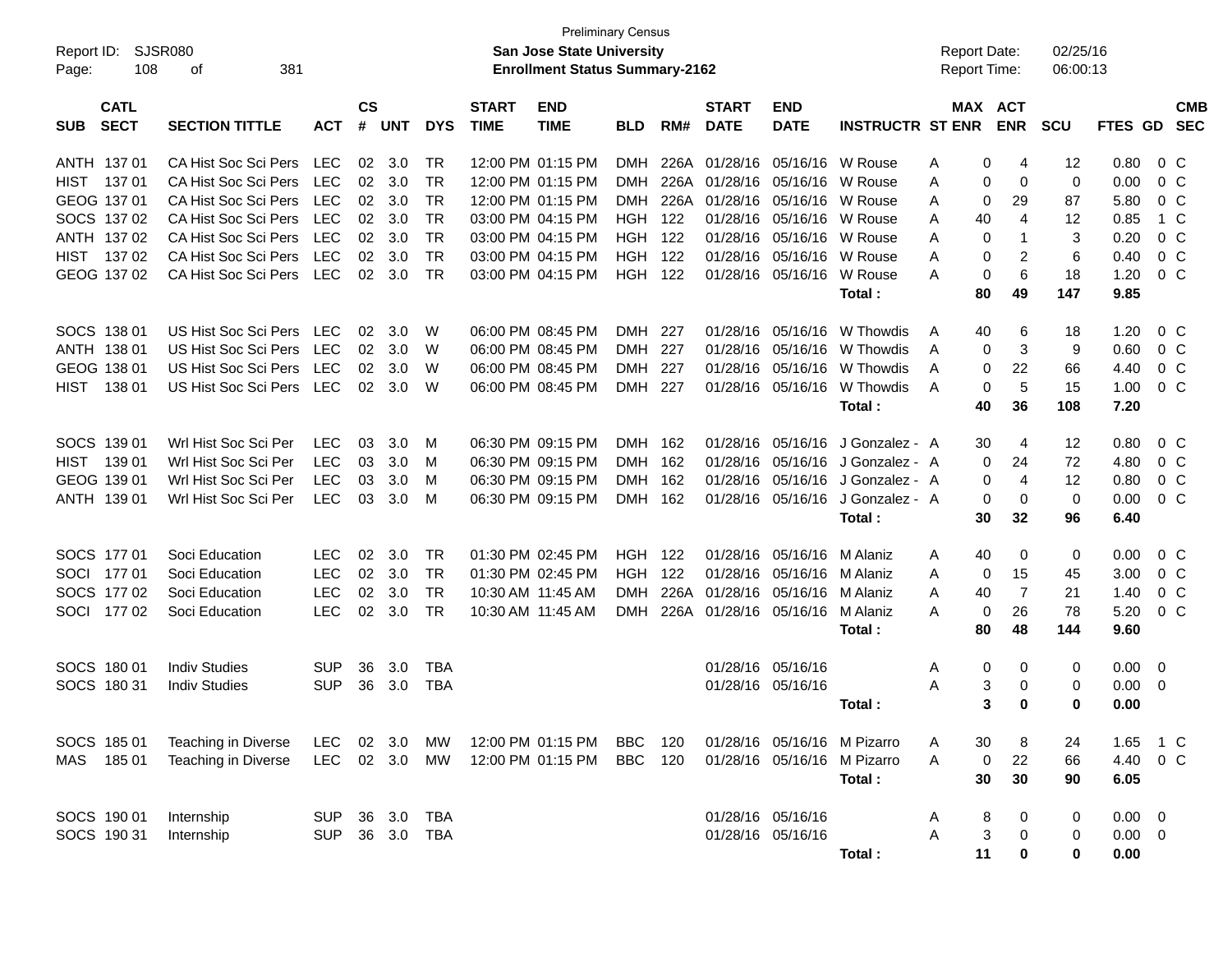| Report ID:<br>109<br>Page:                                                           | SJSR080<br>381<br>оf                                                                                             |                                                      |                      |                             |                                               |                             | <b>San Jose State University</b><br><b>Enrollment Status Summary-2162</b>        | <b>Preliminary Census</b>                    |                          |                                              |                                                                |                                                                                           |                  | <b>Report Date:</b><br><b>Report Time:</b>             | 02/25/16<br>06:00:13                                            |                                       |                                                                                     |                          |
|--------------------------------------------------------------------------------------|------------------------------------------------------------------------------------------------------------------|------------------------------------------------------|----------------------|-----------------------------|-----------------------------------------------|-----------------------------|----------------------------------------------------------------------------------|----------------------------------------------|--------------------------|----------------------------------------------|----------------------------------------------------------------|-------------------------------------------------------------------------------------------|------------------|--------------------------------------------------------|-----------------------------------------------------------------|---------------------------------------|-------------------------------------------------------------------------------------|--------------------------|
| <b>CATL</b><br><b>SECT</b><br><b>SUB</b>                                             | <b>SECTION TITTLE</b>                                                                                            | <b>ACT</b>                                           | $\mathsf{cs}$<br>#   | <b>UNT</b>                  | <b>DYS</b>                                    | <b>START</b><br><b>TIME</b> | <b>END</b><br><b>TIME</b>                                                        | <b>BLD</b>                                   | RM#                      | <b>START</b><br><b>DATE</b>                  | <b>END</b><br><b>DATE</b>                                      | <b>INSTRUCTR ST ENR</b>                                                                   |                  | MAX ACT<br><b>ENR</b>                                  | <b>SCU</b>                                                      | FTES GD                               |                                                                                     | <b>CMB</b><br><b>SEC</b> |
| WOMS 5Q 01                                                                           | Gender Race Media                                                                                                | <b>SEM</b>                                           | 04                   | 3.0                         | MW                                            |                             | 09:00 AM 10:15 AM                                                                | CL.                                          | 111                      | 01/28/16                                     | 05/16/16                                                       | S Gallardo<br>Total:                                                                      | Α                | 30<br>13<br>30<br>13                                   | 39<br>39                                                        | 2.60 0<br>2.60                        |                                                                                     |                          |
| <b>WOMS 1001</b><br><b>WOMS 1002</b>                                                 | Women, Gender &Sex LEC<br>Women, Gender & Sex LEC                                                                |                                                      | 02                   | 3.0<br>$02 \quad 3.0$       | TR<br>TR                                      |                             | 10:30 AM 11:45 AM<br>03:00 PM 04:15 PM                                           | <b>DMH</b><br><b>DMH</b>                     | 162<br>162               | 01/28/16<br>01/28/16                         | 05/16/16<br>05/16/16                                           | S Gerami<br>S Gerami<br>Total:                                                            | A<br>A           | 38<br>32<br>38<br>25<br>76<br>57                       | 96<br>75<br>171                                                 | $6.40 \quad 0$<br>5.05<br>11.45       | $\overline{1}$                                                                      |                          |
| <b>WOMS 2001</b><br>AAS<br>20 01<br><b>WOMS 2002</b><br>AAS<br>20 02                 | Wom of Color in US<br>Wom of Color in US<br>Wom of Color in US<br>Wom of Color in US                             | <b>LEC</b><br>LEC<br>LEC<br>LEC                      | 02<br>02<br>02       | 3.0<br>3.0<br>3.0<br>02 3.0 | <b>TR</b><br>TR<br>W<br>W                     |                             | 12:00 PM 01:15 PM<br>12:00 PM 01:15 PM<br>06:00 PM 08:45 PM<br>06:00 PM 08:45 PM | <b>BBC</b><br><b>BBC</b><br>CL.<br><b>CL</b> | 003<br>003<br>111<br>111 | 01/28/16<br>01/28/16<br>01/28/16<br>01/28/16 | 05/16/16                                                       | 05/16/16 S Gallardo<br>05/16/16 S Gallardo<br>05/16/16 S Gallardo<br>S Gallardo<br>Total: | A<br>A<br>Α<br>A | 38<br>28<br>0<br>13<br>38<br>20<br>0<br>13<br>74<br>76 | 84<br>39<br>60<br>39<br>222                                     | 5.60<br>2.60<br>4.00<br>2.60<br>14.80 | 0 C<br>$0\,$ C<br>$0\,$ C<br>$0\,$ C                                                |                          |
| <b>WOMS 101 01</b><br><b>WOMS 101 02</b>                                             | Study of Women<br>Study of Women                                                                                 | <b>LEC</b><br>LEC                                    | 02                   | 3.0<br>02 3.0               | МW<br>MW                                      |                             | 10:30 AM 11:45 AM<br>01:30 PM 02:45 PM                                           | CL<br><b>CL</b>                              | 111<br>111               | 01/28/16<br>01/28/16                         | 05/16/16<br>05/16/16                                           | S Gallardo<br>S Gallardo<br>Total:                                                        | Α<br>A           | 35<br>33<br>35<br>32<br>70<br>65                       | 99<br>96<br>195                                                 | 6.60<br>6.40<br>13.00                 | $\overline{\mathbf{0}}$<br>$\overline{\mathbf{0}}$                                  |                          |
| <b>WOMS 102 01</b><br><b>WOMS 102 02</b>                                             | Global Women<br>Global Women                                                                                     | <b>LEC</b><br>LEC                                    | 02                   | 3.0<br>02 3.0               | МW<br>МW                                      |                             | 09:00 AM 10:15 AM<br>03:00 PM 04:15 PM                                           | <b>DMH</b><br><b>DMH</b>                     | 162<br>162               | 01/28/16<br>01/28/16                         | 05/16/16                                                       | 05/16/16 A Castillo<br>T Bakhru<br>Total:                                                 | Α<br>A           | 35<br>37<br>35<br>35<br>72<br>70                       | 111<br>105<br>216                                               | $7.40 \quad 0$<br>7.00<br>14.40       | $\overline{\phantom{0}}$                                                            |                          |
| <b>WOMS 169 01</b>                                                                   | <b>Sexuality Body</b>                                                                                            | <b>LEC</b>                                           | 02                   | 3.0                         | МW                                            |                             | 01:30 PM 02:45 PM                                                                | DMH 162                                      |                          |                                              | 01/28/16 05/16/16                                              | T Bakhru<br>Total:                                                                        | Α                | 38<br>18<br>38<br>18                                   | 54<br>54                                                        | 3.65<br>3.65                          | $\overline{\phantom{0}}$                                                            |                          |
| <b>WOMS 180 01</b><br><b>WOMS 180 11</b><br><b>WOMS 180 31</b><br><b>WOMS 180 32</b> | <b>Individual Studies</b><br><b>Individual Studies</b><br><b>Individual Studies</b><br><b>Individual Studies</b> | <b>SUP</b><br><b>SUP</b><br><b>SUP</b><br><b>SUP</b> | 36<br>36<br>36<br>36 | 3.0<br>1.0<br>3.0<br>3.0    | <b>TBA</b><br>TBA<br><b>TBA</b><br><b>TBA</b> |                             |                                                                                  |                                              |                          | 01/28/16<br>01/28/16                         | 01/28/16 05/16/16<br>05/16/16<br>05/16/16<br>01/28/16 05/16/16 | Total :                                                                                   | A<br>Α<br>Α<br>Α | 0<br>0<br>3<br>0<br>3<br>0<br>3<br>0<br>9<br>0         | 0<br>0<br>0<br>0<br>0                                           | 0.00<br>0.00<br>0.00<br>0.00<br>0.00  | $\overline{\phantom{0}}$<br>$\overline{\mathbf{0}}$<br>0<br>$\overline{\mathbf{0}}$ |                          |
| WOMS 190 01<br><b>WOMS 190 11</b>                                                    | Internship<br>Internship                                                                                         | <b>SUP</b><br>SUP 36 1.0 TBA                         | 36                   | 3.0                         | <b>TBA</b>                                    |                             |                                                                                  |                                              |                          |                                              | 01/28/16 05/16/16<br>01/28/16 05/16/16                         | Total:                                                                                    | A<br>A           | 5.<br>0<br>0<br>3<br>8<br>0                            | $\Omega$<br>0<br>0                                              | $0.00 \quad 0$<br>$0.00 \t 0$<br>0.00 |                                                                                     |                          |
| <b>Department : Social Sciences</b>                                                  |                                                                                                                  |                                                      |                      |                             |                                               |                             |                                                                                  |                                              |                          |                                              | <b>Lower Division:</b><br><b>Upper Division:</b>               | <b>Department Total:</b><br><b>Graduate Division:</b>                                     |                  | 1569<br>987<br>582<br>0                                | 1322 3966<br>910 2730<br>412 1236<br>$\mathbf 0$<br>$\mathbf 0$ | 264.60<br>182.05<br>82.55<br>0.00     |                                                                                     |                          |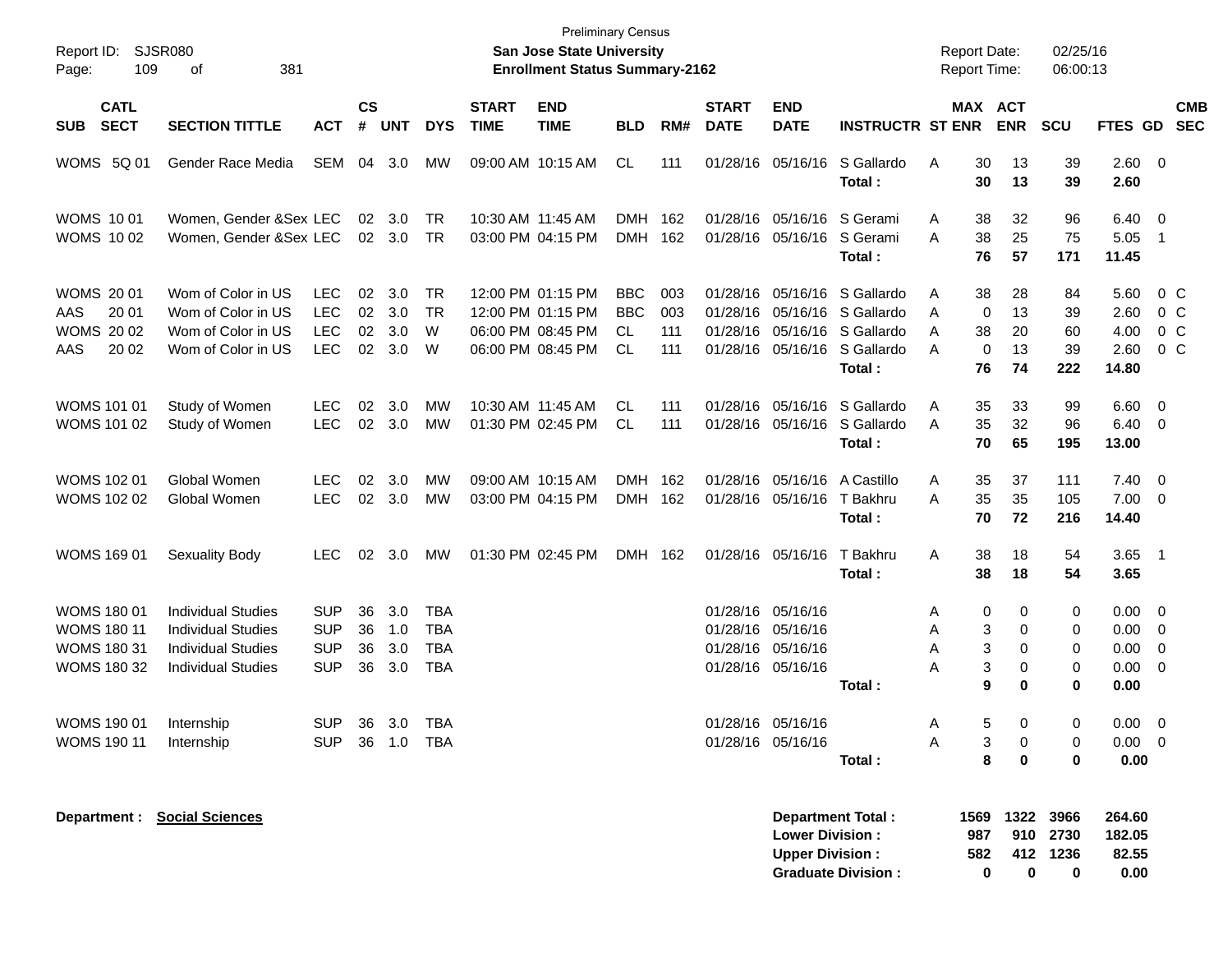| Report ID:<br>Page: | 110                        | SJSR080<br>381<br>оf                                                                  |               |                    |            |            |                             | San Jose State University<br><b>Enrollment Status Summary-2162</b> | <b>Preliminary Census</b> |      |                             |                           |                         | <b>Report Date:</b><br>Report Time: |                | 02/25/16<br>06:00:13 |                |                         |                          |
|---------------------|----------------------------|---------------------------------------------------------------------------------------|---------------|--------------------|------------|------------|-----------------------------|--------------------------------------------------------------------|---------------------------|------|-----------------------------|---------------------------|-------------------------|-------------------------------------|----------------|----------------------|----------------|-------------------------|--------------------------|
| <b>SUB</b>          | <b>CATL</b><br><b>SECT</b> | <b>SECTION TITTLE</b>                                                                 | <b>ACT</b>    | $\mathsf{cs}$<br># | <b>UNT</b> | <b>DYS</b> | <b>START</b><br><b>TIME</b> | <b>END</b><br><b>TIME</b>                                          | <b>BLD</b>                | RM#  | <b>START</b><br><b>DATE</b> | <b>END</b><br><b>DATE</b> | <b>INSTRUCTR ST ENR</b> | MAX ACT                             | <b>ENR</b>     | <b>SCU</b>           | FTES GD        |                         | <b>CMB</b><br><b>SEC</b> |
| <b>College</b>      |                            | <b>Social Sciences</b>                                                                |               |                    |            |            |                             |                                                                    |                           |      |                             |                           |                         |                                     |                |                      |                |                         |                          |
|                     | Department :               | <b>Sociology</b>                                                                      |               |                    |            |            |                             |                                                                    |                           |      |                             |                           |                         |                                     |                |                      |                |                         |                          |
| SOCI                | 1 0 1                      | Intro to Sociology                                                                    | <b>LEC</b>    | 01                 | 3.0        | MW         |                             | 09:00 AM 10:15 AM                                                  | <b>DMH</b>                | 227  |                             | 01/28/16 05/16/16         | M Pasion                | Α<br>40                             | 42             | 126                  | 8.40           | $\overline{0}$          |                          |
| SOCI                | 1 0 2                      | Intro to Sociology                                                                    | <b>LEC</b>    | 01                 | 3.0        | MW         | 10:30 AM 11:45 AM           |                                                                    | <b>DMH</b>                | 227  |                             | 01/28/16 05/16/16         | M Pasion                | Α<br>40                             | 37             | 111                  | 7.40           | 0                       |                          |
| SOCI                | 1 0 3                      | Intro to Sociology                                                                    | <b>LEC</b>    | 01                 | 3.0        | <b>TR</b>  |                             | 10:30 AM 11:45 AM                                                  | WSQ 207                   |      |                             | 01/28/16 05/16/16         | S Murray<br>Total:      | A<br>120<br>200                     | 115<br>194     | 345<br>582           | 23.00<br>38.80 | 0                       |                          |
|                     |                            |                                                                                       |               |                    |            |            |                             |                                                                    |                           |      |                             |                           |                         |                                     |                |                      |                |                         |                          |
| SOCI                | 15 01                      | Stat Ap in Soc Sci                                                                    | LEC           | 03                 | 3.0        | MW         |                             | 01:30 PM 02:45 PM                                                  | <b>DMH</b>                | 231  |                             | 01/28/16 05/16/16         | M Vallerga              | A<br>30                             | 21             | 63                   | 4.20           |                         | $0\,$ C                  |
| <b>SOCS</b>         | 15 01                      | Stat Ap in Soc Sci                                                                    | <b>LEC</b>    | 03                 | 3.0        | MW         |                             | 01:30 PM 02:45 PM                                                  | <b>DMH</b>                | 231  |                             | 01/28/16 05/16/16         | M Vallerga              | 0<br>A                              | 7              | 21                   | 1.40           |                         | $0\,$ C                  |
| SOCI                | 15 02                      | Stat Ap in Soc Sci                                                                    | <b>LEC</b>    | 03                 | 3.0        | <b>TR</b>  |                             | 10:30 AM 11:45 AM                                                  | DMH.                      | 231  |                             | 01/28/16 05/16/16         | M Vallerga              | Α<br>30                             | 23             | 69                   | 4.60           |                         | $0\,$ C                  |
| <b>SOCS</b>         | 15 02                      | Stat Ap in Soc Sci                                                                    | <b>LEC</b>    | 03                 | 3.0        | <b>TR</b>  |                             | 10:30 AM 11:45 AM                                                  | <b>DMH</b>                | 231  |                             | 01/28/16 05/16/16         | M Vallerga              | 0<br>A                              | 6              | 18                   | 1.20           |                         | $0\,$ C                  |
|                     |                            |                                                                                       |               |                    |            |            |                             |                                                                    |                           |      |                             |                           | Total:                  | 60                                  | 57             | 171                  | 11.40          |                         |                          |
| SOCI                | 57 01                      | Community Involve                                                                     | <b>LEC</b>    | 01                 | 3.0        | МW         |                             | 12:00 PM 01:15 PM                                                  | HВ                        | 407  |                             | 01/28/16 05/16/16         | C Cox                   | Α<br>40                             | 35             | 105                  | 7.00           |                         | $0\,$ C                  |
| <b>UNVS</b>         | 57 01                      | Community Involve                                                                     | <b>LEC</b>    | 01                 | 3.0        | MW         |                             | 12:00 PM 01:15 PM                                                  | НB                        | 407  |                             | 01/28/16 05/16/16         | C Cox                   | Α<br>0                              | $\overline{1}$ | 3                    | 0.20           |                         | $0\,$ C                  |
|                     |                            |                                                                                       |               |                    |            |            |                             |                                                                    |                           |      |                             |                           | Total:                  | 40                                  | 36             | 108                  | 7.20           |                         |                          |
| SOCI                | 80 01                      | Social Problems                                                                       | <b>LEC</b>    | 01                 | 3.0        | TR         |                             | 09:00 AM 10:15 AM                                                  | <b>DMH</b>                | 227  |                             | 01/28/16 05/16/16         | D Brook                 | A<br>50                             | 45             | 135                  | 9.00           | 0                       |                          |
| SOCI                | 80 02                      | Social Problems                                                                       | <b>LEC</b>    | 01                 | 3.0        | <b>MW</b>  |                             | 01:30 PM 02:45 PM                                                  | SН                        | 100  |                             | 01/28/16 05/16/16         | V Montes                | 110<br>A                            | 91             | 273                  | 18.20          | 0                       |                          |
| SOCI                | 80 03                      | Social Problems                                                                       | <b>LEC</b>    | 01                 | 3.0        | <b>TR</b>  |                             | 04:30 PM 05:45 PM                                                  | DMH.                      | 227  |                             | 01/28/16 05/16/16         | D Brook                 | 50<br>А                             | 38             | 114                  | 7.60           | 0                       |                          |
|                     |                            |                                                                                       |               |                    |            |            |                             |                                                                    |                           |      |                             |                           | Total:                  | 210                                 | 174            | 522                  | 34.80          |                         |                          |
| SOCI                |                            | 100W 01 Writing Workshop                                                              | <b>SEM</b>    | 04                 | 3.0        | MW         |                             | 09:00 AM 10:15 AM                                                  | <b>DMH</b>                | 226A |                             | 01/28/16 05/16/16         | R Bryant-And A          | 25                                  | 25             | 75                   | 5.00           | $\overline{0}$          |                          |
| SOCI                |                            | 100W 02 Writing Workshop                                                              | <b>SEM</b>    | 04                 | 3.0        | TR         |                             | 12:00 PM 01:15 PM                                                  | <b>DMH</b>                | 231  |                             | 01/28/16 05/16/16         | T Dehaan                | 25<br>A                             | 25             | 75                   | 5.00           | 0                       |                          |
| SOCI                |                            | 100W 03 Writing Workshop                                                              | <b>SEM</b>    | 04                 | 3.0        | MW         |                             | 03:00 PM 04:15 PM                                                  | DMH                       | 231  |                             | 01/28/16 05/16/16         | R Bryant-And A          | 25                                  | 25             | 75                   | 5.00           | 0                       |                          |
| SOCI                |                            | 100W 04 Writing Workshop                                                              | <b>SEM</b>    | 04                 | 3.0        | МW         |                             | 01:30 PM 02:45 PM                                                  | DMH                       | 226A |                             | 01/28/16 05/16/16         | D Jones                 | 25<br>Α                             | 24             | 72                   | 4.80           | 0                       |                          |
| SOCI                |                            | 100W 05 Writing Workshop                                                              | <b>SEM</b>    | 04                 | 3.0        | <b>TR</b>  |                             | 04:30 PM 05:45 PM                                                  | DMH.                      | 162  |                             | 01/28/16 05/16/16         | T Dehaan                | 25<br>Α                             | 25             | 75                   | 5.00           | 0                       |                          |
|                     |                            |                                                                                       |               |                    |            |            |                             |                                                                    |                           |      |                             |                           | Total:                  | 125                                 | 124            | 372                  | 24.80          |                         |                          |
| SOCI                | 101 01                     | Social Theory                                                                         | <b>LEC</b>    | 02                 | 3.0        | MW         | 10:30 AM 11:45 AM           |                                                                    | <b>DMH</b>                | 226A |                             | 01/28/16 05/16/16         | M Rokni                 | Α<br>40                             | 35             | 105                  | 7.00           | $\overline{\mathbf{0}}$ |                          |
|                     | SOCI 101 02                | Social Theory                                                                         | <b>LEC</b>    |                    | 02 3.0     | MW         |                             | 04:30 PM 05:45 PM                                                  | <b>DMH</b>                | 231  |                             | 01/28/16 05/16/16 M Rokni |                         | 40<br>А                             | 13             | 39                   | $2.60 \t 0$    |                         |                          |
|                     | SOCI 101 03                | Social Theory                                                                         | LEC 02 3.0 TR |                    |            |            |                             | 10:30 AM 11:45 AM                                                  | DMH 164                   |      |                             | 01/28/16 05/16/16 P Chua  |                         | A<br>40                             | 41             | 123                  | $8.20 \quad 0$ |                         |                          |
|                     | SOCI 101 04                | Social Theory                                                                         | LEC 02 3.0 TR |                    |            |            |                             | 01:30 PM 02:45 PM                                                  | DMH 231                   |      |                             | 01/28/16 05/16/16 P Chua  |                         | 40<br>A                             | 39             | 117                  | 7.80 0         |                         |                          |
|                     |                            |                                                                                       |               |                    |            |            |                             |                                                                    |                           |      |                             |                           | Total :                 |                                     | 160 128        | 384                  | 25.60          |                         |                          |
|                     |                            |                                                                                       |               |                    |            |            |                             |                                                                    |                           |      |                             |                           |                         |                                     |                |                      |                |                         |                          |
|                     | SOCI 102 01                | Intro To Stat                                                                         | LEC 03 3.0 M  |                    |            |            |                             | 06:00 PM 08:45 PM DMH 227 01/28/16 05/16/16 J Bautista             |                           |      |                             |                           |                         | A<br>35<br>35                       | 13             | 39                   | $2.60 \t 0$    |                         |                          |
|                     |                            |                                                                                       |               |                    |            |            |                             |                                                                    |                           |      |                             |                           | Total:                  |                                     | 13             | 39                   | 2.60           |                         |                          |
|                     | SOCI 104 01                | Quantit Res Meth LEC 02 3.0 MW 09:00 AM 10:15 AM DMH 231 01/28/16 05/16/16 J DeHaan A |               |                    |            |            |                             |                                                                    |                           |      |                             |                           |                         |                                     | 35 39          | 117                  | 7.80 0         |                         |                          |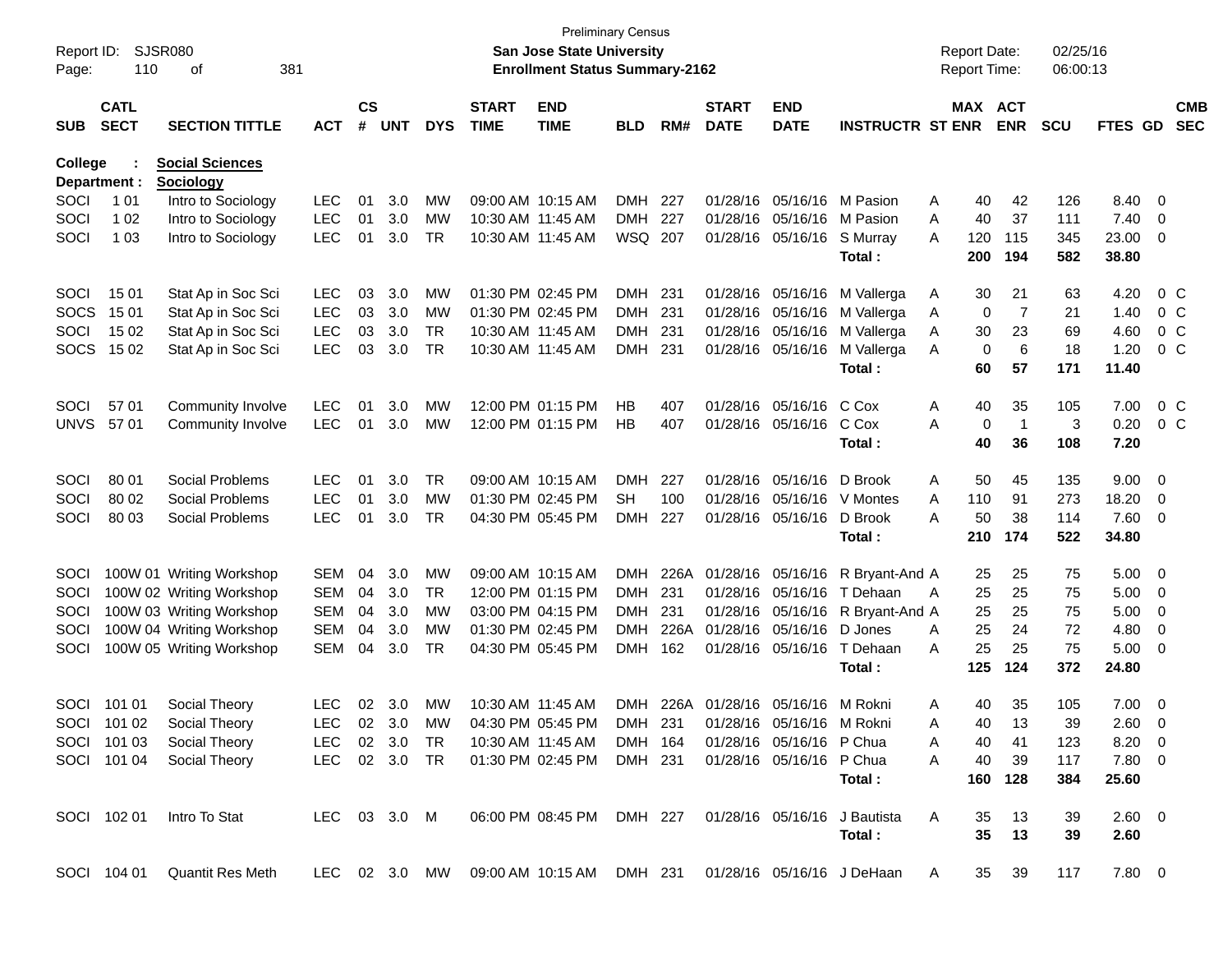| Report ID:<br>Page:  | 111                        | SJSR080<br>381<br>οf                                                                   |                                        |                    |                              |                    |                             | <b>San Jose State University</b><br><b>Enrollment Status Summary-2162</b> | <b>Preliminary Census</b>              |                    |                             |                                                                                    |                                             | <b>Report Date:</b><br><b>Report Time:</b> |                                             | 02/25/16<br>06:00:13    |                                                |                                                     |                          |
|----------------------|----------------------------|----------------------------------------------------------------------------------------|----------------------------------------|--------------------|------------------------------|--------------------|-----------------------------|---------------------------------------------------------------------------|----------------------------------------|--------------------|-----------------------------|------------------------------------------------------------------------------------|---------------------------------------------|--------------------------------------------|---------------------------------------------|-------------------------|------------------------------------------------|-----------------------------------------------------|--------------------------|
| <b>SUB</b>           | <b>CATL</b><br><b>SECT</b> | <b>SECTION TITTLE</b>                                                                  | <b>ACT</b>                             | $\mathsf{cs}$<br># | <b>UNT</b>                   | <b>DYS</b>         | <b>START</b><br><b>TIME</b> | <b>END</b><br><b>TIME</b>                                                 | <b>BLD</b>                             | RM#                | <b>START</b><br><b>DATE</b> | <b>END</b><br><b>DATE</b>                                                          | <b>INSTRUCTR ST ENR</b>                     |                                            | MAX ACT<br><b>ENR</b>                       | <b>SCU</b>              | FTES GD                                        |                                                     | <b>CMB</b><br><b>SEC</b> |
| SOCI<br>SOCI         | 104 02<br>104 03           | <b>Quantit Res Meth</b><br><b>Quantit Res Meth</b>                                     | <b>LEC</b><br><b>LEC</b>               | 02                 | 3.0<br>02 3.0                | TR<br>$\top$       |                             | 09:00 AM 10:15 AM<br>06:00 PM 08:45 PM                                    | <b>DMH</b><br><b>DMH</b>               | 162                | 01/28/16<br>226A 01/28/16   | 05/16/16                                                                           | 05/16/16 J DeHaan<br>J DeHaan<br>Total :    | 35<br>Α<br>35<br>A<br>105                  | 37<br>26<br>102                             | 111<br>78<br>306        | $7.40 \quad 0$<br>5.25<br>20.45                | - 1                                                 |                          |
| SOCI<br>SOCI<br>SOCI | 105 01<br>105 02<br>105 03 | Qual Research Meth<br>Qual Research Meth<br><b>Qual Research Meth</b>                  | LEC<br><b>LEC</b><br><b>LEC</b>        | 02<br>02           | 3.0<br>3.0<br>$02 \quad 3.0$ | MW<br>W<br>TR      |                             | 12:00 PM 01:15 PM<br>06:00 PM 08:45 PM<br>03:00 PM 04:15 PM               | <b>DMH</b><br><b>DMH</b><br><b>DMH</b> | 226A<br>231<br>227 |                             | 01/28/16 05/16/16 N Boero<br>01/28/16 05/16/16 N Boero<br>01/28/16 05/16/16 S Nava | Total :                                     | A<br>40<br>A<br>Α<br>40<br>115             | 35<br>36<br>31<br>32<br>99                  | 108<br>93<br>96<br>297  | $7.20 \ 0$<br>6.20<br>6.40<br>19.80            | $\overline{\phantom{0}}$<br>$\overline{\mathbf{0}}$ |                          |
| SOCI                 | 105B 01                    | Adv Qual Research                                                                      | <b>LEC</b>                             | 02                 | 3.0                          | TR                 |                             | 01:30 PM 02:45 PM                                                         | DMH 162                                |                    |                             | 01/28/16 05/16/16                                                                  | A Leisenring A<br>Total :                   |                                            | 30<br>20<br>30<br>20                        | 60<br>60                | $4.05$ 1<br>4.05                               |                                                     |                          |
| SOCI<br>SOCI<br>SOCI | 116 01<br>116 02<br>116 03 | <b>Global Society</b><br><b>Global Society</b><br><b>Global Society</b>                | <b>LEC</b><br><b>LEC</b><br><b>LEC</b> | 01<br>01<br>01     | 3.0<br>3.0<br>3.0            | MW<br>TR<br>$\top$ |                             | 12:00 PM 01:15 PM<br>01:30 PM 02:45 PM<br>06:00 PM 08:45 PM               | <b>DMH</b><br><b>DMH</b><br><b>DMH</b> | 231<br>227<br>162  | 01/28/16                    | 01/28/16 05/16/16 D Brook<br>01/28/16 05/16/16                                     | 05/16/16 V Montes<br>D Brook<br>Total :     | A<br>35<br>A<br>35<br>A<br>110             | 40<br>37<br>35<br>32<br>104                 | 111<br>105<br>96<br>312 | $7.40 \quad 0$<br>$7.00 \t 0$<br>6.40<br>20.80 | - 0                                                 |                          |
| SOCI                 | 11801                      | Soci of Hum Rights                                                                     | LEC                                    | $02\,$             | 3.0                          | MW                 |                             | 03:00 PM 04:15 PM                                                         | HB                                     | 407                |                             | 01/28/16 05/16/16                                                                  | C Cox<br>Total :                            | Α<br>40<br>40                              | 38<br>38                                    | 114<br>114              | 7.60 0<br>7.60                                 |                                                     |                          |
| SOCI<br>SOCI         | 120 01<br>120 13           | Contemp Soc Issues<br>Contemp Soc Issues                                               | LEC<br>LEC                             | 02                 | 3.0<br>3.0                   | TR                 |                             | 12:00 PM 01:15 PM                                                         | DMH 161                                |                    |                             |                                                                                    | 01/28/16 05/16/16 S de Bourbon A<br>Total:  | X<br>40                                    | 33<br>40<br>0<br>0<br>33                    | 99<br>0<br>99           | $6.60 \quad 0$<br>$0.00 \t 0$<br>6.60          |                                                     |                          |
| SOCI                 | 140 01                     | Soci of Media                                                                          | <b>LEC</b>                             | 02                 | 3.0                          | MW                 |                             | 03:00 PM 04:15 PM                                                         | DMH 227                                |                    |                             | 01/28/16 05/16/16                                                                  | M Rokni<br>Total :                          | Α<br>40<br>40                              | 38<br>38                                    | 114<br>114              | $7.60 \t 0$<br>7.60                            |                                                     |                          |
| SOCI                 | 146 01                     | Work Power & Leisure LEC                                                               |                                        |                    | 02 3.0 T                     |                    |                             | 06:00 PM 08:45 PM                                                         | DMH 231                                |                    |                             | 01/28/16 05/16/16                                                                  | P Rudy<br>Total :                           | A                                          | 40<br>27<br>27<br>40                        | 81<br>81                | $5.40 \ 0$<br>5.40                             |                                                     |                          |
| SOCI                 | 151 01                     | Violence in Family                                                                     | LEC 02 3.0 TR                          |                    |                              |                    |                             | 09:00 AM 10:15 AM                                                         | DMH 231                                |                    |                             |                                                                                    | 01/28/16 05/16/16 S de Bourbon A<br>Total : |                                            | 40<br>44<br>44<br>40                        | 132<br>132              | 8.85 1<br>8.85                                 |                                                     |                          |
|                      | SOCI 154 01                | Non Conform Behav LEC 02 3.0 MW 09:00 AM 10:15 AM HGH 122 01/28/16 05/16/16 S Morewitz |                                        |                    |                              |                    |                             |                                                                           |                                        |                    |                             |                                                                                    | Total:                                      | A                                          | 40<br>38<br>40<br>38                        | 114<br>114              | $7.60\quad 0$<br>7.60                          |                                                     |                          |
|                      | SOCI 161 01<br>GEOG 161 01 | City Life<br>City Life                                                                 | LEC 02 3.0 R<br>LEC 02 3.0 R           |                    |                              |                    |                             | 06:00 PM 08:45 PM<br>06:00 PM 08:45 PM                                    | DMH 231<br>DMH 231                     |                    |                             | 01/28/16 05/16/16 S Nava<br>01/28/16 05/16/16 S Nava                               | Total:                                      | A<br>A                                     | 40<br>21<br>0<br>$\overline{1}$<br>40<br>22 | 63<br>3<br>66           | 4.20 0 C<br>0.20 0 C<br>4.40                   |                                                     |                          |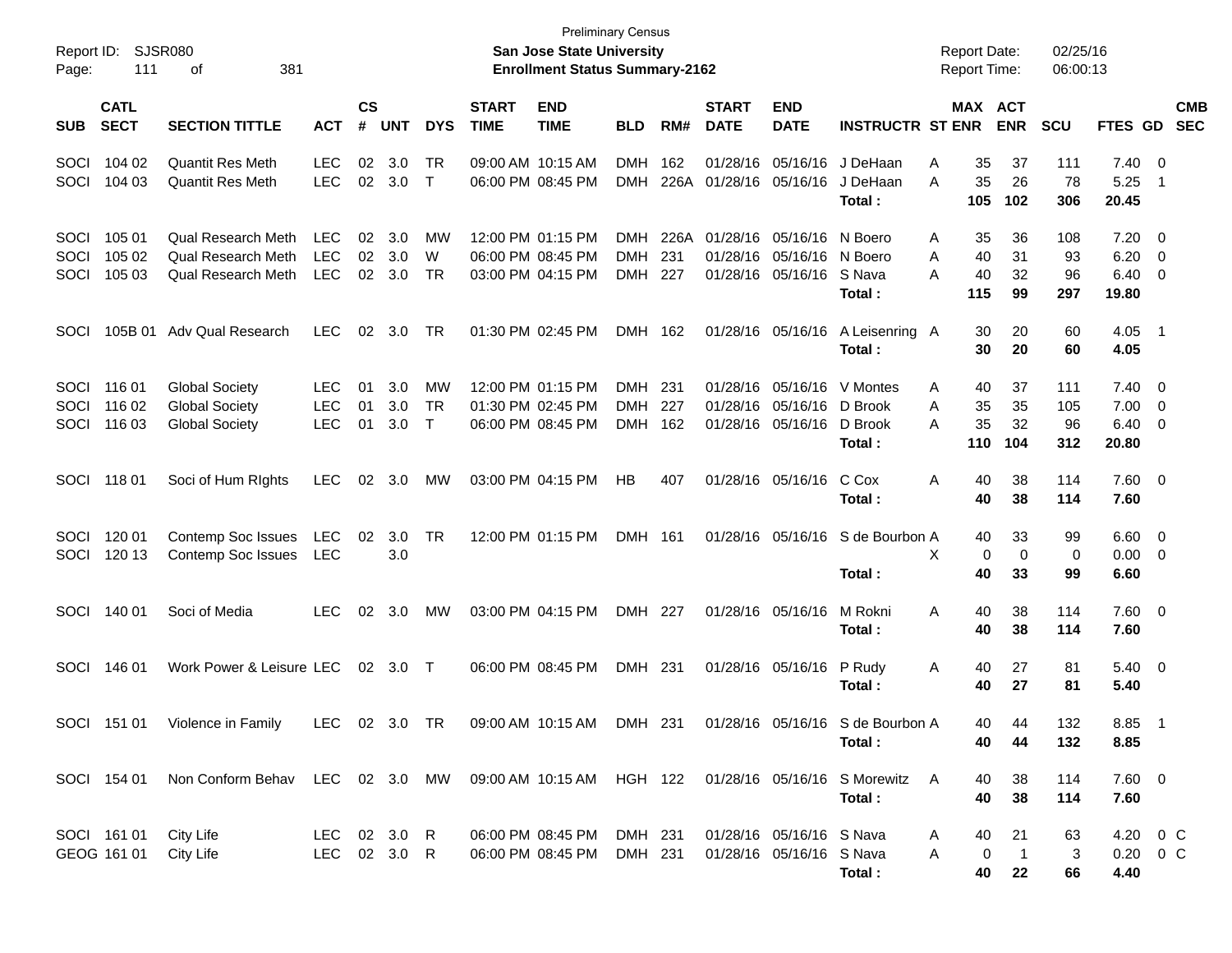| Report ID:<br>Page: | 112                               | <b>SJSR080</b><br>381<br>οf                                  |                             |                             |            |            |                             | <b>Preliminary Census</b><br><b>San Jose State University</b><br><b>Enrollment Status Summary-2162</b> |                          |            |                             |                                        |                                                                                                  | <b>Report Date:</b><br><b>Report Time:</b> |                              | 02/25/16<br>06:00:13 |                                   |                                                     |                          |
|---------------------|-----------------------------------|--------------------------------------------------------------|-----------------------------|-----------------------------|------------|------------|-----------------------------|--------------------------------------------------------------------------------------------------------|--------------------------|------------|-----------------------------|----------------------------------------|--------------------------------------------------------------------------------------------------|--------------------------------------------|------------------------------|----------------------|-----------------------------------|-----------------------------------------------------|--------------------------|
| <b>SUB</b>          | <b>CATL</b><br><b>SECT</b>        | <b>SECTION TITTLE</b>                                        | <b>ACT</b>                  | $\mathbf{c}\mathbf{s}$<br># | <b>UNT</b> | <b>DYS</b> | <b>START</b><br><b>TIME</b> | <b>END</b><br><b>TIME</b>                                                                              | <b>BLD</b>               | RM#        | <b>START</b><br><b>DATE</b> | <b>END</b><br><b>DATE</b>              | <b>INSTRUCTR ST ENR</b>                                                                          |                                            | MAX ACT<br><b>ENR</b>        | <b>SCU</b>           | FTES GD                           |                                                     | <b>CMB</b><br><b>SEC</b> |
| SOCI<br>SOCI        | 162 01<br>162 02                  | Race/Ethnic Rels<br>Race/Ethnic Rels                         | <b>LEC</b><br><b>LEC</b>    | 02<br>02                    | 3.0<br>3.0 | TR<br>TR   | 10:30 AM 11:45 AM           | 03:00 PM 04:15 PM                                                                                      | <b>HGH</b><br><b>DMH</b> | 122<br>231 |                             | 01/28/16 05/16/16<br>01/28/16 05/16/16 | F DuCros<br>F DuCros<br>Total:                                                                   | 35<br>Α<br>A<br>35<br>70                   | 34<br>35<br>69               | 102<br>105<br>207    | $6.80$ 0<br>7.00<br>13.80         | $\overline{\mathbf{0}}$                             |                          |
| SOCI                | 16301                             | Social Change                                                | <b>LEC</b>                  | 02                          | 3.0        | M          |                             | 06:00 PM 08:45 PM                                                                                      | <b>HGH 122</b>           |            |                             | 01/28/16 05/16/16                      | V Montes<br>Total:                                                                               | Α<br>40<br>40                              | 32<br>32                     | 96<br>96             | $6.40 \quad 0$<br>6.40            |                                                     |                          |
| SOCI                | 164 01                            | Social Action                                                | <b>LEC</b>                  | 02                          | 3.0        | TR         |                             | 09:00 AM 10:15 AM                                                                                      | HGH 122                  |            |                             | 01/28/16 05/16/16                      | S Myers-Lipt A<br>Total:                                                                         | 40<br>40                                   | 21<br>21                     | 63<br>63             | 4.25<br>4.25                      | $\overline{\phantom{0}}$                            |                          |
| SOCI                | 165 01                            | Poverty Wealth Prv                                           | <b>LEC</b>                  | 02                          | 3.0        | MW         |                             | 04:30 PM 05:45 PM                                                                                      | <b>BBC</b>               | 203        |                             | 01/28/16 05/16/16                      | C Cox<br>Total:                                                                                  | Α<br>40<br>40                              | 39<br>39                     | 117<br>117           | 7.80 0<br>7.80                    |                                                     |                          |
| SOCI                | 16901                             | Polit Sociology                                              | <b>LEC</b>                  | 02                          | 3.0        | MW         |                             | 12:00 PM 01:15 PM                                                                                      | DMH 227                  |            |                             | 01/28/16 05/16/16                      | M Rokni<br>Total:                                                                                | Α<br>40<br>40                              | 24<br>24                     | 72<br>72             | 4.90 2<br>4.90                    |                                                     |                          |
| SOCI                | 170 01                            | Soci of Family                                               | <b>LEC</b>                  | 02                          | 3.0        | TR         |                             | 03:00 PM 04:15 PM                                                                                      | DMH 161                  |            |                             | 01/28/16 05/16/16                      | T Dehaan<br>Total:                                                                               | Α<br>40<br>40                              | 41<br>41                     | 123<br>123           | 8.20 0<br>8.20                    |                                                     |                          |
| SOCI                | 171 01                            | Person and Society                                           | <b>LEC</b>                  |                             | 3.0        |            |                             |                                                                                                        |                          |            |                             |                                        | Total:                                                                                           | X                                          | 0<br>0<br>0<br>0             | 0<br>0               | $0.00 \t 0$<br>0.00               |                                                     |                          |
| SOCI                | 17201                             | <b>LGBT Studies</b>                                          | <b>LEC</b>                  | 02                          | 3.0        | R          |                             | 06:00 PM 08:45 PM                                                                                      | DMH 227                  |            |                             | 01/28/16 05/16/16                      | A House<br>Total:                                                                                | Α<br>40<br>40                              | 22<br>22                     | 66<br>66             | $4.40 \quad 0$<br>4.40            |                                                     |                          |
| SOCI<br>SOCI        | 17301<br>173 02                   | Socialization<br>Socialization                               | <b>LEC</b><br><b>LEC</b>    | 02                          | 3.0<br>3.0 | <b>MW</b>  |                             | 01:30 PM 02:45 PM                                                                                      | DMH 227                  |            |                             | 01/28/16 05/16/16                      | R Bryant-And A<br>Total:                                                                         | X<br>40<br>40                              | 0<br>0<br>38<br>38           | 0<br>114<br>114      | 0.00<br>7.60<br>7.60              | $\overline{\phantom{0}}$<br>$\overline{\mathbf{0}}$ |                          |
|                     | SOCI 174 01                       | Sexualities                                                  | LEC                         |                             | 02 3.0     | MW         |                             | 10:30 AM 11:45 AM                                                                                      | DMH 231                  |            |                             | 01/28/16 05/16/16 C Cox                | Total:                                                                                           | 40.<br>A<br>40                             | 40<br>40                     | 120<br>120           | 8.00 0<br>8.00                    |                                                     |                          |
|                     | SOCI 175 01<br><b>WOMS 175 01</b> | Soc of Mas & Fem<br>Soc of Mas & Fem                         | LEC 02 3.0<br>LEC 02 3.0 TR |                             |            | TR         |                             | 01:30 PM 02:45 PM<br>01:30 PM 02:45 PM                                                                 |                          |            |                             |                                        | DMH 226A 01/28/16 05/16/16 S de Bourbon A<br>DMH 226A 01/28/16 05/16/16 S de Bourbon A<br>Total: | 40<br>40                                   | 38<br>$\mathbf 0$<br>0<br>38 | 114<br>0<br>114      | 7.60 0 C<br>$0.00 \t 0 C$<br>7.60 |                                                     |                          |
|                     | SOCI 178 01                       | Sociology of Childho LEC 02 3.0 TR 04:30 PM 05:45 PM DMH 161 |                             |                             |            |            |                             |                                                                                                        |                          |            |                             | 01/28/16 05/16/16 S Nava               | Total:                                                                                           | 40<br>A<br>40                              | 38<br>38                     | 114<br>114           | 7.70 2<br>7.70                    |                                                     |                          |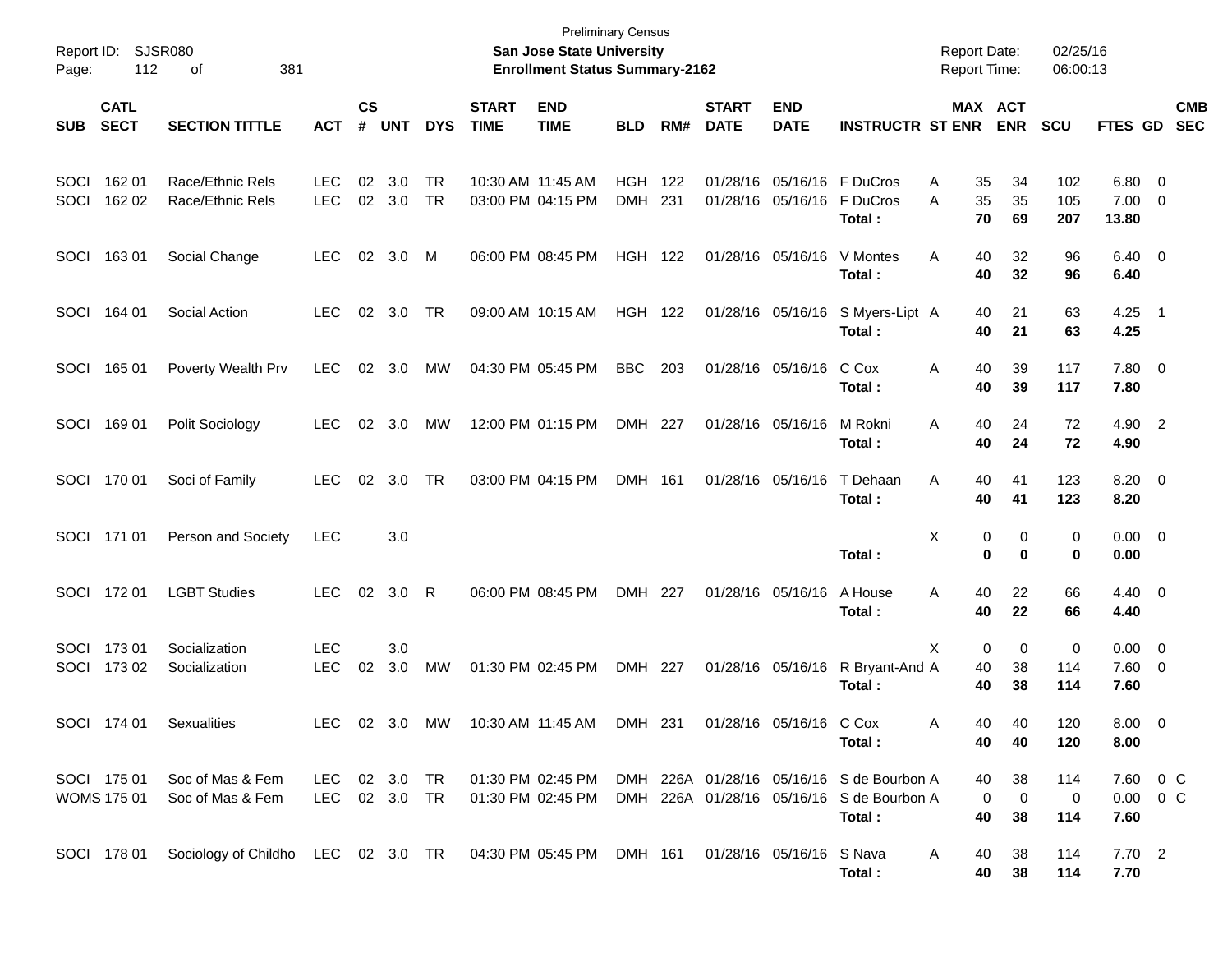| Report ID:<br>Page: | 113         | SJSR080<br>381<br>οf       |              |               |            |            |              | <b>San Jose State University</b><br><b>Enrollment Status Summary-2162</b> | <b>Preliminary Census</b> |     |                        |                                 |                                  | <b>Report Date:</b><br><b>Report Time:</b> |     |                | 02/25/16<br>06:00:13 |                |                          |            |
|---------------------|-------------|----------------------------|--------------|---------------|------------|------------|--------------|---------------------------------------------------------------------------|---------------------------|-----|------------------------|---------------------------------|----------------------------------|--------------------------------------------|-----|----------------|----------------------|----------------|--------------------------|------------|
|                     | <b>CATL</b> |                            |              | $\mathsf{cs}$ |            |            | <b>START</b> | <b>END</b>                                                                |                           |     | <b>START</b>           | <b>END</b>                      |                                  |                                            |     | MAX ACT        |                      |                |                          | <b>CMB</b> |
| <b>SUB</b>          | <b>SECT</b> | <b>SECTION TITTLE</b>      | <b>ACT</b>   | #             | <b>UNT</b> | <b>DYS</b> | <b>TIME</b>  | <b>TIME</b>                                                               | <b>BLD</b>                | RM# | <b>DATE</b>            | <b>DATE</b>                     | <b>INSTRUCTR ST ENR</b>          |                                            |     | <b>ENR</b>     | <b>SCU</b>           | <b>FTES GD</b> |                          | <b>SEC</b> |
| SOCI                | 180 01      | <b>Indiv Studies</b>       | <b>SUP</b>   | 36            | 4.0        | <b>TBA</b> |              |                                                                           |                           |     |                        |                                 | 01/28/16 05/16/16 V Francisco- A |                                            | 0   | 0              | 0                    | 0.00           | $\overline{0}$           |            |
| SOCI                | 180 20      | <b>Indiv Studies</b>       | <b>SUP</b>   | 36            | 3.0        | <b>TBA</b> |              |                                                                           |                           |     |                        | 01/28/16 05/16/16               |                                  | Α                                          | 2   | 0              | 0                    | 0.00           | 0                        |            |
| SOCI                | 180 21      | <b>Indiv Studies</b>       | <b>SUP</b>   | 36            | 2.0        | <b>TBA</b> |              |                                                                           |                           |     |                        | 01/28/16 05/16/16               | W Rouse                          | A                                          | 2   | -1             | 2                    | 0.13           | 0                        |            |
| SOCI                | 180 31      | <b>Indiv Studies</b>       | <b>SUP</b>   | 36            | 3.0        | <b>TBA</b> |              |                                                                           |                           |     |                        | 01/28/16 05/16/16               | V Francisco-                     | A                                          | 2   | -1             | 3                    | 0.20           | 0                        |            |
| SOCI                | 180 41      | <b>Indiv Studies</b>       | <b>SUP</b>   | 36            | 4.0        | <b>TBA</b> |              |                                                                           |                           |     |                        | 01/28/16 05/16/16               |                                  | A                                          | 2   | 0              | 0                    | 0.00           | 0                        |            |
|                     |             |                            |              |               |            |            |              |                                                                           |                           |     |                        |                                 | Total:                           |                                            | 8   | $\mathbf{2}$   | 5                    | 0.33           |                          |            |
| SOCI                | 181 01      | Service Internship         | <b>SUP</b>   | 36            | 6.0        | <b>TBA</b> |              |                                                                           |                           |     |                        | 01/28/16 05/16/16               |                                  | Α                                          | 0   | 0              | 0                    | 0.00           | 0                        |            |
| SOCI                | 181 11      | Service Internship         | <b>SUP</b>   | 36            | 1.0        | <b>TBA</b> |              |                                                                           |                           |     |                        | 01/28/16 05/16/16               |                                  | Α                                          | 2   | 0              | 0                    | 0.00           | 0                        |            |
| SOCI                | 181 21      | Service Internship         | <b>SUP</b>   | 36            | 2.0        | <b>TBA</b> |              |                                                                           |                           |     |                        | 01/28/16 05/16/16               |                                  | Α                                          | 2   | 0              | 0                    | 0.00           | 0                        |            |
| SOCI                | 181 31      | Service Internship         | <b>SUP</b>   | 36            | 3.0        | <b>TBA</b> |              |                                                                           |                           |     |                        | 01/28/16 05/16/16               |                                  | Α                                          | 2   | 0              | 0                    | 0.00           | 0                        |            |
| SOCI                | 181 32      | Service Internship         | <b>SUP</b>   | 36            | 3.0        | <b>TBA</b> |              |                                                                           |                           |     |                        | 01/28/16 05/16/16               |                                  | Α                                          | 2   | 0              | 0                    | 0.00           | 0                        |            |
| SOCI                | 18141       | Service Internship         | <b>SUP</b>   | 36            | 4.0        | <b>TBA</b> |              |                                                                           |                           |     |                        | 01/28/16 05/16/16               |                                  | A                                          | 0   | 0              | 0                    | 0.00           | 0                        |            |
|                     |             |                            |              |               |            |            |              |                                                                           |                           |     |                        |                                 | Total:                           |                                            | 8   | 0              | $\bf{0}$             | 0.00           |                          |            |
| SOCI                |             | 181B 01 Sociology Capstone | LEC          | 02            | 3.0        | TR         |              | 09:00 AM 10:15 AM                                                         | <b>DMH</b>                | 161 |                        | 01/28/16 05/16/16               | P Rudy                           | A                                          | 50  | 40             | 120                  | 8.00           | $\overline{0}$           |            |
| SOCI                |             | 181B 02 Sociology Capstone | <b>LEC</b>   | 02            | 3.0        | м          |              | 06:00 PM 08:45 PM                                                         | <b>DMH</b>                | 357 |                        | 01/28/16 05/16/16               | P Rudy                           | A                                          | 48  | 40             | 120                  | 8.00           | 0                        |            |
| SOCI                |             | 181B 03 Sociology Capstone | <b>LEC</b>   | 02            | 3.0        | R          |              | 06:00 PM 08:45 PM                                                         | HGH                       | 116 |                        | 01/28/16 05/16/16               | C Cox                            | A                                          | 40  | 25             | 75                   | 5.00           | 0                        |            |
|                     |             |                            |              |               |            |            |              |                                                                           |                           |     |                        |                                 | Total:                           |                                            | 138 | 105            | 315                  | 21.00          |                          |            |
| SOCI                |             | 199H 01 Sen Hon Thesis     | <b>SUP</b>   | 36            | 4.0        | <b>TBA</b> |              |                                                                           |                           |     |                        | 01/28/16 05/16/16               |                                  | Α                                          | 0   | 0              | 0                    | 0.00           | 0                        |            |
| SOCI                |             | 199H 31 Sen Hon Thesis     | <b>SUP</b>   | 36            | 3.0        | <b>TBA</b> |              |                                                                           |                           |     |                        | 01/28/16 05/16/16               |                                  | Α                                          | 2   | 0              | 0                    | 0.00           | 0                        |            |
| SOCI                |             | 199H 32 Sen Hon Thesis     | <b>SUP</b>   | 36            | 3.0        | <b>TBA</b> |              |                                                                           |                           |     |                        | 01/28/16 05/16/16               |                                  | Α                                          | 2   | 0              | 0                    | 0.00           | 0                        |            |
| SOCI                |             | 199H 33 Sen Hon Thesis     | <b>SUP</b>   | 36            | 3.0        | <b>TBA</b> |              |                                                                           |                           |     |                        | 01/28/16 05/16/16               |                                  | A                                          | 2   | 0              | 0                    | 0.00           | 0                        |            |
|                     |             |                            |              |               |            |            |              |                                                                           |                           |     |                        |                                 | Total:                           |                                            | 6   | 0              | 0                    | 0.00           |                          |            |
| SOCI                | 204 01      | Quant Data Analysis        | SEM          |               | 05 3.0     | W          |              | 06:00 PM 08:45 PM                                                         | <b>DMH</b>                |     | 226A 01/28/16 05/16/16 |                                 | M Thiele                         | Α                                          | 15  | 5              | 15                   | 1.25           | - 5                      |            |
|                     |             |                            |              |               |            |            |              |                                                                           |                           |     |                        |                                 | Total:                           |                                            | 15  | 5              | 15                   | 1.25           |                          |            |
| SOCI                | 275 01      | Sem Gender Issues          | SEM 05 3.0 M |               |            |            |              | 06:00 PM 08:45 PM                                                         | <b>DMH</b>                |     |                        | 226A 01/28/16 05/16/16 T Bakhru |                                  | A                                          | 30. | 7              | 21                   | $1.75$ 7       |                          |            |
|                     |             |                            |              |               |            |            |              |                                                                           |                           |     |                        |                                 | Total:                           |                                            | 30  | $\overline{7}$ | 21                   | 1.75           |                          |            |
| SOCI                | 281 01      | Internship in Soc          | <b>SUP</b>   |               | 25 6.0     | <b>TBA</b> |              |                                                                           |                           |     |                        | 01/28/16 05/16/16               |                                  | A                                          | 0   | 0              | 0                    | $0.00 \t 0$    |                          |            |
| SOCI                | 281 11      | Internship in Soc          | <b>SUP</b>   | 25            | 1.0        | <b>TBA</b> |              |                                                                           |                           |     |                        | 01/28/16 05/16/16               |                                  | A                                          | 2   | 0              | 0                    | 0.00           | $\overline{\mathbf{0}}$  |            |
| SOCI                | 281 21      | Internship in Soc          | <b>SUP</b>   | 25            | 2.0        | <b>TBA</b> |              |                                                                           |                           |     |                        |                                 | 01/28/16 05/16/16 A Leisenring A |                                            | 2   |                | 2                    | 0.17           | - 1                      |            |
| SOCI                | 281 31      | Internship in Soc          | <b>SUP</b>   | 25            | 3.0        | <b>TBA</b> |              |                                                                           |                           |     |                        | 01/28/16 05/16/16 S Murray      |                                  | Α                                          | 4   | -1             | 3                    | 0.25           | - 1                      |            |
| SOCI                | 281 32      | Internship in Soc          | <b>SUP</b>   | 25            | 3.0        | <b>TBA</b> |              |                                                                           |                           |     |                        | 01/28/16 05/16/16 P Rudy        |                                  | Α                                          | 0   | -1             | 3                    | 0.25           | $\overline{\phantom{0}}$ |            |
|                     | SOCI 281 33 | Internship in Soc          | <b>SUP</b>   |               | 25 3.0     | <b>TBA</b> |              |                                                                           |                           |     |                        |                                 | 01/28/16 05/16/16 A Leisenring A |                                            | 1   | 1              | 3                    | $0.25$ 1       |                          |            |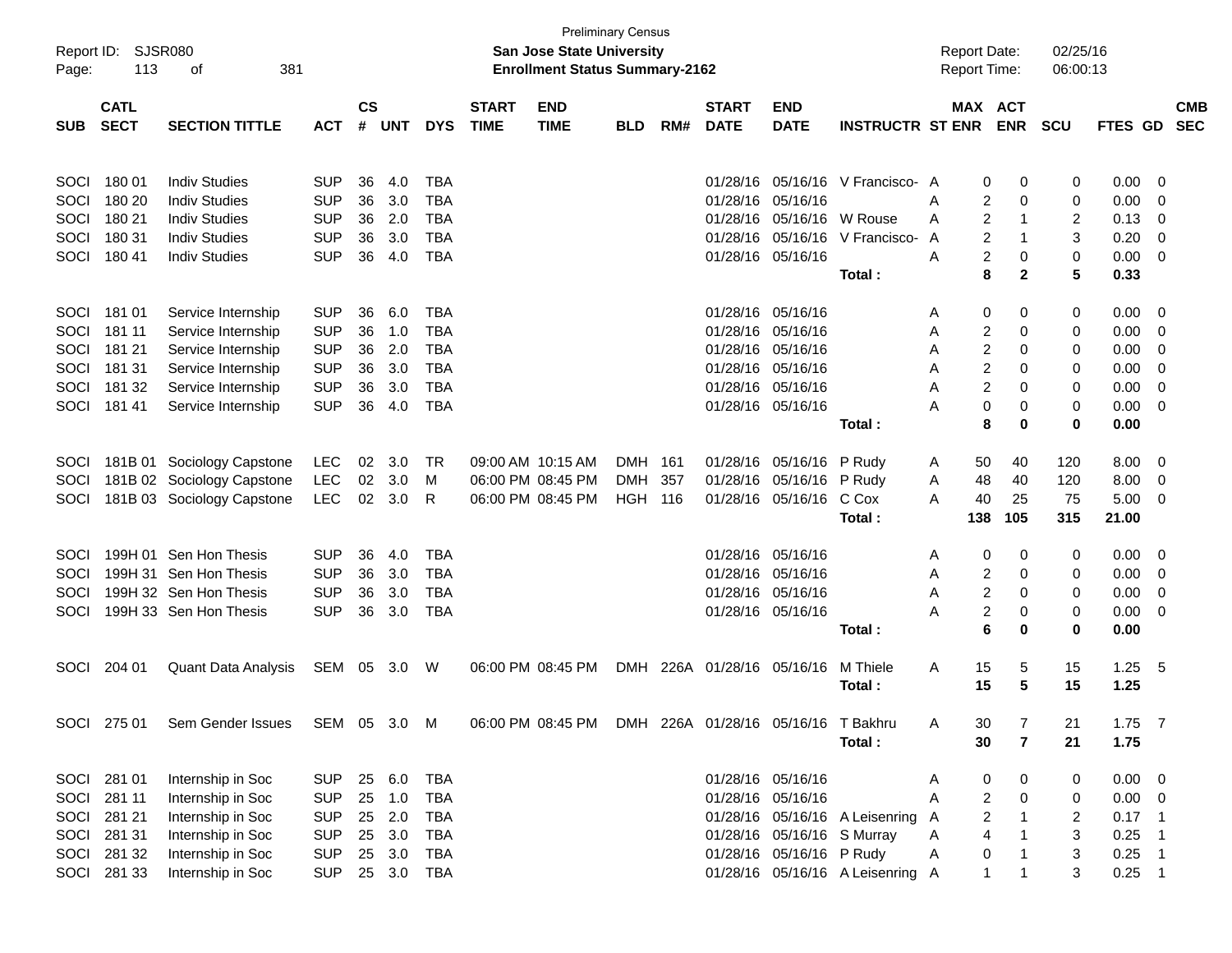| <b>Preliminary Census</b><br>SJSR080<br>Report ID:<br><b>San Jose State University</b><br>381<br><b>Enrollment Status Summary-2162</b><br>114<br>οf<br>Page: |                                                                                        |                                                                                                                                                                                                                               |                                                                                                                            |                                                    |                                                             |                                                                                                                            |                             |                           |            |     |                                                                                                          |                                                                                                          |                                              | <b>Report Date:</b><br><b>Report Time:</b>      |                                                                                                                                                                | 02/25/16<br>06:00:13                           |                                                                              |                                                   |
|--------------------------------------------------------------------------------------------------------------------------------------------------------------|----------------------------------------------------------------------------------------|-------------------------------------------------------------------------------------------------------------------------------------------------------------------------------------------------------------------------------|----------------------------------------------------------------------------------------------------------------------------|----------------------------------------------------|-------------------------------------------------------------|----------------------------------------------------------------------------------------------------------------------------|-----------------------------|---------------------------|------------|-----|----------------------------------------------------------------------------------------------------------|----------------------------------------------------------------------------------------------------------|----------------------------------------------|-------------------------------------------------|----------------------------------------------------------------------------------------------------------------------------------------------------------------|------------------------------------------------|------------------------------------------------------------------------------|---------------------------------------------------|
| <b>SUB</b>                                                                                                                                                   | <b>CATL</b><br><b>SECT</b>                                                             | <b>SECTION TITTLE</b>                                                                                                                                                                                                         | <b>ACT</b>                                                                                                                 | <b>CS</b><br>#                                     | <b>UNT</b>                                                  | <b>DYS</b>                                                                                                                 | <b>START</b><br><b>TIME</b> | <b>END</b><br><b>TIME</b> | <b>BLD</b> | RM# | <b>START</b><br><b>DATE</b>                                                                              | <b>END</b><br><b>DATE</b>                                                                                | <b>INSTRUCTR ST ENR</b>                      | <b>MAX</b>                                      | <b>ACT</b><br><b>ENR</b>                                                                                                                                       | <b>SCU</b>                                     | FTES GD                                                                      | <b>CMB</b><br><b>SEC</b>                          |
| SOCI<br>SOCI<br>SOCI                                                                                                                                         | 281 34<br>281 35                                                                       | Internship in Soc<br>Internship in Soc                                                                                                                                                                                        | <b>SUP</b><br><b>SUP</b><br><b>SUP</b>                                                                                     | 25<br>25                                           | 3.0<br>3.0                                                  | <b>TBA</b><br><b>TBA</b><br><b>TBA</b>                                                                                     |                             |                           |            |     | 01/28/16<br>01/28/16                                                                                     | 05/16/16<br>05/16/16                                                                                     | 05/16/16 V Montes<br>D Brook                 | A<br>A                                          | 1                                                                                                                                                              | 3<br>3                                         | 0.25<br>0.25                                                                 | 1<br>1                                            |
|                                                                                                                                                              | 281 61                                                                                 | Internship in Soc                                                                                                                                                                                                             |                                                                                                                            | 25                                                 | 6.0                                                         |                                                                                                                            |                             |                           |            |     | 01/28/16                                                                                                 |                                                                                                          | Total:                                       | A<br>12                                         | 0<br>6                                                                                                                                                         | 0<br>17                                        | 0.00<br>1.42                                                                 | 0                                                 |
| SOCI<br>SOCI<br>SOCI<br>SOCI<br>SOCI<br>SOCI<br>SOCI                                                                                                         | 298 01<br>298 31<br>298 32<br>298 33<br>298 34<br>298 35<br>298 41                     | <b>Special Studies</b><br><b>Special Studies</b><br><b>Special Studies</b><br><b>Special Studies</b><br><b>Special Studies</b><br><b>Special Studies</b><br><b>Special Studies</b>                                            | <b>SUP</b><br><b>SUP</b><br><b>SUP</b><br><b>SUP</b><br><b>SUP</b><br><b>SUP</b><br><b>SUP</b>                             | 25<br>25<br>25<br>25<br>25<br>25<br>25             | 4.0<br>3.0<br>3.0<br>3.0<br>3.0<br>3.0<br>4.0               | <b>TBA</b><br><b>TBA</b><br><b>TBA</b><br><b>TBA</b><br><b>TBA</b><br><b>TBA</b><br><b>TBA</b>                             |                             |                           |            |     | 01/28/16<br>01/28/16<br>01/28/16<br>01/28/16<br>01/28/16<br>01/28/16<br>01/28/16                         | 05/16/16<br>05/16/16<br>05/16/16<br>05/16/16<br>05/16/16<br>05/16/16<br>05/16/16                         | N Boero<br>P Chua<br>N Boero                 | A<br>A<br>Α<br>A<br>A<br>Α<br>A                 | 0<br>0<br>2<br>$\overline{2}$<br>0<br>$\overline{2}$<br>0<br>1<br>0<br>0<br>$\mathbf 0$                                                                        | 0<br>3<br>0<br>$\Omega$<br>3<br>0<br>0         | 0.00<br>0.25<br>0.00<br>0.00<br>0.25<br>0.00<br>0.00                         | 0<br>1<br>$\mathbf 0$<br>$\Omega$<br>-1<br>0<br>0 |
|                                                                                                                                                              |                                                                                        |                                                                                                                                                                                                                               |                                                                                                                            |                                                    |                                                             |                                                                                                                            |                             |                           |            |     |                                                                                                          |                                                                                                          | Total:                                       |                                                 | 8<br>$\mathbf{2}$                                                                                                                                              | 6                                              | 0.50                                                                         |                                                   |
| SOCI<br>SOCI<br>SOCI<br>SOCI<br>SOCI<br>SOCI<br>SOCI<br>SOCI<br>SOCI                                                                                         | 299 01<br>299 31<br>299 32<br>299 33<br>299 34<br>299 35<br>299 61<br>299 62<br>299 63 | <b>Masters Thesis</b><br><b>Masters Thesis</b><br><b>Masters Thesis</b><br><b>Masters Thesis</b><br><b>Masters Thesis</b><br><b>Masters Thesis</b><br><b>Masters Thesis</b><br><b>Masters Thesis</b><br><b>Masters Thesis</b> | <b>SUP</b><br><b>SUP</b><br><b>SUP</b><br><b>SUP</b><br><b>SUP</b><br><b>SUP</b><br><b>SUP</b><br><b>SUP</b><br><b>SUP</b> | 25<br>25<br>25<br>25<br>25<br>25<br>25<br>25<br>25 | 6.0<br>3.0<br>3.0<br>3.0<br>3.0<br>3.0<br>6.0<br>6.0<br>6.0 | <b>TBA</b><br><b>TBA</b><br><b>TBA</b><br><b>TBA</b><br><b>TBA</b><br><b>TBA</b><br><b>TBA</b><br><b>TBA</b><br><b>TBA</b> |                             |                           |            |     | 01/28/16<br>01/28/16<br>01/28/16<br>01/28/16<br>01/28/16<br>01/28/16<br>01/28/16<br>01/28/16<br>01/28/16 | 05/16/16<br>05/16/16<br>05/16/16<br>05/16/16<br>05/16/16<br>05/16/16<br>05/16/16<br>05/16/16<br>05/16/16 | N Boero<br>A Leisenring<br>N Boero<br>Total: | A<br>Α<br>A<br>A<br>A<br>Α<br>Α<br>Α<br>A<br>15 | 0<br>0<br>$\overline{c}$<br>$\overline{c}$<br>2<br>0<br>2<br>0<br>$\overline{c}$<br>0<br>$\overline{\mathbf{c}}$<br>0<br>2<br>0<br>$\mathbf 0$<br>$\mathbf{2}$ | 0<br>3<br>3<br>0<br>0<br>0<br>0<br>0<br>0<br>6 | 0.00<br>0.25<br>0.25<br>0.00<br>0.00<br>0.00<br>0.00<br>0.00<br>0.00<br>0.50 | 0<br>1<br>1<br>0<br>0<br>0<br>0<br>0<br>0         |

**Department : Sociology Department Total : 2180 1822 5464 365.75 Lower Division : 510 461 1383 92.20 Upper Division : 1590 1339 4016 268.13 Graduate Division : 80 22 65 5.42**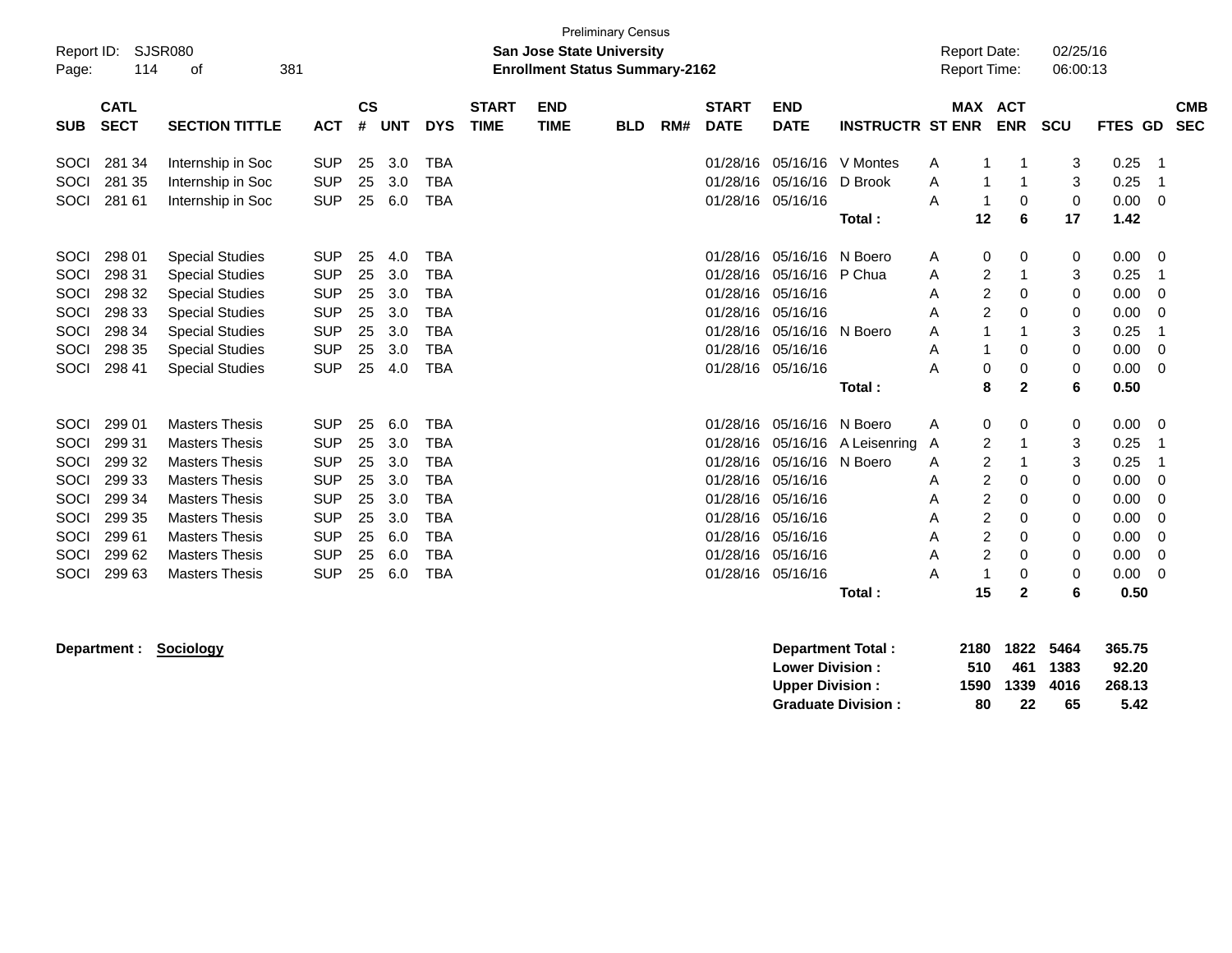| Report ID:<br>Page: |                            | 115 | SJSR080<br>381<br>οf         |            |                |            |            |                             | <b>Preliminary Census</b><br><b>San Jose State University</b><br><b>Enrollment Status Summary-2162</b> |                |     |                             |                             |                         | <b>Report Date:</b><br>Report Time: |                       |             | 02/25/16<br>06:00:13 |               |     |                          |
|---------------------|----------------------------|-----|------------------------------|------------|----------------|------------|------------|-----------------------------|--------------------------------------------------------------------------------------------------------|----------------|-----|-----------------------------|-----------------------------|-------------------------|-------------------------------------|-----------------------|-------------|----------------------|---------------|-----|--------------------------|
| <b>SUB</b>          | <b>CATL</b><br><b>SECT</b> |     | <b>SECTION TITTLE</b>        | <b>ACT</b> | <b>CS</b><br># | <b>UNT</b> | <b>DYS</b> | <b>START</b><br><b>TIME</b> | <b>END</b><br><b>TIME</b>                                                                              | <b>BLD</b>     | RM# | <b>START</b><br><b>DATE</b> | <b>END</b><br><b>DATE</b>   | <b>INSTRUCTR ST ENR</b> |                                     | MAX ACT<br><b>ENR</b> | <b>SCU</b>  |                      | FTES GD       |     | <b>CMB</b><br><b>SEC</b> |
| <b>College</b>      |                            |     | <b>Social Sciences</b>       |            |                |            |            |                             |                                                                                                        |                |     |                             |                             |                         |                                     |                       |             |                      |               |     |                          |
| Department :        |                            |     | <b>Communication Studies</b> |            |                |            |            |                             |                                                                                                        |                |     |                             |                             |                         |                                     |                       |             |                      |               |     |                          |
| COMM 1001           |                            |     | Comm and Relations           | <b>LEC</b> | 01             | 3.0        | <b>TBA</b> |                             |                                                                                                        |                |     | 01/28/16                    | 05/16/16                    |                         | A                                   | 27                    | 23          | 69                   | 4.60          | 0   |                          |
| COMM 1080           |                            |     | Comm and Relations           | <b>LEC</b> | 01             | 3.0        | <b>TBA</b> |                             |                                                                                                        |                |     |                             | 01/28/16 05/16/16           | C Perez<br>Total:       | A                                   | 27<br>54              | 27<br>50    | 81<br>150            | 5.40<br>10.00 | 0   |                          |
| COMM 20 01          |                            |     | <b>Public Speaking</b>       | LEC        | 04             | 3.0        | <b>TBA</b> |                             |                                                                                                        |                |     | 01/28/16                    | 05/16/16                    |                         | A                                   | 27                    | 27          | 81                   | 5.40          | 0   |                          |
| COMM 20 02          |                            |     | <b>Public Speaking</b>       | <b>LEC</b> | 04             | 3.0        | <b>TBA</b> |                             |                                                                                                        |                |     | 01/28/16                    | 05/16/16                    |                         | A                                   | 27                    | 27          | 81                   | 5.40          | 0   |                          |
| COMM 2003           |                            |     | <b>Public Speaking</b>       | <b>LEC</b> | 04             | 3.0        | <b>MW</b>  |                             | 07:30 AM 08:45 AM                                                                                      | <b>HGH 225</b> |     | 01/28/16                    | 05/16/16                    | Z Hasan                 | A                                   | 27                    | 27          | 81                   | 5.40          | 0   |                          |
| COMM 2004           |                            |     | <b>Public Speaking</b>       | <b>LEC</b> | 04             | 3.0        | <b>TBA</b> |                             |                                                                                                        |                |     | 01/28/16                    | 05/16/16                    |                         | A                                   | 27                    | 25          | 75                   | 5.00          | 0   |                          |
| COMM 20 05          |                            |     | <b>Public Speaking</b>       | <b>LEC</b> | 04             | 3.0        | <b>TBA</b> |                             |                                                                                                        |                |     | 01/28/16                    | 05/16/16                    |                         | Α                                   | 27                    | 24          | 72                   | 4.80          | 0   |                          |
| COMM 20 06          |                            |     | <b>Public Speaking</b>       | <b>LEC</b> | 04             | 3.0        | <b>MW</b>  |                             | 09:00 AM 10:15 AM                                                                                      | <b>HGH 229</b> |     | 01/28/16                    | 05/16/16                    | R Cnudde                | A                                   | 27                    | 27          | 81                   | 5.40          | 0   |                          |
| COMM 2007           |                            |     | <b>Public Speaking</b>       | <b>LEC</b> | 04             | 3.0        | <b>TBA</b> |                             |                                                                                                        |                |     | 01/28/16                    | 05/16/16                    |                         | A                                   | 27                    | 28          | 84                   | 5.60          | 0   |                          |
| COMM 2008           |                            |     | <b>Public Speaking</b>       | <b>LEC</b> | 04             | 3.0        | <b>TBA</b> |                             |                                                                                                        |                |     | 01/28/16                    | 05/16/16                    |                         | A                                   | 27                    | 27          | 81                   | 5.40          | 0   |                          |
| COMM 20 09          |                            |     | <b>Public Speaking</b>       | <b>LEC</b> | 04             | 3.0        | <b>TBA</b> |                             |                                                                                                        |                |     | 01/28/16                    | 05/16/16                    |                         | Α                                   | 27                    | 27          | 81                   | 5.40          | 0   |                          |
| COMM 20 10          |                            |     | <b>Public Speaking</b>       | <b>LEC</b> | 04             | 3.0        | <b>TBA</b> |                             |                                                                                                        |                |     | 01/28/16                    | 05/16/16                    |                         | Α                                   | 27                    | 28          | 84                   | 5.60          | 0   |                          |
| COMM 20 11          |                            |     | <b>Public Speaking</b>       | <b>LEC</b> | 04             | 3.0        | <b>TR</b>  |                             | 10:30 AM 11:45 AM                                                                                      | BBC            | 223 | 01/28/16                    | 05/16/16                    | A Iyengar               | Α                                   | 27                    | 27          | 81                   | 5.40          | 0   |                          |
| COMM 2012           |                            |     | <b>Public Speaking</b>       | <b>LEC</b> | 04             | 3.0        | <b>MW</b>  |                             | 12:00 PM 01:15 PM                                                                                      | <b>CL</b>      | 318 | 01/28/16                    | 05/16/16                    | A Buxi                  | Α                                   | 25                    | 23          | 69                   | 4.60          | 0   |                          |
| COMM 2013           |                            |     | <b>Public Speaking</b>       | <b>LEC</b> | 04             | 3.0        | <b>MW</b>  |                             | 01:30 PM 02:45 PM                                                                                      | CL             | 318 | 01/28/16                    | 05/16/16                    | A Buxi                  | A                                   | 25                    | 25          | 75                   | 5.00          | 0   |                          |
| COMM 2014           |                            |     | <b>Public Speaking</b>       | <b>LEC</b> |                | 3.0        |            |                             |                                                                                                        |                |     |                             |                             |                         | X                                   | $\mathbf 0$           | $\mathbf 0$ | 0                    | 0.00          | 0   |                          |
| COMM 2015           |                            |     | <b>Public Speaking</b>       | <b>LEC</b> | 04             | 3.0        | MW         |                             | 12:00 PM 01:15 PM                                                                                      | <b>BBC</b>     | 223 | 01/28/16                    | 05/16/16                    | J Biagini               | Α                                   | 27                    | 27          | 81                   | 5.40          | 0   |                          |
| COMM 2016           |                            |     | <b>Public Speaking</b>       | <b>LEC</b> | 04             | 3.0        | <b>MW</b>  |                             | 03:00 PM 04:15 PM                                                                                      | <b>BBC</b>     | 223 | 01/28/16                    | 05/16/16                    | E Sullivan              | A                                   | 27                    | 24          | 72                   | 4.80          | 0   |                          |
| COMM 2017           |                            |     | <b>Public Speaking</b>       | <b>LEC</b> | 04             | 3.0        | <b>MW</b>  |                             | 04:30 PM 05:45 PM                                                                                      | <b>BBC</b>     | 223 | 01/28/16                    | 05/16/16                    | M McKnight              | A                                   | 27                    | 26          | 78                   | 5.20          | 0   |                          |
| COMM 2018           |                            |     | <b>Public Speaking</b>       | <b>LEC</b> | 04             | 3.0        | <b>TR</b>  |                             | 09:00 AM 10:15 AM                                                                                      | <b>BBC</b>     | 223 | 01/28/16                    | 05/16/16                    | K Raiff                 | A                                   | 27                    | 27          | 81                   | 5.40          | 0   |                          |
| COMM 2019           |                            |     | <b>Public Speaking</b>       | <b>LEC</b> | 04             | 3.0        | <b>TR</b>  |                             | 04:30 PM 05:45 PM                                                                                      | <b>BBC</b>     | 223 | 01/28/16                    | 05/16/16                    | M Lieberman A           |                                     | 27                    | 27          | 81                   | 5.40          | 0   |                          |
| COMM 20 20          |                            |     | <b>Public Speaking</b>       | <b>LEC</b> | 04             | 3.0        | <b>MW</b>  |                             | 03:00 PM 04:15 PM                                                                                      | CL             | 318 | 01/28/16                    | 05/16/16                    | J Capurso               | A                                   | 25                    | 25          | 75                   | 5.00          | 0   |                          |
| COMM 20 21          |                            |     | <b>Public Speaking</b>       | <b>LEC</b> | 04             | 3.0        | <b>MW</b>  |                             | 04:30 PM 05:45 PM                                                                                      | CL             | 318 | 01/28/16                    | 05/16/16                    | E McMurray              | A                                   | 25                    | 25          | 75                   | 5.00          | 0   |                          |
| COMM 20 22          |                            |     | <b>Public Speaking</b>       | <b>LEC</b> | 04             | 3.0        | <b>TR</b>  |                             | 09:00 AM 10:15 AM                                                                                      | CL             | 318 | 01/28/16                    | 05/16/16                    | <b>K</b> Barrett        | A                                   | 25                    | 24          | 72                   | 4.80          | 0   |                          |
| COMM 20 23          |                            |     | <b>Public Speaking</b>       | <b>LEC</b> | 04             | 3.0        | R          |                             | 06:00 PM 08:45 PM                                                                                      | <b>HGH</b>     | 223 | 01/28/16                    | 05/16/16                    | <b>K</b> Barrett        | A                                   | 27                    | 26          | 78                   | 5.20          | 0   |                          |
| COMM 20 24          |                            |     | <b>Public Speaking</b>       | <b>LEC</b> | 04             | 3.0        | <b>MW</b>  |                             | 03:00 PM 04:15 PM                                                                                      | <b>HGH</b>     | 231 | 01/28/16                    | 05/16/16                    | M Simoes MonA           |                                     | 27                    | 26          | 78                   | 5.20          | 0   |                          |
| COMM 20 25          |                            |     | <b>Public Speaking</b>       | LEC        | 04             | 3.0        | МW         |                             | 04:30 PM 05:45 PM                                                                                      | HGH 225        |     |                             | 01/28/16 05/16/16           | M Lieberman A           |                                     | 27                    | 27          | 81                   | 5.40          | - 0 |                          |
| COMM 20 26          |                            |     | <b>Public Speaking</b>       | <b>LEC</b> | 04             | 3.0        | M          |                             | 06:00 PM 08:45 PM                                                                                      | <b>HGH 225</b> |     |                             | 01/28/16 05/16/16           | M Dalton                | A                                   | 27                    | 25          | 75                   | 5.00          | 0   |                          |
| COMM 20 27          |                            |     | <b>Public Speaking</b>       | LEC        | 04             | 3.0        | <b>TR</b>  |                             | 07:30 AM 08:45 AM                                                                                      | <b>HGH 225</b> |     |                             | 01/28/16 05/16/16 R Flores  |                         | A                                   | 27                    | 26          | 78                   | 5.20          | 0   |                          |
| COMM 20 28          |                            |     | <b>Public Speaking</b>       | LEC        |                | 3.0        |            |                             |                                                                                                        |                |     |                             |                             |                         | Χ                                   | 0                     | 0           | 0                    | 0.00          | 0   |                          |
| COMM 20 29          |                            |     | <b>Public Speaking</b>       | LEC        | 04             | 3.0        | <b>TR</b>  |                             | 12:00 PM 01:15 PM                                                                                      | HGH 120        |     |                             | 01/28/16 05/16/16 A lyengar |                         | A                                   | 27                    | 28          | 84                   | 5.60          | 0   |                          |
| COMM 20 30          |                            |     | <b>Public Speaking</b>       | LEC        |                | 3.0        |            |                             |                                                                                                        |                |     |                             |                             |                         | Χ                                   | 0                     | 0           | 0                    | 0.00          | 0   |                          |
| COMM 20 31          |                            |     | <b>Public Speaking</b>       | LEC        | 04             | 3.0        | <b>TBA</b> |                             |                                                                                                        |                |     |                             | 01/28/16 05/16/16           |                         | A                                   | 27                    | 25          | 75                   | 5.00          | 0   |                          |
| COMM 20 32          |                            |     | <b>Public Speaking</b>       | LEC        | 04             | 3.0        | <b>TBA</b> |                             |                                                                                                        |                |     |                             | 01/28/16 05/16/16           |                         | A                                   | 27                    | 26          | 78                   | 5.20          | 0   |                          |
| COMM 20 33          |                            |     | <b>Public Speaking</b>       | <b>LEC</b> | 04             | 3.0        | <b>TBA</b> |                             |                                                                                                        |                |     |                             | 01/28/16 05/16/16           |                         | A                                   | 27                    | 27          | 81                   | 5.40          | - 0 |                          |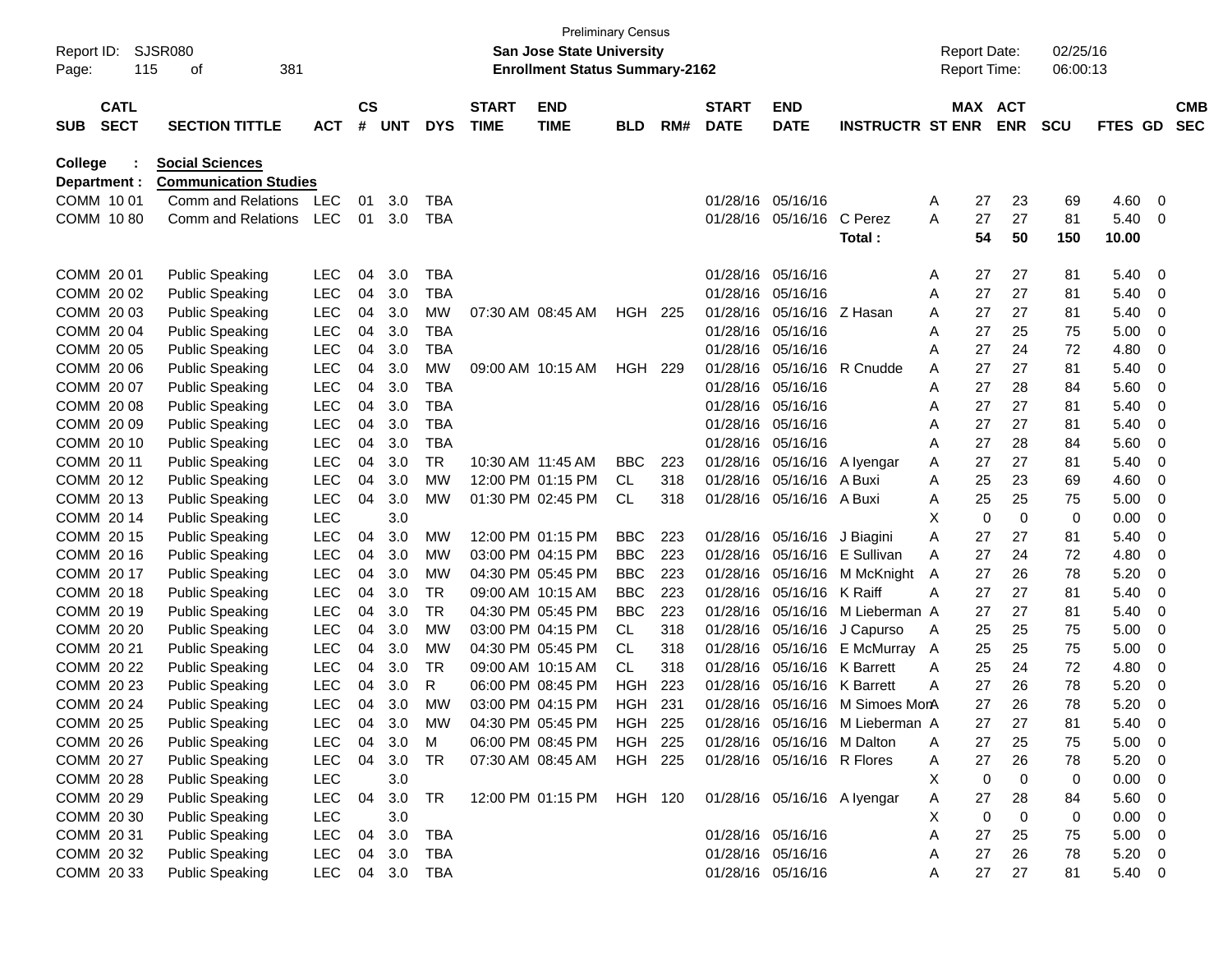| Report ID:<br>116<br>Page:               | SJSR080<br>381<br>οf   |                |                    |            |            |                             | San Jose State University<br><b>Enrollment Status Summary-2162</b> | Preliminary Census |      |                             |                           |                                 |   | <b>Report Date:</b><br><b>Report Time:</b> |             | 02/25/16<br>06:00:13 |               |                          |  |
|------------------------------------------|------------------------|----------------|--------------------|------------|------------|-----------------------------|--------------------------------------------------------------------|--------------------|------|-----------------------------|---------------------------|---------------------------------|---|--------------------------------------------|-------------|----------------------|---------------|--------------------------|--|
| <b>CATL</b><br><b>SECT</b><br><b>SUB</b> | <b>SECTION TITTLE</b>  | <b>ACT</b>     | $\mathsf{cs}$<br># | <b>UNT</b> | <b>DYS</b> | <b>START</b><br><b>TIME</b> | <b>END</b><br><b>TIME</b>                                          | <b>BLD</b>         | RM#  | <b>START</b><br><b>DATE</b> | <b>END</b><br><b>DATE</b> | <b>INSTRUCTR ST ENR</b>         |   | MAX ACT                                    | <b>ENR</b>  | <b>SCU</b>           | FTES GD       | <b>CMB</b><br><b>SEC</b> |  |
| COMM 20 34                               | <b>Public Speaking</b> | <b>LEC</b>     | 04                 | 3.0        | R          |                             | 06:00 PM 08:45 PM                                                  | <b>HGH</b>         | 219  | 01/28/16                    | 05/16/16                  | P Antonellis                    | A | 27                                         | 20          | 60                   | 4.00          | 0                        |  |
| COMM 20 35                               | <b>Public Speaking</b> | <b>LEC</b>     | 04                 | 3.0        | <b>MW</b>  |                             | 04:30 PM 05:45 PM                                                  | <b>HGH</b>         | 231  |                             | 01/28/16 05/16/16         | D Galan                         | A | 25                                         | 23          | 69                   | 4.60          | 0                        |  |
| COMM 20 36                               | <b>Public Speaking</b> | <b>LEC</b>     | 04                 | 3.0        | MW         | 10:30 AM 11:45 AM           |                                                                    | <b>HGH</b>         | 231  | 01/28/16                    | 05/16/16                  | S McGaffey                      | A | 25                                         | 24          | 72                   | 4.80          | 0                        |  |
|                                          |                        |                |                    |            |            |                             |                                                                    |                    |      |                             |                           | Total:                          |   | 877                                        | 850         | 2550                 | 170.00        |                          |  |
| COMM 20N 01                              | Pub Sp Nonn Spks       | <b>SEM</b>     | 04                 | 3.0        | MW         |                             | 09:00 AM 10:15 AM                                                  | CL                 | 318  |                             | 01/28/16 05/16/16         | T Teng                          | A | 25                                         | 23          | 69                   | 4.60          | 0                        |  |
| COMM 20N 02                              | Pub Sp Nonn Spks       | SEM            | 04                 | 3.0        | TR         |                             | 03:00 PM 04:15 PM                                                  | CL                 | 318  |                             | 01/28/16 05/16/16         | T Teng                          | A | 25                                         | 21          | 63                   | 4.20          | 0                        |  |
|                                          |                        |                |                    |            |            |                             |                                                                    |                    |      |                             |                           | Total:                          |   | 50                                         | 44          | 132                  | 8.80          |                          |  |
| COMM 21 01                               | Performing Culture a   | LEC            | 04                 | 3.0        | MW         |                             | 09:00 AM 10:15 AM                                                  | <b>HGH</b>         | -231 |                             | 01/28/16 05/16/16         | S Anderson                      | A | 25                                         | 22          | 66                   | 4.40          | 0                        |  |
| COMM 21 02                               | Performing Culture a   | <b>LEC</b>     |                    | 3.0        |            |                             |                                                                    |                    |      |                             |                           |                                 | X | 0                                          | 0           | 0                    | 0.00          | $\overline{0}$           |  |
|                                          |                        |                |                    |            |            |                             |                                                                    |                    |      |                             |                           | Total:                          |   | 25                                         | 22          | 66                   | 4.40          |                          |  |
| COMM 40 01                               | Argmnt/Advocacy        | <b>SEM</b>     | 04                 | 3.0        | TR         |                             | 07:30 AM 08:45 AM                                                  | <b>HGH 223</b>     |      |                             | 01/28/16 05/16/16         | M Sunseri                       | A | 27                                         | 26          | 78                   | 5.20          | 0                        |  |
| COMM 40 02                               | Argmnt/Advocacy        | <b>SEM</b>     | 04                 | 3.0        | MW         |                             | 09:00 AM 10:15 AM                                                  | <b>HGH 223</b>     |      |                             | 01/28/16 05/16/16         | E Harris                        | A | 27                                         | 27          | 81                   | 5.40          | 0                        |  |
| COMM 40 03                               | Argmnt/Advocacy        | <b>SEM</b>     | 04                 | 3.0        | <b>TBA</b> |                             |                                                                    |                    |      | 01/28/16 05/16/16           |                           |                                 | A | 27                                         | 28          | 84                   | 5.60          | 0                        |  |
| COMM 40 04                               | Argmnt/Advocacy        | <b>SEM</b>     | 04                 | 3.0        | <b>MW</b>  |                             | 12:00 PM 01:15 PM                                                  | <b>HGH</b>         | 219  | 01/28/16                    | 05/16/16                  | E Harris                        | A | 27                                         | 27          | 81                   | 5.40          | 0                        |  |
| COMM 40 05                               | Argmnt/Advocacy        | <b>SEM</b>     | 04                 | 3.0        | <b>TR</b>  |                             | 12:00 PM 01:15 PM                                                  | <b>BBC</b>         | 223  | 01/28/16                    | 05/16/16                  | J Hawker                        | A | 27                                         | 28          | 84                   | 5.60          | 0                        |  |
| COMM 40 06                               | Argmnt/Advocacy        | <b>SEM</b>     | 04                 | 3.0        | <b>MW</b>  |                             | 01:30 PM 02:45 PM                                                  | <b>BBC</b>         | 223  | 01/28/16                    | 05/16/16                  | S Sequeira                      | A | 27                                         | 25          | 75                   | 5.00          | 0                        |  |
| COMM 40 07                               | Argmnt/Advocacy        | <b>SEM</b>     | 04                 | 3.0        | <b>TR</b>  |                             | 01:30 PM 02:45 PM                                                  | <b>BBC</b>         | 223  | 01/28/16                    | 05/16/16                  | J Hawker                        | A | 27                                         | 27          | 81                   | 5.40          | 0                        |  |
| COMM 40 08                               | Argmnt/Advocacy        | <b>SEM</b>     |                    | 3.0        |            |                             |                                                                    |                    |      |                             |                           |                                 | X | 0                                          | $\mathbf 0$ | 0                    | 0.00          | $\mathbf 0$              |  |
| COMM 40 09                               | Argmnt/Advocacy        | <b>SEM</b>     | 04                 | 3.0        | TR         |                             | 03:00 PM 04:15 PM                                                  | <b>BBC</b>         | 223  |                             | 01/28/16 05/16/16         | J Hawker                        | A | 27                                         | 27          | 81                   | 5.40          | 0                        |  |
| COMM 40 10                               | Argmnt/Advocacy        | <b>SEM</b>     | 04                 | 3.0        | TR         |                             | 04:30 PM 05:45 PM                                                  | CL.                | 318  |                             | 01/28/16 05/16/16         | T Teng<br>Total:                | A | 25<br>241                                  | 22<br>237   | 66<br>711            | 4.40<br>47.40 | 0                        |  |
|                                          |                        |                |                    |            |            |                             |                                                                    |                    |      |                             |                           |                                 |   |                                            |             |                      |               |                          |  |
| COMM 41 01                               | Crit Dec Making        | <b>SEM</b>     | 04                 | 3.0        | <b>TBA</b> |                             |                                                                    |                    |      | 01/28/16 05/16/16           |                           |                                 | A | 27                                         | 27          | 81                   | 5.40          | 0                        |  |
| COMM 41 02                               | Crit Dec Making        | <b>SEM</b>     | 04                 | 3.0        | TBA        |                             |                                                                    |                    |      | 01/28/16 05/16/16           |                           |                                 | A | 27                                         | 22          | 66                   | 4.40          | 0                        |  |
| COMM 41 03                               | Crit Dec Making        | <b>SEM</b>     |                    | 3.0        |            |                             |                                                                    |                    |      |                             |                           |                                 | Χ | 0                                          | 0           | 0                    | 0.00          | 0                        |  |
| COMM 41 04                               | Crit Dec Making        | <b>SEM</b>     | 04                 | 3.0        | MW         | 10:30 AM 11:45 AM           |                                                                    | CL                 | 318  |                             | 01/28/16 05/16/16         | T Teng                          | A | 25                                         | 25          | 75                   | 5.00          | 0                        |  |
| COMM 41 05                               | Crit Dec Making        | <b>SEM</b>     | 04                 | 3.0        | TBA        |                             |                                                                    |                    |      | 01/28/16 05/16/16           |                           |                                 | A | 27                                         | 26          | 78                   | 5.20          | 0                        |  |
| COMM 41 06                               | Crit Dec Making        | SEM            |                    | 04 3.0     | <b>TBA</b> |                             |                                                                    |                    |      | 01/28/16 05/16/16           |                           |                                 | А | 27                                         | 27          | 81                   | 5.40          | $\Omega$                 |  |
| COMM 41 07                               | Crit Dec Making        | SEM 04 3.0 TBA |                    |            |            |                             |                                                                    |                    |      | 01/28/16 05/16/16           |                           |                                 | Α | 27                                         | 27          | 81                   | $5.40 \ 0$    |                          |  |
| COMM 41 08                               | Crit Dec Making        | SEM 04 3.0     |                    |            | MW         |                             | 12:00 PM_01:15 PM                                                  | HGH 231            |      |                             |                           | 01/28/16 05/16/16 S Anderson    | A | 25                                         | 26          | 78                   | 5.20          | $\overline{\mathbf{0}}$  |  |
| COMM 41 09                               | Crit Dec Making        | SEM 04 3.0     |                    |            | MW         |                             | 04:30 PM 05:45 PM                                                  | HGH 223            |      |                             |                           | 01/28/16 05/16/16 C Lancaster A |   | 27                                         | 27          | 81                   | 5.40 0        |                          |  |
| COMM 41 10                               | Crit Dec Making        | <b>SEM</b>     |                    | 3.0        |            |                             |                                                                    |                    |      |                             |                           |                                 | X | 0                                          | 0           | 0                    | $0.00 \t 0$   |                          |  |
| COMM 41 80                               | Crit Dec Making        | SEM 04 3.0 TBA |                    |            |            |                             |                                                                    |                    |      |                             |                           | 01/28/16 05/16/16 K Werking     | A | 27                                         | 26          | 78                   | $5.20 \ 0$    |                          |  |
|                                          |                        |                |                    |            |            |                             |                                                                    |                    |      |                             |                           | Total:                          |   | 239                                        | 233         | 699                  | 46.60         |                          |  |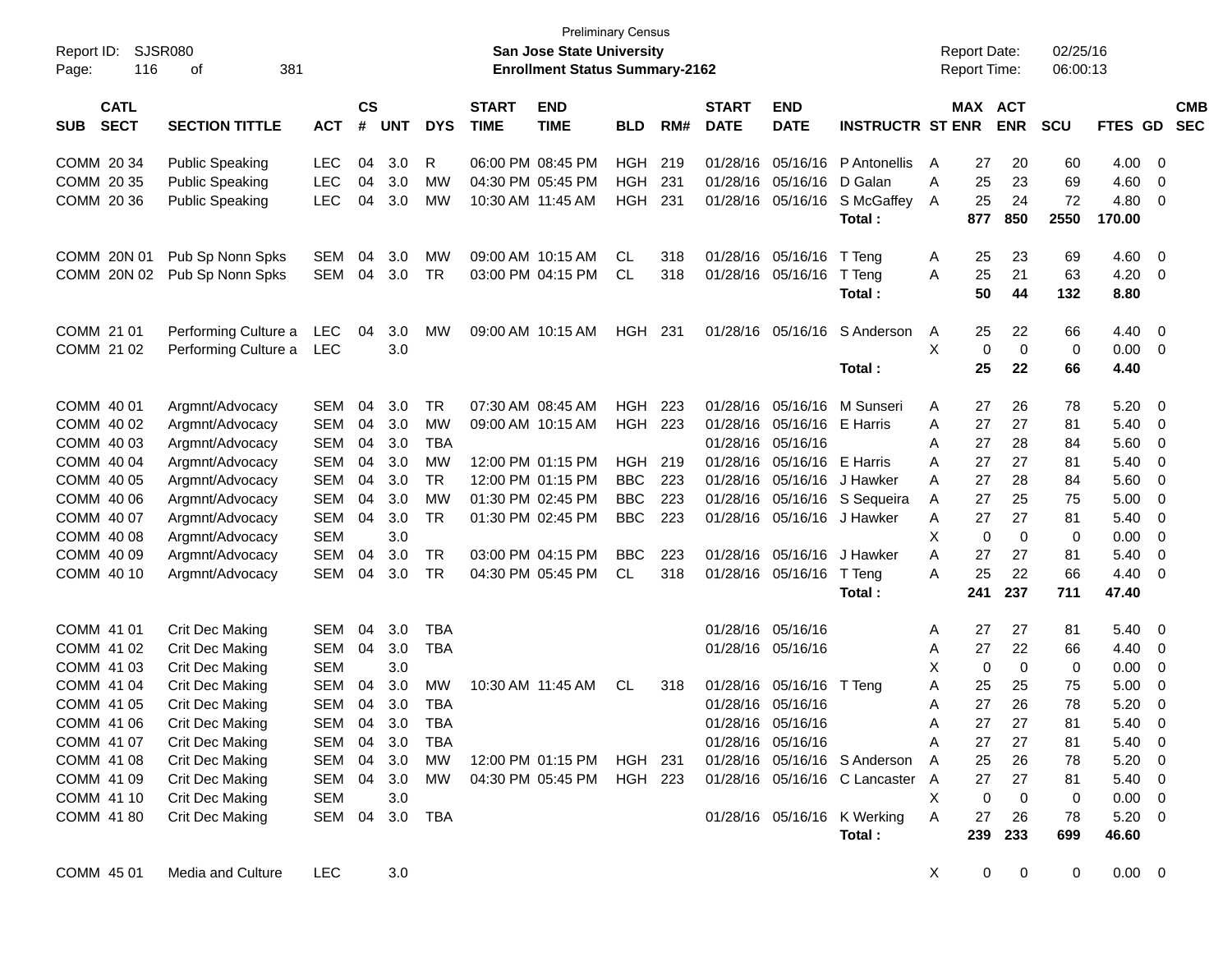| Report ID:<br>117<br>Page:               | SJSR080<br>381<br>οf                                           |                          |                    |                |                          |                             | <b>San Jose State University</b><br><b>Enrollment Status Summary-2162</b> | <b>Preliminary Census</b> |     |                             |                           |                                 |        | <b>Report Date:</b><br><b>Report Time:</b> |                       | 02/25/16<br>06:00:13 |                     |                          |                          |
|------------------------------------------|----------------------------------------------------------------|--------------------------|--------------------|----------------|--------------------------|-----------------------------|---------------------------------------------------------------------------|---------------------------|-----|-----------------------------|---------------------------|---------------------------------|--------|--------------------------------------------|-----------------------|----------------------|---------------------|--------------------------|--------------------------|
| <b>CATL</b><br><b>SECT</b><br><b>SUB</b> | <b>SECTION TITTLE</b>                                          | <b>ACT</b>               | $\mathsf{cs}$<br># | <b>UNT</b>     | <b>DYS</b>               | <b>START</b><br><b>TIME</b> | <b>END</b><br><b>TIME</b>                                                 | <b>BLD</b>                | RM# | <b>START</b><br><b>DATE</b> | <b>END</b><br><b>DATE</b> | <b>INSTRUCTR ST ENR</b>         |        |                                            | MAX ACT<br><b>ENR</b> | <b>SCU</b>           | FTES GD             |                          | <b>CMB</b><br><b>SEC</b> |
| COMM 4580                                | Media and Culture                                              | <b>LEC</b>               | 04                 | 3.0            | TBA                      |                             |                                                                           |                           |     | 01/28/16                    | 05/16/16 G Firenzi        |                                 | A      | 27                                         | 26                    | 78                   | 5.20                | - 0                      |                          |
| COMM 4581                                | <b>Media and Culture</b>                                       | <b>LEC</b>               | 04                 | 3.0            | <b>TBA</b>               |                             |                                                                           |                           |     |                             | 01/28/16 05/16/16         | G Firenzi<br>Total:             | A      | 27<br>54                                   | 25<br>51              | 75<br>153            | 5.00<br>10.20       | - 0                      |                          |
| COMM 80 01                               | <b>Communication WorkshACT</b>                                 |                          |                    | 12 1.0         | TBA                      |                             |                                                                           |                           |     | 01/28/16                    |                           | 05/16/16 S McGaffey             | A      | 45                                         | 45                    | 45                   | 3.00                | - 0                      |                          |
| COMM 80 02                               | <b>Communication WorkshACT</b>                                 |                          |                    | $12 \quad 1.0$ | TBA                      |                             |                                                                           |                           |     | 01/28/16                    | 05/16/16 M Peck           |                                 | A      | 45                                         | 47                    | 47                   | 3.13                | - 0                      |                          |
| COMM 80 03                               | <b>Communication WorkshACT</b>                                 |                          |                    | $12 \quad 1.0$ | TBA                      |                             |                                                                           |                           |     | 01/28/16                    |                           | 05/16/16 R Cnudde               | A      | 45                                         | 45                    | 45                   | 3.00                | 0                        |                          |
| COMM 80 04                               | <b>Communication WorkshACT</b>                                 |                          |                    | $12 \quad 1.0$ | <b>TBA</b>               |                             |                                                                           |                           |     | 01/28/16                    |                           | 05/16/16 S McGaffey             | A      | 45                                         | 45                    | 45                   | 3.00                | 0                        |                          |
| COMM 80 05                               | <b>Communication WorkshACT</b>                                 |                          |                    | 12 1.0         | TBA                      |                             |                                                                           |                           |     |                             | 01/28/16 05/16/16         | R Cnudde                        | A      | 45                                         | 45                    | 45                   | 3.00                | - 0                      |                          |
|                                          |                                                                |                          |                    |                |                          |                             |                                                                           |                           |     |                             |                           | Total:                          |        | 225                                        | 227                   | 227                  | 15.13               |                          |                          |
| COMM 91A01                               | Foren Act Debate                                               | <b>SUP</b>               | 36                 | 1.0            | TBA                      |                             |                                                                           |                           |     |                             | 01/28/16 05/16/16         | T Lim<br>Total:                 | A      | 15<br>15                                   | 15<br>15              | 15<br>15             | $1.00 \t 0$<br>1.00 |                          |                          |
| COMM 91J 01                              | Judge Training                                                 | ACT                      |                    | 12 1.0         | TBA                      |                             |                                                                           |                           |     | 01/28/16                    | 05/16/16 T Lim            |                                 | A      | 45                                         | 43                    | 43                   | 2.87                | $\overline{\phantom{0}}$ |                          |
| COMM 91J 02                              | Judge Training                                                 | <b>ACT</b>               | 12                 | 1.0            | TBA                      |                             |                                                                           |                           |     | 01/28/16                    |                           | 05/16/16 M Sunseri              | Α      | 45                                         | 20                    | 20                   | 1.33                | - 0                      |                          |
| COMM 91J 03                              | Judge Training                                                 | <b>ACT</b>               |                    | 12 1.0         | TBA                      |                             |                                                                           |                           |     |                             | 01/28/16 05/16/16         | O Hatton                        | A      | 45                                         | $\overline{7}$        | 7                    | 0.47                | - 0                      |                          |
|                                          |                                                                |                          |                    |                |                          |                             |                                                                           |                           |     |                             |                           | Total:                          |        | 135                                        | 70                    | 70                   | 4.67                |                          |                          |
|                                          | COMM 100W 01 Writing Workshop                                  | SEM                      | 04                 | 3.0            | MW                       |                             | 07:30 AM 08:45 AM                                                         | HGH 231                   |     | 01/28/16                    | 05/16/16                  | S Anderson                      | A      | 25                                         | 26                    | 78                   | 5.20                | $\overline{\mathbf{0}}$  |                          |
|                                          | COMM 100W 02 Writing Workshop                                  | <b>SEM</b>               | 04                 | 3.0            | TBA                      |                             |                                                                           |                           |     | 01/28/16                    | 05/16/16                  |                                 | A      | 27                                         | 27                    | 81                   | 5.40                | - 0                      |                          |
|                                          | COMM 100W 03 Writing Workshop                                  | <b>SEM</b>               | 04                 | 3.0            | TR                       |                             | 09:00 AM 10:15 AM                                                         | <b>HGH 229</b>            |     |                             | 01/28/16 05/16/16 M Peck  |                                 | A      | 27                                         | 26                    | 78                   | 5.20                | 0                        |                          |
|                                          | COMM 100W 04 Writing Workshop                                  | <b>SEM</b>               |                    | 3.0            |                          |                             |                                                                           |                           |     |                             |                           |                                 | х      | 0                                          | 0                     | 0                    | 0.00                | 0                        |                          |
|                                          | COMM 100W 05 Writing Workshop                                  | <b>SEM</b>               | 04                 | 3.0            | TBA                      |                             |                                                                           |                           |     |                             | 01/28/16 05/16/16         |                                 | A      | 27                                         | 26                    | 78                   | 5.20                | 0                        |                          |
|                                          | COMM 100W 06 Writing Workshop                                  | <b>SEM</b>               | 04                 | 3.0            | <b>TBA</b>               |                             |                                                                           |                           |     | 01/28/16<br>01/28/16        | 05/16/16                  |                                 | A      | 27                                         | 27                    | 81                   | 5.40                | 0                        |                          |
|                                          | COMM 100W 07 Writing Workshop                                  | <b>SEM</b>               | 04<br>04           | 3.0<br>3.0     | <b>TBA</b><br><b>TBA</b> |                             |                                                                           |                           |     | 01/28/16                    | 05/16/16<br>05/16/16      |                                 | A      | 25<br>27                                   | 24<br>26              | 72<br>78             | 4.80<br>5.20        | 0<br>0                   |                          |
|                                          | COMM 100W 08 Writing Workshop<br>COMM 100W 09 Writing Workshop | <b>SEM</b><br><b>SEM</b> | 04                 | 3.0            | <b>TBA</b>               |                             |                                                                           |                           |     |                             | 01/28/16 05/16/16         |                                 | A<br>A | 27                                         | 27                    | 81                   | 5.40                | 0                        |                          |
|                                          | COMM 100W 10 Writing Workshop                                  | <b>SEM</b>               | 04                 | 3.0            | <b>TBA</b>               |                             |                                                                           |                           |     | 01/28/16                    | 05/16/16                  |                                 | A      | 25                                         | 26                    | 78                   | 5.20                | 0                        |                          |
|                                          | COMM 100W 11 Writing Workshop                                  | SEM                      | 04                 | 3.0            | TBA                      |                             |                                                                           |                           |     |                             | 01/28/16 05/16/16         |                                 | A      | 25                                         | 25                    | 75                   | 5.00                | 0                        |                          |
|                                          | COMM 100W 12 Writing Workshop                                  | SEM                      | 04                 | 3.0            | TR                       |                             | 07:30 AM 08:45 AM                                                         | <b>HGH 231</b>            |     |                             |                           | 01/28/16 05/16/16 S Anderson    | A      | 25                                         | 25                    | 75                   | 5.00                | 0                        |                          |
|                                          | COMM 100W 13 Writing Workshop                                  | SEM                      | 04                 | 3.0            | TR                       |                             | 04:30 PM 05:45 PM                                                         | <b>HGH 225</b>            |     |                             | 01/28/16 05/16/16 X Tan   |                                 | A      | 27                                         | 24                    | 72                   | 4.80                | - 0                      |                          |
|                                          | COMM 100W 14 Writing Workshop                                  | SEM                      | 04                 | 3.0            | W                        |                             | 06:00 PM 08:45 PM                                                         | <b>HGH 225</b>            |     |                             | 01/28/16 05/16/16 D Galan |                                 | A      | 27                                         | 26                    | 78                   | 5.20                | - 0                      |                          |
|                                          | COMM 100W 15 Writing Workshop                                  | SEM                      | 04                 | 3.0            | R                        |                             | 06:00 PM 08:45 PM                                                         | <b>HGH 229</b>            |     |                             | 01/28/16 05/16/16 D Pozzi |                                 | A      | 27                                         | 26                    | 78                   | 5.20                | - 0                      |                          |
|                                          | COMM 100W 16 Writing Workshop                                  | SEM                      | 04                 | 3.0            | TR                       |                             | 09:00 AM 10:15 AM                                                         | HGH 231                   |     |                             |                           | 01/28/16 05/16/16 S Anderson    | A      | 25                                         | 21                    | 63                   | 4.20                | - 0                      |                          |
|                                          | COMM 100W 17 Writing Workshop                                  | SEM                      | 04                 | 3.0            | M                        |                             | 06:00 PM 08:45 PM                                                         | <b>HGH 229</b>            |     |                             | 01/28/16 05/16/16 D Pozzi |                                 | A      | 25                                         | 18                    | 54                   | 3.60                | - 0                      |                          |
|                                          | COMM 100W 18 Writing Workshop                                  | SEM                      | 04                 | 3.0            | $\mathsf{T}$             |                             | 06:00 PM 08:45 PM                                                         | HGH 219                   |     |                             |                           | 01/28/16 05/16/16 K McConnell A |        | 27                                         | 11                    | 33                   | 2.20                | 0                        |                          |
|                                          | COMM 100W 80 Writing Workshop                                  | SEM                      |                    | 04 3.0         | TBA                      |                             |                                                                           |                           |     |                             |                           | 01/28/16 05/16/16 B Lawhorne A  |        | 27                                         | 27                    | 81                   | 5.40                | $\overline{\mathbf{0}}$  |                          |
|                                          | COMM 100W 81 Writing Workshop                                  | SEM                      |                    |                | 04 3.0 TBA               |                             |                                                                           |                           |     |                             |                           | 01/28/16 05/16/16 B Lawhorne A  |        | 27                                         | 27                    | 81                   | 5.40 0              |                          |                          |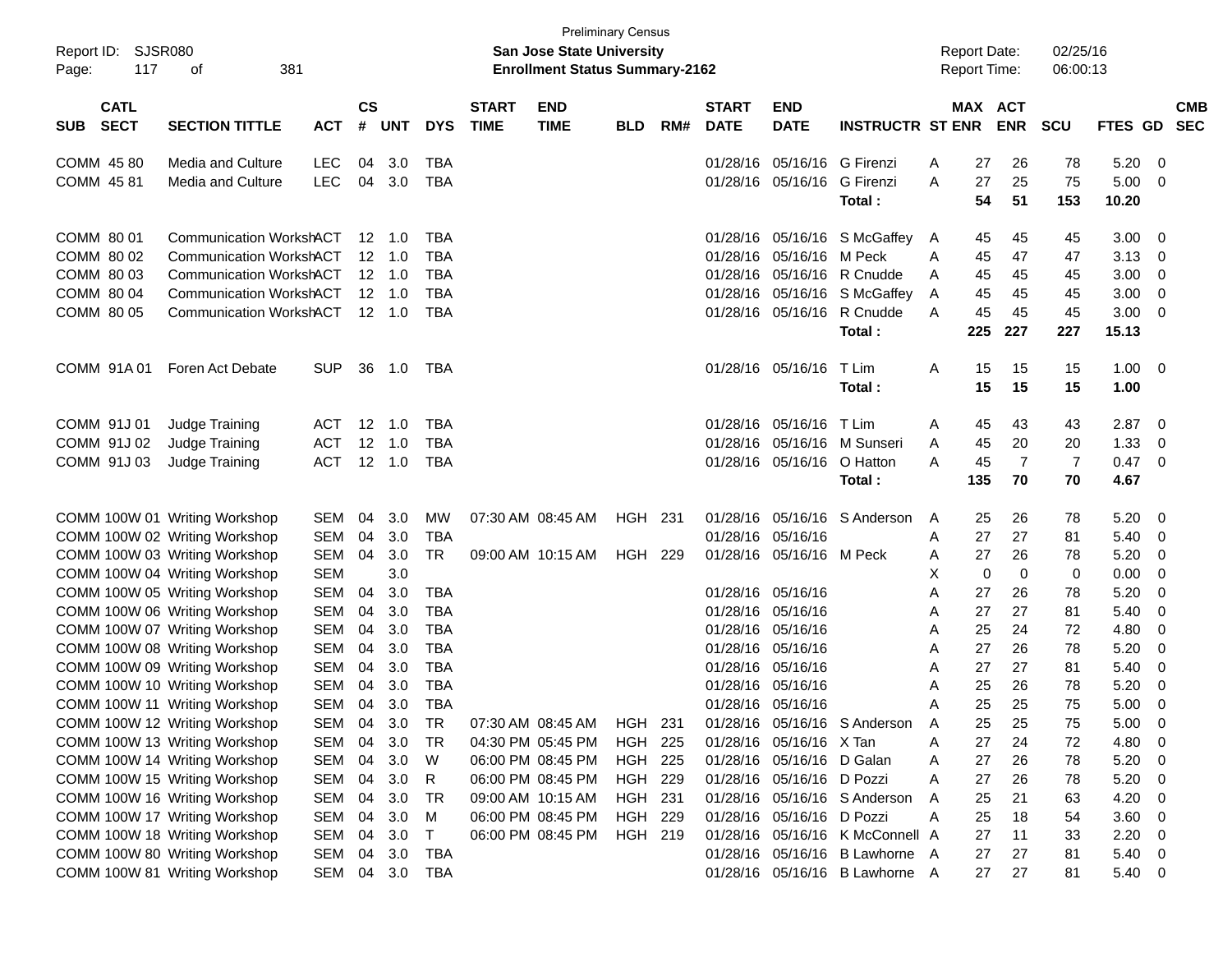| Page: | Report ID: SJSR080<br>118           | 381<br>of                                                                                                                |                                                      |                      |                          |                                                      |                             | San Jose State University<br><b>Enrollment Status Summary-2162</b> | <b>Preliminary Census</b> |     |                                                                                  |                           |                                         | <b>Report Date:</b><br><b>Report Time:</b> |                                         | 02/25/16<br>06:00:13   |                              |                                                    |
|-------|-------------------------------------|--------------------------------------------------------------------------------------------------------------------------|------------------------------------------------------|----------------------|--------------------------|------------------------------------------------------|-----------------------------|--------------------------------------------------------------------|---------------------------|-----|----------------------------------------------------------------------------------|---------------------------|-----------------------------------------|--------------------------------------------|-----------------------------------------|------------------------|------------------------------|----------------------------------------------------|
| SUB   | <b>CATL</b><br><b>SECT</b>          | <b>SECTION TITTLE</b>                                                                                                    | <b>ACT</b>                                           | <b>CS</b><br>#       | <b>UNT</b>               | <b>DYS</b>                                           | <b>START</b><br><b>TIME</b> | <b>END</b><br><b>TIME</b>                                          | <b>BLD</b>                | RM# | <b>START</b><br><b>DATE</b>                                                      | <b>END</b><br><b>DATE</b> | <b>INSTRUCTR ST ENR</b>                 |                                            | <b>MAX ACT</b><br><b>ENR</b>            | <b>SCU</b>             |                              | <b>CMB</b><br>FTES GD SEC                          |
|       |                                     | COMM 100W 82 Writing Workshop                                                                                            | SEM                                                  |                      | 04 3.0                   | TBA                                                  |                             |                                                                    |                           |     |                                                                                  | 01/28/16 05/16/16 D Pozzi | Total:                                  | 27<br>Α<br>526                             | 26<br>491                               | 78<br>1473             | 5.20<br>98.20                | $\overline{\mathbf{0}}$                            |
|       |                                     | COMM 101C 01 Junior Seminar<br>COMM 101C 02 Junior Seminar<br>COMM 101C 03 Junior Seminar<br>COMM 101C 04 Junior Seminar | <b>LEC</b><br><b>LEC</b><br><b>LEC</b><br><b>LEC</b> | 03<br>03<br>03<br>03 | 4.0<br>4.0<br>4.0<br>4.0 | <b>TBA</b><br><b>TBA</b><br><b>TBA</b><br><b>TBA</b> |                             |                                                                    |                           |     | 01/28/16 05/16/16<br>01/28/16 05/16/16<br>01/28/16 05/16/16<br>01/28/16 05/16/16 |                           |                                         | 25<br>A<br>25<br>A<br>25<br>A<br>25<br>Α   | 21<br>23<br>26<br>27                    | 84<br>92<br>104<br>108 | 5.60<br>6.13<br>6.93<br>7.20 | - 0<br>- 0<br>0<br>0                               |
|       |                                     | COMM 101C 05 Junior Seminar<br>COMM 101C 80 Junior Seminar                                                               | <b>LEC</b><br><b>LEC</b>                             | 03                   | 4.0<br>4.0               | <b>TBA</b>                                           |                             |                                                                    |                           |     |                                                                                  |                           | 01/28/16 05/16/16 S Hinerman<br>Total:  | X<br>A<br>25<br>125                        | $\mathbf 0$<br>$\mathbf 0$<br>24<br>121 | 0<br>96<br>484         | 0.00<br>6.40<br>32.27        | $\overline{0}$<br>- 0                              |
|       |                                     | COMM 105P 01 Comm Self & Soc<br>COMM 105P 80 Comm Self & Soc                                                             | <b>SEM</b><br>SEM                                    | 03<br>03             | 4.0<br>4.0               | <b>TBA</b><br><b>TBA</b>                             |                             |                                                                    |                           |     | 01/28/16 05/16/16                                                                | 01/28/16 05/16/16 C Perez | Total:                                  | 25<br>A<br>25<br>A<br>50                   | 26<br>25<br>51                          | 104<br>100<br>204      | 6.93<br>6.67<br>13.60        | $\overline{\mathbf{0}}$<br>$\overline{\mathbf{0}}$ |
|       | COMM 110F 01<br><b>COMM 110F 80</b> | Interpersonal Comm<br>Interpersonal Comm                                                                                 | SEM<br>SEM                                           | 03                   | 4.0<br>03 4.0            | TBA<br><b>TBA</b>                                    |                             |                                                                    |                           |     | 01/28/16 05/16/16                                                                |                           | 01/28/16 05/16/16 K Werking<br>Total:   | 25<br>A<br>25<br>A<br>50                   | 29<br>25<br>54                          | 116<br>100<br>216      | 7.73<br>6.67<br>14.40        | $\overline{\mathbf{0}}$<br>$\overline{\mathbf{0}}$ |
|       | <b>COMM 111P 80</b>                 | Interviewing                                                                                                             | LEC.                                                 |                      | 03 4.0                   | TBA                                                  |                             |                                                                    |                           |     |                                                                                  |                           | 01/28/16 05/16/16 S Coopman A<br>Total: | 25<br>25                                   | 26<br>26                                | 104<br>104             | $6.93$ 0<br>6.93             |                                                    |
|       |                                     | COMM 113P 80 Games Everyday Life LEC                                                                                     |                                                      |                      | 03 4.0                   | TBA                                                  |                             |                                                                    |                           |     |                                                                                  |                           | 01/28/16 05/16/16 S Coopman A<br>Total: | 25<br>25                                   | 25<br>25                                | 100<br>100             | $6.67$ 0<br>6.67             |                                                    |
|       | COMM 114P 01                        | Bus & Prof Spking                                                                                                        | LEC.                                                 |                      | 03 4.0                   | TBA                                                  |                             |                                                                    |                           |     | 01/28/16 05/16/16                                                                |                           | Total:                                  | A<br>25<br>25                              | 26<br>26                                | 104<br>104             | 6.93 0<br>6.93               |                                                    |
|       | COMM 116P 01                        | Mediation                                                                                                                | <b>LEC</b>                                           |                      | 03 4.0                   | TBA                                                  |                             |                                                                    |                           |     | 01/28/16 05/16/16                                                                |                           | Total:                                  | Α<br>25<br>25                              | 26<br>26                                | 104<br>104             | 6.93 0<br>6.93               |                                                    |
|       |                                     | COMM 117F 80 Play & Games                                                                                                | LEC 03 4.0 TBA                                       |                      |                          |                                                      |                             |                                                                    |                           |     |                                                                                  |                           | 01/28/16 05/16/16 S Coopman A<br>Total: | 25<br>25                                   | 23<br>23                                | 92<br>92               | $6.13$ 0<br>6.13             |                                                    |
|       |                                     | COMM 121P 01 Perf as Practice                                                                                            | LEC 03 4.0 TBA                                       |                      |                          |                                                      |                             |                                                                    |                           |     |                                                                                  | 01/28/16 05/16/16         | Total:                                  | 25<br>A<br>25                              | 21<br>21                                | 84<br>84               | 5.60 0<br>5.60               |                                                    |
|       |                                     | COMM 122F 01 Perform Studies                                                                                             | LEC 03 4.0 TBA                                       |                      |                          |                                                      |                             |                                                                    |                           |     |                                                                                  | 01/28/16 05/16/16         | Total:                                  | A<br>25<br>25                              | 25<br>25                                | 100<br>100             | $6.67$ 0<br>6.67             |                                                    |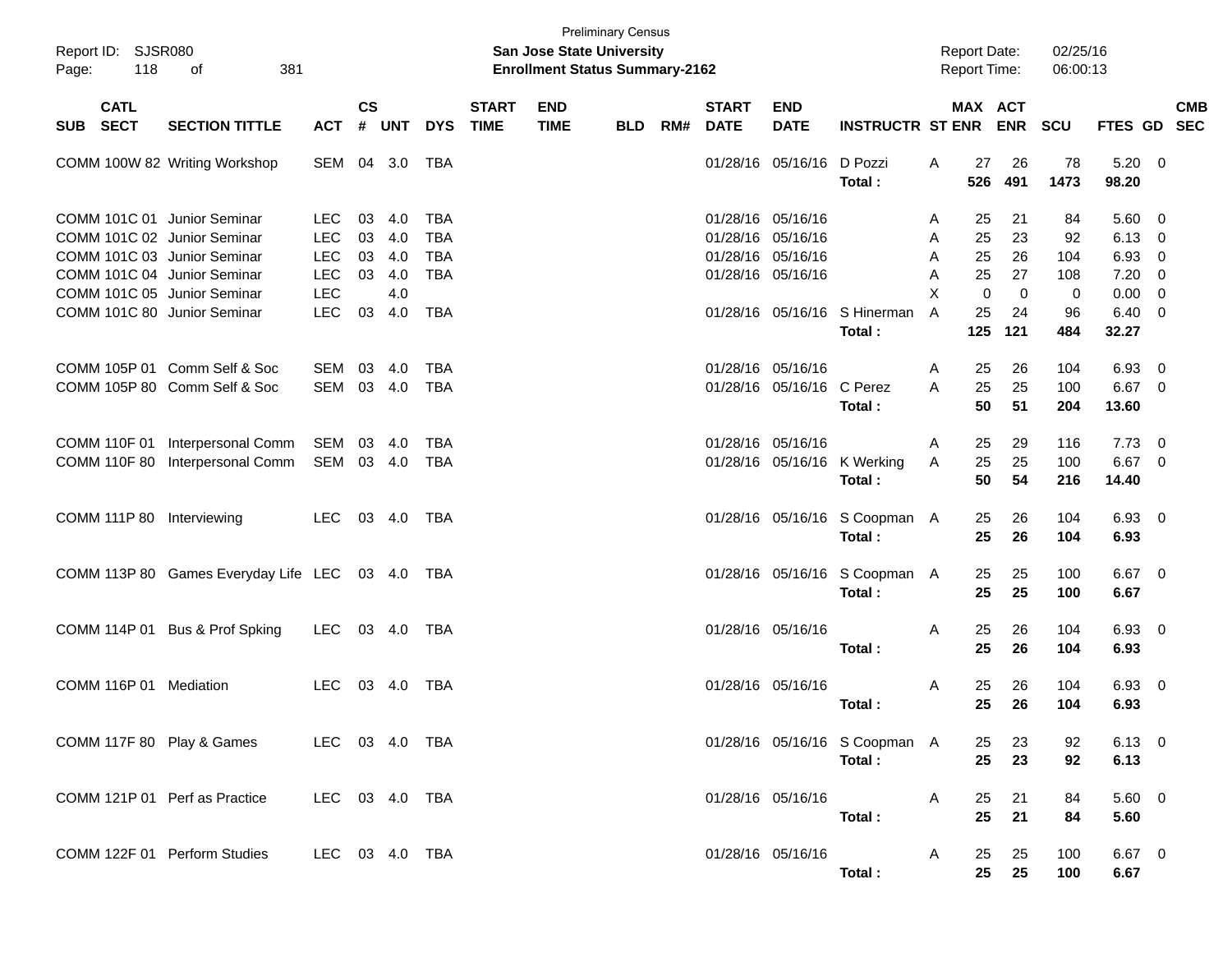| Page:    | Report ID: SJSR080<br>119<br>381<br>of<br><b>CATL</b> |                                                                            |                |           |                  |                          |                             | <b>San Jose State University</b><br><b>Enrollment Status Summary-2162</b> | <b>Preliminary Census</b> |     |                             |                                        |                                         |        |                | <b>Report Date:</b><br>Report Time: | 02/25/16<br>06:00:13 |                                |            |
|----------|-------------------------------------------------------|----------------------------------------------------------------------------|----------------|-----------|------------------|--------------------------|-----------------------------|---------------------------------------------------------------------------|---------------------------|-----|-----------------------------|----------------------------------------|-----------------------------------------|--------|----------------|-------------------------------------|----------------------|--------------------------------|------------|
| SUB SECT |                                                       | <b>SECTION TITTLE</b>                                                      | <b>ACT</b>     | <b>CS</b> | # UNT            | <b>DYS</b>               | <b>START</b><br><b>TIME</b> | <b>END</b><br><b>TIME</b>                                                 | <b>BLD</b>                | RM# | <b>START</b><br><b>DATE</b> | <b>END</b><br><b>DATE</b>              | <b>INSTRUCTR ST ENR ENR</b>             |        |                | MAX ACT                             | SCU                  | FTES GD SEC                    | <b>CMB</b> |
|          |                                                       | COMM 124P 01 Comm Training & Dev LEC 03 4.0 TBA                            |                |           |                  |                          |                             |                                                                           |                           |     |                             | 01/28/16 05/16/16                      | Total:                                  | A      | 25<br>25       | 25<br>25                            | 100<br>100           | $6.67$ 0<br>6.67               |            |
|          |                                                       | COMM 131P 80 New/You Media                                                 | LEC.           |           | 04 4.0           | TBA                      |                             |                                                                           |                           |     |                             | 01/28/16 05/16/16 C Perez              | Total:                                  | A      | 25<br>25       | 25<br>25                            | 100<br>100           | $6.67$ 0<br>6.67               |            |
|          |                                                       | COMM 133F 80 Ethical Prob Comm                                             | LEC            |           | 03 4.0 TBA       |                          |                             |                                                                           |                           |     |                             | 01/28/16 05/16/16 G Firenzi            | Total:                                  | A      | 25<br>25       | 25<br>25                            | 100<br>100           | $6.67$ 0<br>6.67               |            |
|          |                                                       | COMM 140P 01 Argument & Debate                                             | LEC 03 4.0 TBA |           |                  |                          |                             |                                                                           |                           |     |                             | 01/28/16 05/16/16                      | Total:                                  | A      | 25<br>25       | 26<br>26                            | 104<br>104           | $6.93$ 0<br>6.93               |            |
|          |                                                       | COMM 141P 01 Small Group Comm<br>COMM 141P 80 Small Group Comm             | LEC<br>LEC     |           | 03 4.0<br>03 4.0 | TBA<br><b>TBA</b>        |                             |                                                                           |                           |     | 01/28/16 05/16/16           | 01/28/16 05/16/16 C Perez              | Total:                                  | A<br>A | 25<br>25<br>50 | 25<br>25<br>50                      | 100<br>100<br>200    | $6.67$ 0<br>6.67 0<br>13.33    |            |
|          |                                                       | COMM 144F 01 Organiza Communica LEC 03 4.0 TBA                             |                |           |                  |                          |                             |                                                                           |                           |     | 01/28/16 05/16/16           |                                        | Total:                                  | A      | 25<br>25       | 28<br>28                            | 112<br>112           | $7.47\ 0$<br>7.47              |            |
|          |                                                       | COMM 145I 80 Rhet Criticism                                                | LEC            |           | 03 4.0           | TBA                      |                             |                                                                           |                           |     |                             | 01/28/16 05/16/16 G Firenzi            | Total:                                  | A      | 25<br>25       | 25<br>25                            | 100<br>100           | $6.67$ 0<br>6.67               |            |
|          |                                                       | COMM 146F 01 Comm & Environment LEC<br>ENVS 146F 01 Comm & Environment LEC |                |           | 03 4.0<br>03 4.0 | <b>TBA</b><br><b>TBA</b> |                             |                                                                           |                           |     |                             | 01/28/16 05/16/16<br>01/28/16 05/16/16 | Total:                                  | A<br>A | 25<br>0<br>25  | 26<br>$\sqrt{2}$<br>28              | 104<br>8<br>112      | 6.93 0 C<br>$0.53$ 0 C<br>7.47 |            |
|          |                                                       | COMM 149F 01 Rhet Public Life                                              | LEC            |           | 03 4.0           | TBA                      |                             |                                                                           |                           |     | 01/28/16 05/16/16           |                                        | Total:                                  | A      | 25<br>25       | 25<br>25                            | 100<br>100           | 6.67 0<br>6.67                 |            |
|          |                                                       | COMM 150I 01 Org Com Inquiry                                               | LEC 03 4.0 TBA |           |                  |                          |                             |                                                                           |                           |     |                             | 01/28/16 05/16/16                      | Total :                                 | A      | 25<br>25       | 26<br>26                            | 104<br>104           | 6.93 0<br>6.93                 |            |
|          |                                                       | COMM 151I 80 New Media/Methods LEC 04 4.0 TBA                              |                |           |                  |                          |                             |                                                                           |                           |     |                             |                                        | 01/28/16 05/16/16 T Coopman A<br>Total: |        | 25<br>25       | 26<br>26                            | 104<br>104           | 6.93 0<br>6.93                 |            |
|          |                                                       | COMM 152I 01 Comm in Wrld Cultr LEC 03 4.0 TBA                             |                |           |                  |                          |                             |                                                                           |                           |     |                             | 01/28/16 05/16/16                      | Total:                                  | A      | 25<br>25       | 24<br>24                            | 96<br>96             | $6.40 \quad 0$<br>6.40         |            |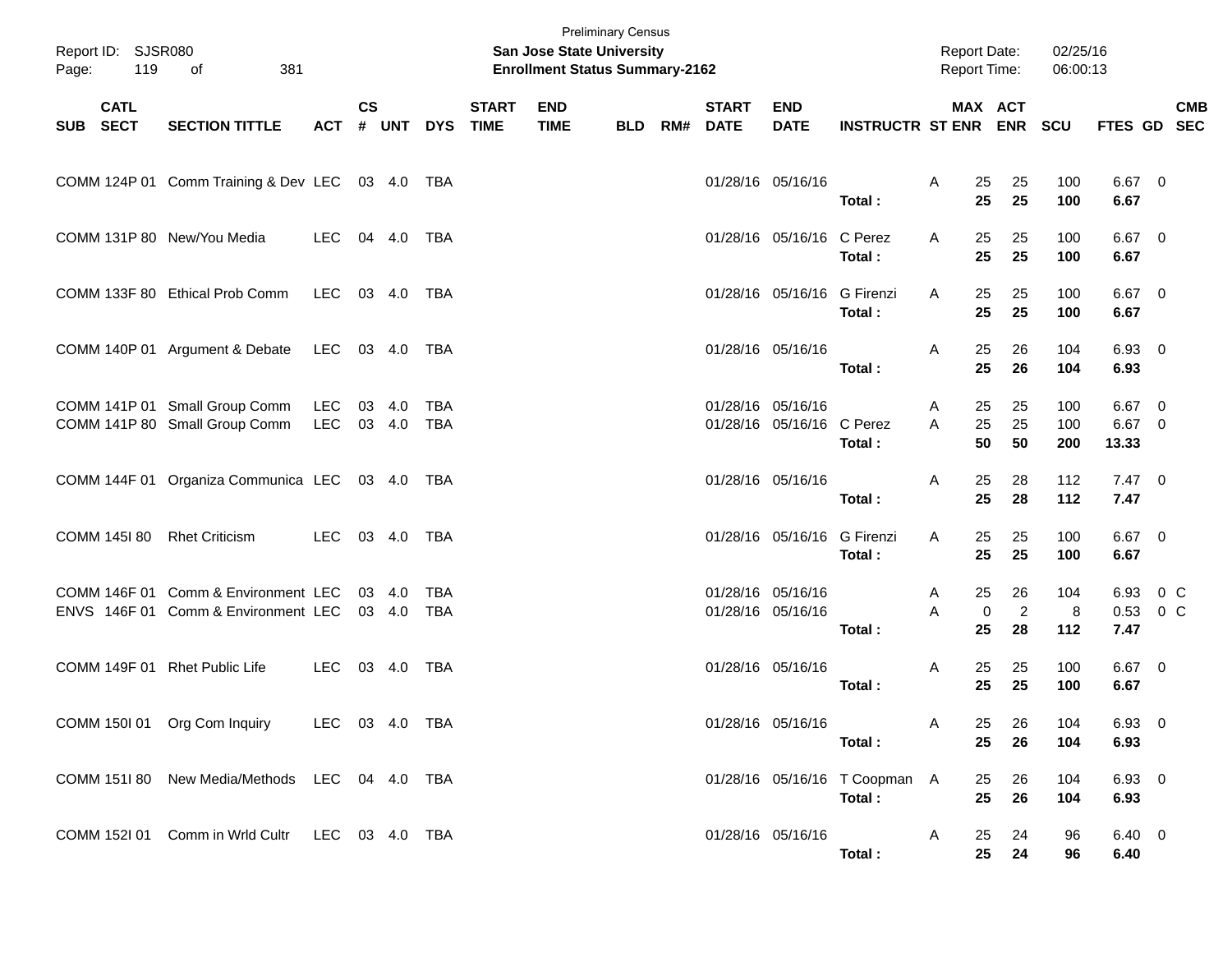| Report ID:<br>Page: | <b>SJSR080</b><br>120      | 381<br>οf                                       |            |                    |            |              |                             | <b>Preliminary Census</b><br>San Jose State University<br><b>Enrollment Status Summary-2162</b> |            |     |                             |                           |                                 | <b>Report Date:</b><br>Report Time: |           |                         | 02/25/16<br>06:00:13 |                |                          |                          |
|---------------------|----------------------------|-------------------------------------------------|------------|--------------------|------------|--------------|-----------------------------|-------------------------------------------------------------------------------------------------|------------|-----|-----------------------------|---------------------------|---------------------------------|-------------------------------------|-----------|-------------------------|----------------------|----------------|--------------------------|--------------------------|
| <b>SUB</b>          | <b>CATL</b><br><b>SECT</b> | <b>SECTION TITTLE</b>                           | <b>ACT</b> | $\mathsf{cs}$<br># | <b>UNT</b> | <b>DYS</b>   | <b>START</b><br><b>TIME</b> | <b>END</b><br><b>TIME</b>                                                                       | <b>BLD</b> | RM# | <b>START</b><br><b>DATE</b> | <b>END</b><br><b>DATE</b> | <b>INSTRUCTR ST ENR</b>         |                                     |           | MAX ACT<br><b>ENR</b>   | <b>SCU</b>           | <b>FTES GD</b> |                          | <b>CMB</b><br><b>SEC</b> |
|                     | <b>COMM 155I 80</b>        | <b>Quantitative Comm</b>                        | <b>LEC</b> | 03                 | 4.0        | TBA          |                             |                                                                                                 |            |     | 01/28/16                    | 05/16/16                  | G Gao<br>Total:                 | Α                                   | 25<br>25  | 27<br>27                | 108<br>108           | 7.20<br>7.20   | - 0                      |                          |
|                     | COMM 156I 80               | Observe/Interview                               | <b>LEC</b> | 03                 | 4.0        | <b>TBA</b>   |                             |                                                                                                 |            |     | 01/28/16                    | 05/16/16                  | K Werking<br>Total:             | A                                   | 25<br>25  | 26<br>26                | 104<br>104           | 6.93<br>6.93   | $\overline{\phantom{0}}$ |                          |
|                     |                            | COMM 157SL 01 Comm Action & Serv                | <b>LEC</b> | 02                 | 3.0        | Т            |                             | 03:00 PM 05:45 PM                                                                               | CL.        | 226 | 01/28/16                    | 05/16/16                  | T Hart                          | A                                   | 30        | 30                      | 90                   | 6.00           | $0\,$ C                  |                          |
| НA                  |                            | 157SL 01 Comm Action & Serv                     | <b>LEC</b> | 02                 | 3.0        | Т            |                             | 03:00 PM 05:45 PM                                                                               | CL         | 226 | 01/28/16                    | 05/16/16                  | T Hart                          | Α                                   | 0         | $\mathbf 0$             | 0                    | 0.00           | $0\,$ C                  |                          |
| SCI                 |                            | 157SL 01 Comm Action & Serv                     | <b>LEC</b> | 02                 | 3.0        | Т            |                             | 03:00 PM 05:45 PM                                                                               | CL         | 226 | 01/28/16                    | 05/16/16                  | T Hart                          | A                                   | 0         | 0                       | 0                    | 0.00           | 0 <sup>C</sup>           |                          |
|                     |                            | ENGR 157SL 01 Comm Action & Serv                | <b>LEC</b> | 02                 | 3.0        | Т            |                             | 03:00 PM 05:45 PM                                                                               | CL         | 226 | 01/28/16                    | 05/16/16                  | T Hart                          | A                                   | 0         | 0                       | 0                    | 0.00           | $0\,C$                   |                          |
|                     |                            | EDUC 157SL 01 Comm Action & Serv                | <b>LEC</b> | 02                 | 3.0        | Т            |                             | 03:00 PM 05:45 PM                                                                               | CL         | 226 | 01/28/16                    | 05/16/16                  | T Hart                          | A                                   | 0         | -1                      | 3                    | 0.20           | 0 <sup>C</sup>           |                          |
|                     |                            | COMM 157SL 02 Comm Action & Serv                | <b>LEC</b> | 02                 | 3.0        | Т            |                             | 03:00 PM 05:45 PM                                                                               | CL         | 226 | 01/28/16                    | 05/16/16                  | R Mitchell                      | A                                   | 30        | 24                      | 72                   | 4.80           | 0 <sup>C</sup>           |                          |
| НA                  |                            | 157SL 02 Comm Action & Serv                     | <b>LEC</b> | 02                 | 3.0        | $\mathsf T$  |                             | 03:00 PM 05:45 PM                                                                               | CL         | 226 | 01/28/16                    | 05/16/16                  | R Mitchell                      | A                                   | 0         | 0                       | 0                    | 0.00           | 0 <sup>C</sup>           |                          |
| SCI                 |                            | 157SL 02 Comm Action & Serv                     | <b>LEC</b> | 02                 | 3.0        | Т            |                             | 03:00 PM 05:45 PM                                                                               | CL         | 226 | 01/28/16                    | 05/16/16                  | R Mitchell                      | A                                   | 0         | 2                       | 6                    | 0.40           | 0 <sup>C</sup>           |                          |
|                     |                            | ENGR 157SL 02 Comm Action & Serv                | <b>LEC</b> | 02                 | 3.0        | Т            |                             | 03:00 PM 05:45 PM                                                                               | CL         | 226 | 01/28/16                    | 05/16/16                  | R Mitchell                      | A                                   | 0         | $\overline{c}$          | 6                    | 0.40           | 0 <sup>C</sup>           |                          |
|                     |                            | EDUC 157SL 02 Comm Action & Serv                | <b>LEC</b> | 02                 | 3.0        | $\mathsf{T}$ |                             | 03:00 PM 05:45 PM                                                                               | <b>CL</b>  | 226 | 01/28/16                    | 05/16/16                  | R Mitchell                      | A                                   | 0         | 2                       | 6                    | 0.40           | $0\,C$                   |                          |
|                     |                            | COMM 157SL 03 Comm Action & Serv                | <b>LEC</b> | 02                 | 3.0        | W            |                             | 03:00 PM 05:45 PM                                                                               | CL         | 226 | 01/28/16                    | 05/16/16                  | R Mitchell                      | A                                   | 30        | 26                      | 78                   | 5.20           | $0\,C$                   |                          |
| НA                  |                            | 157SL 03 Comm Action & Serv                     | <b>LEC</b> | 02                 | 3.0        | W            |                             | 03:00 PM 05:45 PM                                                                               | CL         | 226 | 01/28/16                    | 05/16/16                  | R Mitchell                      | A                                   | 0         | $\Omega$                | 0                    | 0.00           | 0 <sup>C</sup>           |                          |
| SCI                 |                            | 157SL 03 Comm Action & Serv                     | <b>LEC</b> | 02                 | 3.0        | W            |                             | 03:00 PM 05:45 PM                                                                               | <b>CL</b>  | 226 | 01/28/16                    | 05/16/16                  | R Mitchell                      | A                                   | 0         | 0                       | 0                    | 0.00           | 0 <sup>C</sup>           |                          |
|                     |                            | ENGR 157SL 03 Comm Action & Serv                | <b>LEC</b> | 02                 | 3.0        | W            |                             | 03:00 PM 05:45 PM                                                                               | CL         | 226 | 01/28/16                    | 05/16/16                  | R Mitchell                      | A                                   | 0         | 0                       | 0                    | 0.00           | 0 <sup>C</sup>           |                          |
|                     |                            | EDUC 157SL 03 Comm Action & Serv                | <b>LEC</b> | 02                 | 3.0        | W            |                             | 03:00 PM 05:45 PM                                                                               | CL         | 226 | 01/28/16                    | 05/16/16                  | R Mitchell                      | A                                   | 0         | $\overline{\mathbf{1}}$ | 3                    | 0.20           | 0 <sup>C</sup>           |                          |
|                     |                            | COMM 157SL 04 Comm Action & Serv                | <b>LEC</b> | 02                 | 3.0        | W            |                             | 03:00 PM 05:45 PM                                                                               | CL         | 226 | 01/28/16                    | 05/16/16                  | B Brockmann A                   |                                     | 30        | 17                      | 51                   | 3.40           | 0 <sup>C</sup>           |                          |
| HA                  |                            | 157SL 04 Comm Action & Serv                     | <b>LEC</b> | 02                 | 3.0        | W            |                             | 03:00 PM 05:45 PM                                                                               | CL         | 226 | 01/28/16                    | 05/16/16                  | B Brockmann A                   |                                     | 0         | 0                       | 0                    | 0.00           | 0 <sup>C</sup>           |                          |
| SCI                 |                            | 157SL 04 Comm Action & Serv                     | LEC        | 02                 | 3.0        | W            |                             | 03:00 PM 05:45 PM                                                                               | CL         | 226 | 01/28/16                    | 05/16/16                  | B Brockmann A                   |                                     | 0         | 0                       | 0                    | 0.00           | 0 <sup>C</sup>           |                          |
|                     |                            | ENGR 157SL 04 Comm Action & Serv                | LEC        | 02                 | 3.0        | W            |                             | 03:00 PM 05:45 PM                                                                               | CL         | 226 | 01/28/16                    | 05/16/16                  | B Brockmann A                   |                                     | 0         | 0                       | 0                    | 0.00           | 0 <sup>C</sup>           |                          |
|                     |                            | EDUC 157SL 04 Comm Action & Serv                | <b>LEC</b> | 02                 | 3.0        | W            |                             | 03:00 PM 05:45 PM                                                                               | <b>CL</b>  | 226 | 01/28/16                    | 05/16/16                  | B Brockmann A<br>Total:         |                                     | 0<br>120  | $\mathbf 0$<br>105      | 0<br>315             | 0.00<br>21.00  | 0 <sup>C</sup>           |                          |
|                     | COMM 161F 01               | Comm & Culture                                  | LEC        | 03                 | 4.0        | <b>TBA</b>   |                             |                                                                                                 |            |     | 01/28/16                    | 05/16/16                  |                                 | A                                   | 25        | 25                      | 100                  | 6.67           | - 0                      |                          |
|                     | COMM 161F 80               | Comm & Culture                                  | <b>LEC</b> | 03                 | 4.0        | <b>TBA</b>   |                             |                                                                                                 |            |     |                             |                           | 01/28/16 05/16/16 S Hinerman    | A                                   | 25        | 25                      | 100                  | 6.67           | - 0                      |                          |
|                     |                            |                                                 |            |                    |            |              |                             |                                                                                                 |            |     |                             |                           | Total :                         |                                     | 50        | 50                      | 200                  | 13.33          |                          |                          |
|                     |                            | COMM 168B 01 Global Climate Chang LEC           |            | 01                 | 3.0        | TR           |                             | 01:30 PM 02:45 PM                                                                               | WSQ 207    |     |                             |                           | 01/28/16 05/16/16 B Brockmann A |                                     | 40        | 36                      | 108                  | 7.20 0 C       |                          |                          |
|                     |                            | METR 168B 01 Global Climate Chang LEC           |            | 01                 | 3.0        | TR           |                             | 01:30 PM 02:45 PM                                                                               | WSQ 207    |     |                             |                           | 01/28/16 05/16/16 B Brockmann A |                                     | 0         | $\overline{1}$          | 3                    | 0.20           | $0\,C$                   |                          |
|                     |                            | ENVS 168B 01 Global Climate Chang LEC           |            | 01                 | 3.0        | <b>TR</b>    |                             | 01:30 PM 02:45 PM                                                                               | WSQ 207    |     |                             |                           | 01/28/16 05/16/16 B Brockmann A |                                     | 0         | $\,$ 5 $\,$             | 15                   | 1.00           | $0\,$ C                  |                          |
|                     |                            | GEOL 168B 01 Global Climate Chang LEC           |            | 01                 | 3.0        | <b>TR</b>    |                             | 01:30 PM 02:45 PM                                                                               | WSQ 207    |     |                             |                           | 01/28/16 05/16/16 B Brockmann A |                                     | $\pmb{0}$ | $\pmb{0}$               | 0                    | 0.00           | $0\,$ C                  |                          |
|                     |                            | HUM 168B 01 Global Climate Chang LEC            |            | 01                 | 3.0        | <b>TR</b>    |                             | 01:30 PM 02:45 PM                                                                               | WSQ 207    |     |                             |                           | 01/28/16 05/16/16 B Brockmann A |                                     | 0         | $\mathbf{1}$            | 3                    | 0.20           | $0\,$ C                  |                          |
|                     |                            | COMM 168B 02 Global Climate Chang LEC           |            | 01                 | 3.0        | TR           |                             | 01:30 PM 02:45 PM                                                                               | WSQ 207    |     |                             |                           | 01/28/16 05/16/16 B Murphy      | A                                   | 40        | 33                      | 99                   | 6.60           | $0\,$ C                  |                          |
|                     |                            | METR 168B 02 Global Climate Chang LEC 01 3.0 TR |            |                    |            |              |                             | 01:30 PM 02:45 PM                                                                               | WSQ 207    |     |                             |                           | 01/28/16 05/16/16 B Murphy      | A                                   | 0         | $\mathbf{1}$            | 3                    | $0.20 \t 0 C$  |                          |                          |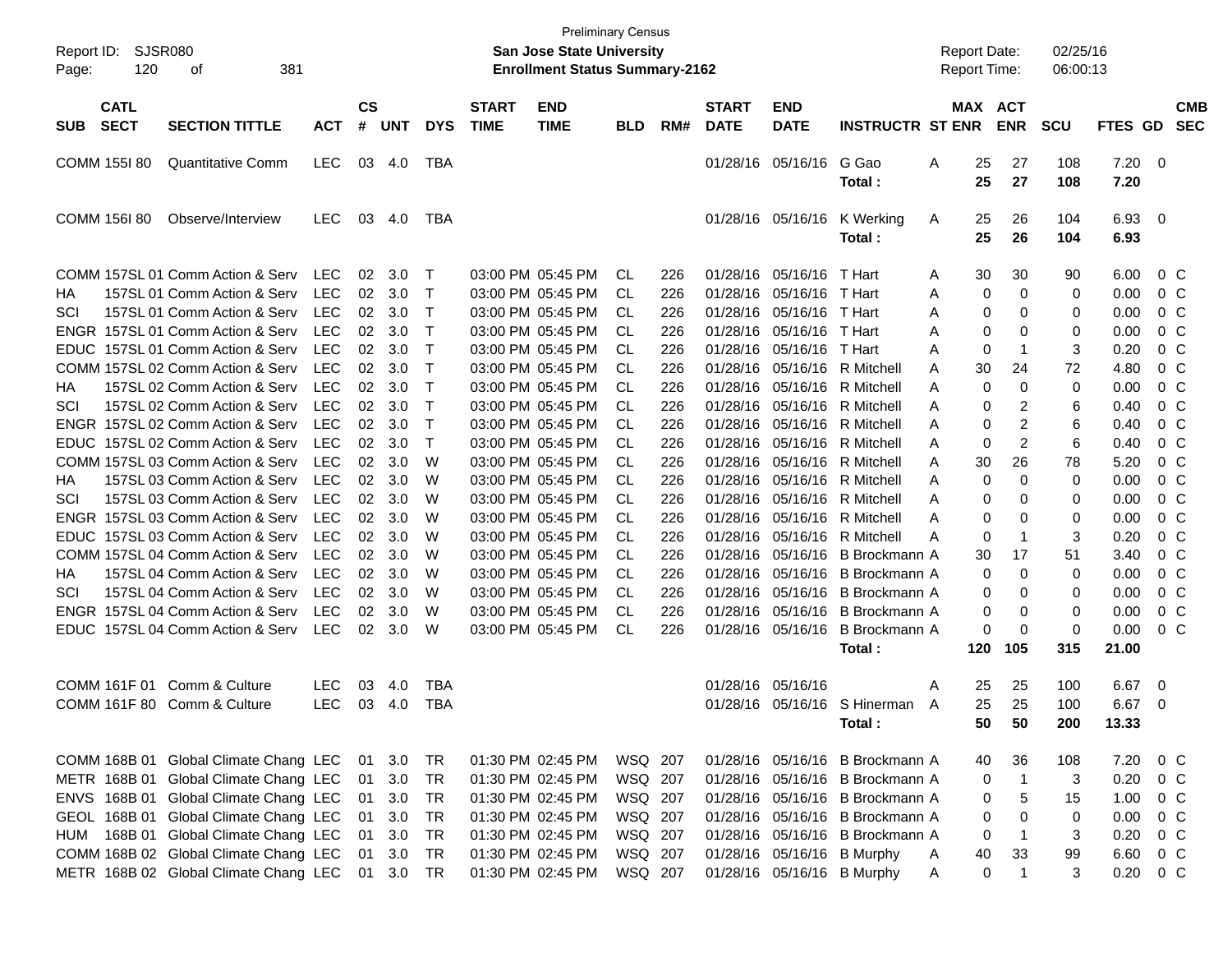| Report ID: SJSR080<br>121<br>Page: | 381<br>of                                                                                                                                                       |                                  |                    |                                      |                                           |                             | <b>Preliminary Census</b><br>San Jose State University<br><b>Enrollment Status Summary-2162</b> |                                          |     |                             |                           |                                                                                                                                        | <b>Report Date:</b><br>Report Time:         |                        | 02/25/16<br>06:00:13         |                                       |                                                                      |
|------------------------------------|-----------------------------------------------------------------------------------------------------------------------------------------------------------------|----------------------------------|--------------------|--------------------------------------|-------------------------------------------|-----------------------------|-------------------------------------------------------------------------------------------------|------------------------------------------|-----|-----------------------------|---------------------------|----------------------------------------------------------------------------------------------------------------------------------------|---------------------------------------------|------------------------|------------------------------|---------------------------------------|----------------------------------------------------------------------|
| <b>CATL</b><br>SUB SECT            | <b>SECTION TITTLE</b>                                                                                                                                           | <b>ACT</b>                       | $\mathsf{cs}$<br># | <b>UNT</b>                           | <b>DYS</b>                                | <b>START</b><br><b>TIME</b> | <b>END</b><br><b>TIME</b>                                                                       | <b>BLD</b>                               | RM# | <b>START</b><br><b>DATE</b> | <b>END</b><br><b>DATE</b> | <b>INSTRUCTR ST ENR ENR</b>                                                                                                            |                                             | <b>MAX ACT</b>         | <b>SCU</b>                   |                                       | <b>CMB</b><br>FTES GD SEC                                            |
|                                    | ENVS 168B 02 Global Climate Chang LEC<br>GEOL 168B 02 Global Climate Chang LEC<br>HUM 168B 02 Global Climate Chang LEC<br>COMM 168B 03 Global Climate Chang LEC |                                  | 01                 | 01 3.0<br>3.0<br>01 3.0<br>01 3.0    | TR<br>TR<br>TR<br>TR                      |                             | 01:30 PM 02:45 PM<br>01:30 PM 02:45 PM<br>01:30 PM 02:45 PM<br>01:30 PM 02:45 PM                | WSQ 207<br>WSQ 207<br>WSQ 207<br>WSQ 207 |     |                             |                           | 01/28/16 05/16/16 B Murphy<br>01/28/16 05/16/16 B Murphy<br>01/28/16 05/16/16 B Murphy<br>01/28/16 05/16/16 D Wrathall                 | 0<br>A<br>Α<br>0<br>A<br>40<br>A            | 4<br>0<br>0<br>9       | 12<br>3<br>$\mathbf 0$<br>27 | 0.80<br>0.20<br>0.00<br>1.80          | $0\,$ C<br>0 <sup>o</sup><br>0 <sup>o</sup><br>0 <sup>o</sup>        |
|                                    | METR 168B 03 Global Climate Chang LEC<br>ENVS 168B 03 Global Climate Chang LEC<br>GEOL 168B 03 Global Climate Chang LEC<br>HUM 168B 03 Global Climate Chang LEC |                                  |                    | 01 3.0<br>01 3.0<br>01 3.0<br>01 3.0 | TR<br><b>TR</b><br><b>TR</b><br><b>TR</b> |                             | 01:30 PM 02:45 PM<br>01:30 PM 02:45 PM<br>01:30 PM 02:45 PM<br>01:30 PM 02:45 PM                | WSQ 207<br>WSQ 207<br>WSQ 207<br>WSQ 207 |     |                             |                           | 01/28/16 05/16/16 D Wrathall<br>01/28/16 05/16/16 D Wrathall<br>01/28/16 05/16/16 D Wrathall<br>01/28/16 05/16/16 D Wrathall<br>Total: | 0<br>Α<br>0<br>A<br>0<br>Α<br>0<br>A<br>120 | 6<br>0<br>99           | 3<br>18<br>3<br>0<br>297     | 0.20<br>1.20<br>0.20<br>0.00<br>19.80 | 0 <sup>o</sup><br>0 <sup>o</sup><br>0 <sup>o</sup><br>0 <sup>o</sup> |
| COMM 169I 80                       | Media Respns Crit                                                                                                                                               | LEC.                             |                    | 03 4.0                               | TBA                                       |                             |                                                                                                 |                                          |     |                             |                           | 01/28/16 05/16/16 S Hinerman A<br>Total:                                                                                               | 25<br>25                                    | 25<br>25               | 100<br>100                   | 6.67 0<br>6.67                        |                                                                      |
|                                    | COMM 172F 01 Multicultural Comm                                                                                                                                 | LEC 03 4.0                       |                    |                                      | TBA                                       |                             |                                                                                                 |                                          |     |                             | 01/28/16 05/16/16         | Total:                                                                                                                                 | Α<br>25<br>25                               | 28<br>28               | 112<br>112                   | $7.47 \quad 0$<br>7.47                |                                                                      |
|                                    | COMM 173F 01 Comm & Global UndersLEC<br>COMM 173F 80 Comm & Global UndersLEC                                                                                    |                                  | 03                 | -4.0<br>03 4.0                       | <b>TBA</b><br><b>TBA</b>                  |                             |                                                                                                 |                                          |     | 01/28/16 05/16/16           | 01/28/16 05/16/16 G Gao   | Total:                                                                                                                                 | 25<br>A<br>A<br>25<br>50                    | 25<br>22<br>47         | 100<br>88<br>188             | 6.67 0<br>6.00 2<br>12.67             |                                                                      |
| COMM 174 80                        | Intercult & Inequal                                                                                                                                             | LEC.                             |                    |                                      | 04 3.0 TBA                                |                             |                                                                                                 |                                          |     |                             |                           | 01/28/16 05/16/16 M Holopainen A<br>Total:                                                                                             | 25<br>25                                    | 25<br>25               | 75<br>75                     | $5.05$ 1<br>5.05                      |                                                                      |
|                                    | COMM 175F 80 Nonverbal Comm                                                                                                                                     | LEC 03 4.0 TBA                   |                    |                                      |                                           |                             |                                                                                                 |                                          |     |                             | 01/28/16 05/16/16 G Gao   | Total:                                                                                                                                 | Α<br>25<br>25                               | 25<br>25               | 100<br>100                   | 6.67 0<br>6.67                        |                                                                      |
|                                    | COMM 176P 01 Comm & Gender                                                                                                                                      | LEC.                             |                    | 03 4.0                               | TBA                                       |                             |                                                                                                 |                                          |     |                             | 01/28/16 05/16/16         | Total:                                                                                                                                 | Α<br>25<br>25                               | 26<br>26               | 104<br>104                   | 6.93 0<br>6.93                        |                                                                      |
| COMM 179 80<br>COMM 179 81         | Media & Resistance<br>Media & Resistance LEC 04 3.0 TBA                                                                                                         | <b>LEC</b>                       |                    | 3.0                                  |                                           |                             |                                                                                                 |                                          |     |                             |                           | 01/28/16 05/16/16 S Hinerman A<br>Total:                                                                                               | X<br>0<br>25                                | 0<br>25 26<br>26       | 0<br>78<br>78                | $0.00 \t 0$<br>$5.20 \ 0$<br>5.20     |                                                                      |
| COMM 180 01<br>COMM 180 02         | <b>Individual Study</b><br><b>Individual Study</b>                                                                                                              | SUP 36 1.0 TBA<br>SUP 36 2.0 TBA |                    |                                      |                                           |                             |                                                                                                 |                                          |     |                             | 01/28/16 05/16/16         | 01/28/16 05/16/16 T Coopman A<br>Total:                                                                                                | 5<br>A<br>3<br>8                            | 0<br>3<br>$\mathbf{3}$ | 0<br>6<br>6                  | $0.00 \t 0$<br>$0.40 \quad 0$<br>0.40 |                                                                      |
|                                    | COMM 181F 80 New Media/World                                                                                                                                    | LEC 03 4.0 TBA                   |                    |                                      |                                           |                             |                                                                                                 |                                          |     |                             |                           | 01/28/16 05/16/16 T Coopman A<br>Total:                                                                                                | 25<br>25                                    | 26<br>26               | 104<br>104                   | 6.93 0<br>6.93                        |                                                                      |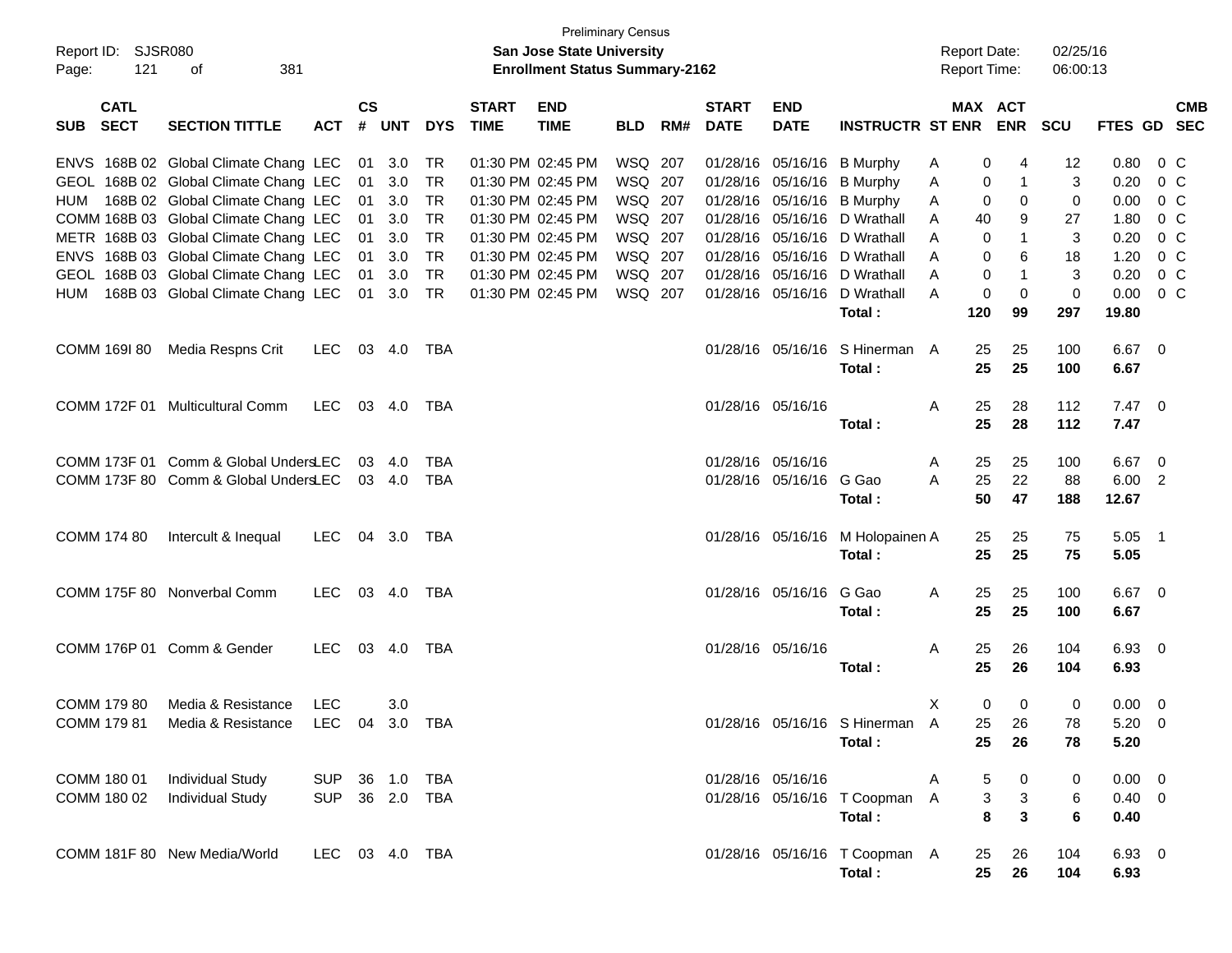| Report ID: SJSR080<br>122<br>Page:       |                                 |               |               |               |            | San Jose State University<br><b>Enrollment Status Summary-2162</b> | <b>Preliminary Census</b> |            |         |                             |                            | <b>Report Date:</b><br>Report Time:   |   |                       | 02/25/16<br>06:00:13 |                   |                     |                         |            |
|------------------------------------------|---------------------------------|---------------|---------------|---------------|------------|--------------------------------------------------------------------|---------------------------|------------|---------|-----------------------------|----------------------------|---------------------------------------|---|-----------------------|----------------------|-------------------|---------------------|-------------------------|------------|
| <b>CATL</b><br><b>SECT</b><br><b>SUB</b> | <b>SECTION TITTLE</b>           | <b>ACT</b>    | $\mathsf{cs}$ | # UNT         | <b>DYS</b> | <b>START</b><br><b>TIME</b>                                        | <b>END</b><br><b>TIME</b> | <b>BLD</b> | RM#     | <b>START</b><br><b>DATE</b> | <b>END</b><br><b>DATE</b>  | <b>INSTRUCTR ST ENR</b>               |   | MAX ACT<br><b>ENR</b> | <b>SCU</b>           |                   | FTES GD SEC         |                         | <b>CMB</b> |
| COMM 184 01                              | Directed Reading                | <b>SUP</b>    | 36            | 1.0           | TBA        |                                                                    |                           |            |         |                             | 01/28/16 05/16/16          |                                       | Α | 5                     | 0                    | 0                 | 0.00                | $\overline{\mathbf{0}}$ |            |
| COMM 184 02                              | Directed Reading                | <b>SUP</b>    |               | 36 2.0        | TBA        |                                                                    |                           |            |         |                             |                            | 01/28/16 05/16/16 T Coopman<br>Total: | A | 5<br>10               | 3<br>3               | 6<br>6            | 0.40<br>0.40        | $\overline{\mathbf{0}}$ |            |
| COMM 190 01                              | Act Proj in Speech              | <b>SUP</b>    | 36            | 1.0           | <b>TBA</b> |                                                                    |                           |            |         |                             | 01/28/16 05/16/16 T Hart   |                                       | A | 5                     | 4                    | 4                 | 0.27                | $\overline{\mathbf{0}}$ |            |
| COMM 190 02                              | Act Proj in Speech              | <b>SUP</b>    | 36            | 2.0           | <b>TBA</b> |                                                                    |                           |            |         |                             | 01/28/16 05/16/16 T Hart   |                                       | Α | 5                     | 4                    | 8                 | 0.53                | - 0                     |            |
| COMM 190 03                              | Act Proj in Speech              | <b>SUP</b>    | 36            | 3.0           | TBA        |                                                                    |                           |            |         |                             | 01/28/16 05/16/16 T Hart   |                                       | Α | 5                     |                      | 3                 | 0.20                | - 0                     |            |
| COMM 190 04                              | Act Proj in Speech              | <b>SUP</b>    | 36            | 4.0           | <b>TBA</b> |                                                                    |                           |            |         |                             | 01/28/16 05/16/16 T Hart   |                                       | A | 10                    |                      | 4                 | 0.27                | - 0                     |            |
| COMM 190 05                              | Act Proj in Speech              | <b>SUP</b>    | 36            | 5.0<br>36 6.0 | <b>TBA</b> |                                                                    |                           |            |         |                             | 01/28/16 05/16/16 T Hart   |                                       | A | 5                     |                      | 5                 | 0.33<br>0.00        | 0                       |            |
| COMM 190 06                              | Act Proj in Speech              | <b>SUP</b>    |               |               | TBA        |                                                                    |                           |            |         |                             | 01/28/16 05/16/16 T Hart   | Total:                                | A | 5<br>35<br>11         | 0                    | $\mathbf 0$<br>24 | 1.60                | $\overline{\mathbf{0}}$ |            |
|                                          |                                 |               |               |               |            |                                                                    |                           |            |         |                             |                            |                                       |   |                       |                      |                   |                     |                         |            |
| COMM 191A 01                             | Foren Act Debate                | <b>SUP</b>    | 36            | 1.0           | TBA        |                                                                    |                           |            |         |                             |                            | 01/28/16 05/16/16 M Sunseri           | A | 45<br>45              |                      | 45                | 3.00                | $\overline{\mathbf{0}}$ |            |
|                                          | COMM 191A 02 Foren Act Debate   | <b>SUP</b>    |               | 36 1.0        | TBA        |                                                                    |                           |            |         |                             | 01/28/16 05/16/16 T Lim    |                                       | A | 30<br>30              |                      | 30                | 2.00                | $\overline{\mathbf{0}}$ |            |
|                                          |                                 |               |               |               |            |                                                                    |                           |            |         |                             |                            | Total:                                |   | 75<br>75              |                      | 75                | 5.00                |                         |            |
|                                          |                                 |               |               |               |            |                                                                    |                           |            |         |                             |                            |                                       |   |                       |                      |                   |                     |                         |            |
|                                          | COMM 191B 01 Ind Evnts Plat Spk | <b>SUP</b>    |               | 36 1.0 TBA    |            |                                                                    |                           |            |         |                             | 01/28/16 05/16/16          | O Hatton                              | A | 45<br>33              |                      | 33                | $2.20 \t 0$         |                         |            |
|                                          |                                 |               |               |               |            |                                                                    |                           |            |         |                             |                            | Total:                                |   | 45<br>33              |                      | 33                | 2.20                |                         |            |
|                                          |                                 |               |               |               |            |                                                                    |                           |            |         |                             |                            |                                       |   |                       |                      |                   |                     |                         |            |
|                                          | COMM 191C 01 Ind Evnts Oral Int | <b>SUP</b>    |               | 36 1.0        | TBA        |                                                                    |                           |            |         |                             | 01/28/16 05/16/16 T Lim    |                                       | Α | 30<br>30              |                      | 30                | $2.00 \t 0$         |                         |            |
|                                          |                                 |               |               |               |            |                                                                    |                           |            |         |                             |                            | Total:                                |   | 30<br>30              |                      | 30                | 2.00                |                         |            |
|                                          |                                 |               |               |               |            |                                                                    |                           |            |         |                             |                            |                                       |   |                       |                      |                   |                     |                         |            |
| COMM 191J 01                             | Speech Judging                  | <b>SUP</b>    | 36            | 1.0           | TBA        |                                                                    |                           |            |         |                             |                            | 01/28/16 05/16/16 B Brockmann A       |   | 45<br>44              |                      | 44                | 2.95                | - 1                     |            |
|                                          | COMM 191J 02 Speech Judging     | <b>SUP</b>    |               | 36 1.0        | TBA        |                                                                    |                           |            |         |                             | 01/28/16 05/16/16 M Dalton | Total:                                | A | 20<br>12<br>65<br>56  |                      | 12<br>56          | $0.80 \t 0$<br>3.75 |                         |            |
|                                          |                                 |               |               |               |            |                                                                    |                           |            |         |                             |                            |                                       |   |                       |                      |                   |                     |                         |            |
| COMM 191M 80 Moot Court                  |                                 | <b>SUP</b>    |               | 36 1.0        | TBA        |                                                                    |                           |            |         |                             | 01/28/16 05/16/16          | G Firenzi                             | A | 15<br>16              |                      | 16                | $1.07 \t 0$         |                         |            |
|                                          |                                 |               |               |               |            |                                                                    |                           |            |         |                             |                            | Total:                                |   | 15<br>16              |                      | 16                | 1.07                |                         |            |
|                                          |                                 |               |               |               |            |                                                                    |                           |            |         |                             |                            |                                       |   |                       |                      |                   |                     |                         |            |
| COMM 195 01                              | <b>Special Topics</b>           | SEM 04 3.0 TR |               |               |            |                                                                    | 10:30 AM_11:45 AM         |            | HGH 231 |                             |                            | 01/28/16 05/16/16 M Von Till          | A | -23<br>25             |                      | 69                | 4.60 0              |                         |            |
|                                          |                                 |               |               |               |            |                                                                    |                           |            |         |                             |                            | Total:                                |   | 25<br>23              |                      | 69                | 4.60                |                         |            |
|                                          |                                 |               |               |               |            |                                                                    |                           |            |         |                             |                            |                                       |   |                       |                      |                   |                     |                         |            |
| COMM 198 01                              | Comm Applied Activit SUP        |               |               | 36 1.0        | TBA        |                                                                    |                           |            |         |                             |                            | 01/28/16 05/16/16 R Cnudde            | A | 30<br>31              |                      | 31                | $2.07$ 0            |                         |            |
| COMM 198 02                              | Comm Applied Activit SUP        |               |               | 36 2.0        | <b>TBA</b> |                                                                    |                           |            |         |                             |                            | 01/28/16 05/16/16 R Cnudde            | A | 10                    | 0                    | 0                 | 0.00                | - 0                     |            |
| COMM 198 03                              | Comm Applied Activit SUP        |               |               | 36 1.0        | <b>TBA</b> |                                                                    |                           |            |         |                             | 01/28/16 05/16/16 T Hart   |                                       | A | 45                    | 6                    | 6                 | 0.40                | - 0                     |            |
| COMM 198 04                              | Comm Applied Activit SUP        |               |               | 36 2.0        | <b>TBA</b> |                                                                    |                           |            |         |                             | 01/28/16 05/16/16 T Hart   |                                       | A | 20<br>21              |                      | 42                | 2.80                | $\overline{0}$          |            |
| COMM 198 05                              | Comm Applied Activit SUP        |               |               | 36 1.0        | <b>TBA</b> |                                                                    |                           |            |         |                             |                            | 01/28/16 05/16/16 T Coopman           | A | 15<br>16              |                      | 16                | $1.07 \t 0$         |                         |            |
| COMM 198 06                              | Comm Applied Activit SUP        |               |               | 36 2.0 TBA    |            |                                                                    |                           |            |         |                             |                            | 01/28/16 05/16/16 T Coopman           | A | 5                     | 3                    | 6                 | $0.40 \ 0$          |                         |            |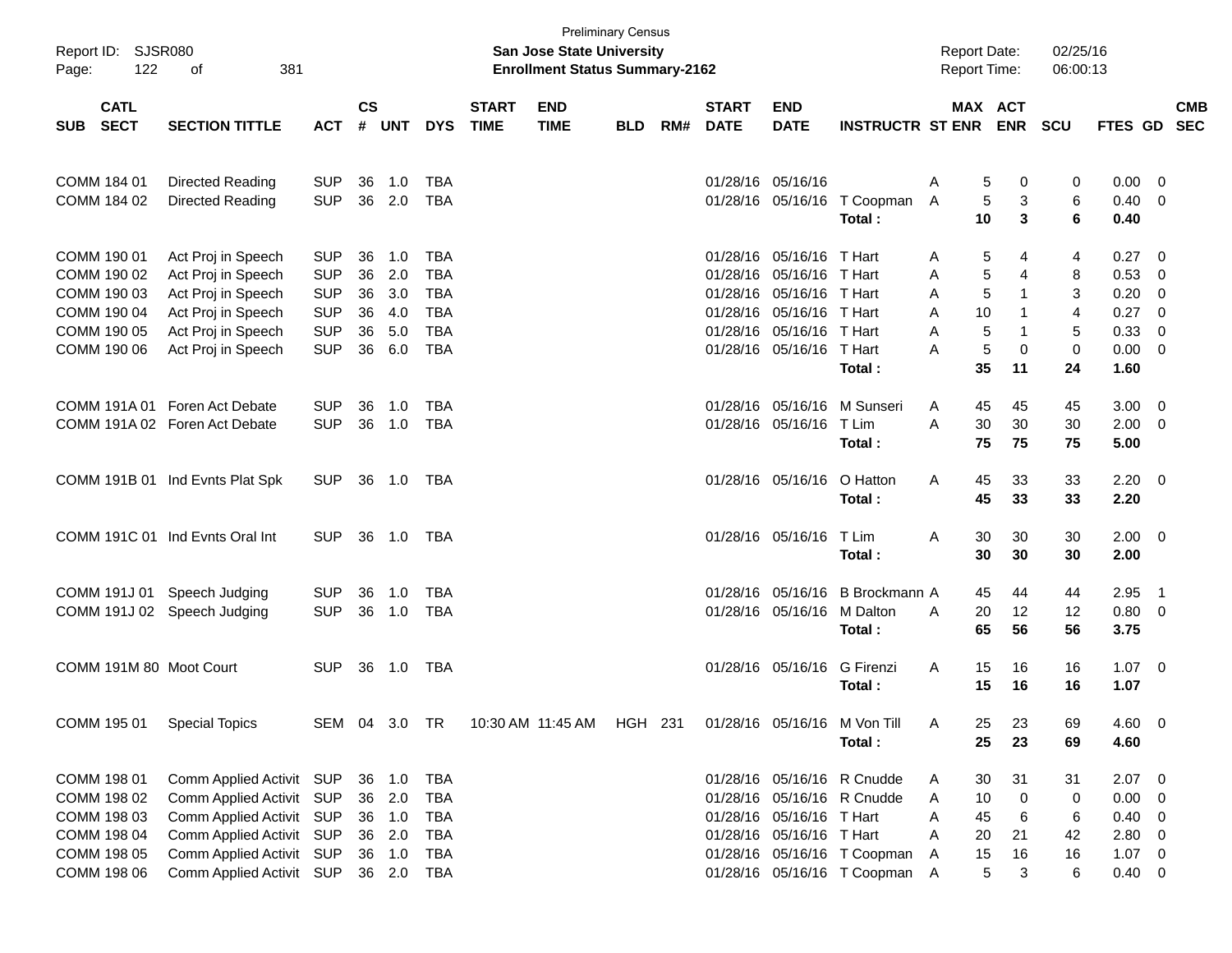| Report ID: SJSR080<br>123<br>Page:       | 381<br>оf                                      |                |                    |            |              |                             | <b>San Jose State University</b><br><b>Enrollment Status Summary-2162</b> | <b>Preliminary Census</b> |     |                             |                           |                                 | <b>Report Date:</b><br><b>Report Time:</b> |                |                | 02/25/16<br>06:00:13 |                |                          |            |
|------------------------------------------|------------------------------------------------|----------------|--------------------|------------|--------------|-----------------------------|---------------------------------------------------------------------------|---------------------------|-----|-----------------------------|---------------------------|---------------------------------|--------------------------------------------|----------------|----------------|----------------------|----------------|--------------------------|------------|
| <b>CATL</b><br><b>SECT</b><br><b>SUB</b> | <b>SECTION TITTLE</b>                          | <b>ACT</b>     | $\mathsf{cs}$<br># | <b>UNT</b> | <b>DYS</b>   | <b>START</b><br><b>TIME</b> | <b>END</b><br><b>TIME</b>                                                 | <b>BLD</b>                | RM# | <b>START</b><br><b>DATE</b> | <b>END</b><br><b>DATE</b> | <b>INSTRUCTR ST ENR</b>         |                                            | MAX ACT        | <b>ENR</b>     | <b>SCU</b>           | FTES GD SEC    |                          | <b>CMB</b> |
| COMM 198 07                              | Comm Applied Activit SUP                       |                | 36                 | 1.0        | <b>TBA</b>   |                             |                                                                           |                           |     |                             | 01/28/16 05/16/16 T Lim   |                                 | A                                          | 5              | 3              | 3                    | 0.20           | $\overline{\phantom{0}}$ |            |
| COMM 198 08                              | Comm Applied Activit SUP                       |                | 36                 | 2.0        | <b>TBA</b>   |                             |                                                                           |                           |     |                             | 01/28/16 05/16/16 T Lim   |                                 | A                                          | 5              | $\mathbf 1$    | $\overline{c}$       | $0.13 \quad 0$ |                          |            |
| COMM 198 09                              | Comm Applied Activit SUP                       |                | 36                 | 1.0        | <b>TBA</b>   |                             |                                                                           |                           |     |                             |                           | 01/28/16 05/16/16 K McConnell A |                                            | 25             | -1             | $\mathbf{1}$         | $0.07 \ 0$     |                          |            |
| COMM 198 10                              | Comm Applied Activit SUP                       |                |                    | 36 2.0     | <b>TBA</b>   |                             |                                                                           |                           |     |                             | 01/28/16 05/16/16         |                                 | A                                          | 5              | $\mathbf 0$    | $\pmb{0}$            | $0.00 \t 0$    |                          |            |
|                                          |                                                |                |                    |            |              |                             |                                                                           |                           |     |                             |                           | Total:                          | 165                                        |                | 82             | 107                  | 7.13           |                          |            |
| COMM 199C 01 Senior Seminar              |                                                | <b>LEC</b>     | 03                 | 4.0        | <b>TBA</b>   |                             |                                                                           |                           |     |                             | 01/28/16 05/16/16         |                                 | A                                          | 25             | 25             | 100                  | $6.67$ 0       |                          |            |
| COMM 199C 02 Senior Seminar              |                                                | <b>LEC</b>     | 03                 | 4.0        | <b>TBA</b>   |                             |                                                                           |                           |     |                             | 01/28/16 05/16/16         |                                 | A                                          | 25             | 25             | 100                  | $6.67$ 0       |                          |            |
| COMM 199C 03 Senior Seminar              |                                                | <b>LEC</b>     | 03                 | 4.0        | <b>TBA</b>   |                             |                                                                           |                           |     |                             | 01/28/16 05/16/16         |                                 | A                                          | 25             | 26             | 104                  | 6.93           | $\overline{\phantom{0}}$ |            |
| COMM 199C 04 Senior Seminar              |                                                | <b>LEC</b>     | 03                 | 4.0        | <b>TBA</b>   |                             |                                                                           |                           |     |                             | 01/28/16 05/16/16         |                                 | A                                          | 25             | 25             | 100                  | $6.67$ 0       |                          |            |
| COMM 199C 80 Senior Seminar              |                                                | <b>LEC</b>     | 03                 | 4.0        | <b>TBA</b>   |                             |                                                                           |                           |     |                             |                           | 01/28/16 05/16/16 K Werking     | A                                          | 25             | 29             | 116                  | $7.73$ 0       |                          |            |
|                                          |                                                |                |                    |            |              |                             |                                                                           |                           |     |                             |                           | Total:                          |                                            | 125            | 130            | 520                  | 34.67          |                          |            |
| COMM 201 01                              | Comm Methodologies SEM 05 3.0 M                |                |                    |            |              |                             | 06:00 PM 08:45 PM                                                         | HGH 219                   |     |                             | 01/28/16 05/16/16         | R Halualani                     | A                                          | 15             | 19             | 57                   | 4.75 19        |                          |            |
|                                          |                                                |                |                    |            |              |                             |                                                                           |                           |     |                             |                           | Total:                          |                                            | 15             | 19             | 57                   | 4.75           |                          |            |
|                                          | COMM 210R 01 Sem Interpers Comm SEM 05 4.0 TBA |                |                    |            |              |                             |                                                                           |                           |     |                             | 01/28/16 05/16/16         |                                 | Α                                          | 15             | 15             | 60                   | 4.73 11        |                          |            |
|                                          |                                                |                |                    |            |              |                             |                                                                           |                           |     |                             |                           | Total:                          |                                            | 15             | 15             | 60                   | 4.73           |                          |            |
|                                          | COMM 231R 01 Present Aesthetics                | SEM            | 05                 | 4.0        | <b>TBA</b>   |                             |                                                                           |                           |     |                             | 01/28/16 05/16/16         |                                 | A                                          | 15             | 9              | 36                   | 2.80           |                          | 6 C        |
| TA                                       | 231R 01 Present Aesthetics                     | SEM 05 4.0     |                    |            | <b>TBA</b>   |                             |                                                                           |                           |     |                             | 01/28/16 05/16/16         |                                 | A                                          | 0              | 0              | 0                    | 0.00           | $0\,$ C                  |            |
|                                          |                                                |                |                    |            |              |                             |                                                                           |                           |     |                             |                           | Total:                          |                                            | 15             | 9              | 36                   | 2.80           |                          |            |
|                                          | COMM 244R 01 Sem in Org Comm                   | SEM 05 4.0 TBA |                    |            |              |                             |                                                                           |                           |     |                             | 01/28/16 05/16/16         |                                 | A                                          | 15             | 15             | 60                   | 4.93 14        |                          |            |
|                                          |                                                |                |                    |            |              |                             |                                                                           |                           |     |                             |                           | Total:                          |                                            | 15             | 15             | 60                   | 4.93           |                          |            |
| COMM 280 01                              | Independent Study                              | <b>SUP</b>     | 25                 | 1.0        | <b>TBA</b>   |                             |                                                                           |                           |     |                             | 01/28/16 05/16/16 L Gomez |                                 | A                                          | 10             |                | 1                    | 0.08           | $\overline{\phantom{1}}$ |            |
| COMM 280 02                              | Independent Study                              | <b>SUP</b>     | 25                 | 2.0        | <b>TBA</b>   |                             |                                                                           |                           |     |                             |                           | 01/28/16 05/16/16 T Coopman     | A                                          | 5              | $\overline{1}$ | $\overline{2}$       | $0.17$ 1       |                          |            |
| COMM 280 03                              | Independent Study                              | <b>SUP</b>     | 25                 | 3.0        | <b>TBA</b>   |                             |                                                                           |                           |     |                             |                           | 01/28/16 05/16/16 T Coopman     | - A                                        | 2              | $\overline{1}$ | 3                    | 0.25           | - 1                      |            |
| COMM 280 04                              | Independent Study                              | <b>SUP</b>     |                    | 25 1.0     | <b>TBA</b>   |                             |                                                                           |                           |     |                             |                           | 01/28/16 05/16/16 K McConnell A |                                            | $\mathbf{1}$   | $\mathbf{1}$   | $\mathbf{1}$         | 0.08           | $\overline{1}$           |            |
| COMM 280 05                              | Independent Study                              | SUP 25 3.0 TBA |                    |            |              |                             |                                                                           |                           |     |                             | 01/28/16 05/16/16         |                                 | $\overline{A}$                             | $\mathbf{1}$   | 0              | 0                    | $0.00 \t 0$    |                          |            |
| COMM 280 06                              | Independent Study                              | <b>SUP</b>     |                    |            | 25 3.0 TBA   |                             |                                                                           |                           |     |                             | 01/28/16 05/16/16         |                                 | Α                                          |                | 0              | 0                    | $0.00 \t 0$    |                          |            |
| COMM 280 07                              | Independent Study                              | <b>SUP</b>     |                    |            | 25  2.0  TBA |                             |                                                                           |                           |     |                             |                           | 01/28/16 05/16/16 R Halualani A |                                            | $\overline{2}$ | $\overline{2}$ | 4                    | $0.33$ 2       |                          |            |
|                                          |                                                |                |                    |            |              |                             |                                                                           |                           |     |                             |                           | Total:                          |                                            | 22             | 6              | 11                   | 0.92           |                          |            |
| COMM 285B 01 TA Practicum II             |                                                | SUP 25 2.0 TBA |                    |            |              |                             |                                                                           |                           |     |                             |                           | 01/28/16 05/16/16 D Fassett     | A                                          | 10             | 6              | 12                   | $1.00\quad 6$  |                          |            |
| COMM 285B 02 TA Practicum II             |                                                | <b>SUP</b>     |                    |            | 25 1.0 TBA   |                             |                                                                           |                           |     |                             |                           | 01/28/16 05/16/16 D Fassett     | A                                          | $\mathbf{1}$   | 2              | $\overline{2}$       | $0.17$ 2       |                          |            |
|                                          |                                                |                |                    |            |              |                             |                                                                           |                           |     |                             |                           | Total:                          |                                            | 11             | 8              | 14                   | 1.17           |                          |            |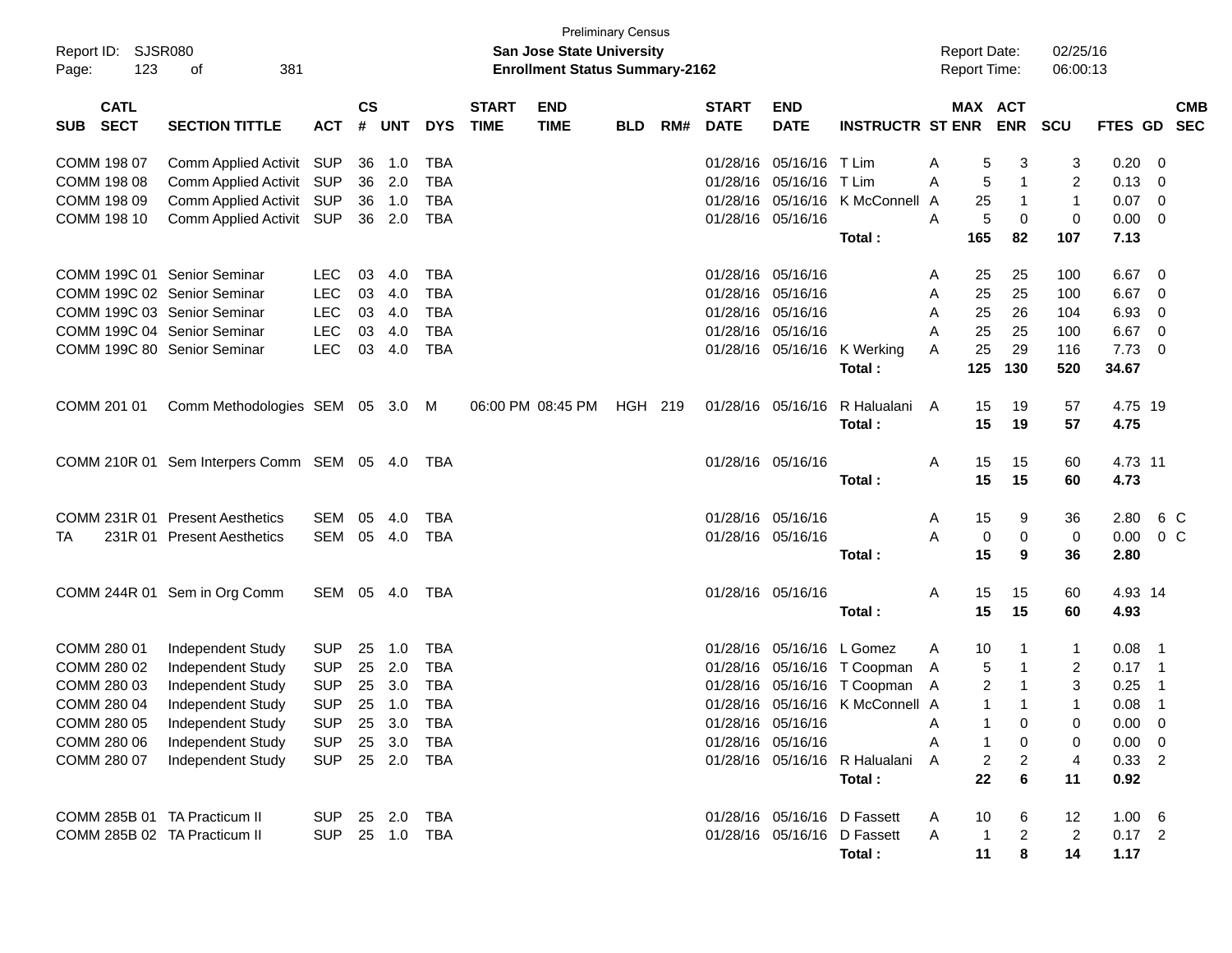| Report ID: SJSR080<br>124<br>Page: | 381<br>of                         |            |                |            |            |                             | <b>San Jose State University</b><br><b>Enrollment Status Summary-2162</b> | <b>Preliminary Census</b> |     |                             |                                                  |                          | <b>Report Date:</b><br><b>Report Time:</b> |                              | 02/25/16<br>06:00:13       |                            |                            |                          |
|------------------------------------|-----------------------------------|------------|----------------|------------|------------|-----------------------------|---------------------------------------------------------------------------|---------------------------|-----|-----------------------------|--------------------------------------------------|--------------------------|--------------------------------------------|------------------------------|----------------------------|----------------------------|----------------------------|--------------------------|
| <b>CATL</b><br>SUB SECT            | <b>SECTION TITTLE</b>             | <b>ACT</b> | <b>CS</b><br># | <b>UNT</b> | <b>DYS</b> | <b>START</b><br><b>TIME</b> | <b>END</b><br><b>TIME</b>                                                 | <b>BLD</b>                | RM# | <b>START</b><br><b>DATE</b> | <b>END</b><br><b>DATE</b>                        | <b>INSTRUCTR ST ENR</b>  |                                            | <b>MAX ACT</b><br><b>ENR</b> | <b>SCU</b>                 | <b>FTES GD</b>             |                            | <b>CMB</b><br><b>SEC</b> |
| COMM 291 01                        | Grad Internship                   | <b>SUP</b> | 25             | 1.0        | <b>TBA</b> |                             |                                                                           |                           |     | 01/28/16                    | 05/16/16 T Hart                                  |                          | Α                                          | $\overline{c}$<br>5          | $\overline{\mathbf{c}}$    | 0.17                       | $\overline{\phantom{0}}^2$ |                          |
| COMM 291 02                        | Grad Internship                   | <b>SUP</b> | 25             | 2.0        | <b>TBA</b> |                             |                                                                           |                           |     | 01/28/16                    | 05/16/16                                         | T Hart                   | A                                          | $\overline{1}$<br>5          | $\overline{2}$             | 0.17                       | $\overline{1}$             |                          |
| COMM 291 03                        | Grad Internship                   | <b>SUP</b> | 25             | 3.0        | <b>TBA</b> |                             |                                                                           |                           |     | 01/28/16                    | 05/16/16                                         | T Hart                   | A                                          | 5<br>$\mathbf 0$             | 0                          | 0.00                       | $\overline{0}$             |                          |
| COMM 291 04                        | Grad Internship                   | <b>SUP</b> |                | 25 4.0     | <b>TBA</b> |                             |                                                                           |                           |     | 01/28/16                    | 05/16/16                                         | T Hart                   | A                                          | 5<br>$\mathbf{1}$            | $\overline{4}$             | 0.33                       | $\overline{1}$             |                          |
|                                    |                                   |            |                |            |            |                             |                                                                           |                           |     |                             |                                                  | Total:                   | 20                                         | $\overline{\mathbf{4}}$      | 8                          | 0.67                       |                            |                          |
|                                    | COMM 295R 01 Top in Comm Studie   | <b>LEC</b> | 03             | 4.0        | <b>TBA</b> |                             |                                                                           |                           |     |                             | 01/28/16 05/16/16                                |                          | A<br>15                                    | 6                            | 24                         | 1.874                      |                            |                          |
|                                    |                                   |            |                |            |            |                             |                                                                           |                           |     |                             |                                                  | Total:                   | 15                                         | 6                            | 24                         | 1.87                       |                            |                          |
| COMM 297 01                        | Adv Writing Workshop SEM 05 2.0 R |            |                |            |            |                             | 06:00 PM 08:45 PM                                                         | HGH 231                   |     |                             | 01/28/16 05/16/16                                | M Spangler               | A<br>15                                    | 15                           | 30                         | 2.50 15                    |                            |                          |
|                                    |                                   |            |                |            |            |                             |                                                                           |                           |     |                             |                                                  | Total:                   | 15                                         | 15                           | 30                         | 2.50                       |                            |                          |
| COMM 298 01                        | Master's Project                  | <b>SUP</b> | 25             | 1.0        | <b>TBA</b> |                             |                                                                           |                           |     | 01/28/16                    | 05/16/16                                         |                          | Α                                          | 5<br>0                       | 0                          | 0.00                       | $\overline{0}$             |                          |
| COMM 298 02                        | Master's Project                  | <b>SUP</b> |                | 25 2.0     | <b>TBA</b> |                             |                                                                           |                           |     | 01/28/16                    | 05/16/16                                         |                          | 25<br>A                                    | $\mathbf 0$                  | 0                          | 0.00                       | $\overline{0}$             |                          |
| COMM 298 03                        | Master's Project                  | <b>SUP</b> | 25             | 4.0        | <b>TBA</b> |                             |                                                                           |                           |     |                             | 01/28/16 05/16/16                                |                          | A                                          | $\Omega$<br>$\mathbf 1$      | 0                          | 0.00                       | $\overline{0}$             |                          |
| COMM 298 04                        | Master's Project                  | <b>SUP</b> |                | 25 4.0     | <b>TBA</b> |                             |                                                                           |                           |     |                             | 01/28/16 05/16/16                                |                          | A                                          | $\mathbf{1}$<br>$\mathbf 0$  | 0                          | 0.00                       | $\mathbf 0$                |                          |
|                                    |                                   |            |                |            |            |                             |                                                                           |                           |     |                             |                                                  | Total:                   | 32                                         | $\bf{0}$                     | 0                          | 0.00                       |                            |                          |
| COMM 299 01                        | Master's Thesis                   | <b>SUP</b> | 25             | 1.0        | <b>TBA</b> |                             |                                                                           |                           |     |                             | 01/28/16 05/16/16                                |                          | Α                                          | 5<br>0                       | 0                          | 0.00                       | $\overline{0}$             |                          |
| COMM 299 02                        | <b>Master's Thesis</b>            | <b>SUP</b> | 25             | 2.0        | <b>TBA</b> |                             |                                                                           |                           |     | 01/28/16                    | 05/16/16                                         |                          | A                                          | 5<br>$\Omega$                | 0                          | 0.00                       | $\overline{0}$             |                          |
| COMM 299 03                        | <b>Master's Thesis</b>            | <b>SUP</b> | 25             | 3.0        | <b>TBA</b> |                             |                                                                           |                           |     | 01/28/16                    | 05/16/16                                         |                          | A                                          | 3<br>$\mathbf 0$             | 0                          | 0.00                       | $\overline{0}$             |                          |
| COMM 299 04                        | <b>Master's Thesis</b>            | <b>SUP</b> | 25             | 4.0        | <b>TBA</b> |                             |                                                                           |                           |     | 01/28/16                    | 05/16/16                                         |                          | A                                          | 5<br>$\mathbf 0$             | 0                          | 0.00                       | $\mathbf 0$                |                          |
| COMM 299 05                        | <b>Master's Thesis</b>            | <b>SUP</b> |                | 25 6.0     | <b>TBA</b> |                             |                                                                           |                           |     |                             | 01/28/16 05/16/16                                | K McConnell A            |                                            | 3<br>$\overline{1}$          | 6                          | 0.50                       | $\overline{1}$             |                          |
|                                    |                                   |            |                |            |            |                             |                                                                           |                           |     |                             |                                                  | Total:                   | 21                                         | $\blacktriangleleft$         | 6                          | 0.50                       |                            |                          |
| SPED 184Y 01 Stdt Tchg II          |                                   | <b>SUP</b> | 25             | 6.0        | <b>TBA</b> |                             |                                                                           |                           |     |                             | 01/28/16 05/16/16                                |                          | A                                          | 0<br>0                       | 0                          | 0.00                       | $\overline{\mathbf{0}}$    |                          |
|                                    |                                   |            |                |            |            |                             |                                                                           |                           |     |                             |                                                  | Total:                   |                                            | $\mathbf 0$<br>0             | 0                          | 0.00                       |                            |                          |
| SPED 242C 01 Educ Internship       |                                   | <b>SUP</b> |                | 25 6.0     | TBA        |                             |                                                                           |                           |     |                             | 01/28/16 05/16/16                                |                          | Α                                          | 0<br>0                       | 0                          | $0.00 \ 0$                 |                            |                          |
|                                    |                                   |            |                |            |            |                             |                                                                           |                           |     |                             |                                                  | Total:                   |                                            | 0<br>$\bf{0}$                | $\bf{0}$                   | 0.00                       |                            |                          |
| Department :                       | <b>Communication Studies</b>      |            |                |            |            |                             |                                                                           |                           |     |                             | <b>Lower Division:</b><br><b>Upper Division:</b> | <b>Department Total:</b> | 4525<br>1915<br>2414                       | 1799<br>2219                 | 4116 12303<br>4773<br>7224 | 824.83<br>318.20<br>481.80 |                            |                          |

**Graduate Division : 196 98 306 24.83**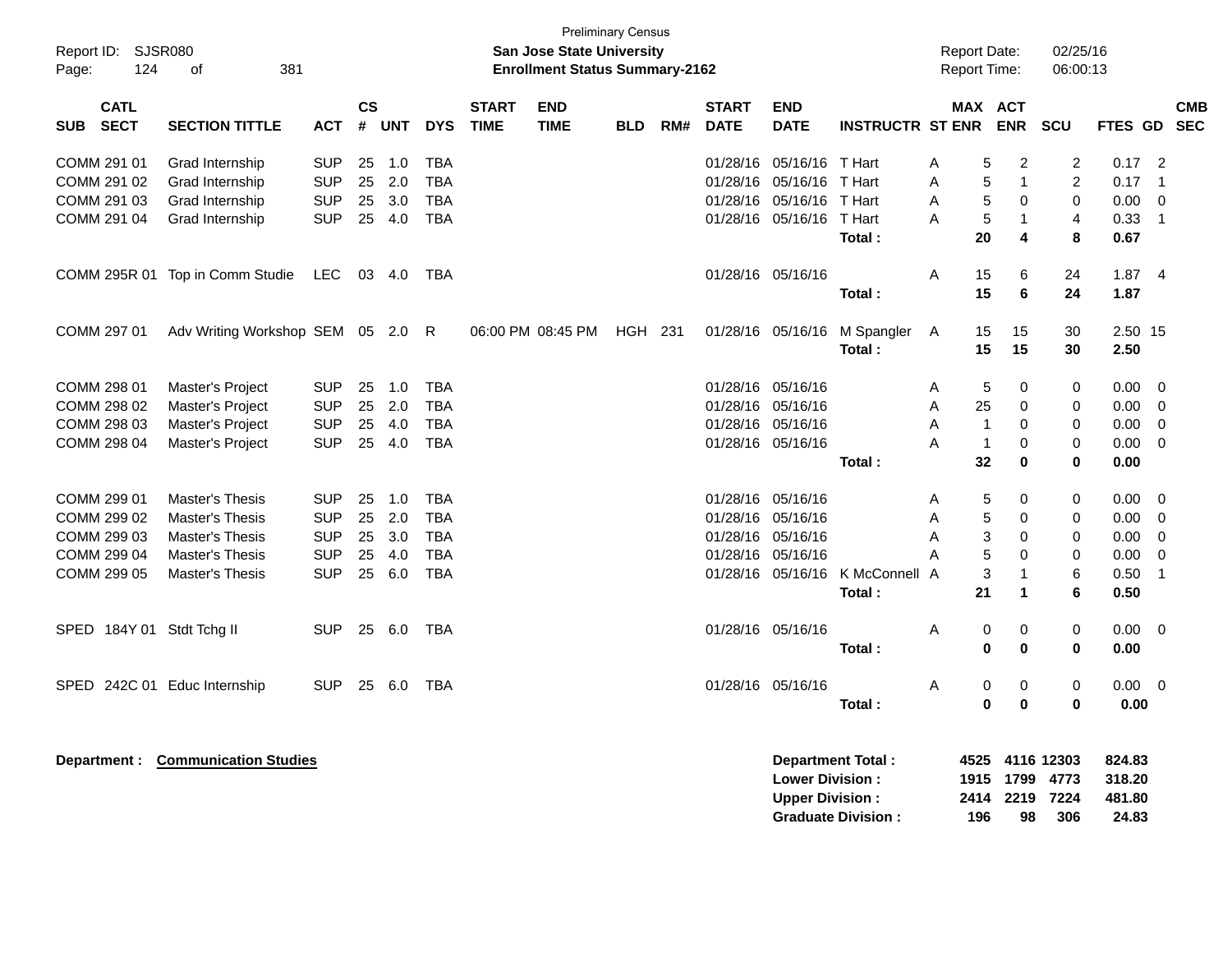| Page:      | Report ID: SJSR080<br>125  | 381<br>οf                                                                                      |                |                    |            |            |                             | San Jose State University<br><b>Enrollment Status Summary-2162</b> | <b>Preliminary Census</b> |     |                             |                            |                             | <b>Report Date:</b><br><b>Report Time:</b> |                 |                | 02/25/16<br>06:00:13 |                  |         |            |
|------------|----------------------------|------------------------------------------------------------------------------------------------|----------------|--------------------|------------|------------|-----------------------------|--------------------------------------------------------------------|---------------------------|-----|-----------------------------|----------------------------|-----------------------------|--------------------------------------------|-----------------|----------------|----------------------|------------------|---------|------------|
| <b>SUB</b> | <b>CATL</b><br><b>SECT</b> | <b>SECTION TITTLE</b>                                                                          | <b>ACT</b>     | $\mathsf{cs}$<br># | <b>UNT</b> | <b>DYS</b> | <b>START</b><br><b>TIME</b> | <b>END</b><br><b>TIME</b>                                          | <b>BLD</b>                | RM# | <b>START</b><br><b>DATE</b> | <b>END</b><br><b>DATE</b>  | <b>INSTRUCTR ST ENR ENR</b> |                                            | MAX ACT         |                | <b>SCU</b>           | FTES GD SEC      |         | <b>CMB</b> |
| College    | Department :               | <b>Social Sciences</b><br><b>Urban &amp; Regional Planning</b>                                 |                |                    |            |            |                             |                                                                    |                           |     |                             |                            |                             |                                            |                 |                |                      |                  |         |            |
|            | URBP 120 01                | Int Hous Econ Poli                                                                             | SEM            | 05                 | 4.0        | TBA        |                             |                                                                    |                           |     |                             | 01/28/16 05/16/16 S Mathur | Total:                      | A                                          | 5<br>5          | 1              | 4<br>4               | $0.27$ 0<br>0.27 |         |            |
|            | URBP 136 02                | Int Land Use Plan                                                                              | <b>SEM</b>     | 05                 | 4.0        | TBA        |                             |                                                                    |                           |     |                             | 01/28/16 05/16/16          |                             | A                                          | 6               | 7              | 28                   | 1.87             | $0\,$ C |            |
|            | ENVS 136 02                | Int Land Use Plan                                                                              | SEM            |                    | 05 4.0     | <b>TBA</b> |                             |                                                                    |                           |     |                             | 01/28/16 05/16/16          |                             | A                                          | $\mathbf 0$     | $\mathbf 0$    | 0                    | $0.00 \t 0 C$    |         |            |
|            |                            |                                                                                                |                |                    |            |            |                             |                                                                    |                           |     |                             |                            | Total:                      |                                            | 6               | $\overline{7}$ | 28                   | 1.87             |         |            |
|            | URBP 150 01                | Intro Muni Finance                                                                             | SEM 05 4.0     |                    |            | TBA        |                             |                                                                    |                           |     |                             | 01/28/16 05/16/16          |                             | A                                          | 5               |                | 4                    | $0.27$ 0         |         |            |
|            |                            |                                                                                                |                |                    |            |            |                             |                                                                    |                           |     |                             |                            | Total:                      |                                            | 5               | 1              | 4                    | 0.27             |         |            |
|            | URBP 151 01                | Intro Urban Design                                                                             | SEM            | 05                 | 4.0        | TBA        |                             |                                                                    |                           |     |                             | 01/28/16 05/16/16          |                             | A                                          | 5               |                | 4                    | 0.27             | $0\,$ C |            |
|            | DSIT 151 01                | Intro Urban Design                                                                             | SEM            |                    | 05 4.0     | <b>TBA</b> |                             |                                                                    |                           |     |                             | 01/28/16 05/16/16          |                             | Α                                          | 0               |                | 4                    | 0.27             | $0\,$ C |            |
|            |                            |                                                                                                |                |                    |            |            |                             |                                                                    |                           |     |                             |                            | Total:                      |                                            | $5\phantom{.0}$ | $\mathbf{2}$   | 8                    | 0.53             |         |            |
|            | URBP 156 01                | Intro Local Trans                                                                              | <b>SEM</b>     | 05                 | 4.0        | <b>TBA</b> |                             |                                                                    |                           |     |                             | 01/28/16 05/16/16          |                             | A                                          | 5               | 4              | 16                   | 1.13             | 1 C     |            |
|            | ENVS 156 01                | Intro Local Trans                                                                              | <b>SEM</b>     |                    | 05 4.0     | <b>TBA</b> |                             |                                                                    |                           |     |                             | 01/28/16 05/16/16          |                             | A                                          | 0               | $\overline{c}$ | 8                    | 0.53 0 C         |         |            |
|            |                            |                                                                                                |                |                    |            |            |                             |                                                                    |                           |     |                             |                            | Total:                      |                                            | 5               | 6              | 24                   | 1.67             |         |            |
|            | URBP 175 01                | <b>Urb Studies Topics</b>                                                                      | SEM 05         |                    | $3.0$ T    |            |                             | 03:00 PM 05:45 PM                                                  | <b>CL</b>                 | 117 |                             | 01/28/16 05/16/16          | D Harris                    | Α                                          | 40              | 3              | 3                    | $0.65$ 1         |         |            |
|            |                            |                                                                                                |                |                    |            |            |                             |                                                                    |                           |     |                             |                            | Total:                      |                                            | 40              | 3              | 3                    | 0.65             |         |            |
|            | URBP 178 01                | Intro to Reg Trans P                                                                           | <b>SEM</b>     |                    | 4.0        |            |                             |                                                                    |                           |     |                             |                            |                             | X                                          | 0               | 0              | 0                    | $0.00 \t 0$      |         |            |
|            | ENVS 178 01                | Intro to Reg Trans P                                                                           | <b>SEM</b>     |                    | 4.0        |            |                             |                                                                    |                           |     |                             |                            |                             | Χ                                          | 0               | 0              | 0                    | $0.00 \t 0$      |         |            |
|            |                            |                                                                                                |                |                    |            |            |                             |                                                                    |                           |     |                             |                            | Total:                      |                                            | $\mathbf 0$     | 0              | 0                    | 0.00             |         |            |
|            |                            | URBP 179A 01 Fund of GIS Urb Plng ACT 13 4.0                                                   |                |                    |            | TBA        |                             |                                                                    |                           |     |                             | 01/28/16 05/16/16          | I Jeyachandr A              |                                            | 5               | 0              | 0                    | 0.00             | $0\,$ C |            |
|            |                            | ENVS 179A 01 Fund of GIS Urb Plng ACT 13 4.0                                                   |                |                    |            | <b>TBA</b> |                             |                                                                    |                           |     |                             | 01/28/16 05/16/16          | I Jeyachandr A              |                                            | 0               | $\overline{c}$ | 8                    | 0.53             | $0\,$ C |            |
|            |                            |                                                                                                |                |                    |            |            |                             |                                                                    |                           |     |                             |                            | Total:                      |                                            | 5               | $\mathbf{2}$   | 8                    | 0.53             |         |            |
|            |                            | URBP 200 01 Urb Plan Seminar                                                                   | SEM 05 4.0 TBA |                    |            |            |                             |                                                                    |                           |     |                             | 01/28/16 05/16/16          |                             | A                                          | 18              | 14             | 56                   | 4.67 14          |         |            |
|            |                            |                                                                                                |                |                    |            |            |                             |                                                                    |                           |     |                             |                            | Total:                      |                                            | 18              | 14             | 56                   | 4.67             |         |            |
|            |                            | URBP 201 01 Comm. Assessment SEM 05 6.0 R 01:30 PM 07:00 PM WSQ 208 01/28/16 05/16/16 G Wessel |                |                    |            |            |                             |                                                                    |                           |     |                             |                            |                             | A                                          | 15              | 8              | 48                   | 4.00 8           |         |            |
|            |                            |                                                                                                |                |                    |            |            |                             |                                                                    |                           |     |                             |                            | Total:                      |                                            | 15              | 8              | 48                   | 4.00             |         |            |
|            |                            | URBP 204 01 Quant Methods                                                                      | SEM 05 4.0 TBA |                    |            |            |                             |                                                                    |                           |     |                             | 01/28/16 05/16/16          |                             | A                                          | 15              | 5              | 20                   | $1.67$ 5         |         |            |
|            |                            |                                                                                                |                |                    |            |            |                             |                                                                    |                           |     |                             |                            | Total:                      |                                            | 15              | 5              | 20                   | 1.67             |         |            |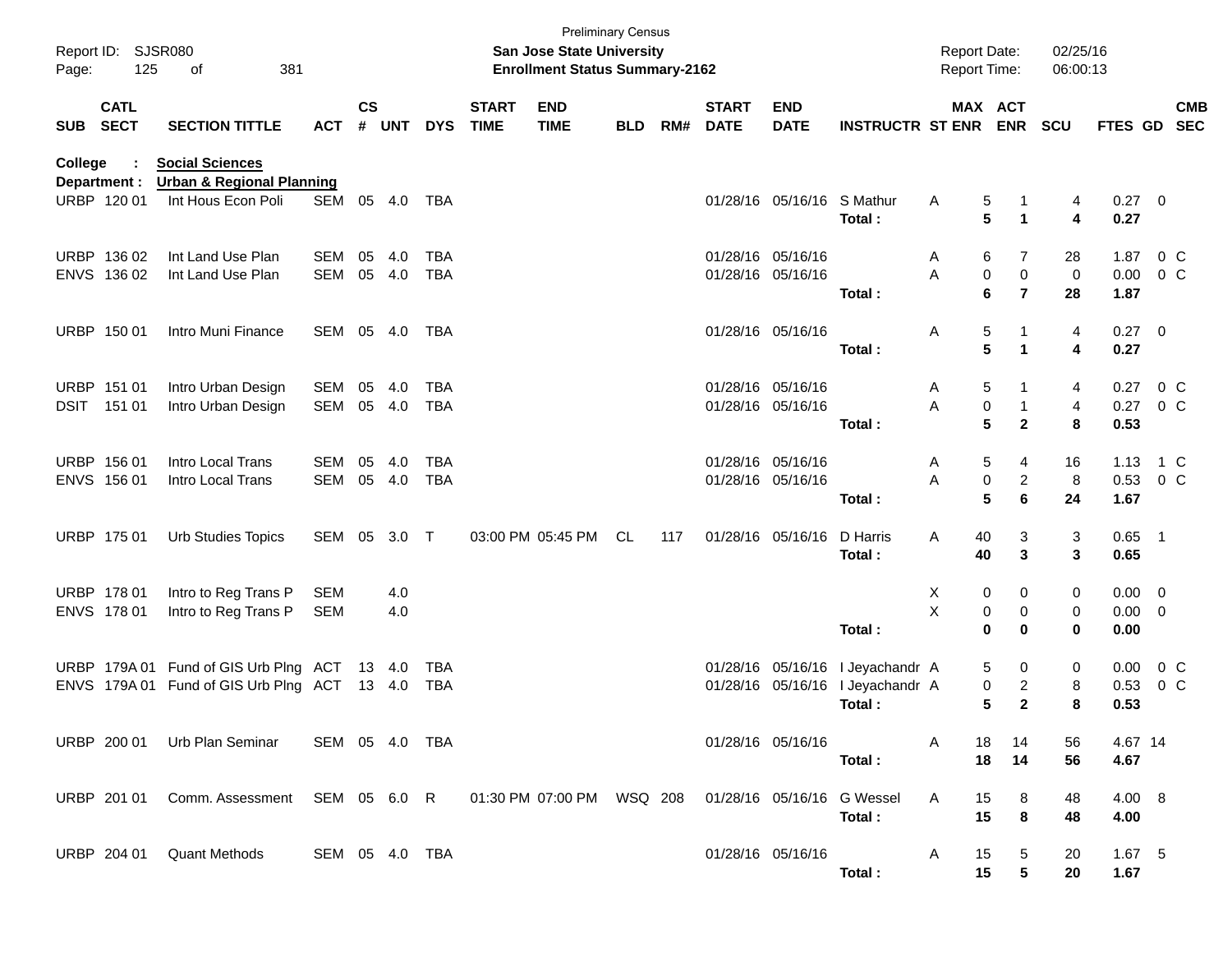| Page: | Report ID: SJSR080<br>126  | 381<br>οf                                    |                          |               |       |                   |                             | <b>Preliminary Census</b><br>San Jose State University<br><b>Enrollment Status Summary-2162</b> |            |     |                             |                                        |                                       | Report Date:<br><b>Report Time:</b> |                       |                   | 02/25/16<br>06:00:13 |                            |            |
|-------|----------------------------|----------------------------------------------|--------------------------|---------------|-------|-------------------|-----------------------------|-------------------------------------------------------------------------------------------------|------------|-----|-----------------------------|----------------------------------------|---------------------------------------|-------------------------------------|-----------------------|-------------------|----------------------|----------------------------|------------|
|       | <b>CATL</b><br>SUB SECT    | <b>SECTION TITTLE</b>                        | <b>ACT</b>               | $\mathsf{cs}$ | # UNT | <b>DYS</b>        | <b>START</b><br><b>TIME</b> | <b>END</b><br><b>TIME</b>                                                                       | <b>BLD</b> | RM# | <b>START</b><br><b>DATE</b> | <b>END</b><br><b>DATE</b>              | <b>INSTRUCTR ST ENR</b>               |                                     | MAX ACT<br><b>ENR</b> |                   | SCU                  | FTES GD SEC                | <b>CMB</b> |
|       | URBP 207 01                | Real Estate Bus Plan SEM 05 3.0 W            |                          |               |       |                   |                             | 07:30 PM 10:00 PM                                                                               | CL         | 318 |                             | 01/28/16 05/16/16                      | G Brownlow A<br>Total:                |                                     | 15<br>15              | 8<br>8            | 24<br>24             | 2.00 8<br>2.00             |            |
|       | URBP 208 01                | <b>Real Estate Studio</b>                    | SEM 05 3.0 R             |               |       |                   | 07:30 PM 10:00 PM           |                                                                                                 | DMH 308    |     |                             | 01/28/16 05/16/16                      | K Snider<br>Total:                    | A                                   | 15<br>15              | 3<br>3            | 9<br>9               | $0.75$ 3<br>0.75           |            |
|       | URBP 223 01                | Housing Econ & Pol                           | SEM 05 4.0 TBA           |               |       |                   |                             |                                                                                                 |            |     |                             | 01/28/16 05/16/16                      | Total:                                | A                                   | 15<br>15              | 10<br>10          | 40<br>40             | 3.33 10<br>3.33            |            |
|       | URBP 225 02                | Land Use Plng Law                            | SEM 05 4.0 TBA           |               |       |                   |                             |                                                                                                 |            |     |                             | 01/28/16 05/16/16                      | Total:                                | A                                   | 18<br>18              | 15<br>15          | 60<br>60             | 5.00 15<br>5.00            |            |
|       | URBP 231 01                | Urb Design in Plan                           | SEM 05 4.0 TBA           |               |       |                   |                             |                                                                                                 |            |     |                             | 01/28/16 05/16/16                      | Total:                                | Α                                   | 15<br>15              | 9<br>9            | 36<br>36             | $3.00$ 9<br>3.00           |            |
|       | URBP 234 01                | Field Study Sem                              | SEM 05 1.0 TBA           |               |       |                   |                             |                                                                                                 |            |     |                             | 01/28/16 05/16/16                      | H Nixon<br>Total:                     | Α                                   | 5<br>5                | 1<br>$\mathbf{1}$ | 1<br>1               | $0.08$ 1<br>0.08           |            |
|       | URBP 236 01<br>URBP 236 02 | Urb Plan Pol Analysi<br>Urb Plan Pol Analysi | SEM 05 4.0<br>SEM 05 4.0 |               |       | <b>TBA</b><br>TBA |                             |                                                                                                 |            |     |                             | 01/28/16 05/16/16<br>01/28/16 05/16/16 | Total:                                | A<br>A                              | 18<br>18<br>36        | 10<br>16<br>26    | 40<br>64<br>104      | 3.33 10<br>5.33 16<br>8.67 |            |
|       | URBP 241 01                | Plan Sustain City                            | SEM 05 2.0 W             |               |       |                   | 04:30 PM 07:00 PM           |                                                                                                 | <b>BBC</b> | 125 |                             | 01/28/16 05/16/16                      | R Eastwood A<br>Total:                |                                     | 18<br>18              | 13<br>13          | 26<br>26             | 2.17 13<br>2.17            |            |
|       | URBP 250 01                | Urb PI Pub Finance                           | SEM 05 4.0 TBA           |               |       |                   |                             |                                                                                                 |            |     |                             | 01/28/16 05/16/16                      | Total:                                | A                                   | 15<br>15              | 13<br>13          | 52<br>52             | 4.33 13<br>4.33            |            |
|       | URBP 256 01                | <b>Sust Trns PI Local</b>                    | SEM 05 4.0               |               |       | TBA               |                             |                                                                                                 |            |     |                             | 01/28/16 05/16/16                      | Total:                                | Α                                   | 15<br>15              | 12<br>12          | 48<br>48             | 4.00 12<br>4.00            |            |
|       |                            | URBP 275 01 Urb Plan Topics                  | SEM 05 2.0 S             |               |       |                   |                             | 09:30 AM 03:00 PM   WSQ   208                                                                   |            |     |                             |                                        | 01/28/16 05/16/16 E Bossard<br>Total: | A                                   | 15<br>15              | 4                 | 16<br>16             | 0.674<br>0.67              |            |
|       | URBP 276 01                | Social Media Plnng                           | SEM                      |               | 1.0   |                   |                             |                                                                                                 |            |     |                             |                                        | Total:                                | Χ                                   | 0<br>$\mathbf 0$      | 0<br>$\bf{0}$     | 0<br>0               | $0.00 \t 0$<br>0.00        |            |
|       | URBP 278 01                | Intro to GIS Urb Pln SEM 05 4.0 TBA          |                          |               |       |                   |                             |                                                                                                 |            |     |                             |                                        | 01/28/16 05/16/16 I Jeyachandr A      |                                     | 15                    | 13                | 52                   | 4.33 13                    |            |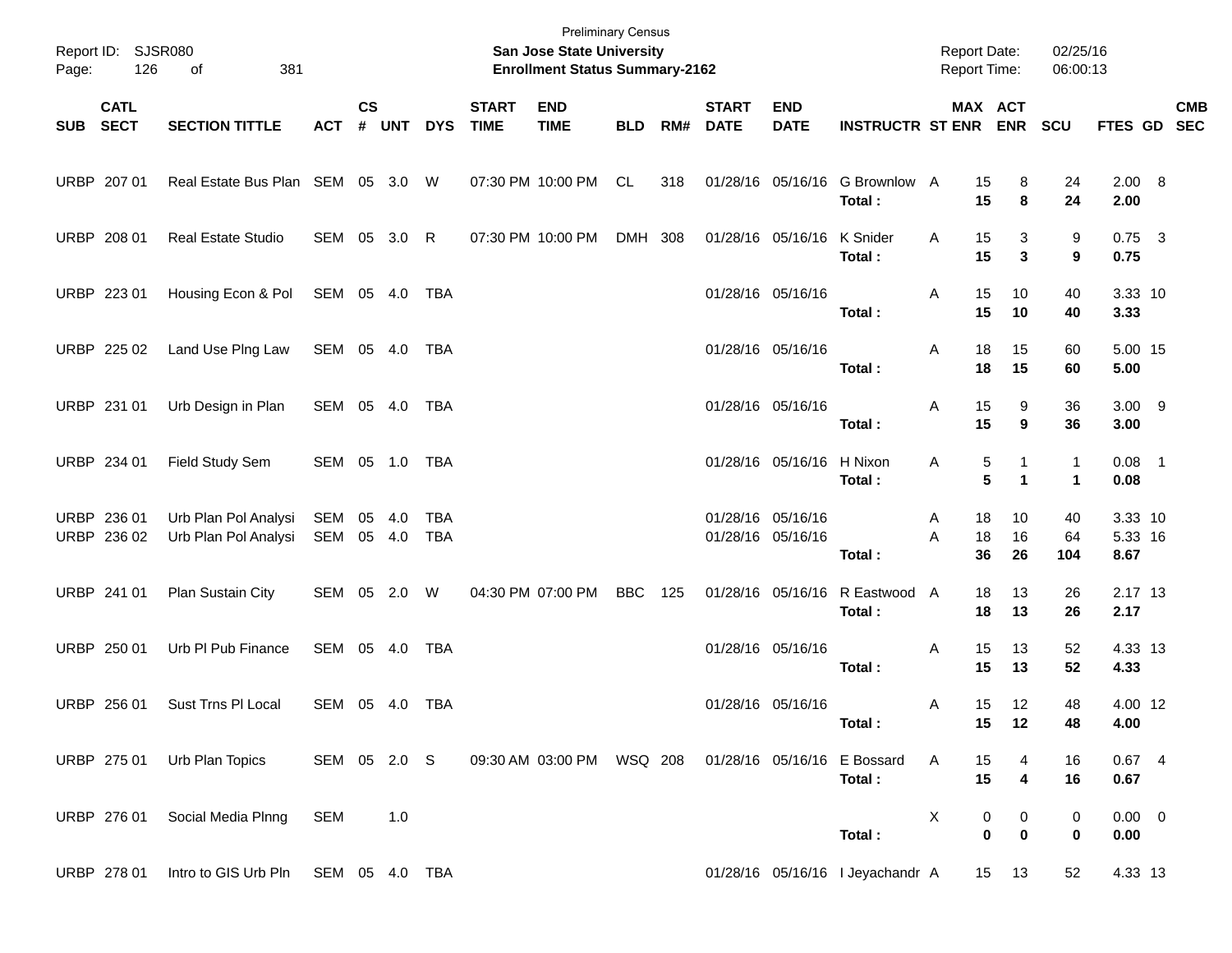| Report ID:<br>Page: | 127                        | SJSR080<br>381<br>οf                 |            |                    |            |            |                             | <b>Preliminary Census</b><br><b>San Jose State University</b><br><b>Enrollment Status Summary-2162</b> |            |     |                             |                           |                           |   | <b>Report Date:</b><br><b>Report Time:</b> |                   | 02/25/16<br>06:00:13 |                 |                |                          |
|---------------------|----------------------------|--------------------------------------|------------|--------------------|------------|------------|-----------------------------|--------------------------------------------------------------------------------------------------------|------------|-----|-----------------------------|---------------------------|---------------------------|---|--------------------------------------------|-------------------|----------------------|-----------------|----------------|--------------------------|
| <b>SUB</b>          | <b>CATL</b><br><b>SECT</b> | <b>SECTION TITTLE</b>                | <b>ACT</b> | $\mathsf{cs}$<br># | <b>UNT</b> | <b>DYS</b> | <b>START</b><br><b>TIME</b> | <b>END</b><br><b>TIME</b>                                                                              | <b>BLD</b> | RM# | <b>START</b><br><b>DATE</b> | <b>END</b><br><b>DATE</b> | <b>INSTRUCTR ST ENR</b>   |   | <b>MAX ACT</b>                             | <b>ENR</b>        | <b>SCU</b>           | FTES GD         |                | <b>CMB</b><br><b>SEC</b> |
|                     |                            |                                      |            |                    |            |            |                             |                                                                                                        |            |     |                             |                           | Total:                    |   | 15                                         | 13                | 52                   | 4.33            |                |                          |
| <b>URBP</b>         | 280 01                     | Plng Rsearch Topic                   | <b>SEM</b> | 05                 | 1.0        | <b>TBA</b> |                             |                                                                                                        |            |     | 01/28/16                    | 05/16/16                  | H Nixon                   | A | 5                                          | 3                 | 3                    | 0.25            | $\mathbf{3}$   |                          |
| <b>URBP</b>         | 280 02                     | Plng Rsearch Topic                   | <b>SEM</b> | 05                 | 3.0        | <b>TBA</b> |                             |                                                                                                        |            |     |                             | 01/28/16 05/16/16         | H Nixon<br>Total:         | A | 5<br>10                                    | $\mathbf{1}$<br>4 | $\mathbf{1}$<br>4    | 0.25<br>0.50    | - 1            |                          |
| <b>URBP</b>         | 297P 01                    | Plan Rpt Prelim                      | SEM 05     |                    | 1.0        | M          |                             | 04:30 PM 07:00 PM                                                                                      | <b>SH</b>  | 311 |                             | 01/28/16 05/16/16         | K Fang<br>Total:          | A | 18<br>18                                   | 19<br>19          | 19<br>19             | 1.58 19<br>1.58 |                |                          |
| <b>URBP</b>         | 298A 01                    | Special Study-Rpt De SUP             |            | 25                 | 3.0        | м          |                             | 04:30 PM 07:00 PM                                                                                      |            |     | 01/28/16                    | 05/16/16 H Nixon          |                           | A | 10                                         | 2                 | 6                    | $0.50$ 2        |                |                          |
| <b>URBP</b>         |                            | 298A 02 Special Study-Rpt De SUP     |            | 25                 | 3.0        | м          |                             | 04:30 PM 07:00 PM                                                                                      |            |     | 01/28/16                    | 05/16/16                  | G Wessel                  | A | 10                                         | 3                 | 9                    | 0.75            | -3             |                          |
| <b>URBP</b>         |                            | 298A 03 Special Study-Rpt De SUP     |            | 25                 | 3.0        | м          |                             | 04:30 PM 07:00 PM                                                                                      |            |     | 01/28/16                    | 05/16/16 K Fang           |                           | A | 10                                         | 4                 | 12                   | 1.00            | $\overline{4}$ |                          |
| URBP                |                            | 298A 04 Special Study-Rpt De SUP     |            | 25                 | 3.0        | м          |                             | 04:30 PM 07:00 PM                                                                                      |            |     | 01/28/16                    | 05/16/16 K Fang           |                           | A | 10                                         | $\overline{4}$    | 12                   | 1.00            | $\overline{4}$ |                          |
|                     |                            |                                      |            |                    |            |            |                             |                                                                                                        |            |     |                             |                           | Total:                    |   | 40                                         | 13                | 39                   | 3.25            |                |                          |
| <b>URBP</b>         |                            | 298B 01 Special Study: Pln R         | <b>SUP</b> | 25                 | 3.0        | <b>TBA</b> |                             |                                                                                                        |            |     | 01/28/16                    | 05/16/16 K Fang           |                           | Α | 10                                         | 5                 | 15                   | 1.25            | - 5            |                          |
| <b>URBP</b>         |                            | 298B 02 Special Study: Pln R         | <b>SUP</b> | 25                 | 3.0        | <b>TBA</b> |                             |                                                                                                        |            |     | 01/28/16                    | 05/16/16 H Nixon          |                           | A | 10                                         | $\overline{7}$    | 21                   | 1.75            | $\overline{7}$ |                          |
| <b>URBP</b>         |                            | 298B 03 Special Study: Pln R         | <b>SUP</b> | 25                 | 3.0        | <b>TBA</b> |                             |                                                                                                        |            |     | 01/28/16                    |                           | 05/16/16 G Wessel         | A | 10                                         | $\overline{7}$    | 21                   | 1.75            | $\overline{7}$ |                          |
| URBP                |                            | 298B 04 Special Study: Pln R         | <b>SUP</b> | 25                 | 3.0        | <b>TBA</b> |                             |                                                                                                        |            |     | 01/28/16                    | 05/16/16 K Fang           |                           | A | 10                                         | 4                 | 12                   | 1.004           |                |                          |
|                     |                            |                                      |            |                    |            |            |                             |                                                                                                        |            |     |                             |                           | Total:                    |   | 40                                         | 23                | 69                   | 5.75            |                |                          |
|                     | Department :               | <b>Urban &amp; Regional Planning</b> |            |                    |            |            |                             |                                                                                                        |            |     |                             |                           | <b>Department Total:</b>  |   | 424                                        | 235               | 802                  | 65.53           |                |                          |
|                     |                            |                                      |            |                    |            |            |                             |                                                                                                        |            |     |                             | <b>Lower Division:</b>    |                           |   | 0                                          | $\bf{0}$          | 0                    | 0.00            |                |                          |
|                     |                            |                                      |            |                    |            |            |                             |                                                                                                        |            |     |                             | <b>Upper Division:</b>    |                           |   | 89                                         | 36                | 135                  | 10.45           |                |                          |
|                     |                            |                                      |            |                    |            |            |                             |                                                                                                        |            |     |                             |                           | <b>Graduate Division:</b> |   | 335                                        | 199               | 667                  | 55.08           |                |                          |